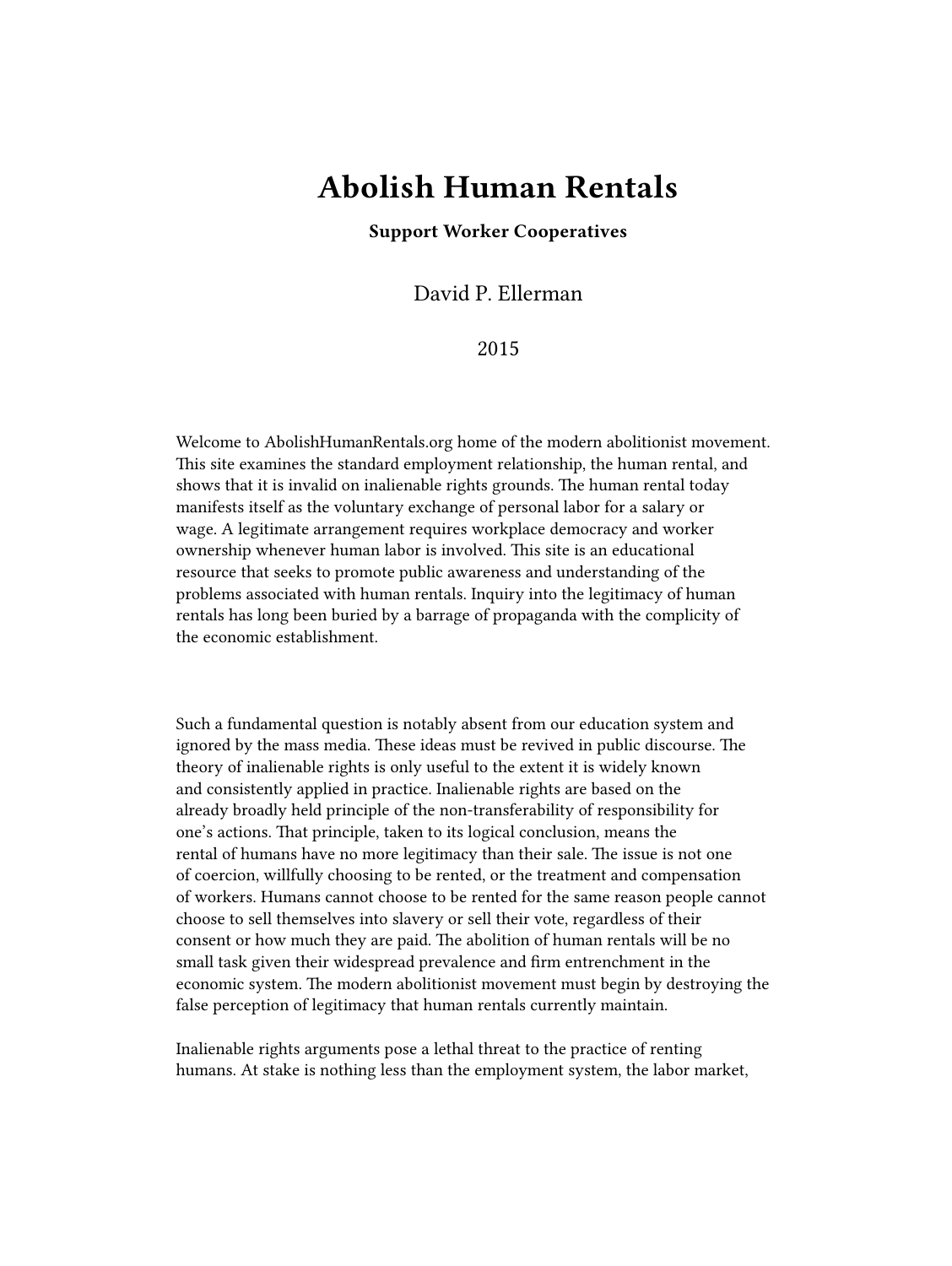and the stock market through which ownership of human rental contracts are exchanged. As with slavery, inalienable rights issues cannot be addressed directly by proponents of human rentals without inviting destruction of the system. There are only two possible responses: Silence in the hope that inalienable rights are never widely understood, or vilification and harassment of the advocates in the event they gain traction. The strategy has thus far been successful in diverting attention from a profound idea and its revolutionary implications.

The alternative to human rentals is universal self employment in democratically managed worker owned businesses, or worker cooperatives. Workplace democracy eliminates the alienation of decision making power, and worker ownership means workers appropriate any resulting profits or losses, thus bearing financial responsibility for their actions.

What is a human rental?

Human rentals describes how most people earn a living, they rent themselves in exchange for a salary or wage. The self rental typically describes the state of being employed by a firm. Human rentals involves two key features.

The first aspect is the agreement to follow orders within terms of the rental. For example some standard orders would be: produce this, provide this service, design this, or manage these people. The employee generally concedes authority over how the work is performed and under what conditions. The main issue is the delegation of positive governing control. The employer has the ability to command the worker to perform certain actions: work faster, work harder, produce higher quality parts, etc. Or more commonly today, dump these toxins, deny these medical claims, issue these predatory loans, or manage public relations so we can continue doing these things. The rented person must obey, or risk being fired.

The second aspect of a human rental is the transfer of responsibility for the actions of the person while at work. The most obvious is the transfer of responsibility for any profit or loss that results from the worker's actions. That responsibility is shifted to the owners of the business.

It is important to note that both the alienation of governing control at work and the transfer of responsibility cannot in fact take place. A person can not alienate their authority to a state or firm without a say in the governance, at least if one believes in inalienable rights and democratic theory. At best a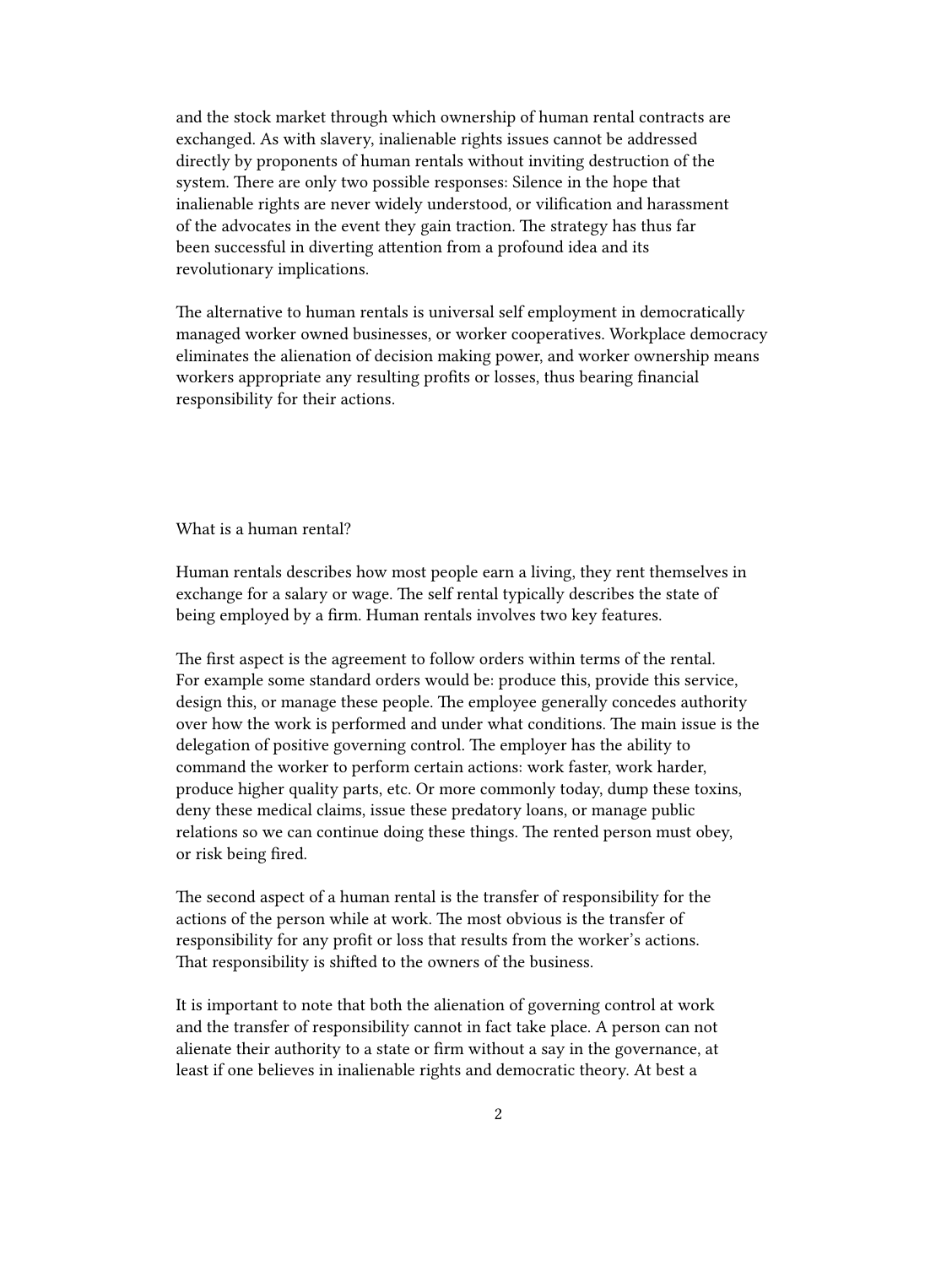person can choose to cooperate, which the legal system then pretends is an actual alienation of authority and fulfillment of the rental contract. This is precisely what our judicial system does with regard to human rentals today.

The transfer of responsibility for personal actions is clearly inalienable as illustrated by the commission of a crime. The judicial system correctly traces criminal responsibility back to all persons involved. It matters little if a person is "hired" to commit a crime. Being contracted to provide services in a crime does not shift responsibility and get a hired criminal off the hook. However, responsibility cannot be transferred in the positive case either, that of productive labor. In this case the legal system closes its eyes and pretends that the employment contract actually transfers responsibility between parties. It thus allows the transfer of profit resulting from labor to be appropriated by another party not responsible for its creation.

**Quotes** 

While rare, the description of the standard labor relationship as a human rental is not new. Here's what a few well known economists have said.

Paul Samuelson in Economics 1976 (10th edition).

One can even say that wages are the rentals paid for the use of a man's personal services for a day or a week or a year. This may seem a strange use of terms, but on second thought, one recognizes that every agreement to hire labor is for some limited period of time. By outright purchase, you might avoid ever renting any kind of land. But in our society, labor is one of the few productive factors that cannot legally be bought outright. Labor can only be rented, and the wage rate is really a rental. [p. 569]

Here is the image of the relevant part of that page.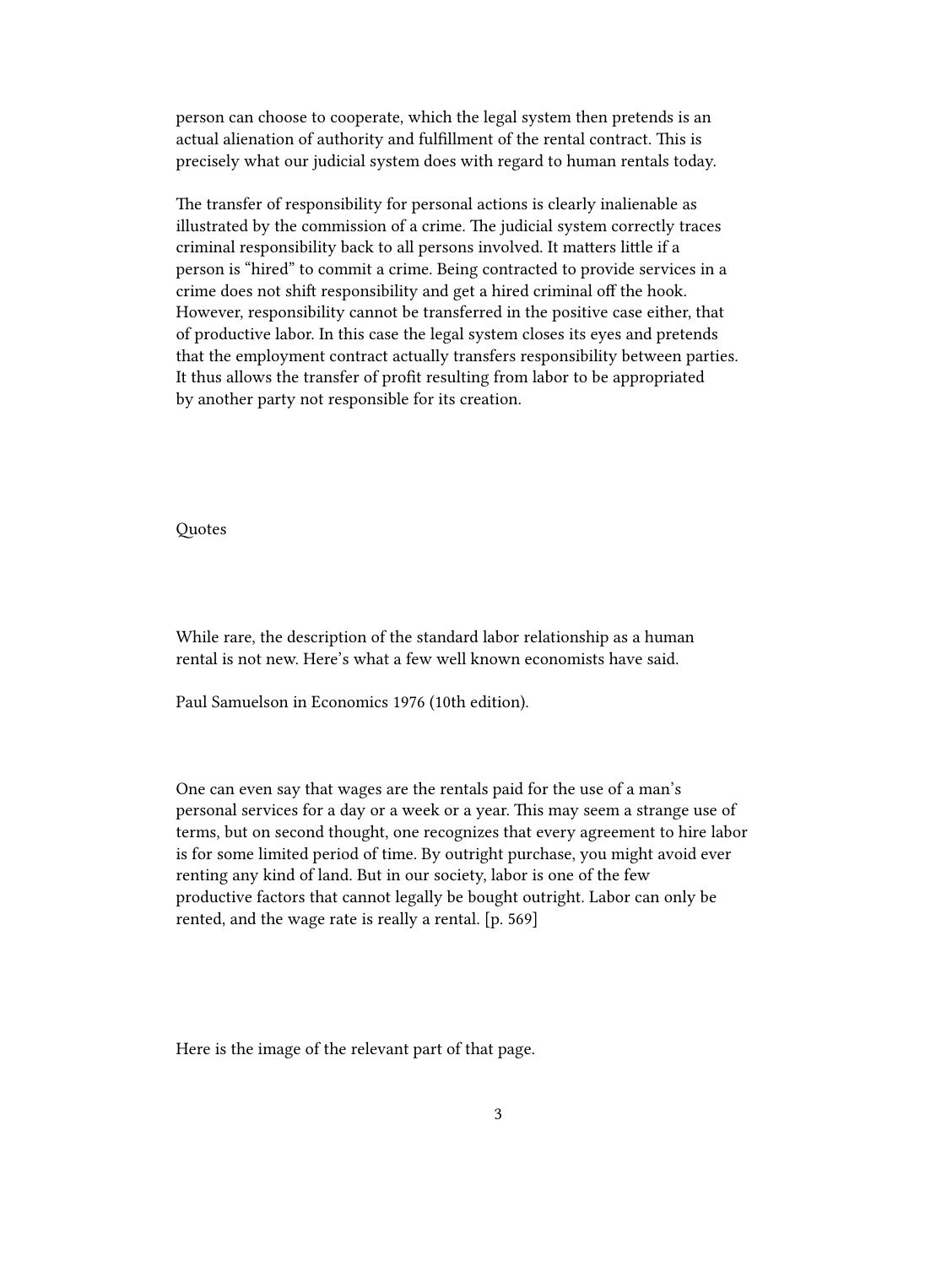Samuelson's Economics, 10th ed., p. 569

Samuelson also points out:

Interestingly enough most of society's economic income cannot be capitalized into private property. Since slavery was abolished, human earning power is forbidden by law to be capitalized. A man is not even free to sell himself: he must rent himself at a wage. [p. 52, his emphasis]

And here is the direct image.

Samuelson's Economics, 10th ed., p. 52

The inability to capitalize labor is not strictly correct. The "marvel" of modern finance is that labor is capitalized whenever businesses are sold for more than their net asset value (for example a publicly traded firm whose market value is greater than its net asset value). The value of a firm in excess of its net asset value represents the capitalized value of the labor of future employees. It is the prearranged theft of the profits of future workers. A similar scheme in the past may have involved trading shares of a slave owning firm, a deceptive way to deprive slaves of their inalienable rights by packaging the transaction as the sale of a firm in a free market. It is an old trick with continued application.

James Mill in Elements of Political Economy 1844.

The labourer, who receives wages, sells his labour for a day, a week, a month,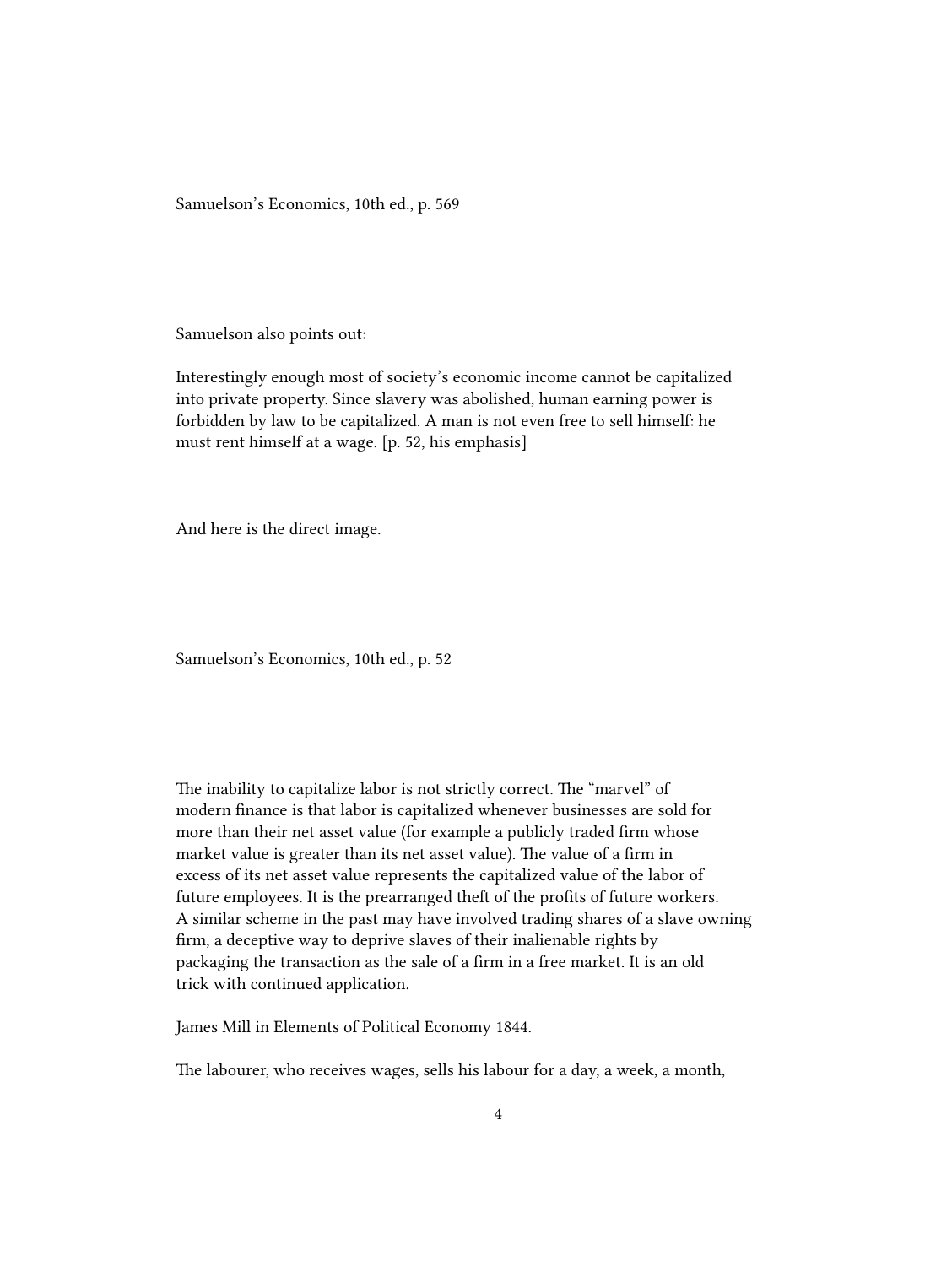a year, as the case may be. The manufacturer, who pays these wages, buys the labour, for the day, the year, or whatever period it may be. He is equally well the owner of labour, with the manufacturer who operates with slaves. The only difference is, in the mode of purchasing. The owner of the slave purchases, at once, the whole of the labour, which the man can ever perform: he, who pays wages, purchase only so much of a man's labour as he can perform in a day, or any other stipulated time. Being equally, however, the owner of the labour, so purchased, as the owner of the slave is that of the slave, the produce, which is the result of this labour, combined with his capital, is all equally his own. In the state of society, in which we at present exist, it is in these circumstance that almost all production is effected: the capitalist is the owner of both instruments of production: and the whole of the product is his.

Fischer, Dornbusch, and Schmalensee in Economics 1988.

The commodity that is traded in the labor market is labor services, or hours of labor. The corresponding price is the wage per hour. We can think of the wage per hour as the price at which the firm rents the services of a worker, or the rental rate for labor. We do not have asset prices in the labor market because workers cannot be bought or sold in modern societies; they can only be rented. (In a society with slavery, the asset price would be the price of a slave.) [p. 323]

Fischer, Dornbusch, and Schmalensee included a useful table.

Note that none of them, as well as most academics, can find anything wrong with the rental of humans. As John Kenneth Galbraith said in The New Industrial State 1967:

One of the small but rewarding vocations of a free society is the provision of needed conclusions, properly supported by statistics and moral indignation, for those in a position to pay.

A perceptive comment which certainly applies to the economic establishment, and to which volumes of literature attest. Why question something as fundamental as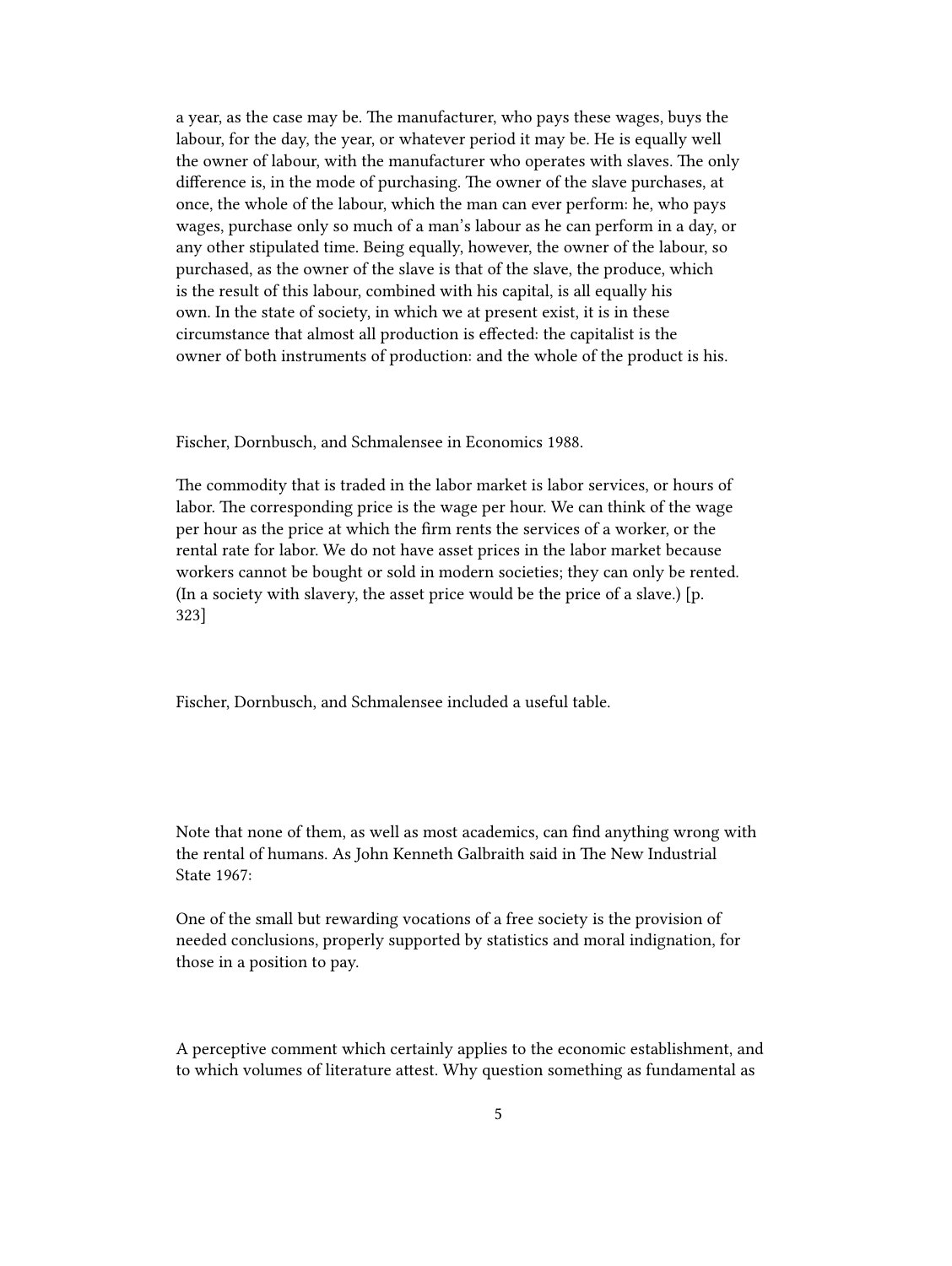the validity of human rentals, when the foundation of the entire framework is at stake.

As David Ellerman says

The "beauty" of an institutionalized fraud like the employment contract is that there is no de facto transfer that fulfills the contract. The pseudotransfer of labor (i.e., voluntary co-operation with the employer) has been accepted for centuries by the legal authorities themselves as fulfilling the contract. The "discovery" of the fraud thus requires extensive analysis to see that labor is not de facto transferable after all. And any responsible scholar and respected businessperson–being embedded in the institutions of the employment system–has every incentive not to make that discovery.

The Great Debate

David Ellerman

The Great Debate between Capitalism and Socialism is at last over. The free market and private property have decisively won. Does that mean the "end of ideology" or the "end of history"? Can we rest assured that there are no fundamental structural flaws in the western-style economy? Our legal system is structured to forbid discrimination on the basis of race, but racism persists. Is that the only type of social problem that remains—where the structure is correct in principle but the implementation is flawed?

We shall argue that the current western-style economic system is fundamentally and structurally flawed. The problems are not just in the implementation of sound principles. Moreover, we shall argue that the system is flawed because it violates the principles of the institutions that are usually associated with capitalism. That is, it violates the basic principles of both private property and democracy. From the conventional point of view, this will seem to be a strange position. Isn't capitalism usually identified with private property and democracy? That identification has been based on the Great Capitalism-Socialism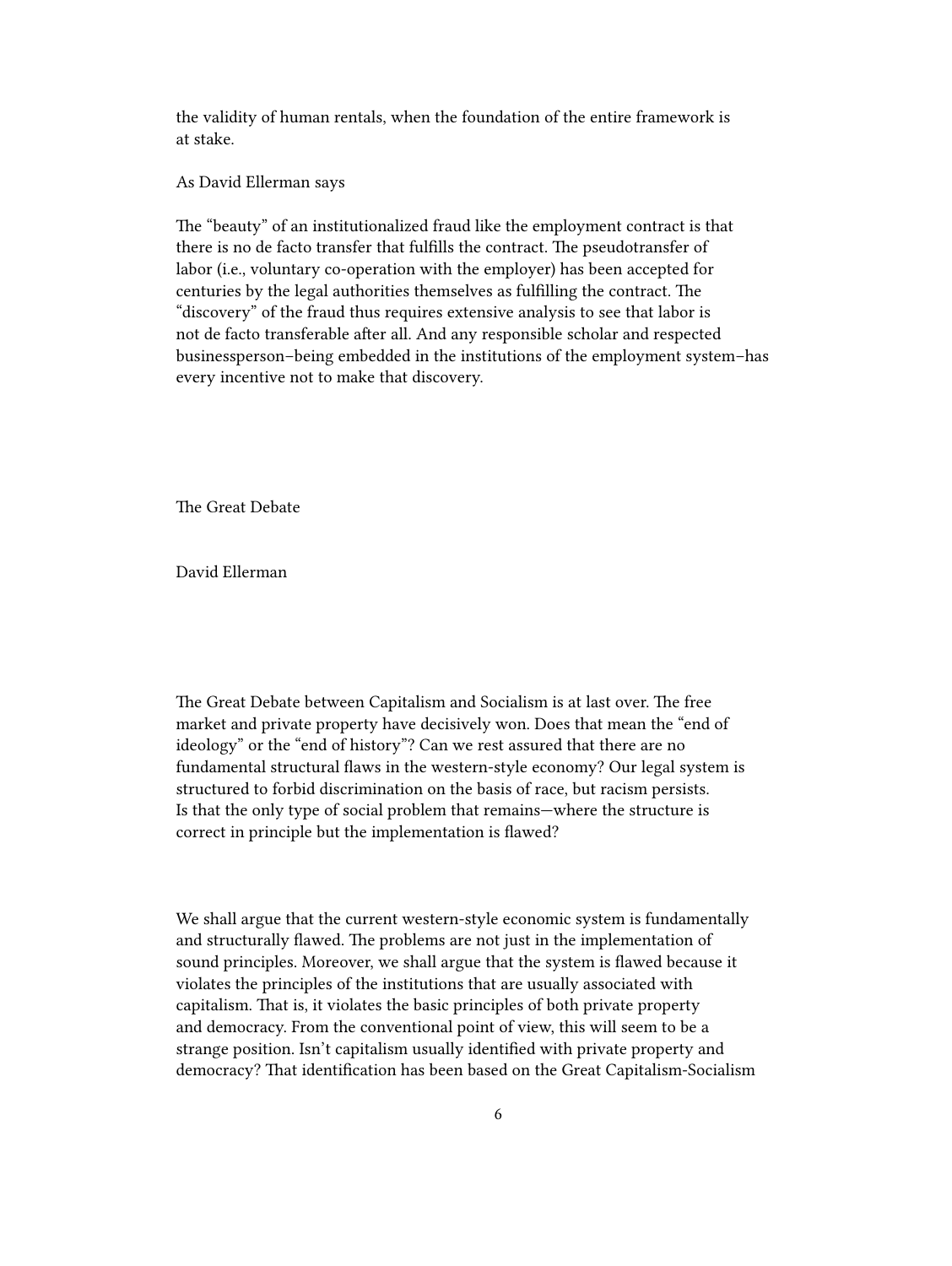Debate, on assuming that "the alternative" to capitalism is state ownership of businesses and one-party dictatorships. But that debate is over, and accordingly capitalism can now be evaluated in a new light.

Since "capitalism" is so often definitionally identified with a private property market economy, we must give a more precise definition of "capitalism" so that we are not just arguing about definitions. By "capitalism" we mean production organized on the basis of the employer-employee relationship. We shall also use "the employment system" or "employer-employee system" as more accurate but less known names of the system based on the employer-employee relation. The alternative is a private property market economy where everyone is self-employed (individually or jointly) in their workplace. A firm where the managers and workers are jointly working for themselves will be called a "self-employment firm," a "worker-owned firm" (where "worker" always includes all who work in the business enterprise), or a "democratic firm" in contrast to the conventional "capitalist firm" or "employment firm." The basis question is this—the employer-employee relation or universal self-employment in the workplace?

We shall have more that one occasion to use a slavery analogy. Consider a private property market economy where the workers were largely privately owned slaves, like the American economy before the Civil War. Suppose the defenders of such a system managed to restrict consideration of an alternative to a system of state businesses with state or socially owned slaves. The "Great Debate" would be between the "Athenian" model of privately owned slaves and the "Spartian" model of publicly owned slaves. The Athenian model would most likely be more efficient. Over the years, it would demonstrate its superior efficiency while the Spartian model might eventually collapse under its own weight. Would the victory of the Athenian model of private slave ownership signal the "end of history"? Would the victory mean that the Athenian model contained no structural flaws, only problems of implementing otherwise correct principles?

The Great Debate of our day has been similar except that the question has been the voluntary private or public hiring (or renting) of workers instead of the private or public ownership of workers. In spite of its political importance, the public-private debate has been conceptually wrong-headed from the beginning. The real question about slavery is not the public or private ownership of slaves but whether the master-slave relationship should be allowed (involuntarily or voluntarily) or should people always be self-owning (which implies that the right of self-determination should be inalienable even with consent). Today, the real question is not about the public or private employment of workers (as it was in the capitalism-socialism debate). The question is: should the hiring or renting of people be allowed at all or should people always be self-employed in the their place of work?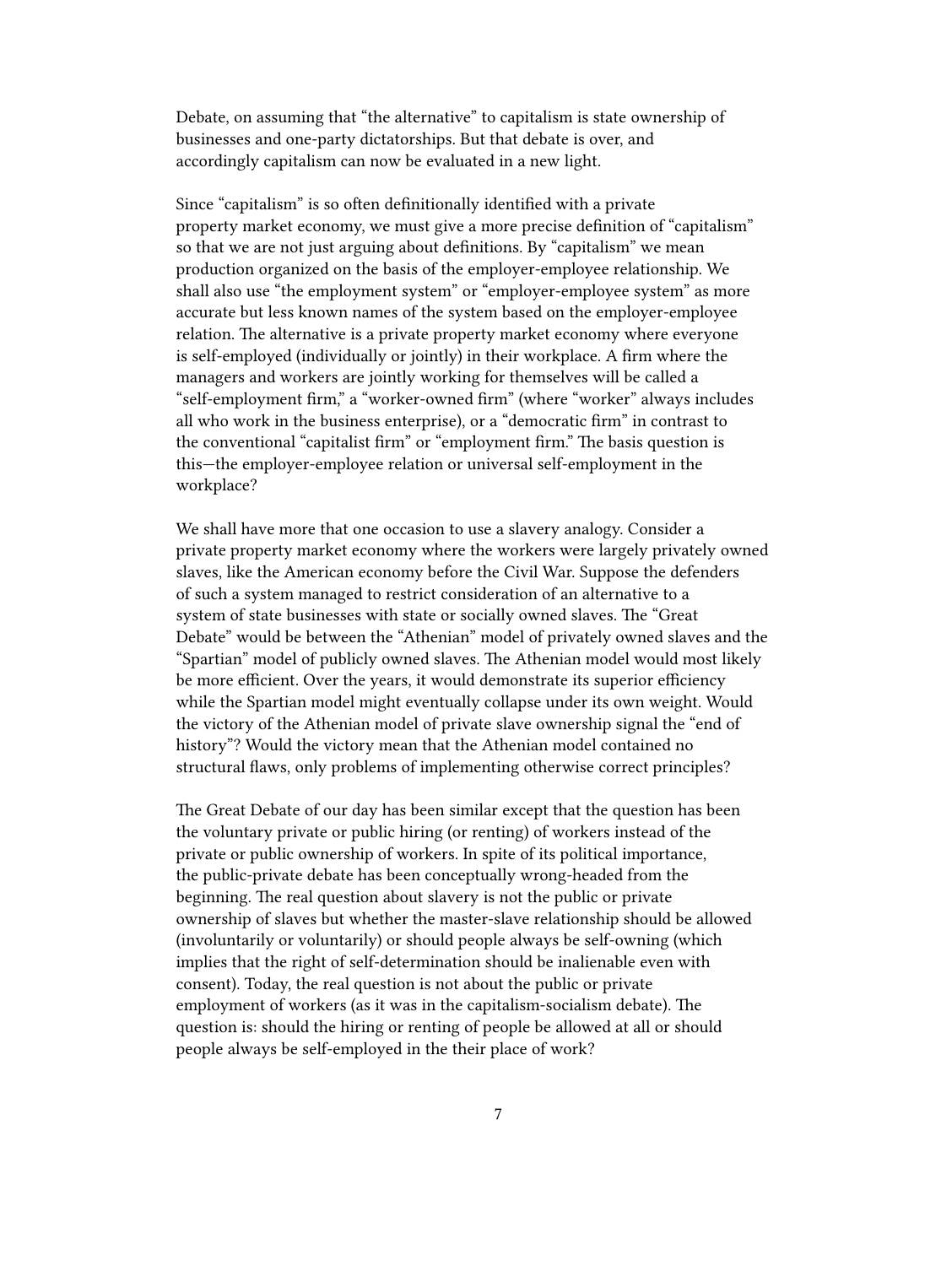Some would say that the universal self-employment system should be presented as a variant of capitalism rather than an alternative. That may be; there is no need to argue only about words. But there are conceptual and historical reasons to use the word "capitalism" exclusively to represent the employer-employee system so long as one is clear, precise, and explicit about that usage. When people are self-employed in their firms, then the suppliers of capital are not hiring the workers. Labor (in the sense of all the people, managers and blue-collar workers, who work in the firm) is hiring capital. Since Labor would then be the "residual claimant" (the party receiving the profits left from the revenues after the costs are covered), it would be odd to call that arrangement a variant of "capital-ism."

In any case, the reader has been forewarned; "capitalism" herein refers to the use of the employer-employee system. The alternative is a private property market economy based on universal self-employment.

## Intimations of Structural Flaws

The end of the capitalism/socialism debate also signals the triumph of neo-classical economics over Marxian economics. Neo-classical economics now reigns as a self-contained and virtually unchallenged scientific theory. How could there be any deep-lying structural flaws in the capitalist (employment) system without neo-classical economic theory discovering them? The answer is that basic flaws in the paradigm have always been fairly clear but that neo-classical economics has simply decided not to investigate them.

Take for example the simplest and most fundamental of insights in economics, the mutual gains of voluntary trade between two or more parties. In the absence of externalities that violate the rights of others, economics finds no reason to prohibit a voluntary exchange between knowledgeable and consenting adults. Yet no capitalist economy allows citizens to sell or buy their political votes. Why not? There are certainly willing buyers and willing sellers so there would be mutual gains from a voluntary exchange. It is easy to understand why representatives are not allowed to sell their votes (since it would violate their representative function). But why shouldn't the ultimate primary citizens be allowed to sell their votes?

The prohibition of vote selling is in direct contradiction with the simplest recommendation of economic theory. Is the prohibition just an arcane practice that should be removed in the interests of greater efficiency, or does it hint at some deeper flaw in economic theory? What is the position of economics on this conflict between received theory and the legal system? Does economics give an uncontrived explanation of this prohibition as an "exception" to the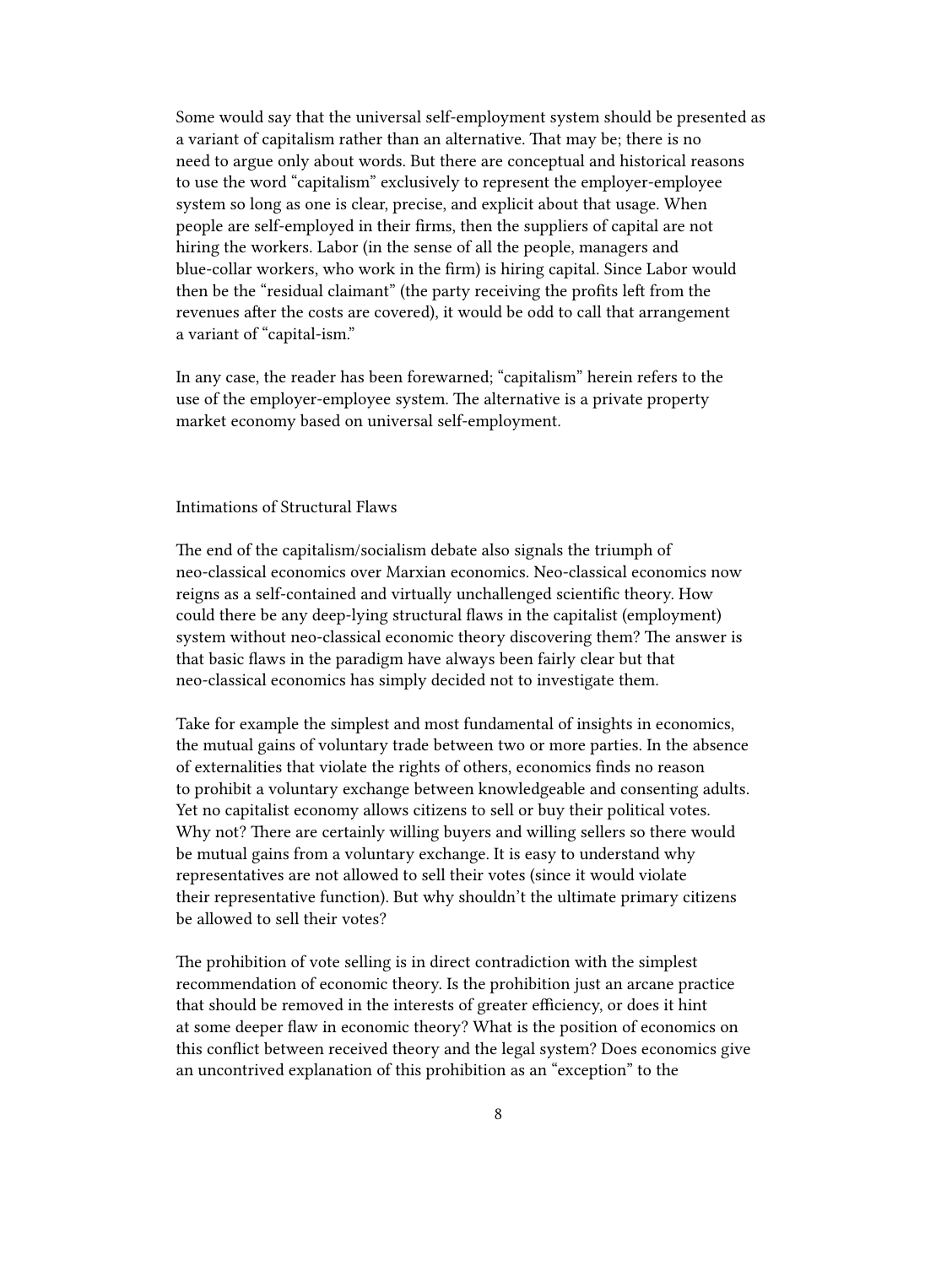efficiency rule, or does economics recommend that citizens be allowed to sell their votes? The reader is invited to inspect the economics texts of our day to answer the question. We fear the reader will find little or no discussion of vote selling. Economics tends to duck the issue.

Consider the voluntary contract to sell labor by the lifetime. The usual employer-employee contract is a short-term contract to buy and sell labor. The employer is hiring, renting, or employing the employee for some limited time period. But just as one can rent or buy a car or an apartment, why can't we have the same choice with people? Buying a car is essentially buying all the services the car can provide (like rental for the lifetime of the car) instead of buying only a certain segment of services. Applying the same option to workers, there could be a voluntary contract to "buy" a worker in the sense of buying all the services (within the scope of the contract) the worker could provide over his or her working lifetime. That would be a modern civilized form of the old voluntary self-sale or self-enslavement contract. Yet such a contract between knowledgeable and consenting adults is forbidden in all capitalist economies.

Here again, does economic theory give any coherent account of the drastically different treatment of short-term and long-term rental contracts (applied to people)? Why is the long-term contract strictly forbidden when the short-term contract is the foundation of the system? Do economists recommend consistently with free market principles that lifetime labor contracts be allowed [like Nozick 1974 and Philmore 1982], or do they give a coherent and uncontrived explanation of this "exception"? The reader is again invited to consult the economics books of our day, but we fear that economics again ducks the issue.

Or consider the voluntary collective contract for a people to give up and transfer their right to govern themselves to an emperor or autocrat. In the employment contract, the employees give up and transfer their right to manage their activities within the scope of their employment to the employer or "master" (the original legal name was "master-servant relation"). Why not allow the same sort of collective contract in the political sphere? Indeed the postulation of such a pactum subjectionis (pact of subjugation) was the traditional sophisticated justification offered for nondemocratic governments [e.g., Thomas Hobbes].

In the western political democracies, the right of political self-government is considered to be inalienable (cannot be alienated even with consent) and is vouchsafed in the political constitutions. If the analogous right was considered inalienable in the workplace, then it would imply the adoption of the system of universal self-employment. Collective self-employment in the firm is the economic analogue of political self-government or democracy. Yet the same societies consider it quite routine for the citizen-as-worker to alienate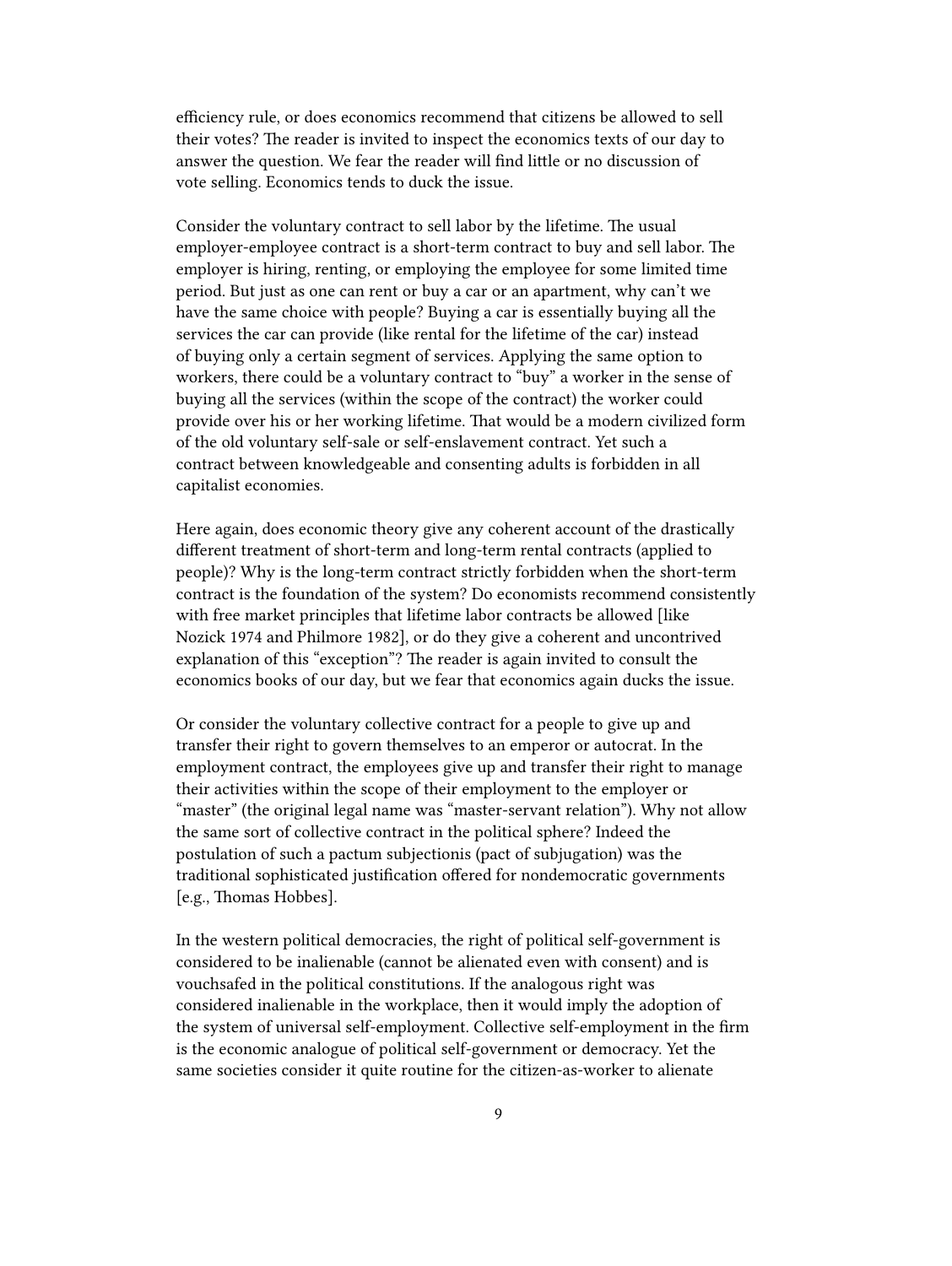that right in the workplace (the employer is not the representative or delegate of the employees). Does economics give any coherent and uncontrived explanation of how society can be partitioned into "spheres" [e.g., the political sphere and the economic sphere] so the right to self-determination is inalienable in one sphere while being routinely alienated in another sphere? Or does economics consistently advocate that citizens be allowed the same latitude in "collective bargaining" as workers? The reader is again invited to consult the texts of our day to see whether or not economics avoids the issue.

Or consider the position of economics on the distinction between persons and things. Economics recognizes no theoretically relevant distinction between the actions of persons (namely, "labor") and the services of things such as capital goods and natural resources. Microeconomic models routinely do not even recognize the distinction in their notation [e.g., in a production function notation  $y = f(x1,...,xn)$ ; much less in the substance of the models. The services of humans and the services of things are both causally efficacious; both have a "marginal productivity" in the sense that production would decrease if the services were withdrawn. Thus contemporary economics has dismissed as misguided the earlier theoreticans who reserved a special place for the actions of persons [e.g., in "the labor theory "].

Yet it is quite simple to differentiate human actions from the services of things. Look at a court of law. The "tools" used in a crime are of course causally efficacious. They have a "productivity"; otherwise there would be no reason to use them in the commission of crimes. But the responsibility for the crime is traced back through the tools to the human being who used them to commit the crime. Only humans can be eligible for responsibility; not things. The court of law attempts to insure that the legal responsibility for a crime is imputed to the correct people, to the people who were de facto responsible for the crime. No liability attaches to the tools, regardless of their productivity. The people who commit crimes are to be made liable for the negative fruits of their labor. This principle at the root of juridical imputation is also at the root of private property. People should also have the rights to the positive fruits of their labor. In this form, the principle is called the "labor theory of property" and it is associated with John Locke, not Karl Marx.

The "labor theory" is a standard topic in the history of economic thought, and the question of "imputation" is part of the subject matter in the economic theory of the firm. Yet the reader is invited to scan the entire corpus of contemporary economics texts to find one which even mentions the basic legal distinction between the actions of persons and the services of things–which even mentions that only persons, never things, can be responsible for anything. Responsibility seems to be the R-word which cannot be uttered (except perhaps metaphorically). We have considered a number of areas where conventional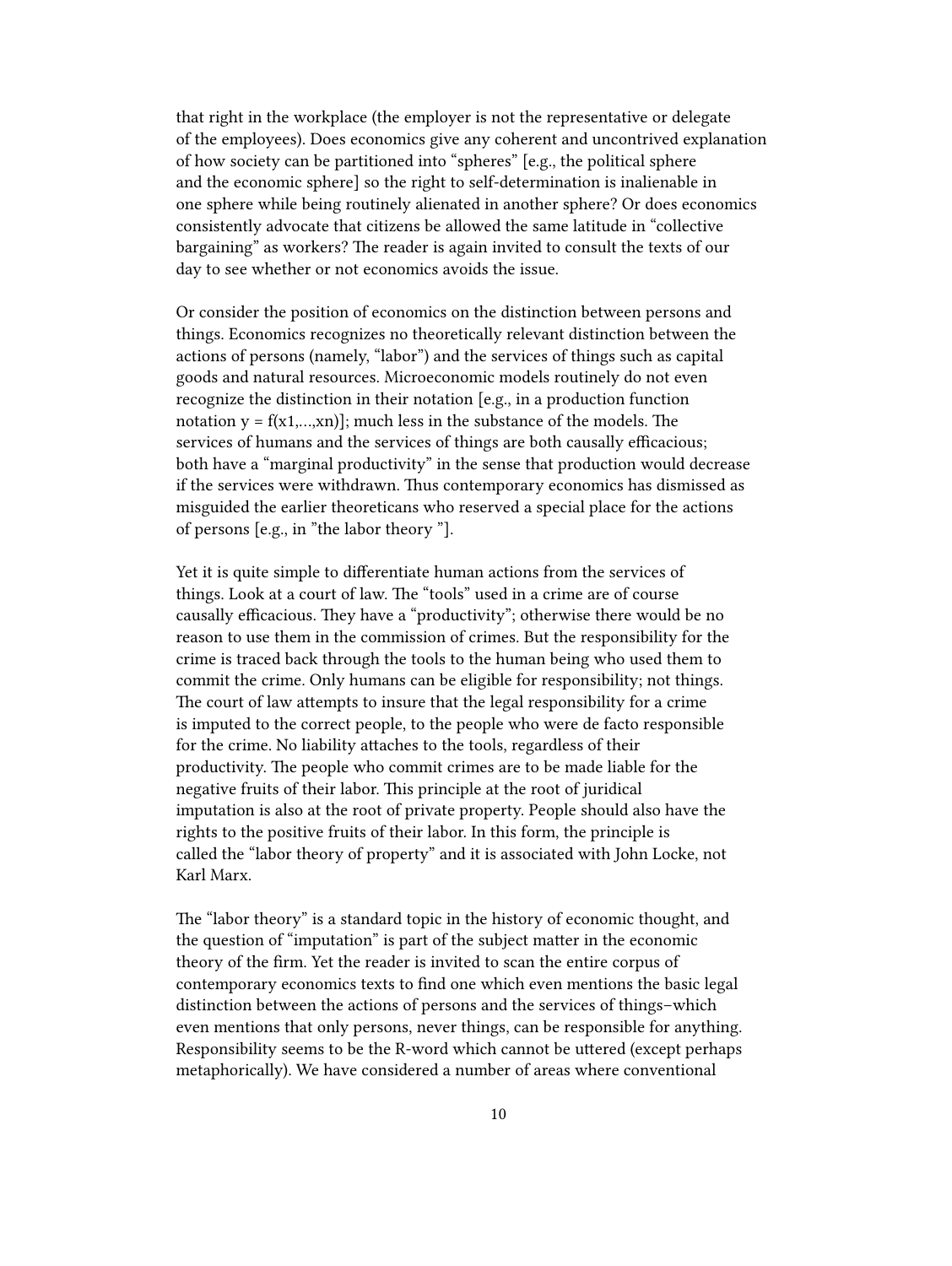economics is directly at odds with the legal structure of the western democracies. Modern legal systems

- · prohibit vote-selling by citizens,
- · prohibit voluntary self-sale contracts between adults,
- · take basic political rights of self-determination to be inalienable,
- · would not recognize any political pactum subjectionis, and

· impute responsibility only to persons (never to things regardless of their "productivity").

All these practices are in direct conflict with the most fundamental recommendations of conventional economics. On the one hand, economics does not advocate that these practices be changed to be consistent with economic theory and, on the other hand, it does not give a coherent and uncontrived explanation of why these practices should be considered as "exceptions." In short, economics tends to duck these basic issues. There have always been these intimations of structural shortcomings, lacuna, and flaws in conventional economics. Economics has only seemed to be coherent and complete theory because it chooses to ignore the paradigm-threatening discrepancies between the theory and the legal structure of the modern western democracies.

The Fundamental Myth of Ownership of the Firm

David Ellerman

We are presenting an analysis of economic organization quite different from the perspective of the Great Debate between capitalism and socialism. The Great Debate has focused on whether workers should be rented privately for profit or should always be rented by the government and employed for the public good. The view that people should not be rented at all was not a topic in the classic capitalism/socialism debate.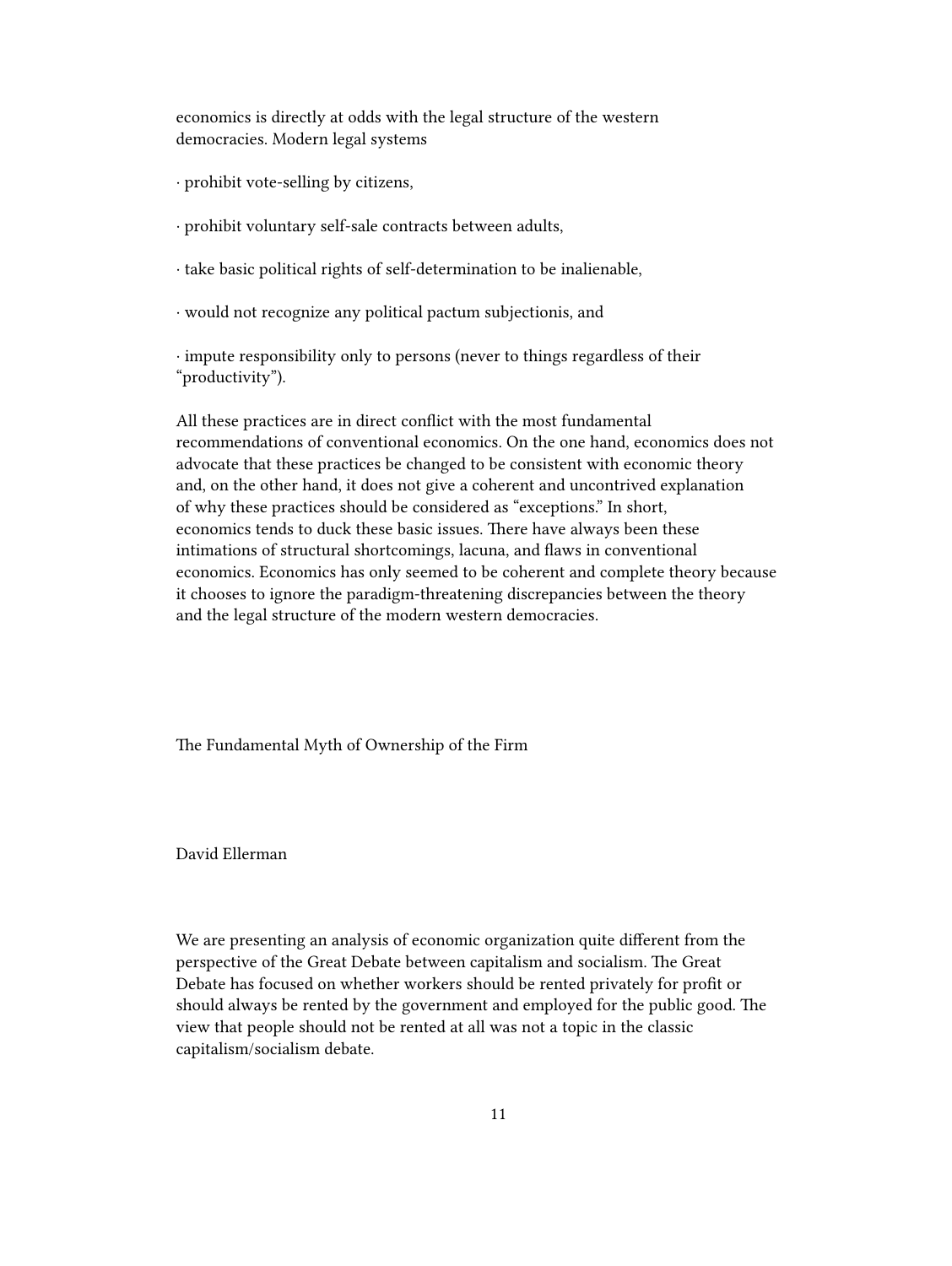We present an alternative analysis that juxtaposes employment in a private capitalist or government-owned firm to membership in a democratic firm. There are powerful barriers to this conceptual reconfiguration. There are fundamental but flawed presuppositions shared by both sides in the classic capitalism/socialism debate. Thus there has been little pressure to overthrow those common assumptions. But it is only by moving beyond the shared myths of the Great Debate that the ground can be cleared for a fresh start.

The Fundamental Myth is that the identity of the legal party undertaking a given production opportunity is determined by a property right called "ownership of the firm" or, in the Marxist tradition, "ownership of the means of production."

Both sides to the Great Debate shared the assumption that "firmhood" (the identity of the firm) is determined by the "ownership of the firm." The firm is a "piece of property." The difference of opinion was over who should own that property. State socialists argued that only the government should own the firms, while capitalists defended the private ownership of firms. Today, that debate is replaced by the "privatization debate" [see Ellerman, Vahcic, and Petrin, 1991] over how best to establish private ownership of the firms.

But firmhood is not determined by a property right; it is determined by the pattern of contracts between factor suppliers. Being the firm is a contractual role, not a property right.

Here again, there are many ways to misinterpret the argument. The assertion is quite sensitive to the meaning of words and phrases such as "firm," "company," "corporation," "means of production," "capital," and so forth. The word "firm" has a specific technical meaning in the assertion "There is no such property right as the ownership of the firm." The assertion would be nonsense if by "firm" one meant "corporation" since clearly corporations are owned by their shareholders.

A Corporation is Not Necessarily a Firm

Corporations are owned; that is no myth. But corporate capital can be hired out just as labor and other factors can be hired in, so the corporation is not necessarily the firm (i.e., the party undertaking production) even with respect to its own plant and equipment. It is the pattern of those hiring contracts that determines who is the firm.

Consider a production process for manufacturing widgets. The process is currently being undertaken by a corporation, Widgets Unlimited, which owns the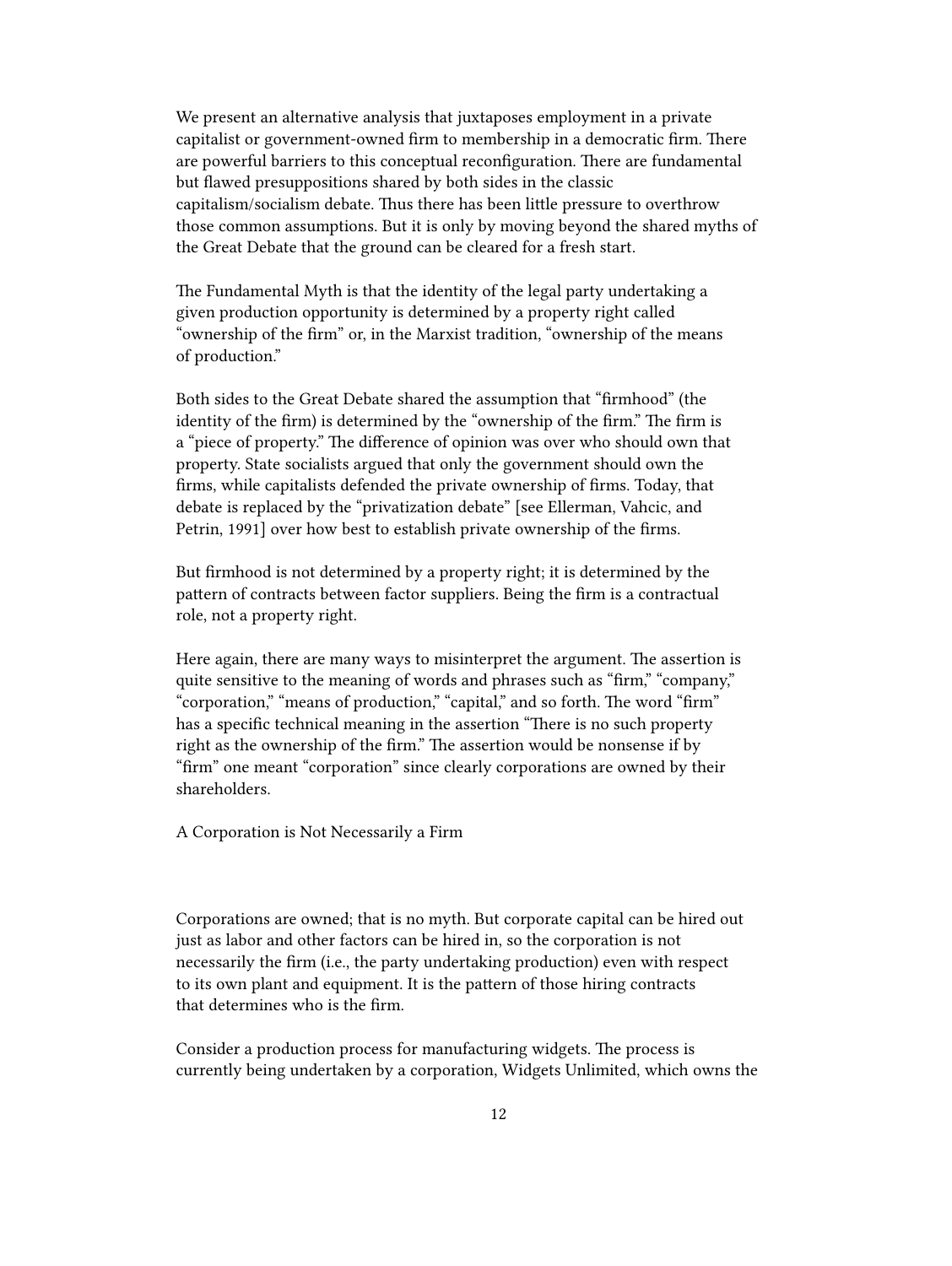land, factory building, and machinery. Finance is borrowed from a bank, raw materials and subcomponents are purchased from suppliers, and labor services are purchased from the employees. By the "firm" we mean the legal party undertaking this widget production process. Widgets Unlimited is undoubtedly the firm in the example. But why? Because of the ownership of the corporation or because of the company's contractual role of hiring (or already owning) the requisite inputs to the widget production process?

The question is easily answered by considering a rearrangement or reversal of the input contracts without any sale in Widgets Unlimited shares. Suppose the workers (including managers) get together, borrow the money, lease the production facilities for Widgets Unlimited, purchase the other inputs from the suppliers, and undertake the widget production process. Then the firm (= widget producer) changed hands from Widgets Unlimited to the new legal party of the associated workers without any sale of corporate shares. The Widgets Unlimited still own the same shares, but the corporation is no longer the firm (= the widget producer). It is a factor supplier to the firm. Thus the ownership of the corporation Widgets Unlimited was not the "ownership of the firm."

Firmhood as a Contractual Role, Not a Property Right

There is no "ownership of the firm." Being the firm (e.g., the widget producer) is a contractual role, not a property right. What is the contractual role that is equivalent to firmhood? It is being the party that has hired or already owned all the factor services used up in production so that party bears those costs and thus has the defensible claim on any appropriable products (e.g., widgets) produced in the process. That contractual role is called the role of the hiring party (since it hires the other factors) or the residual claimant (since it nets the value of the appropriable products minus the costs of the inputs).

In a private property free enterprise market economy, firmhood is determined by the outcome of the contest or conflict–the "hiring conflict"–over who hires what or whom in the factor markets. In abstract terms, if Capital (= the capital-owners) hires Labor (= the workers including the managers), then Capital is the firm. If Labor hires capital, then Labor is the firm. A contract reversal between Capital and Labor reverses who is the firm. There is no need for Labor to "buy the firm"; it suffices to rent the capital. And if some third party, an entrepreneur or the state, hires both the capital and the workers, that party is the firm.

The winner of the hiring conflict is the hiring party, the party which becomes the firm. If not already a corporation, the hiring party will organize the "spoils of victory" by forming a corporation which it owns. For example, if the widget workers successfully hired the other factors to undertake production,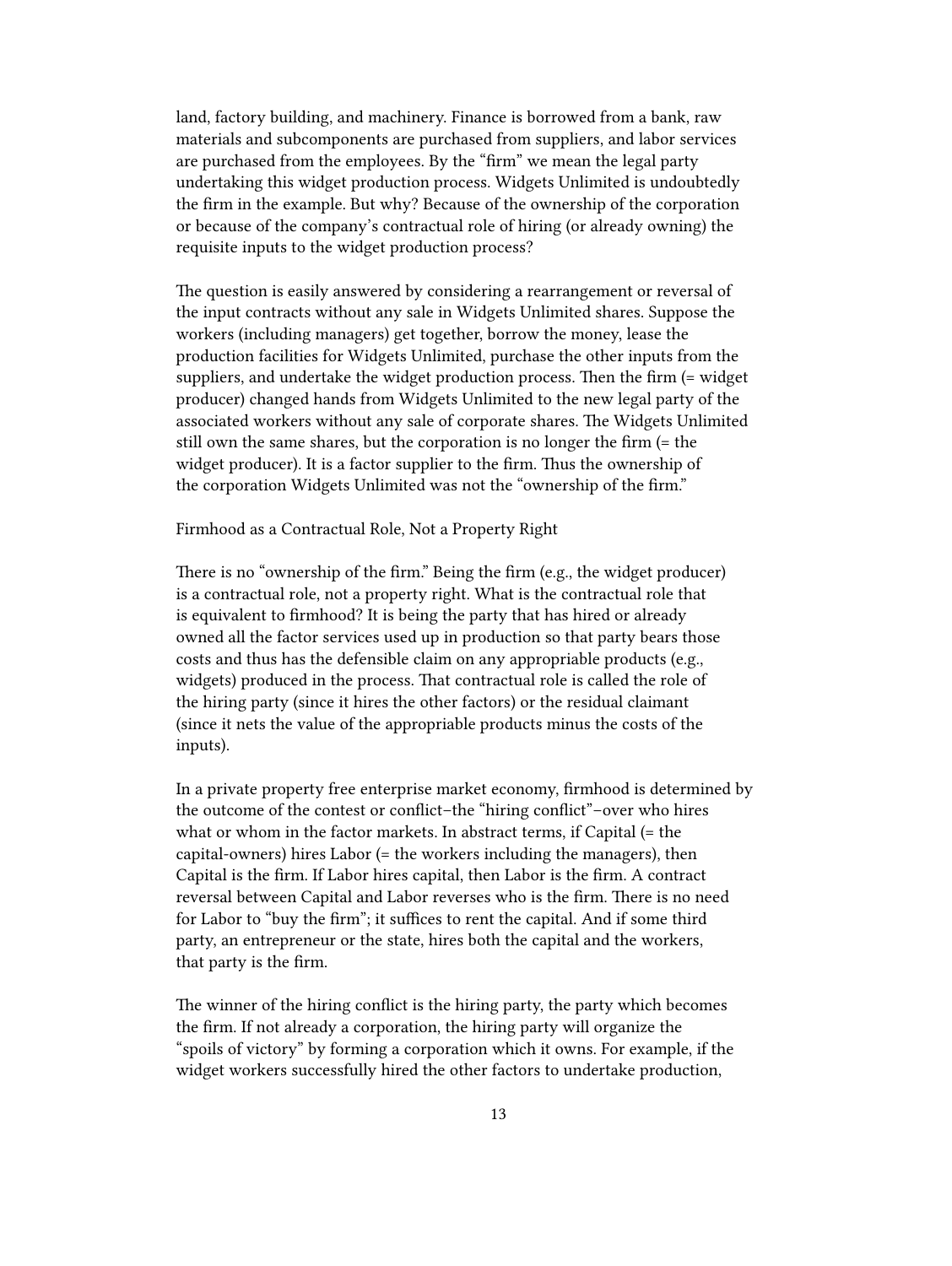they would legally encapsulate their operation in a corporation of some type. If the workers lost the hiring conflict and remained employees, they would most likely not form a corporation. In a free market economy, one tends to find a one-to-one correlation between being the firm and ownership of a corporation just as there is a perfect correlation between winning an Olympic event and owning an Olympic gold medal. But it would be a mistake to think that someone won the event because they own a gold medal. The causality was the reverse.

#### Examples of Contract Reversals

A major oil company might own the facilities of a gas station but not operate the station as a business. The gas station facilities would be leased to an individual who would run the station as an independent operator. In other cases, an oil corporation might operate the station by hiring in the people to run it. Following the Mideastern oil crisis of a few years back, gas prices escalated and the profit potential of gas station operation increased. Some major oil companies which had previously leased out their stations decided to reverse the contracts and hire in the labor. The independent operators were notified that their leases would not be renewed when they expired. However, the oil company would be happy to hire them as employees to continue running the gas stations.

One independent operator in the Southwest staged a protest that made national television news. He barricaded himself into the station with a shotgun and issued statements to the press. He said the oil company was "stealing my business." It couldn't "just hire me"; it had to "buy me out." The poor fellow had bought the myth; he thought he "owned the firm." In fact, he only had the contractual role of being the firm, and more powerful market participants could change that contractual role when they pleased. The oil company correctly pointed out it didn't need to "buy the firm" to take over the operation of the station; it only needed to hire in the labor.

In another example, the owner of a department store chain decided to endow his employees with "ownership." But his shares were already locked into trusts for his family and heirs. Thus he set up another corporation which was 100% employee owned through an employee share ownership plan (ESOP). Then he leased all the fixed assets of his company and sold the inventory to the new employee owned company. All the employees switched over to the new corporation which also acquired the contractual right to do business under the original tradename. By these contractual rearrangements, the firm changed hands but the original corporation didn't. The shares were still in the family trusts. The original corporation changed from being the firm (= the department store operation) to being a factor supplier to the firm.

Yet another example is the leasing movement in the Soviet Union and some other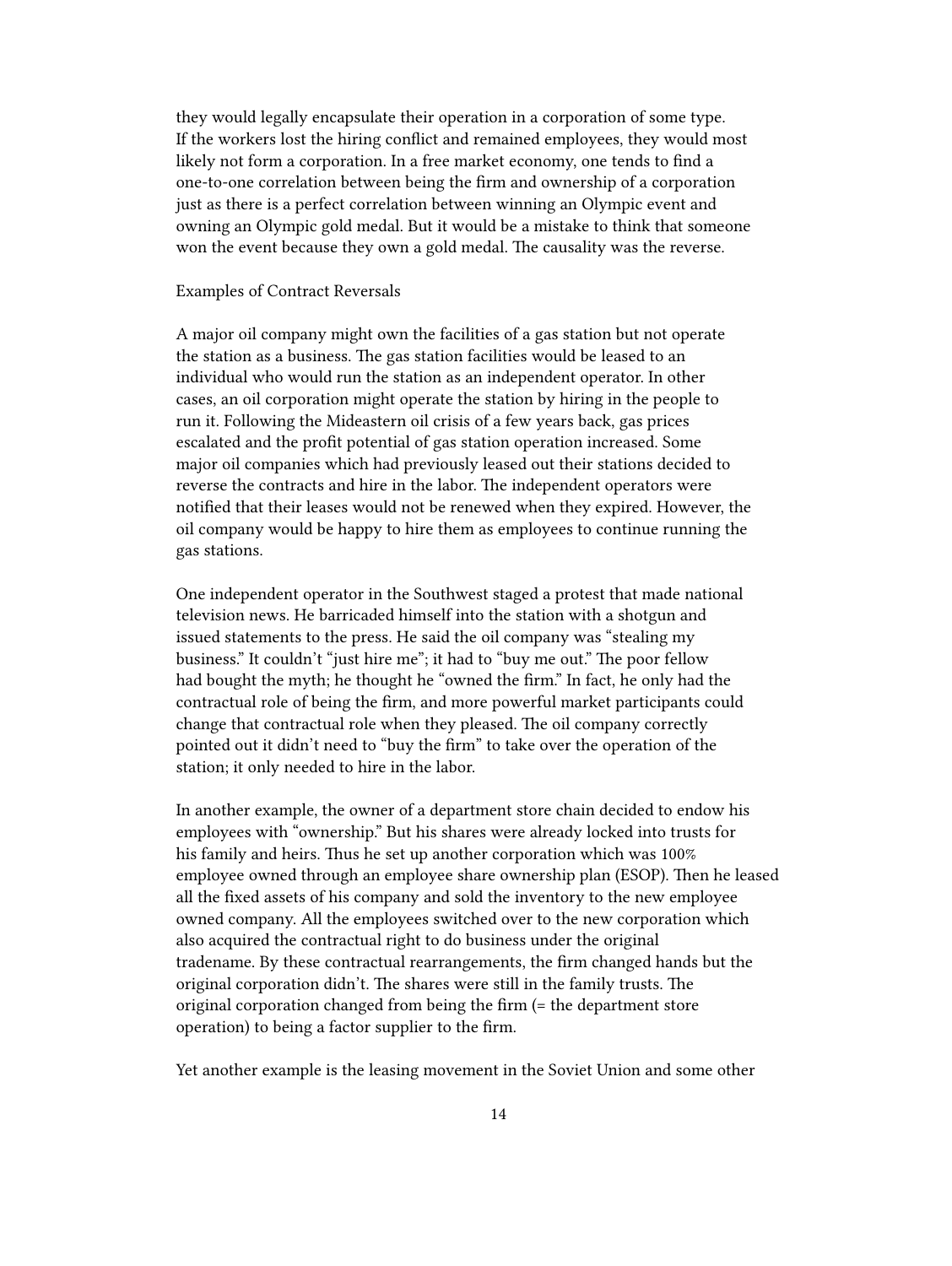socialist countries [see Ellerman 1990]. Over a thousand state sector enterprises in the USSR have leased their fixed assets to be operated by the collectivity of workers from the original enterprise. The new legal entity with the workers as its members takes over the role of being the residual claimant (i.e., is the firm) even though the state still holds the ideological fetish of the "ownership of the means of production." The contract reversals in both capitalist and socialist countries reveal the falsity of the common assumption that "being the firm" is part and parcel of the ownership of the means of production.

## The Role of Bargaining Power

The argument that firmhood is determined by the contractual role does not assume that factor suppliers actually have enough market power to change the direction of the contracts. The argument is about the structure of the legal institutions. It makes no assumption whatever about the respective bargaining power of the market participants. That is entirely another question.

Typically large accumulations of capital have the market power to hire in labor whenever desired. Democratic worker ownership within capitalist society is often restricted to the nooks, crannies, and backwaters of the economy. The bargaining power of the capital-owning class includes the social power of having successfully indoctrinated workers and the workers' trade union representatives that "their role" is to hire out labor, not to hire in capital and go into business. Thus the capital owners are the firm, but "being the firm" is not an attribute of capital. The accumulation of capital and the social conditioning give capital owners the power to win the hiring conflict (which Labor rarely contests) by hiring in labor and becoming the firm.

Having a position of market power is not itself a property right. Parties often lose positions of market dominance. This is the free play of market forces, not a violation or confiscation of property rights. Capital's actual property rights (as opposed to imagined property rights) would not be violated if the capital owners lost the market power to hire in the other factors, and thus they had to hire out their capital in order to secure an economic return.

We are now in a position to appreciate the powerful ideological role of the ownership-of-the-firm myth. Capital owners quite naturally do not want their dominant social role as being the firms to be perceived as the result of mere market power which could well be otherwise without violating their "property rights." They are accustomed to their contractual role as the firm so, like the dominant classes of the past, they see it as their right, their "ownership of the firm." Capital is the firm because Capital "owns the firm." Any change in Capital's role as the firm would violate "sacred private property rights."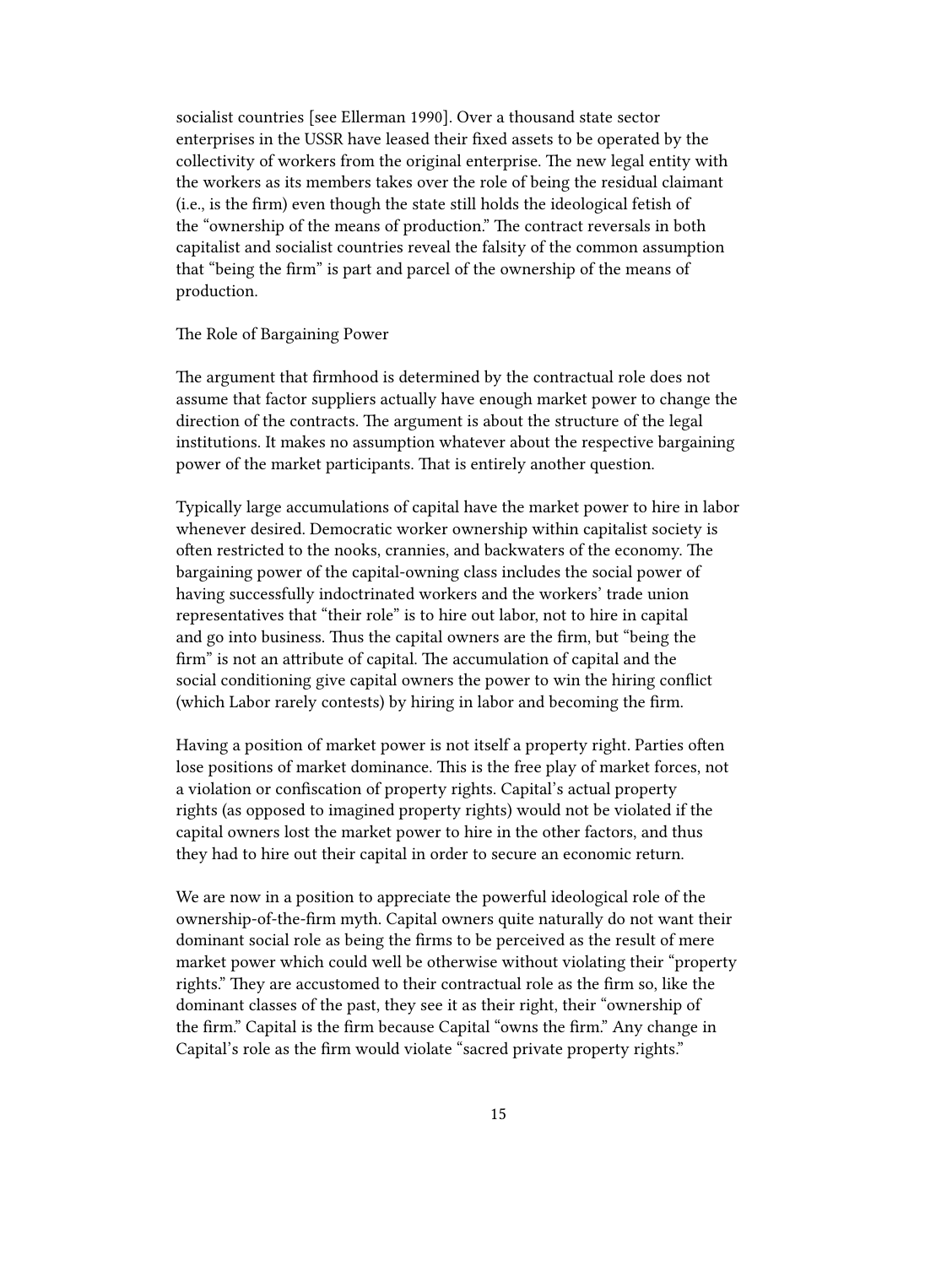The ownership-of-the-firm myth has a fundamental role in capitalist ideology; it transfigures a mere contractual role into a "sacred property right." That, in turn, allows a most miraculous transformation of capitalism into the defender of the principles of private property. The natural basis for private property appropriation is labor. Yet the employment system is founded on denying people the right to the fruits of their labor by virtue of the employment contract. The ownership-of-the-firm myth allows the system founded on denying the labor basis for private property appropriation to present itself as the embodiment of private property.

The Symbiotic Role of Marxism

Since the firm-ownership myth can be exposed by a simple contract reversal argument, how has it been such a stable part of capitalist ideology? As if the social power of Capital was insufficient to vouchsafe the myth, Marx vastly increased its credibility by giving his imprimatur. In feudal times, the governance of people living on land was taken has an attribute of the ownership of that land. The landlord was Lord of the land. As Gierke put it, "Rulership and Ownership were blent" [1958, 88]. Marx mistakenly carried over that idea to capital. The command over the production process was taken as part of the bundle of capital ownership rights.

It is not because he is a leader of industry that a man is a capitalist; on the contrary, he is a leader of industry because he is a capitalist. The leadership of industry is an attribute of capital, just as in feudal times the functions of general and judge were attributes of landed property. [Marx 1977, 450-451]

Marx bought the myth.

Marx's "ownership of the means of production," indeed Marx's notion of "capital," involves the mythical "ownership of the firm." By "capital" Marx did not simply mean financial or physical capital goods; he meant those goods used by wage labor in capitalist production. Outside of capitalist production, "capital" becomes just the "means of labor."

In short,

Marx's "capital" = "means of labor" + "contractual role of being the firm."

If one wishes to use the word "capital" in that sense, then not all of what is included in "capital" can be owned. There is the ownership of the means of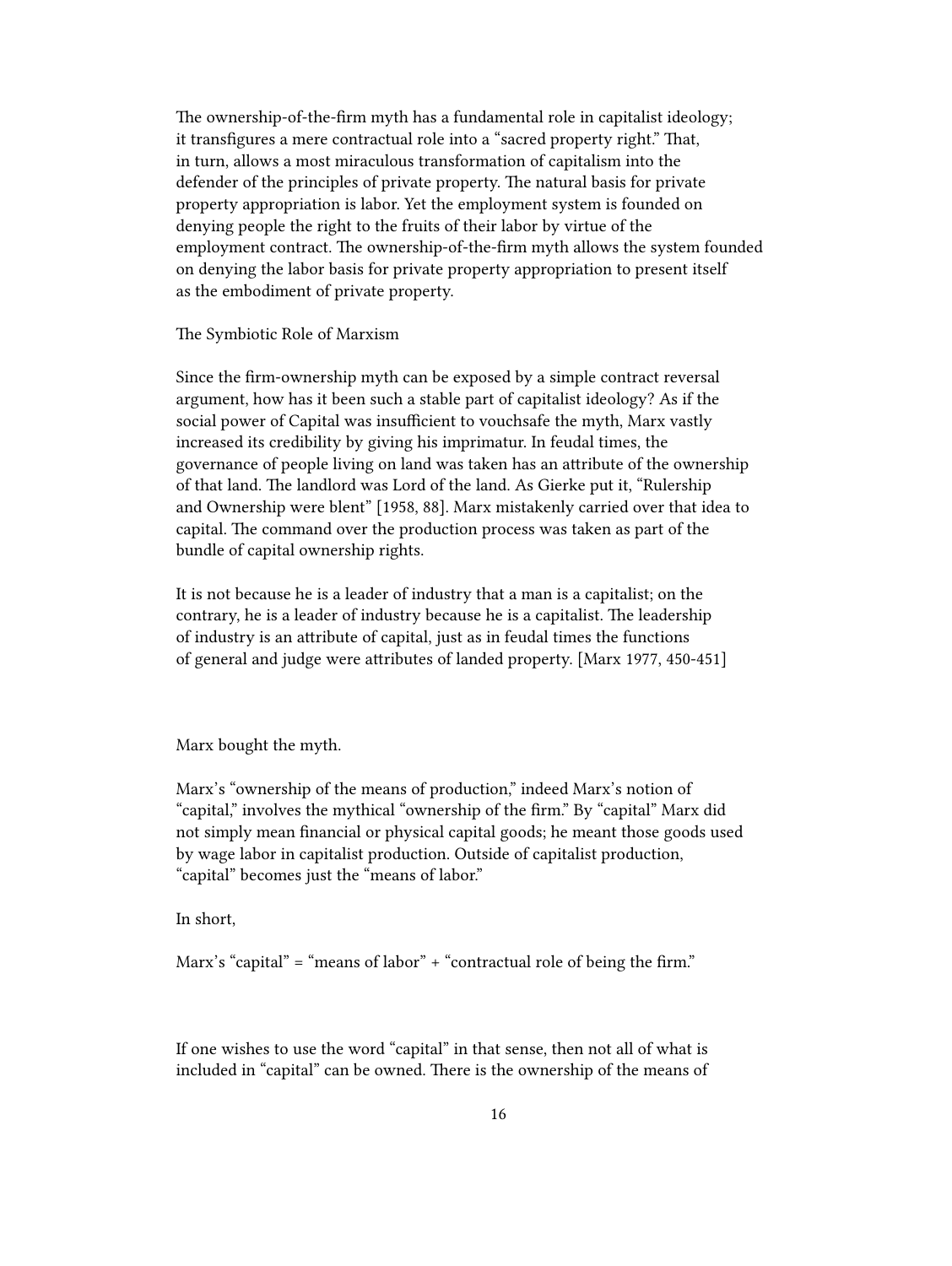labor (financial and physical capital goods directly owned or indirectly owned through the legal shell of a corporation), but there is no "ownership" of the residual claimant's contractual role of being the firm.

By agreeing that there is the ownership of "capital" (which includes being the firm), Marx swallowed the Fundamental Myth of capitalist ideology even though he took great pride and joy in exposing other aspects of capitalist mythology. It should be carefully noted that this analysis of the "ownership of the firm" is entirely descriptive; it is not normative. The point is not that the "ownership of the firm" should not exist; the point is that it does not exist. Marx accepted that the "private ownership of the firm" does exist as a part of the capitalist system, and he argued that it should not exist.

By accepting the Fundamental Myth as a point of fact, Marxism becomes the perfect symbiotic partner and the ideal foil for capitalist ideology. Then the battle could rage without touching on the shared but mistaken assumption about the nature of the capitalist system. Like Voltaire's god, if Marxism didn't exist, capitalism would have to invent something like it as an ideological foil. Autocrats find real or imagined bugbears to justify their power, and the same psychological dynamic operates in the realm of ideology.

Marxism, which in governments means Marxist-Leninism, has been the perfect foil for capitalism for other reasons as well. Perhaps another slavery analogy will illustrate the point. The present-day capitalism/socialism debate is analogous to a debate over slavery where the alternative proposed by the "abolitionists" was the public ownership of the slaves. That would be a debate with real stakes since the nationalization of the slave plantations would break the social power of the private slave-owners. But this "Great Debate" over the private or public ownership of the slaves would nevertheless miss the point; the real alternative is for the slaves to be free and self-determining. Similarly, the current Great Debate over whether workers should be privately or publicly rented misses the point; the real alternative is for people to be jointly working for themselves in democratic firms.

The Firm Ownership Myth in Democratic Theory

The argument for democratic worker ownership rests on two legs, democratic theory and property theory. Our purpose here is to foreshadow how the firm ownership myth has previously distorted both democratic theory and property theory by shutting off certain avenues of investigation and shunting the debate into irrelevant detours. The idea of applying democratic principles to the economic enterprise is hardly a new idea. What principles behind the capitalist firm must be changed in order to apply democratic principles? Where is the conflict? If "rulership and ownership are blent" in the capitalist firm, then replacing capitalist rulership with workplace democracy entails eliminating the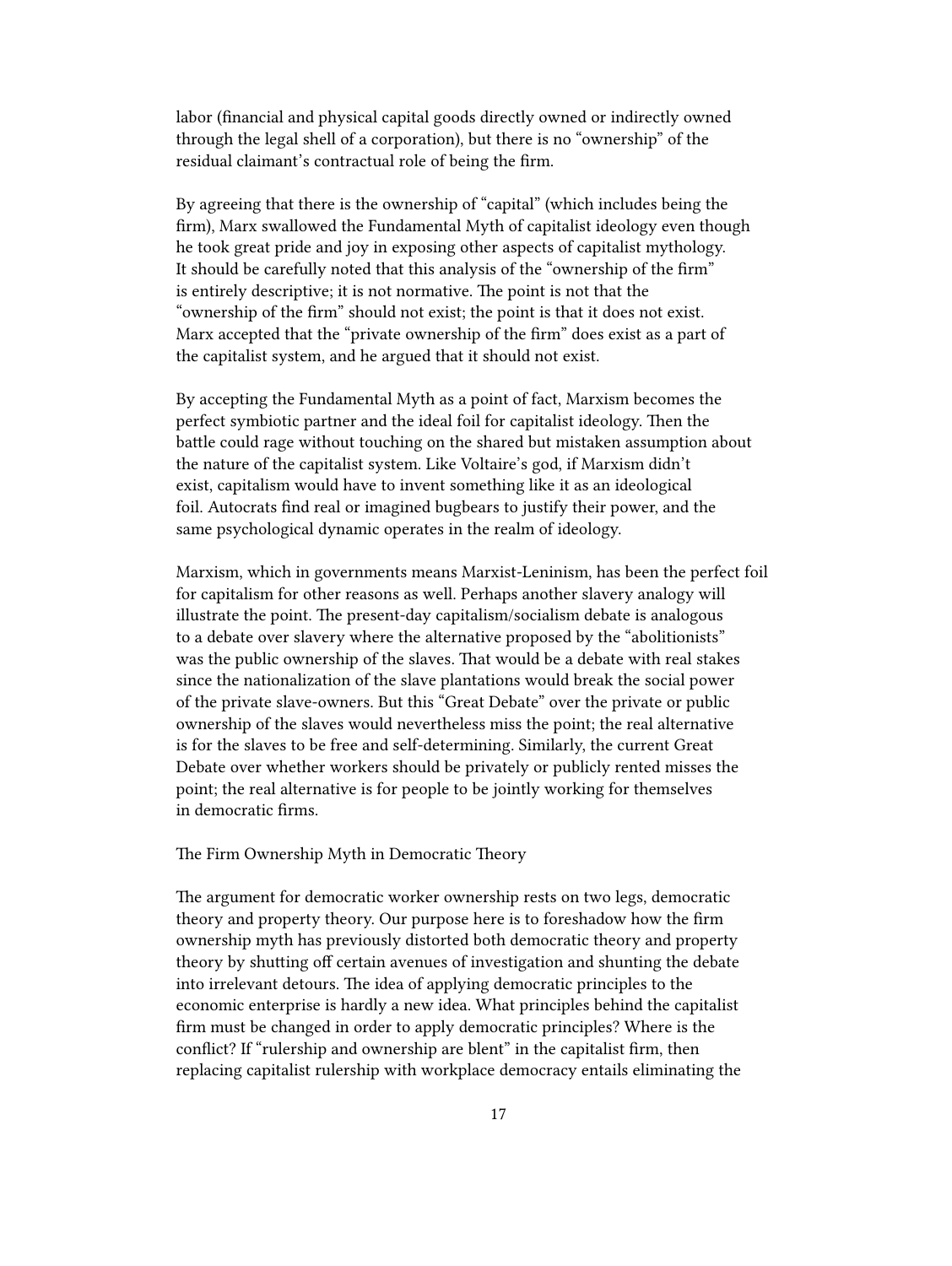capitalist "ownership of the firm." Thus democracy is perceived to be at war with property rights in the capitalist firm.

Most modern political theorists ignore the question of applying democratic principles to the firm. They are intellectually placated by being told that the firm is "private" whereas democracy is "public." The inalienable human rights at the foundation of our political democracy do not reach the "private sphere." Those political theoris ts who take democratic principles seriously enough to apply them to the firm still tend to misinterpret property rights by accepting the firm ownership myth.

The owner of capital resources, or the agent who acts on behalf of the owner or a number of associated owners, controls and determines, in virtue of such ownership, the process of production and the action of the workers who are engaged in the process. In its unqualified form, capitalistic organization is a form of autocracy or absolutism. In practice it is never unqualified. . . We may call it … a limited absolutism, which naturally seeks to escape its limits, and on which (so long as it exists) combinations of workers will as naturally seek to impose new limits. [Barker 1967, 105-106, emphasis added]

The preeminent democratic theorist, Robert Dahl, presented essentially this analysis of democracy in conflict with the "ownership of the enterprise" in his otherwise excellent book Preface to Economic Democracy [1985]. In this conflict, Dahl holds that democratic principles should take precedence over property rights, and thus he develops the case for economic democracy.

That analysis takes a contractual role as a property right. The firm ownership myth includes the idea that the management rights (rulership) over the people using capital goods are part of the ownership of the capital. But those positive control rights over people are not included in capital ownership. The negative control rights to exclude other people from using the property are part of the property rights so we must digress on the distinction between positive and negative control rights.

Another person may not use one's property without the owner's consent. Thus ownership does give a right of negative control over other people's actions, the right to withhold consent and thus to specify how they will not use the property. The owner can decide what others will not do with his or her property. But that is quite different from the right to control what others will do. They may have many other options not involving that property, and those property rights give the owner no control rights over which of those options the others will choose.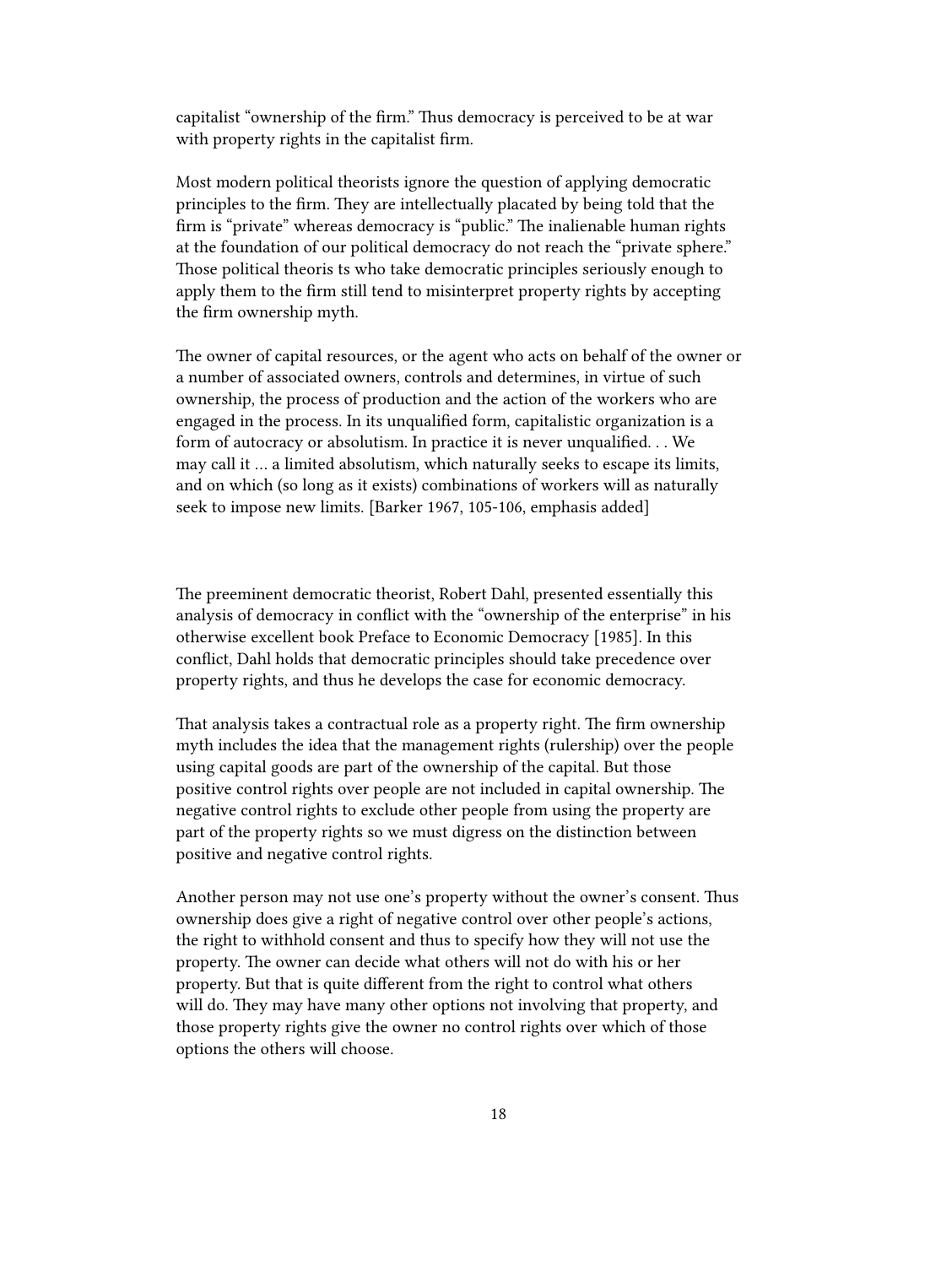The right to tell others what not to do with one's property is a negative control right. The right to tell others what to do is a positive control or management right. The negative control right over other's activities is a part of property ownership, but the positive control right to tell others what to do is not a part of property ownership. How does one acquire the positive control right over another person's behavior–the right to tell them what to do? The employment contract. Hire them.

If labor and land are to be mixed in productive work, there is no pre-existing property right which specifies whether the labor-owner or land-owner directly controls the process. Absent any contracts or agreements between the two parties, the land-owner's negative control rights can make the worker into a trespasser if he tries to use the land without consent. But symmetrically, the worker can make the land-owner into a kidnapper if he tries to force the worker to work the fields without consent. Thus when the labor and land are mixed, there must be a hiring contract one way or the other to determine positive control of the process. If the worker rents the land, he manages the work process. If the land-owner hires the worker, the land-owner manages the work. In either case, it is the hiring party which controls the use of the commodities in the production process. In neither case does the prior ownership of one of the factors by itself give management rights over the production process mixing the factors.

Or consider a factory owner who issues orders to the people working in the factory. What is the legal basis for his positive control rights over the workers' actions? Absent an employment contract, the ownership of the factory gives the factory owner the right to make the workers into trespassers by denying consent. It does not automatically make the workers into servants or employees; that requires the employment contract. The positive control rights over the workers are not an attribute of capital; the employer buys those rights in the employment contract.

Here again, many social theorists are mislead by hastily evoking that universal explanatory factor, "power relations." The ownership of the factory may well give the factory owner the bargaining power to hire in labor. The sequence is:

factory ownership => bargaining power => positive control via employment contract.

Some theorists collapse the sequence and infer that factory ownership is "tantamount" to owning the positive control rights.

Returning to democratic theory, we find no structural conflict between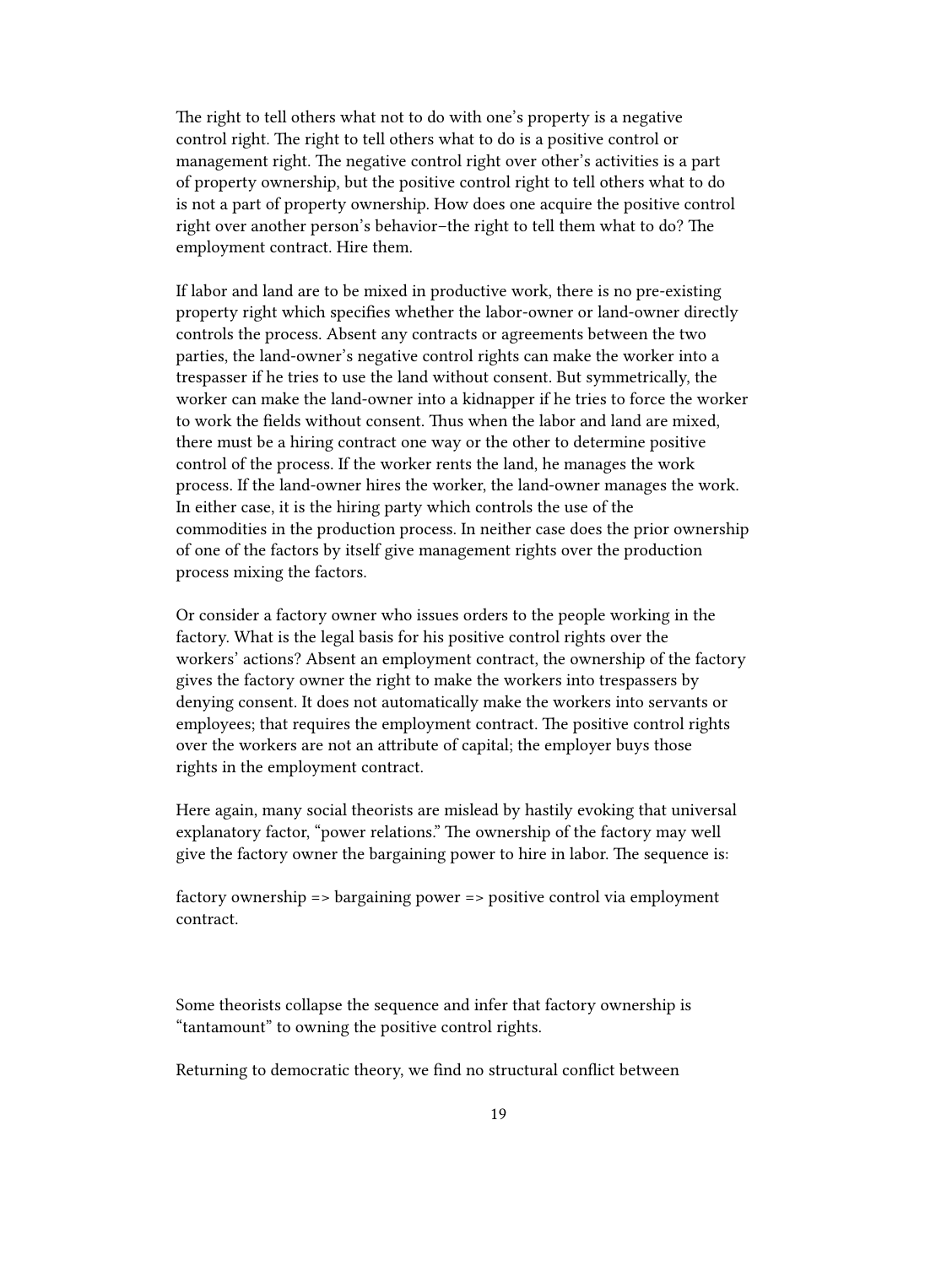democratic principles and the negative control rights which are part of private property ownership. In an economy run entirely on democratic principles, consent would of course be required as usual to use other people's property. The alleged conflict between democracy and property is really a conflict between democracy and the employment relationship.

Democracy is at war with the renting of human beings, not with private property. In the mythical picture painted by capitalist ideology, private property rights are the center of the capitalist universe. Our analysis shows that the actual center of the capitalist universe is the employment contract. The economic application of democratic theory (and the labor theory of property) presented here is based on the Copernican paradigm shift to seeing capitalism as revolving around the employment contract instead of around the "private ownership of the means of production."

The Firm Ownership Myth in Property Theory

The Fundamental Myth also distorted thought about property rights. It influenced not only the "answers" but the way in which questions were posed, or rather, ill-posed.

The basic property question about production is about the ownership of the product.

How is it that one legal party rather than another owns the outputs of a production process?

Where the firm ownership myth holds sway, the answer is simple; the "owner of the firm" owns the product. The product ownership rights are part of the ownership of the firm. That answer detours inquiry off in the direction of "How is the ownership of the firm acquired?" And the standard answer is that the owners bought it, inherited it, or started the firm from scratch. Even firms which were bought or inherited must have been previously created. And thus all questions about property ownership in products or firms are traced back to the initial creation of property rights.

The creation or initiation of a property right is called the appropriation of the property. Philosophical treatments of appropriation (e.g., John Locke's treatment) are usually set in some rather mythical original state of nature when property was first privately appropriated from the common patrimony of Nature. There is also the symmetrical matter of terminating property rights,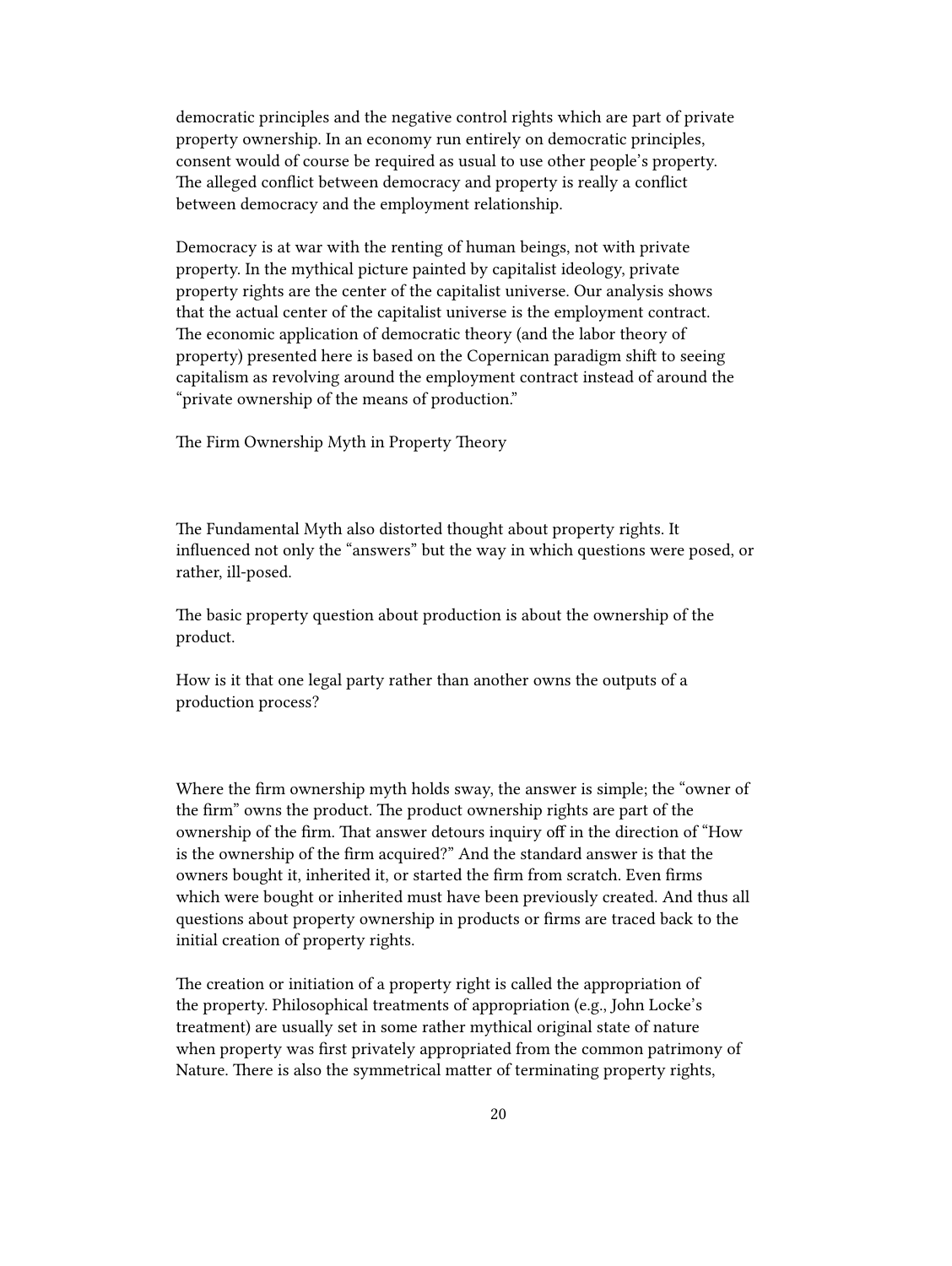but that is ignored in the philosophical treatments which tend to be non-technical and elementary.

That is the conventional story which begins by holding that the ownership of the produced outputs is part of the "ownership of the firm." But the "ownership of the firm" is a myth. In the previous example, the widgets produced by the same workers using the same machines and raw materials would be owned by another party if there had been a prior rearrangement of the hiring contracts. The product is owned by the party with the contractual role of the hiring party. So how did the hiring party get the ownership of the outputs? Did that party buy the outputs from a prior owner? No, there was no previous owner of the outputs. The hiring party is the first owner. In other words, the hiring party appropriated the outputs.

Thus the recognition that there is no "ownership of the firm" leads to the recognition that normal day-to-day production is a site of appropriation. That recognition changes the debate. It means traditional theories of appropriation such as the labor theory of property can be applied to normal production, not just to some original Lockean state of nature.

Why don't the workers have the labor claim on the produced outputs (as well as the symmetrical claim against them for the used-up inputs)? The firm ownership myth is only the first line of defense. The real defense is the employment contract which puts the employees in a non-responsible position of a hired factor "employed" by the employer. But the labor theory of property is the property theoretic expression of the usual juridical canon of assigning legal responsibility in accordance with de facto responsibility. We shall see in an intuitive example of the criminous employee how de facto responsibility is not transferable and how the law only pretends that labor has been alienated (until a crime has been committed). Thus the capitalist appropriation of the product (including the liabilities for the used-up inputs) is based not on the "private ownership of the means of production" but upon the legal validation of an inherently invalid contract which pretends that human actions are transferable like the services of things.

The discussion here is a prelude to show how the recognition that the "ownership of the firm" is a myth opened up the intellectual space for the analysis of appropriation.

#### Summary

There is a "fundamental myth" accepted by both side in the Great Debate between capitalism and socialism. The myth can be crudely stated as the belief that "being the firm" is part of the bundle of property rights referred to as "ownership of the means of production." Any legal party that operates as a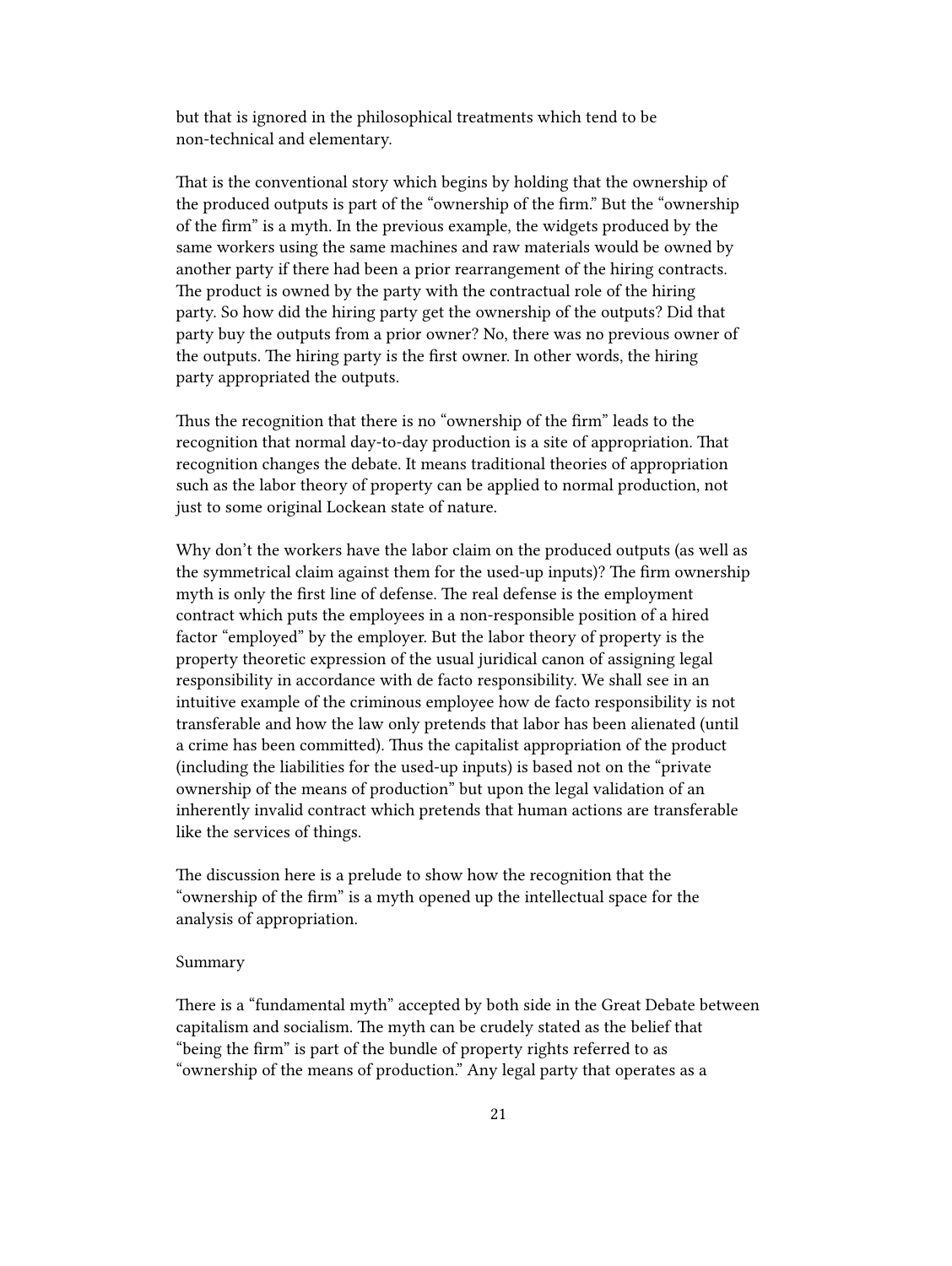conventional capitalist firm actually plays two distinct roles:

· the capital-owner role of owning the means of production (the capital assets such as the equipment and plant) used in the production process; and

· the residual claimant role of bearing the costs of the inputs used up in the production process (e.g., the material inputs, the labor costs, and used-up services of the capital assets) and owning the producing outputs

The fundamental myth can now be stated in more precise terms as the myth that the residual claimant's role is part of the property rights owned in the capital-owner's role, i.e., part of the ownership of the means of production.

It is simple to show that the two roles of residual claimant and capital-owner can be separated without changing the ownership of the means of production. Rent out the capital assets. If the means of production such as the plant and equipment are leased out to another legal party, then the leasor retains the ownership of the means of production (the capital-owner role) but the leasee renting the assets would then have the residual claimant's role for the production process using those capital assets. The leasee would then bear the costs of the used-up capital services (which are paid for in the lease payments) and the other input costs, and that part would own the produced outputs. Thus the residual claimant's role is not part of the ownership of the means of production.

This "rent out the capital" argument is very easy to understand. But it is astonishing how difficult the argument is to understand when the capital-owner is a corporation. If an individual owns a machine, a "widget-maker," then that ownership is independent of the residual claimant's role in production using the widget-maker. The capital owner could hire in the workers to operate the widget-maker and to produce widgets–or the widget-maker could be hired out to some other party to produce widgets.

Now suppose the same individual incorporates a company and issues all the stock to himself in return for the widgetmaker. Instead of directly owning the widget-maker, he is the sole owner of a corporation that owns the widgetmaker. Clearly this legal repackaging changes nothing in the argument about separating capital ownership and residual claimancy. The corporation has the capital-owner's role and–depending on the direction of the hiring contracts–may or may not have the residual claimant's role in the production process using the widget-maker. The corporation (instead of the individual) could hire in workers to use the widget-maker to manufacture widgets, or the corporation could lease out the widget-maker to some other party. The process of incorporation does not miraculously trans-substantiate the ownership of a capital asset into the ownership of the (net) products produced using the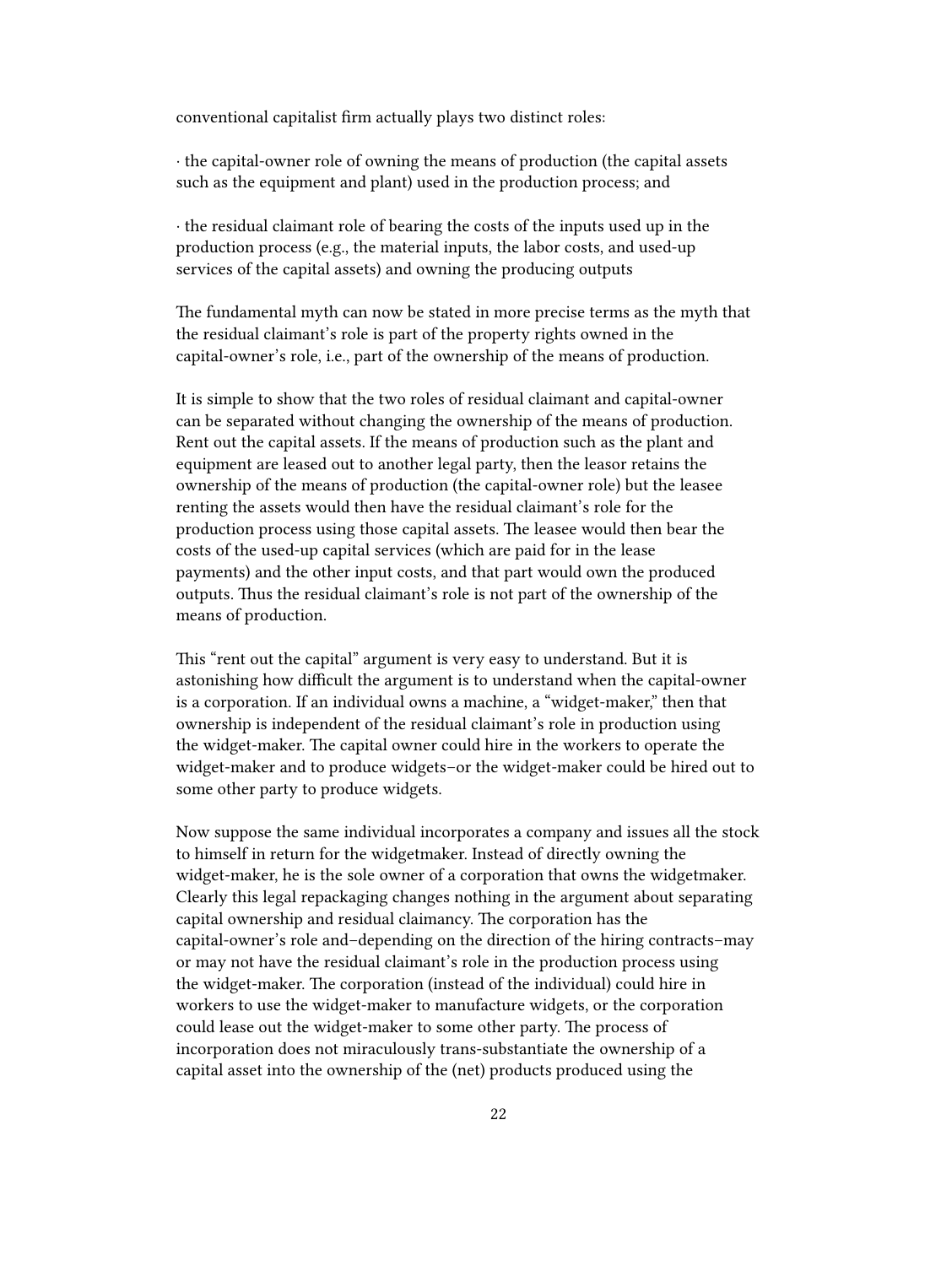capital asset.

The residual claimant's role is a contractual role, not a property right. The identity of the "firm" (in the sense of the residual claimant) is determined by who hires what or whom in the markets for inputs. The "firm" is the legal party which hires or already owns all the inputs to be consumed in production and which bears those costs as the inputs are used up. Another party could take over that contractual role through contract reversals (e.g., Labor hiring capital) without having to "buy the firm."

Traditional democratic theory and property theory have both been distorted by the uncritical acceptance of the fundamental myth that residual claimancy was a property right. There is in fact no structural conflict between private property rights in capital and democratic principles. The conflict is between the employment contract and democratic principles.

The Labor Theory of Property

Is Labor Peculiar?

David Ellerman

It is remarkable that the human science of "Economics" has not been able to find or recognize any fundamental difference between the actions of human beings (i.e., "labor") and the services of things. Attempts by economists to recognize the "peculiarities" of labor have been noticeably barren. For instance, Alfred Marshall [1920, Chapter IV and V of Bk. VI] noted a number of peculiarities:

1. workers may not be bought and sold; only rented or hired,

2. the seller must deliver the service himself,

3. labor is perishable,

4. labor-owners are often at a bargaining disadvantage, and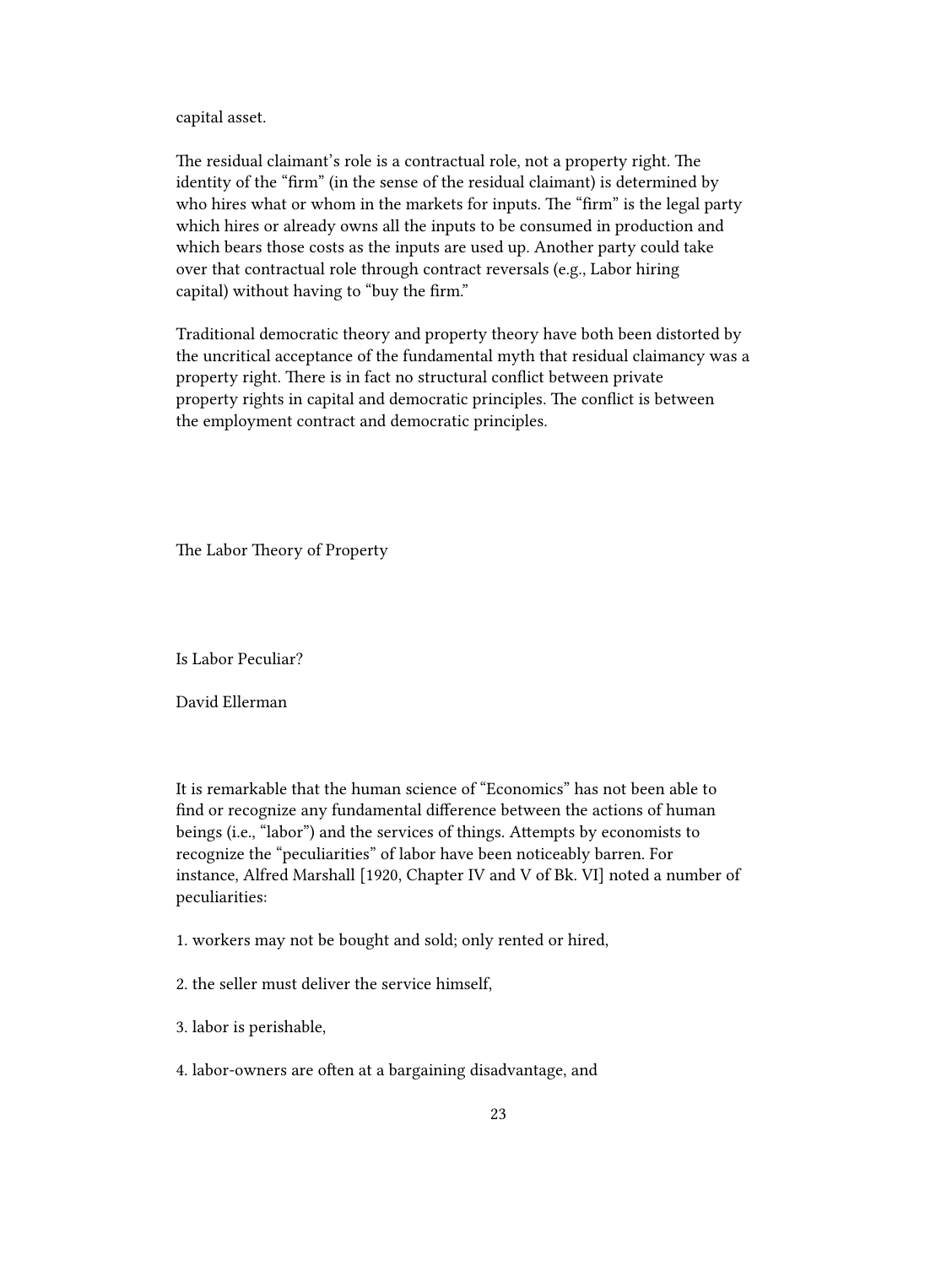5. specialized labor requires long preparation time.

Professor Samuelson has also recognized the first peculiarity.

Since slavery was abolished, human earning power is forbidden by law to be capitalized. A man is not even free to sell himself; he must rent himself at a wage. [1976, 52 (emphasis in the original)]

Instead of being a characteristic of labor itself, Marshall and Samuelson only give an observation about present-day legal institutions; it did not hold a century and a quarter ago [see Philmore 1982]. Neither Marshall nor Samuelson offer any basic institution-free differentiation of labor from machine services which would account for why the services of a person may not (now) be sold all at once. Quite to the contrary, the (first) "fundamental theorem of welfare economics," the theorem that a competitive equilibrium is allocatively efficient ("Pareto optimal"), must assume away the first peculiarity by presupposing that labor can be sold all at once. Complete future markets must be assumed for all commodities to yield the optimality of competitive equilibrium, and "labor is a commodity."

Now it is time to state the conditions under which private property and free contract will lead to an optimal allocation of resources…. The institution of private property and free contract as we know it is modified to permit individuals to sell or mortgage their persons in return for present and/or future benefits. [Christ 1975, 334; quoted in Philmore 1982, 52].

Far from providing any analysis or rationale for Marshall's first peculiarity of labor, modern economics bases one of its proudest achievements ("A competitive equilibrium is allocatively efficient") on the assumption that the perfectly competitive capitalist model incorporates what is essentially a voluntary contractual form of slavery [see Philmore 1982].

The second peculiarity of labor, that the seller must personally deliver the services, has no profound import. The employee plays two roles: the owner of the entity being hired out, and the entity which is hired out. Thus the services of the entity are the services of the owner of the entity. Marshall notes how this peculiarity makes the laborowner particularly concerned with the conditions under which the labor is employed. Moreover, the mobility of labor is thereby as limited as the mobility of the laborer. But neither of these consequences is of great importance. In addition, this peculiarity does not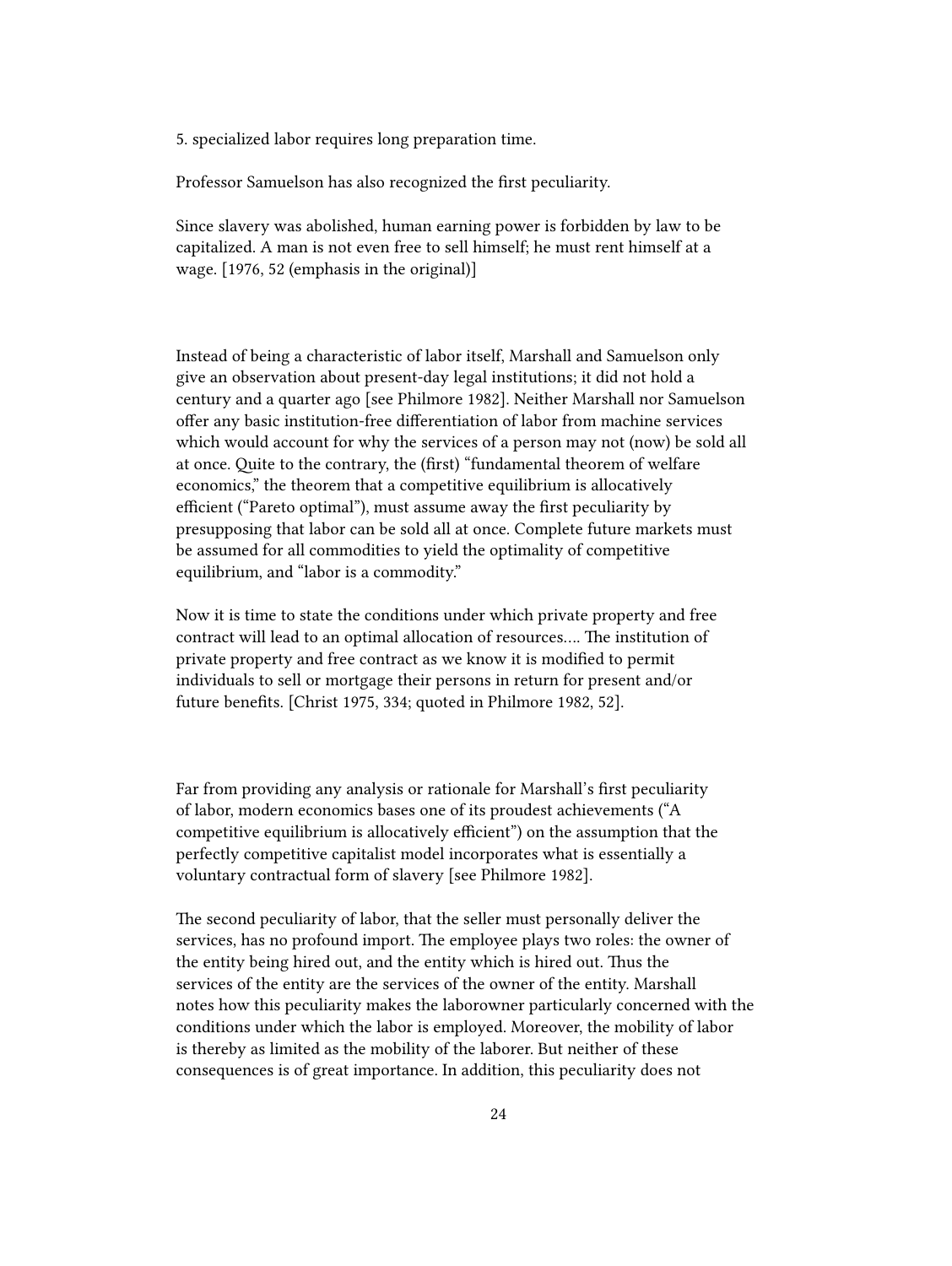even hold when there is a resale market for labor as in the ancient practice of laborgang contracting–which in modern times is called "employee leasing." The ultimate employer contracts not with the workers but with the intermediate agency or contractor who, in turn, hires the workers. The contractor selling the labor to the employer does not personally deliver the services.

The third, fourth, and fifth "peculiarities,"

that labor is perishable,

that labor-owners are often at a bargaining dis advantage, and

that specialized labor requires long preparation time,

are not really unique to labor at all (as Marshall even indicates).

The inability of capitalist economics to recognize any unique and relevant characteristic of labor is an ideological blind-spot based on the desire to theoretically reflect the symmetrical fact that both labor services and the services of land and capital are salable commodities in the employment system. Any fundamental differentiation of labor from the other factor services would threaten that symmetry.

Radical economists have also attempted to find a unique and relevant characteristic of labor ("Only labor is creative") that would differentiate it from the other factor services. These attempts have not been particularly fruitful.

Marx attached great importance to his "discovery" of the distinction between labor power and labor time. Yet that distinction is not even unique to labor. When one rents a car for a day, one buys the right to use the car ("car power") within certain limits for the day. The actual services extracted from the car are another matter. The car could be left in a parking lot, or driven continuously at high speeds. To prevent being "exploited" by heavy users of "car time," car rental companies typically charge not just a flat day rate but have also a "piece-rate" based on the intensity of use as measured by mileage.

Marx touched on deeper themes when he differentiated human labor from the services of the lower animals (and things) in his description of the labor process.

We presuppose labour in a form in which it is an exclusively human characteristic. A spider conducts operations which resemble those of the weaver, and a bee would put many a human architect to shame by the construction of its honeycomb cells. But what distinguishes the worst architect from the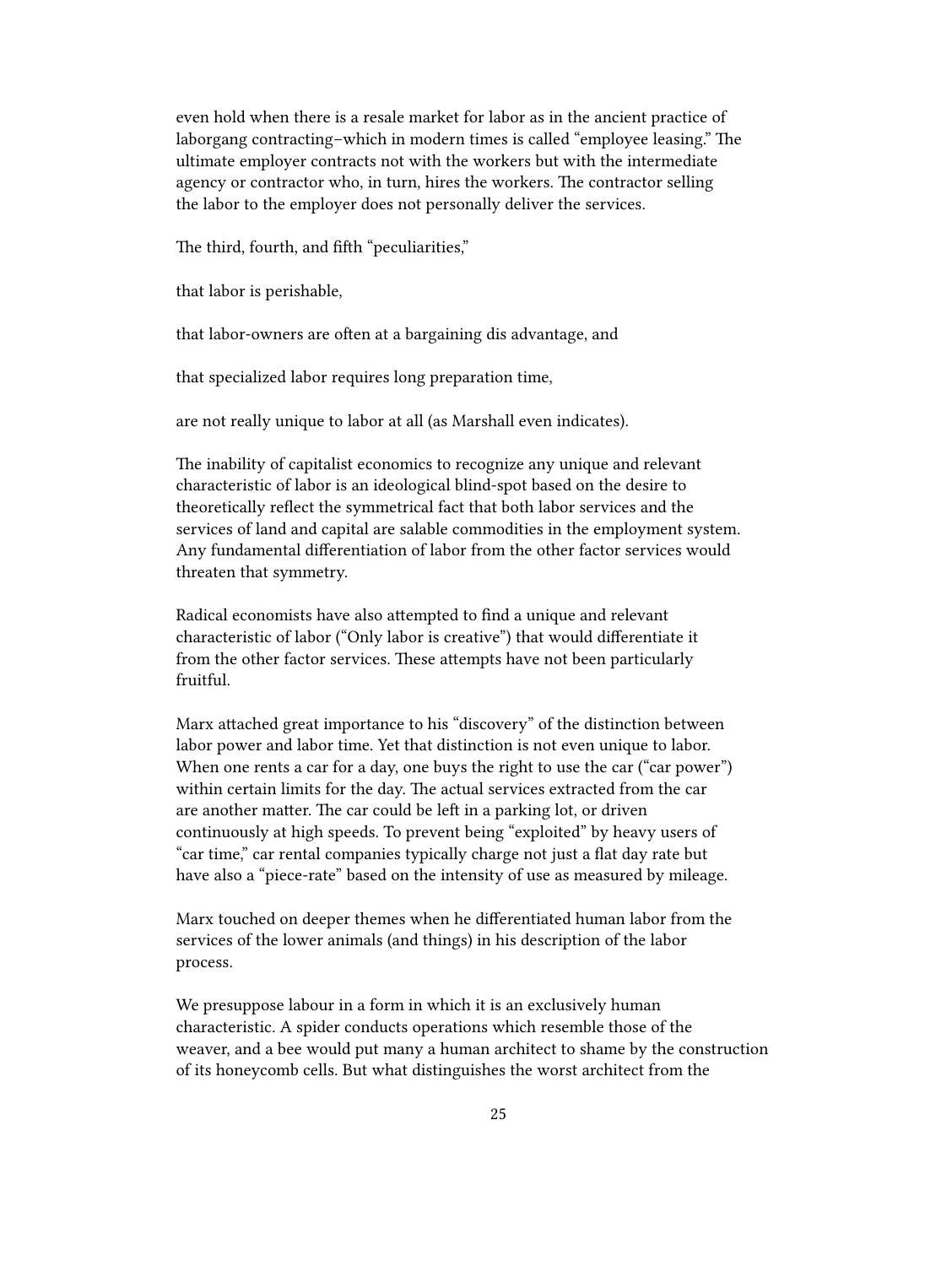best of bees is that the architect builds the cell in his mind before he constructs it in wax. At the end of every labour process, a result emerges which had already been conceived by the worker at the beginning, hence already existed ideally. [Marx 1977, 283-284]

This conscious directedness and purposefulness of human action is part of what is now called the "intentionality" of human action [see Searle 1983]. This characterization does has significant import, but Marx failed to connect intentionality to his labor theory of value and exploitation (or even to his labor-power/labor-time distinction). This is in part because Marx tried to develop a labor theory of value as opposed to a labor theory of property.

Other radical political economists of Marx's day such as Pierre-Joseph Proudhon, William Thompson, and Thomas Hodgskin were less successful at developing a theoretical superstructure. But they did move in the right direction by trying to develop the labor theory of property as expressed in the claim of "Labour's Right to the Whole Product" [see Hodgskin 1832 or Menger (Anton) 1899].

## Only Labor is Responsible

If we move from the artificially delimited field of "Economics" into the adjacent field of Law and Jurisprudence, then it is easy to recognize a fundamental and unique characteristic of labor. Only labor can be de facto responsible. The responsibility for events may not be imputed or charged against non-persons or things. The instruments of labor and the means of production can only serve as conductors of responsibility, never as the source.

An instrument of labour is a thing, or a complex of things, which the worker interposes between himself and the object of his labour and which serves as a conductor, directing his activity onto that object. He makes use of the mechanical, physical and chemical properties of some substances in order to set them to work on other substances as instruments of his power, and in accordance with his purposes. [Marx 1977, 285]

Marx did not explicitly use the concept of responsibility or cognate notions such as intentionality. After Marx died, the genetic code of Marxism was fixed. Any later attempt to introduce these notions was heresy. Moreover, these notions would not supply an apologia for state ownership so they were of little use to Official Marxism.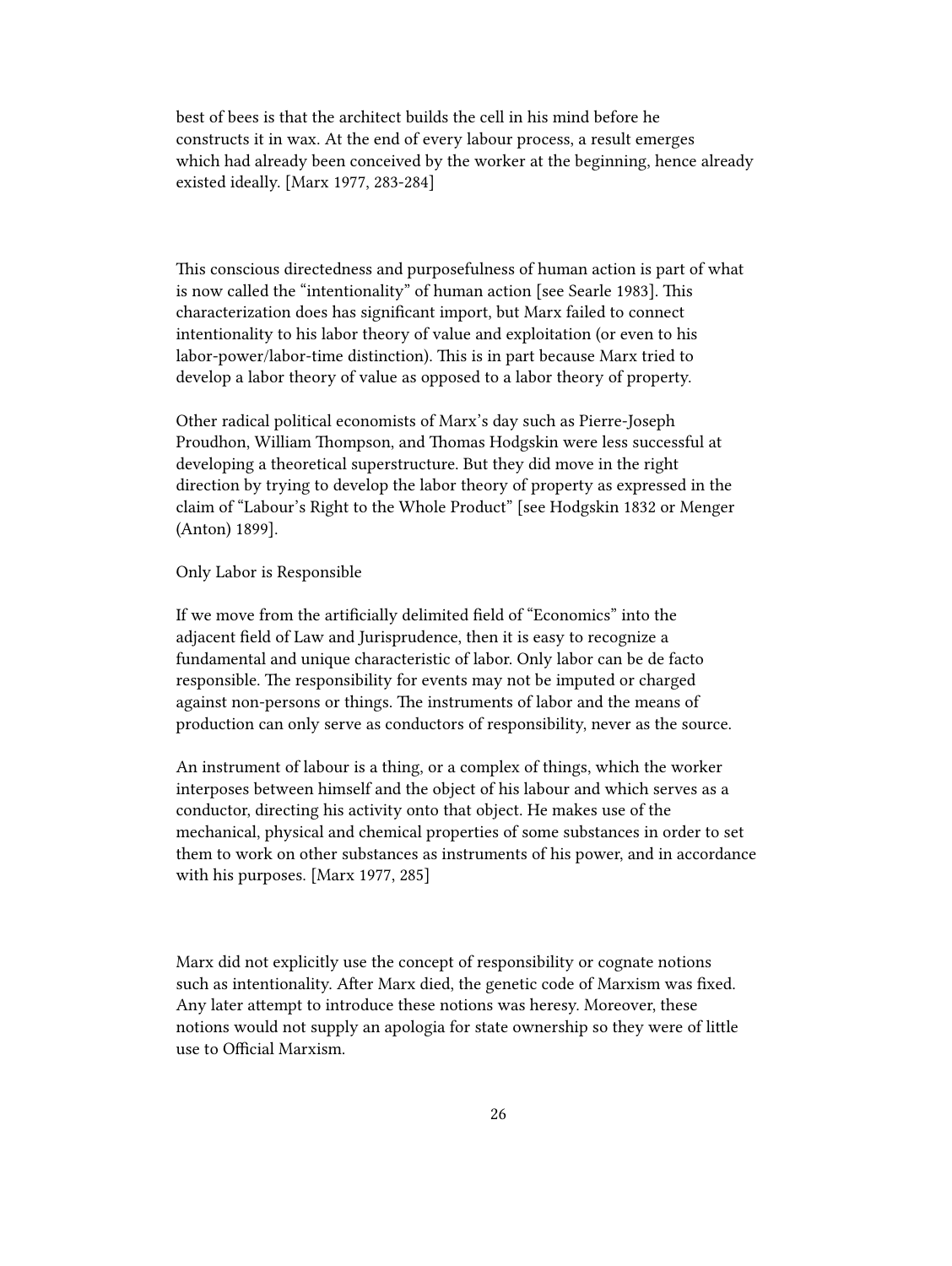Nevertheless, while Marx did not use the word "responsibility," he clearly describes the labor process as involving people as the uniquely responsible agents acting through things as mere conductors of responsibility. The responsibility for the results is imputed back through the instruments to the human agents using the instruments. Regardless of the "productivity" of the burglary tools (in the sense of causal efficacy), the responsibility for the burglary is imputed back through the tools solely to the burglar.

The human actor has the role of the "prime mover" without being a first cause. Clear thinking in jurisprudence requires differentiating between responsibility and causality.

If we say that a definite consequence is imputed to a definite condition, for instance, a reward to a merit, or a punishment to a delict, the condition, that is to say the human behavior which constitutes the merit or the delict, is the end point of imputation. But there is no such thing as an end point of causality. The assumption of a first cause, a prima causa, which is the analogon to the end point of imputation, is incompatible with the idea of causality, at least with the idea of causality implied in laws of classical physics. The idea of a first cause, too, is a relic of that state of thinking in which the principle of causality was not yet emancipated from that of imputation. [Kelsen 1985, 365]

The natural sciences take no note of responsibility. The notion of responsibility (as opposed to causality) is not a concept of physics and engineering. The difference between the responsible actions of persons and the nonresponsible services of things would not be revealed by a simple engineering description of the causal consequences of the actions/services. Therefore when economists choose to restrict their description of the production process to an engineering production function, they are implicitly or explicitly deciding to ignore the difference between the actions of persons and the services of things [see Mirowski 1989 for the use of physics as a model for the human sciences].

#### The Juridical Principle of Imputation

The pre-Marxian classical laborists ("Ricardian socialists") such as Proudhon, Thompson, and Hodgskin tried to develop "the labor theory" as the labor theory of property. The most famous slogan of these classical laborists was "Labour's Claim to the Whole Product." This claim was hobbled by their failure to clearly include the negative product in their concept of the "whole product." This allowed the orthodox caricature, "all the GNP would go to labor and none to property" [Samuelson 1976, 626], as if there were no liabilities for the used-up inputs. If Labor appropriated the whole product, that would include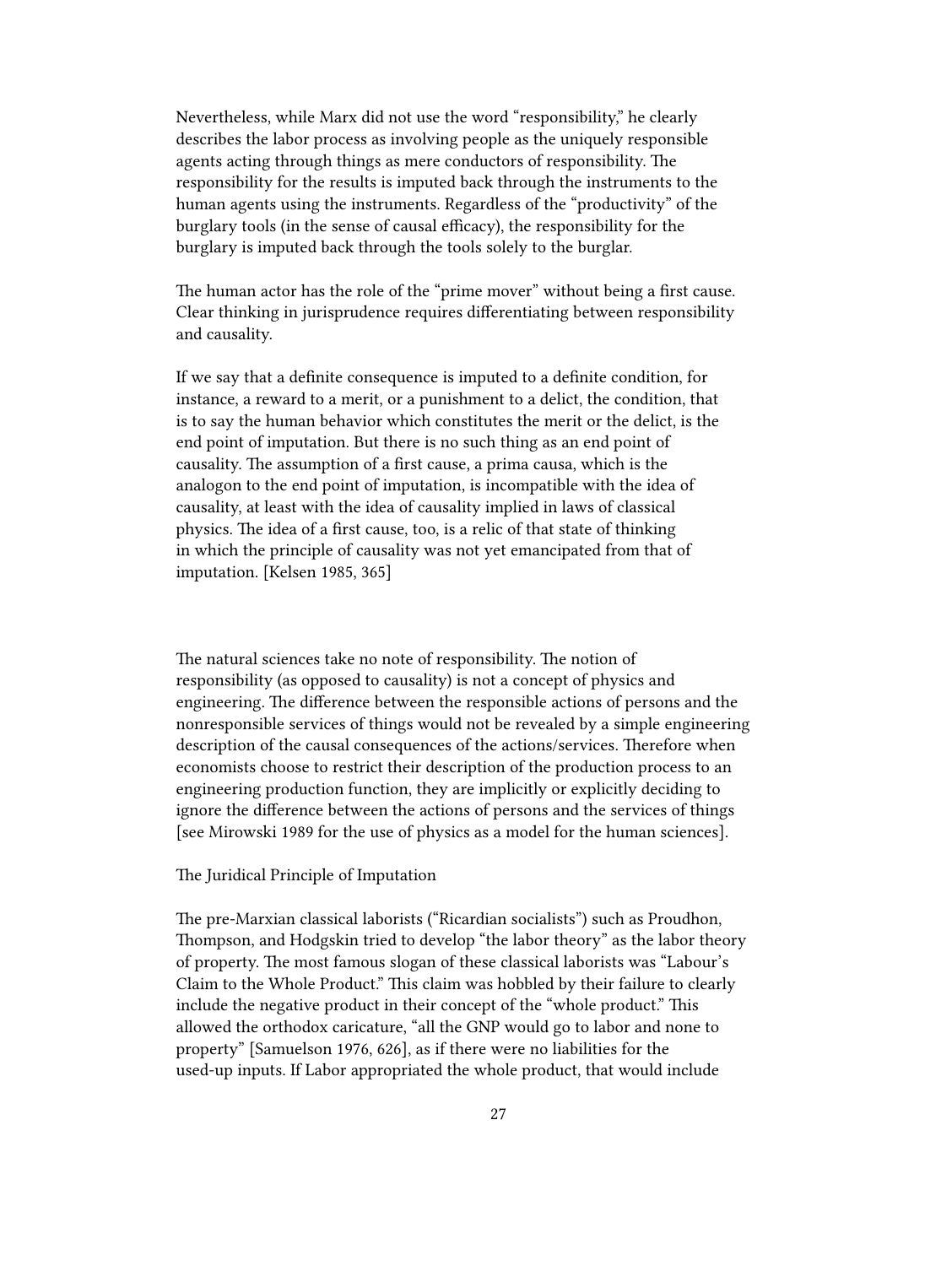appropriating the liabilities for the property used up in the production process. Present Labor would have to pay Property (e.g., past Labor) to satisfy those liabilities.

The classical laborists' development of the labor theory of property was also hindered by their failure to interpret the theory in terms of the juridical norm of legal imputation in accordance with (de facto) responsibility. A person or group of people are said to be de facto or factually responsible for a certain result if it was the purposeful result of their intentional (joint) actions. The assignment of de jure or legal responsibility is called "imputation." The basic juridical principle of imputation is that de jure or legal responsibility is to be imputed in accordance with de facto or factual responsibility. For example, the legal responsibility for a civil or criminal wrong should be assigned to the person or persons who committed the act, i.e., to the de facto responsible party. Ronald Dworkin notes that this is

a principle about natural responsibility, and so, as a guide for adjudication, unites adjudication and private morality and permits the claim that a decision in a hard case, assigning responsibility to some party, simply recognizes that party's moral responsibility. [Dworkin 1980, 589]

In the context of assigning property rights and obligations, the juridical principle of imputation is expressed as the labor theory of property which holds that people should appropriate the (positive and negative) fruits of their labor. Since, in the economic context, intentional human actions are called "labor", we can express the equivalence as:

The Juridical Principle of Imputation: People should have the legal responsibility for the positive and negative results of their intentional actions.

The Labor Theory of Property: People should legally appropriate the positive and negative fruits of their labor.

In other words, the juridical principle of imputation is the labor theory of property applied in the context of civil and criminal trials, and the labor theory of property is the juridical principle applied in the context of property appropriation.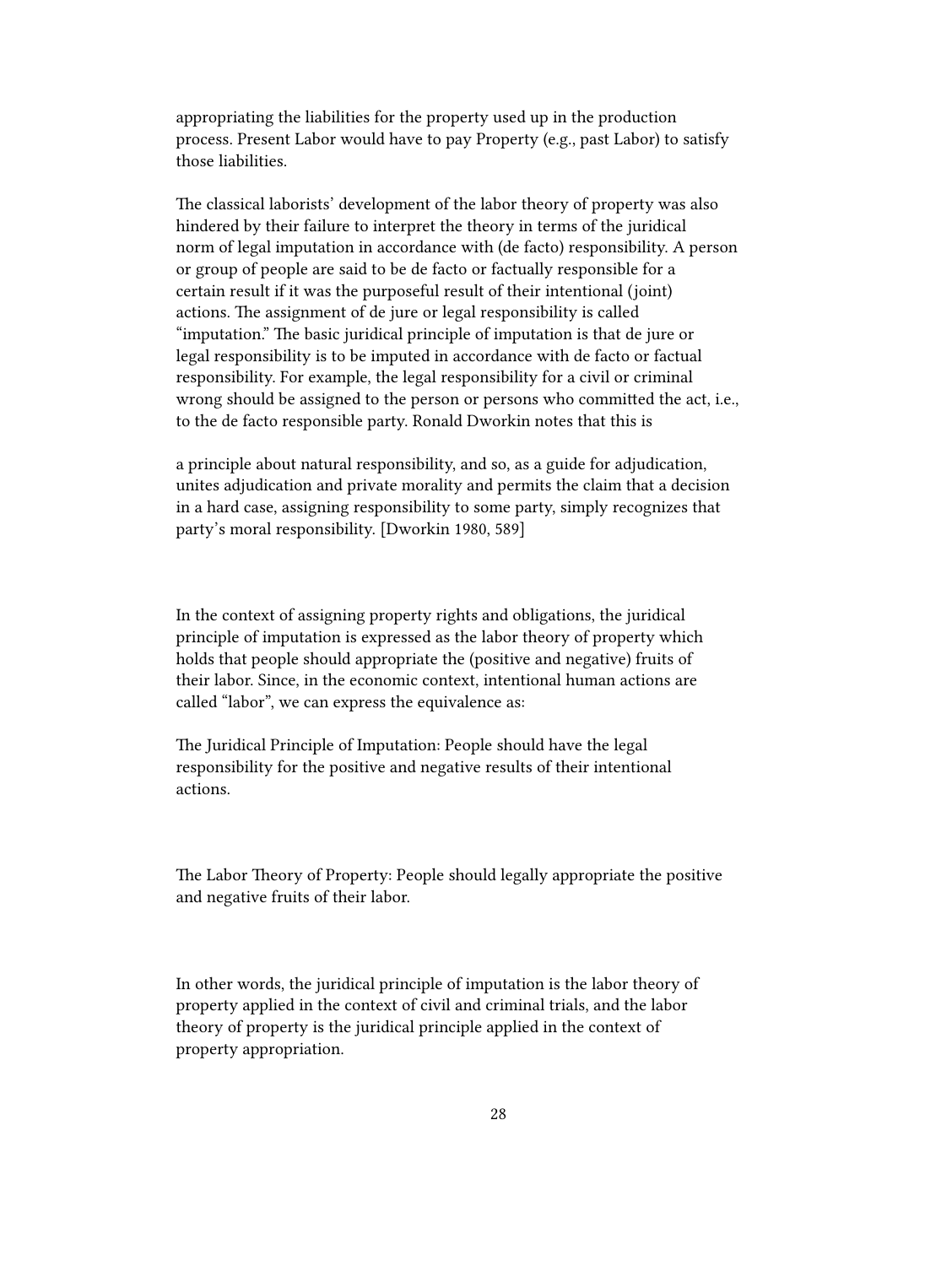Some individuals, such as infants or the insane, are not capable of de facto responsible actions.

The statement that an individual is zurechnungfähig ("responsible") means that a sanction can be inflicted upon him if he commits a delict. The statement that an individual is unzurechnungsfähig ("irresponsible")– because, for instance, he is a child or insane–means that a sanction cannot be inflicted upon him if he commits a delict. … The idea of imputation (Zurechnung) as the specific connection of the delict with the sanction is implied in the juristic judgment that an individual is, or is not, legally responsible (zurechnungsfähig) for his behavior. [Kelsen 1985, 364]

Regardless of their causal efficacy, things are, a fortiori, unzurechnungsfähig.

De facto responsibility is not a normative notion; it is a descriptive factual notion. The juridical principle of imputation is a normative principle which states that legal or de jure responsibility should be assigned in accordance with de facto responsibility. In the jury system, the jury is assigned the factual question of "officially" determining whether or not the accused was de facto responsible for the deed as charged. If "Guilty" then legal responsibility is imputed accordingly.

Economics is always on "jury duty" to determine "the facts" about human activities. These are not value judgments (where social scientists have no particular expertise). The economist-as-juror is only required to make factual descriptive judgments about de facto responsibility. In this chapter we are not concerned with the normative principle of juridical imputation (i.e., the labor theory of property applied in the courtroom), only the descriptive question of responsibility. The normative and descriptive questions should be kept conceptually distinct. That separation is difficult since, given the juridical principle, de facto responsibility implies de jure responsibility.

In a given productive enterprise, the descriptive question asks what set of people are de facto responsible for producing the product by using up the various inputs? The economist-as-juror faces that question. The marginal productivity of tools (machine tools or burglary tools) is not relevant to this factual question of responsibility either inside or outside the courtroom. Only human actions can be responsible; the services provided by things cannot be responsible (no matter how causally efficacious). The original question includes the question of who is responsible for using up those casually efficacious or productive services of the tools .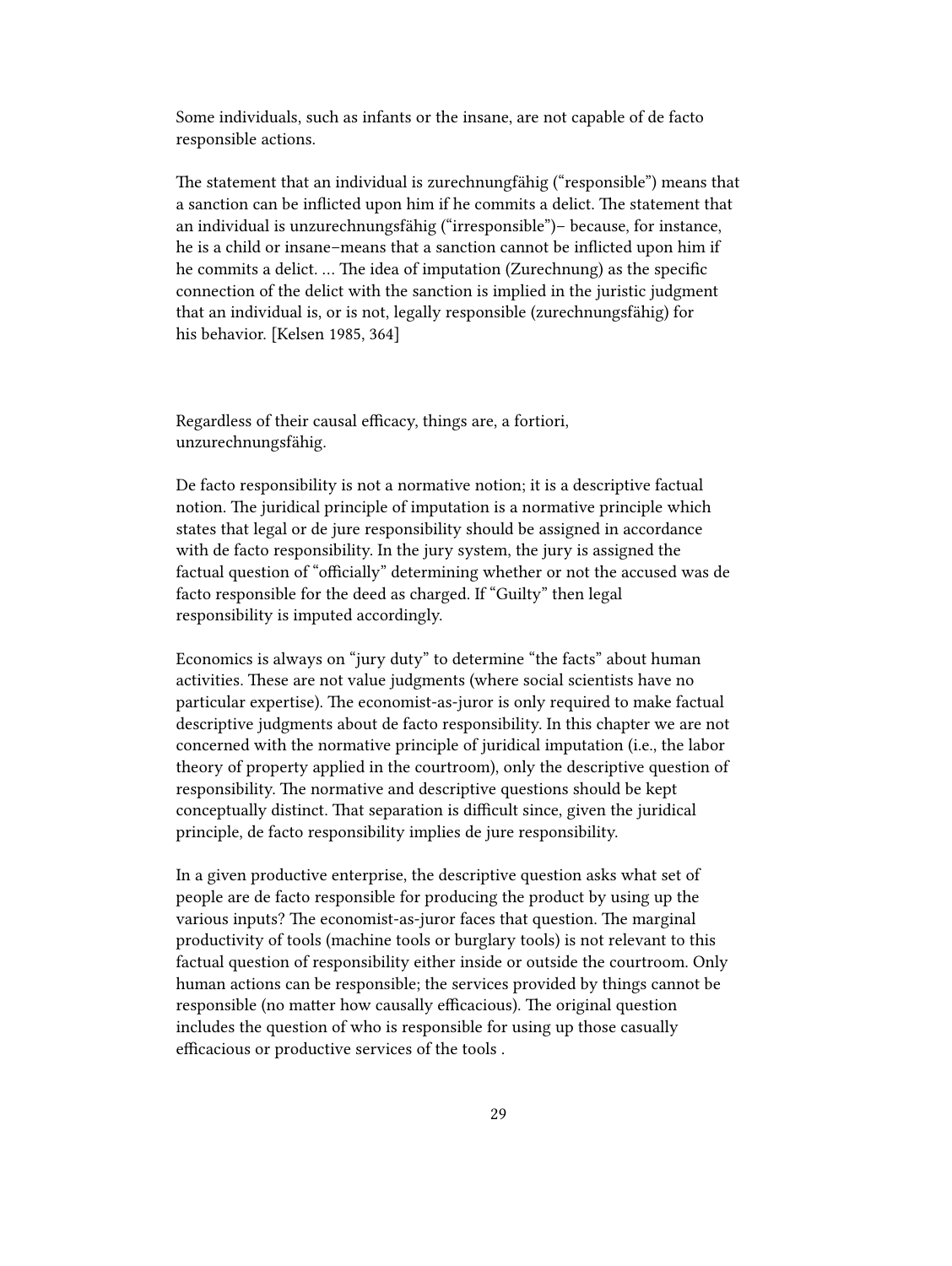The question of de facto responsibility, whether posed in a courtroom or outside, presupposes the understanding that persons act and things don't. Yet it is precisely the presupposition that is "overlooked" in economic theory which treats both the services of human beings and the services of capital and land symmetrically as "input services." Economists choose to limit their description of the human activity of production to an engineering description of the causally efficacy of the various types of input services. The unique responsible agency of human activities is not acknowledged.

Contract

What is the Employer-Employee Relationship?

David Ellerman

Since we contend that the whole capitalism/socialism debate has been wrong-headed, it is incumbent on us to answer the questions:

(1) what is the root problem in both capitalism and socialism, and

(2) how would the third alternative variously called economic democracy, democratic worker ownership, or universal self-employment solve that problem?

The problem is the employer-employee relationship itself. Both capitalism and socialism (as public enterprise capitalism) have assumed that basic relationship and have debated whether workers should all be employed by the government for "the Public Good" or whether they could also be privately employed "for private greed." Since the employment relation is so pivotal for the negative appraisal of both capitalism and socialism, this chapter gives a preliminary analysis of the employment relation.

The basic normative distinction is between:

(1) the democratic worker-owned firm (or self-employment firm) where labor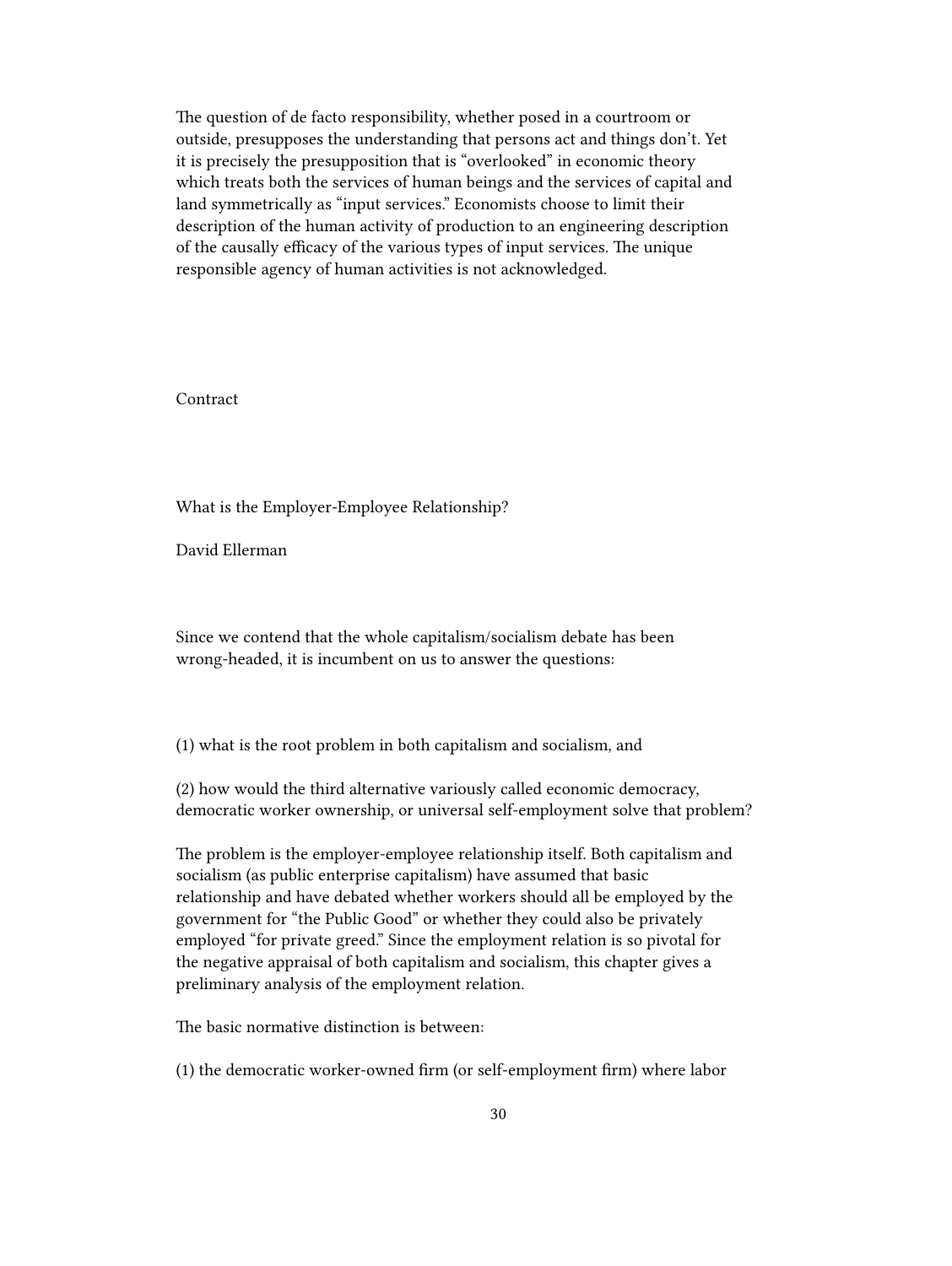hires capital and the workers are jointly working for themselves, and

(2) the employment firm where capital hires labor using the employer-employee relationship and where the equity capital can be privately owned (including employee-owned) or publicly owned by the government.

The difference is the hiring relationship, capital hiring labor or labor hiring capital. Capitalism is capital-ist not because it is private enterprise or free enterprise, but because capital hires labor rather than vice-versa. Thus the quintessential capital-ist aspect of our economy is neither private property nor free markets but is that legal relationship wherein capital hires labor, namely the employer-employee relationship. There is astonishing false consciousness concerning the employment relationship in our society. This can be illustrated by an experiment conducted with beginning Economics students.

First the students are told about the system of chattel slavery where workers are bought and sold as movable property. But just as a house or a car can be bought and sold, so one can also rent a house or car. Now instead of buying workers as in a slavery system, suppose we consider a system of renting workers. The students are asked if anyone knows an economic system based on the renting of workers. There is usually a puzzled silence. A Black student points out that during slack times, plantation slaves were rented out to work as stevedores, as hands in factories (for example, turpentine or sugar mills), or as common laborers. The Professor agrees that this happened but notes that it was the exception rather than the rule. We need an example of a whole economic system based on renting people. After another pause, some students offer, "Well, what about feudalism?" The Professor responds that feudalism was a system of indirect ownership of workers. Instead of being owned as chattel or movable property, serfs had the security of being attached to the landed estate which was then owned as real property. Thus we still need an example of a system of renting people. After more embarrassed silence and shuffling feet, finally a student, by the process of elimination if by no other logic, offers the answer: "Well, isn't that sort of like what we have now?"

Yes, the system of renting people is our system, the employer-employee system. Of course, we do not say people are rented; we say people are "hired." The students would have had no difficulty thinking of an economic system where workers are hired. The difference a word makes! When applied to things rather than persons, the words "rent" and "hire" are synonyms. One could say either "rent a car" or "hire a car" with the only difference being that Americans favor "rent a car" while the British will tend to "hire a car." But American and British usage agrees that when people are rented, one says "people are hired"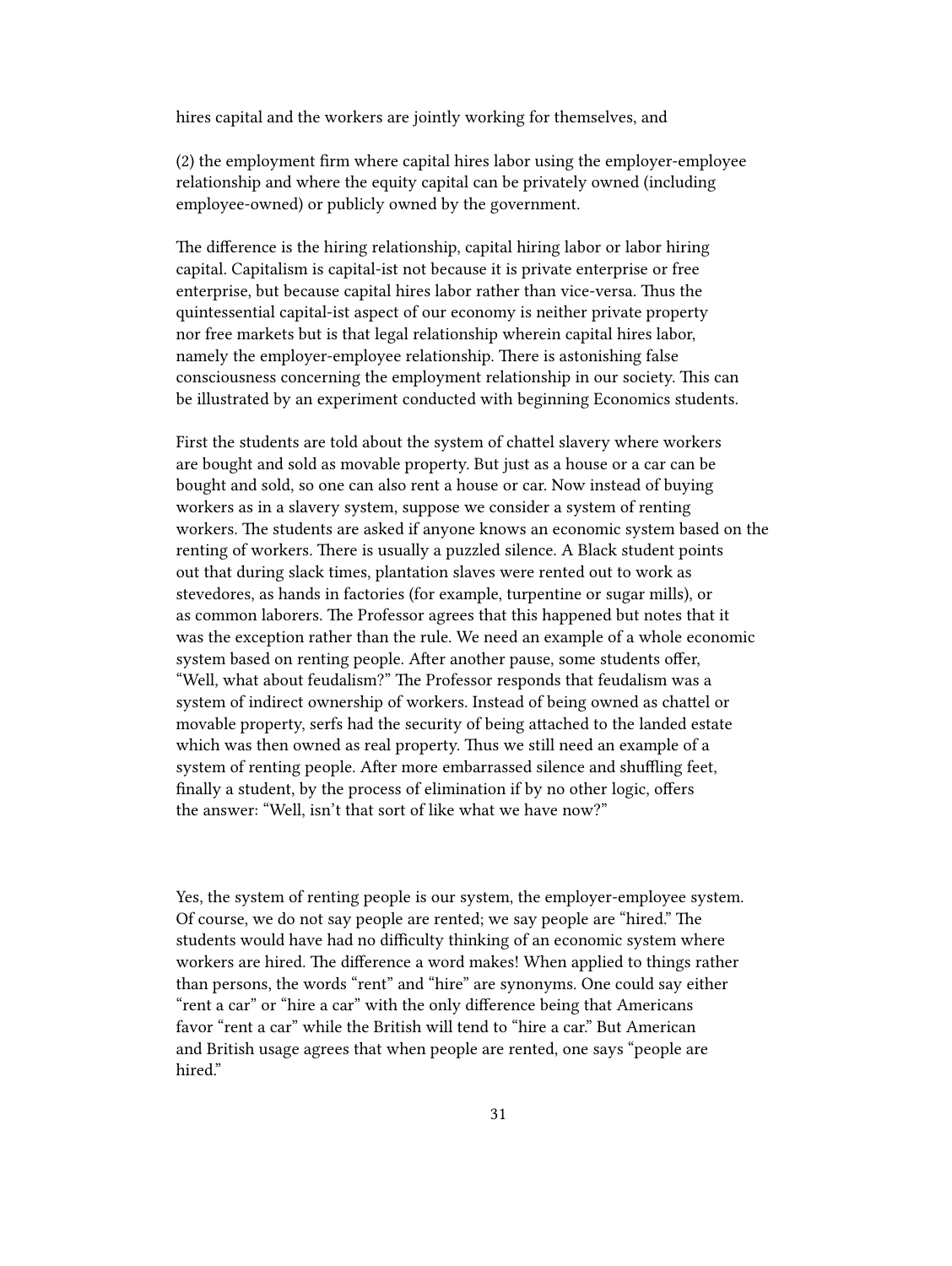From an abstract economic-legal viewpoint, the employer-employee relation is the rental relation applied to persons. What do you buy when you rent something? You buy its services, the right to employ or use the entity within certain limits for a given time period. In terms of the stock-flow distinction in economics, to rent the stock is to buy a flow of services from the stock. When one rents an apartment or a car, one buys not the apartment or car itself but some of its services. If one rents a car for three days, one buys three car-days. If one rents an apartment for six months, one buys the services, six apartment-months. Similarly when one rents a person for eight hours, one buys the labor services of eight man-hours (or person-hours), i.e., the right to employ or use the person within the limits of the contract for an eight hour period.

The labor market is the market for the renting of human beings. Of all rental contracts, the employment contract has been the most modified and attenuated by social constraints. Labor legislation and the countervailing power of unions have both worked to mitigate the commodity nature of labor services and to insure that people are rented in a manner as "human" as possible. But all of these socially mitigating circumstances should not be taken as an excuse to obfuscate the basic fact that the employment contract to buy labor by the day, the week, or the year is the contract to hire or rent the person by the day, the week, or the year.

#### Wages as Rentals

We say that employees are "rented" rather than "hired" to awaken people (like the Economics students) from the dogmatic slumber in which they do not realize they live in an economic system based on the renting of human beings. Often this statement is intentionally or unintentionally misinterpreted as being hyperbole. For instance, the statement might be "embraced" as follows:

Yes, employees are rented and, indeed, we all sell our souls in this system of wage slavery.

This misinterprets the rental assertion as an example of hyperbole like "selling our souls" or "wage slavery." But by the standard economic notion of a rental contract, the rental assertion is only a statement of fact couched in jarring language so one might see an old reality from a different perspective. When capital hires labor, the wage or salary payment is the rental payment.

One can even say that wages are the rentals paid for the use of a man's personal services for a day or a week or a year. This may seem a strange use of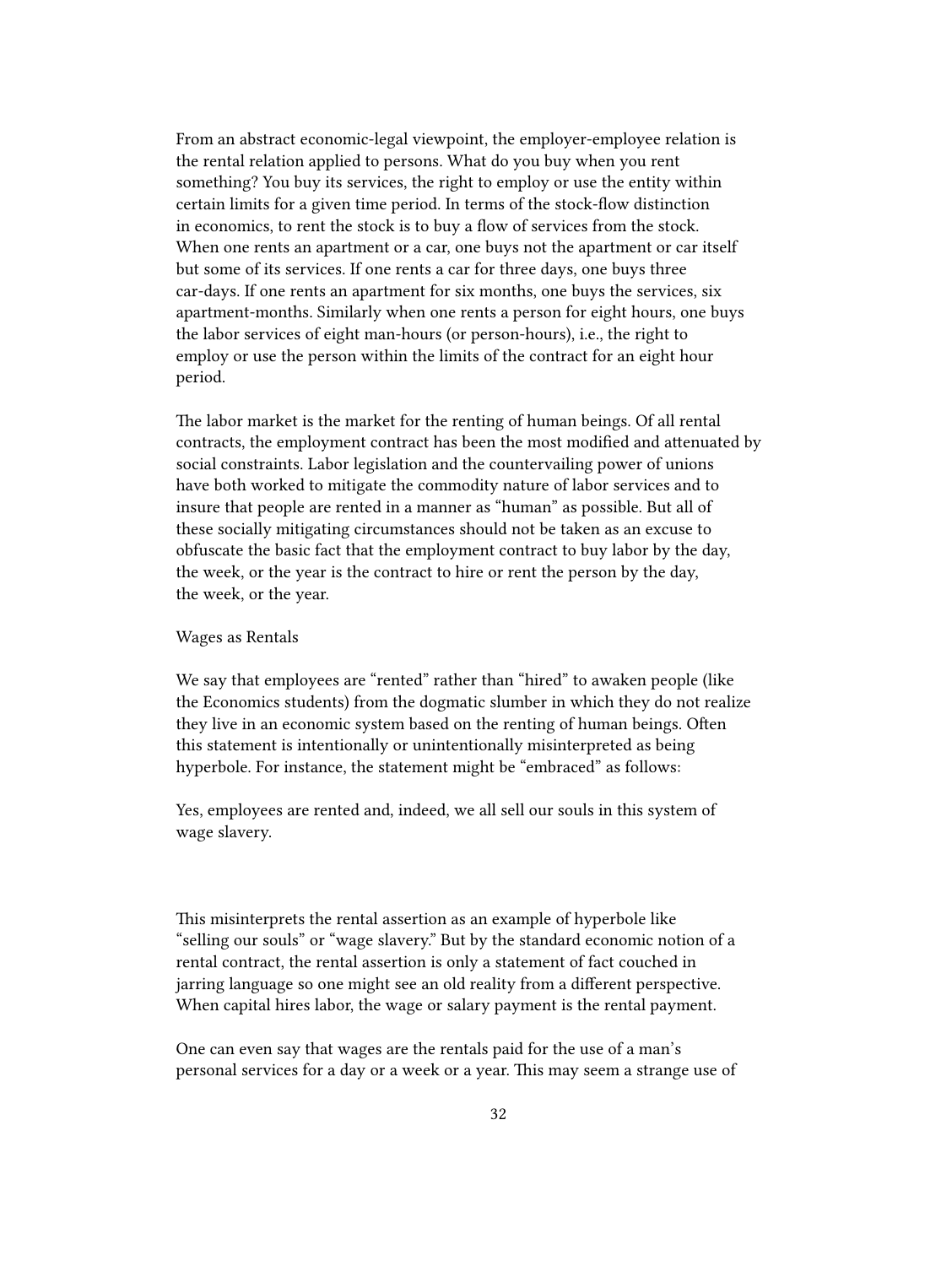terms, but on second thought, one recognizes that every agreement to hire labor is really for some limited period of time. By outright purchase, you might avoid ever renting any kind of land. But in our society, labor is one of the few productive factors that cannot legally be bought outright. Labor can only be rented, and the wage rate is really a rental. [Samuelson 1976, 569]

Much of the traditional criticism of the wage contract has centered on the size of the wage payments or human rentals. However, the amount of the wages will play no role whatsoever in our analysis. Indeed, one could imagine an equally dehumanizing relationship where the payment would go from the employees to the employer. That is, apply the idea of the employment contract to consumption rather than production.

#### A "Consumption Employment Relationship"

Workers take inputs and add value to produce the outputs. Consumers do the opposite; they take their consumer goods, consume them, and thereby produce scrap or used goods of lower market value. Ordinarily consumptive labor is self-managed; the consumers buy the inputs, make their own consumption decisions, and own the outputs (scrap or used goods). Consumption could be organized using the employment relationship. Since consumptive labor reduces value, the consumers would have to pay someone to employ them to consume goods. Instead of buying a turkey, consuming it, and owning the scraps, a family unit would pay someone to employ them to consume a turkey. The family would not buy the turkey or own the scraps. The analysis and critique developed here of the employment relation in production can be applied, mutatus mutandis, to this hypothetical consumption employment relation. The essence of the analysis is the role of human beings in the relationship, not the money payments one way or the other.

## Human Leverage

Some of the implications of the employment relation can be appreciated by considering the notion of capital "leverage." If the owner of \$5,000 can hire or borrow \$10,000 and put it all to work in an enterprise, the original \$5,000 is called "equity capital" while the borrowed \$10,000 is "debt capital" or "loan capital." The borrowing amplifies or magnifies the effects of the equity capital. With only \$5,000 invested, \$15,000 is put to work. The equity holder gets the profits and losses from three times the equity capital. Suppose the net income before 10% interest on the loan capital is \$2,000. Subtracting the \$1,000 interest (10% of \$10,000) leaves a \$1,000 profit on \$5,000 equity for a 20% rate of return. If there was no leverage (i.e., all the \$15,000 capital was equity capital), then the \$2,000 return on the \$15,000 capital would be only a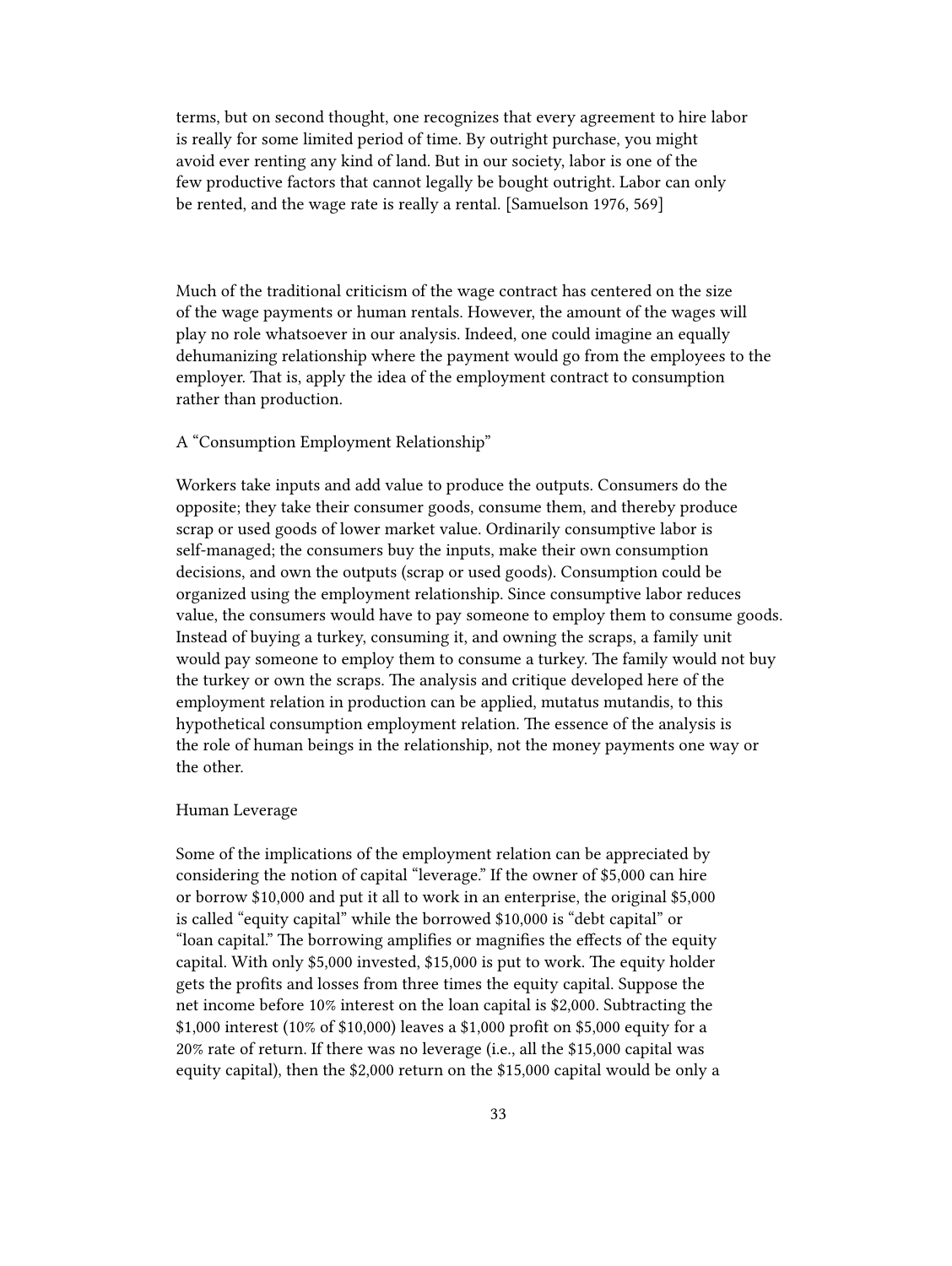13.3% rate of return (rather than 20%).

This amplification due to using hired capital is called "financial leverage" (or "gearing" in England). It should be noted that losses are also amplified by leverage. With less leverage, there are less interest expenses and the remaining losses are thinned out over more equity capital. Who's in, and who's out? Loan capital, like equity capital, is being used in an enterprise, but the suppliers of the loan capital are outsiders to the enterprise. They are creditors of the enterprise, while the suppliers of equity capital are the "insiders" (from the legal or de jure viewpoint).

The same considerations can be applied to any resources including "human resources" (to use a popular and telling expression from modern business jargon). Since human beings may also be rented, there is the phenomenon of human leverage. The net results of many peoples' efforts can count as the results of one person's effort if the one hires the many. The employment relation allows one or a small number of people to "leverage" their enterprise by hiring tens, hundreds, or thousands of other people. The results of human leverage show up in the income distribution. Some researchers found the income distribution of the highest 1% of the population distinctly shooting off with a different trend than the other 99%.

No one would dispute the fact that the wealthy differ from the lower 99% in the manner that they accumulate income. While most people are paid by the hour, or the number of widgets they produce, the wealthy frequently accumulate their extra wealth by some amplification process; that process varying from case to case. … Perhaps one of the most common lower-level modes of amplification is for an individual to organize an operation with others working for him so that his income is amplified through the efforts of others (a modest-sized business, for example). [Montroll 1987, 16-17]

Using income data for 1935-36, the average amplification factor was estimated at 16.8.

This number is not surprising since one of the most common modes of significant income amplification is to organize a modest-sized business with the order of 15-20 employees. [Montroll 1987, 18]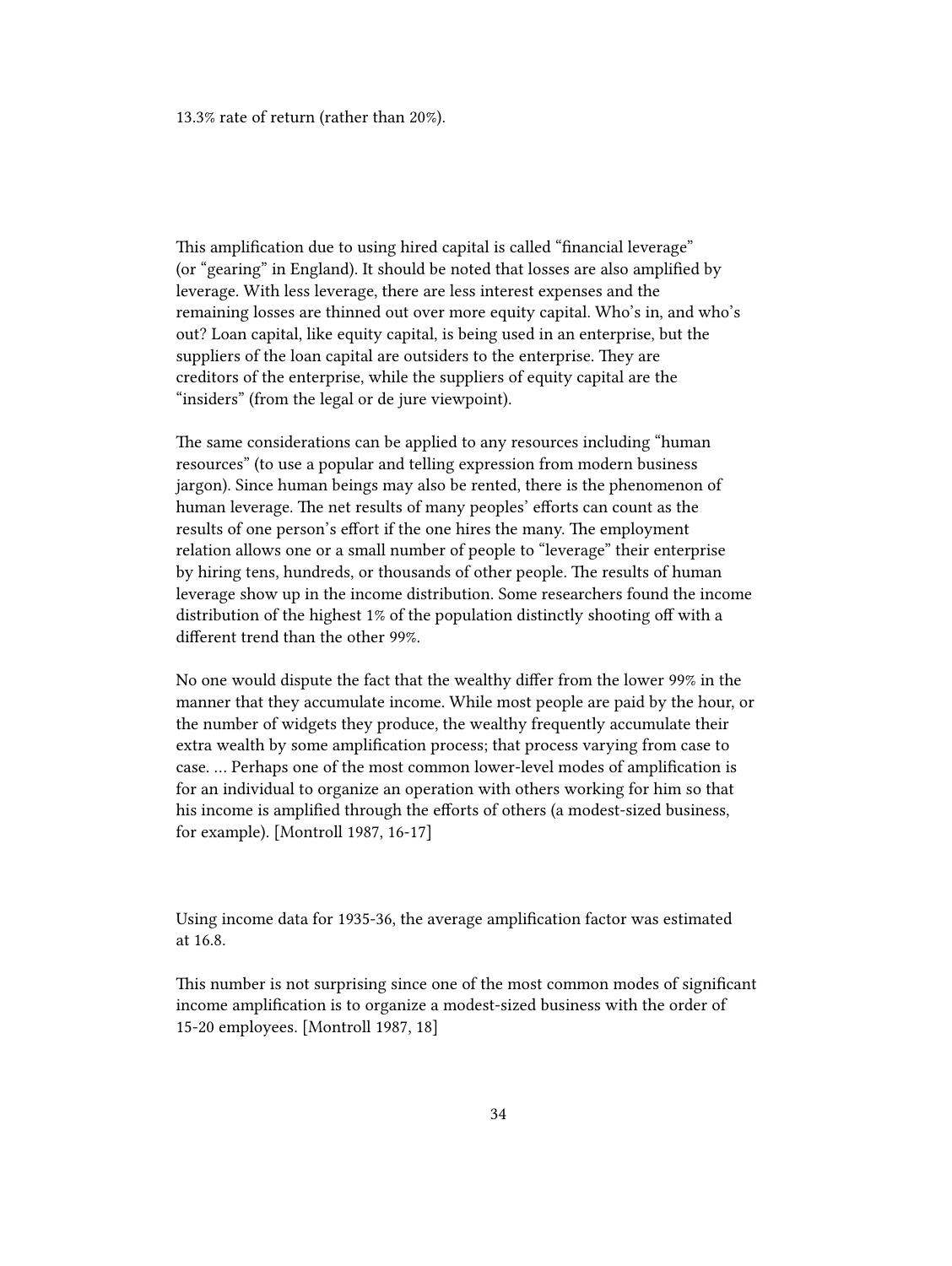In fact, the business is carried out by all the people working there, but in law it is the enterprise of only the employer. The employees have a legal role like that of an instrument, indeed that of a human lever, working as a means to leverage or amplify the ends of the employer. The employees are not part of the ends of the enterprise. The employer does not act as the representative of the whole group of people working in the firm. The employer acts only in his own name, and the employees are "employed" to that end. The possibility of human leverage also supplies the simplest and most direct explanation for the prevalence of employment firms in a free enterprise economy which allows the employment relation and where there is a sufficient supply of labor willing to accept the employee's role. The choice of firm structure is exercised by the entrepreneur or entrepreneurial group who organizes the firm. Since (by hypothesis) the firm is expected to be profitable, it is in the self-interest of the organizers to leverage the other people involved in the firm by employing them.

## The Comparison with Slavery: Voluntariness

It is crucial to understand the similarities and differences between the employment system and slavery. When the details are stripped away, there are two important differences (in spite of the rhetoric about "wage slavery"): the voluntariness and the duration of the relationship.

In the conventional understanding, slavery was involuntary and the employment relation is voluntary. We accept this standard understanding of the historical facts. However, it is important to see how both assertions have been challenged in various ways. One the one hand, there is a whole school of liberal thinkers who argued that slavery was or could be considered as deriving from voluntary contractual arrangements [viz. Philmore 1982]. One the other hand, there is an old tradition prominently including Karl Marx which argued that the worker's "choice" to sell his or her labor was a Hobson's choice, and that the employment contract was "socially involuntary." But the claim that slavery was voluntary as a matter of historical fact is absurd. And the argument that employment is "socially involuntary" is a rather weak special plea. The labor contract would satisfy any workable juridical notion of voluntariness. The worker, particularly the unionized worker, has considerably more bargaining power than, say, the unorganized consumer who must take price as given.

The involuntariness argument is also not necessary for a critique of the employment contract because voluntariness is a necessary but not a sufficient condition for the juridical validity of a contract. Indeed, if slavery was wrong because it was involuntary, then what about a system of voluntary contractual slavery? In the years prior to the Civil War, there was explicit legislation in six states "to permit a free Negro to become a slave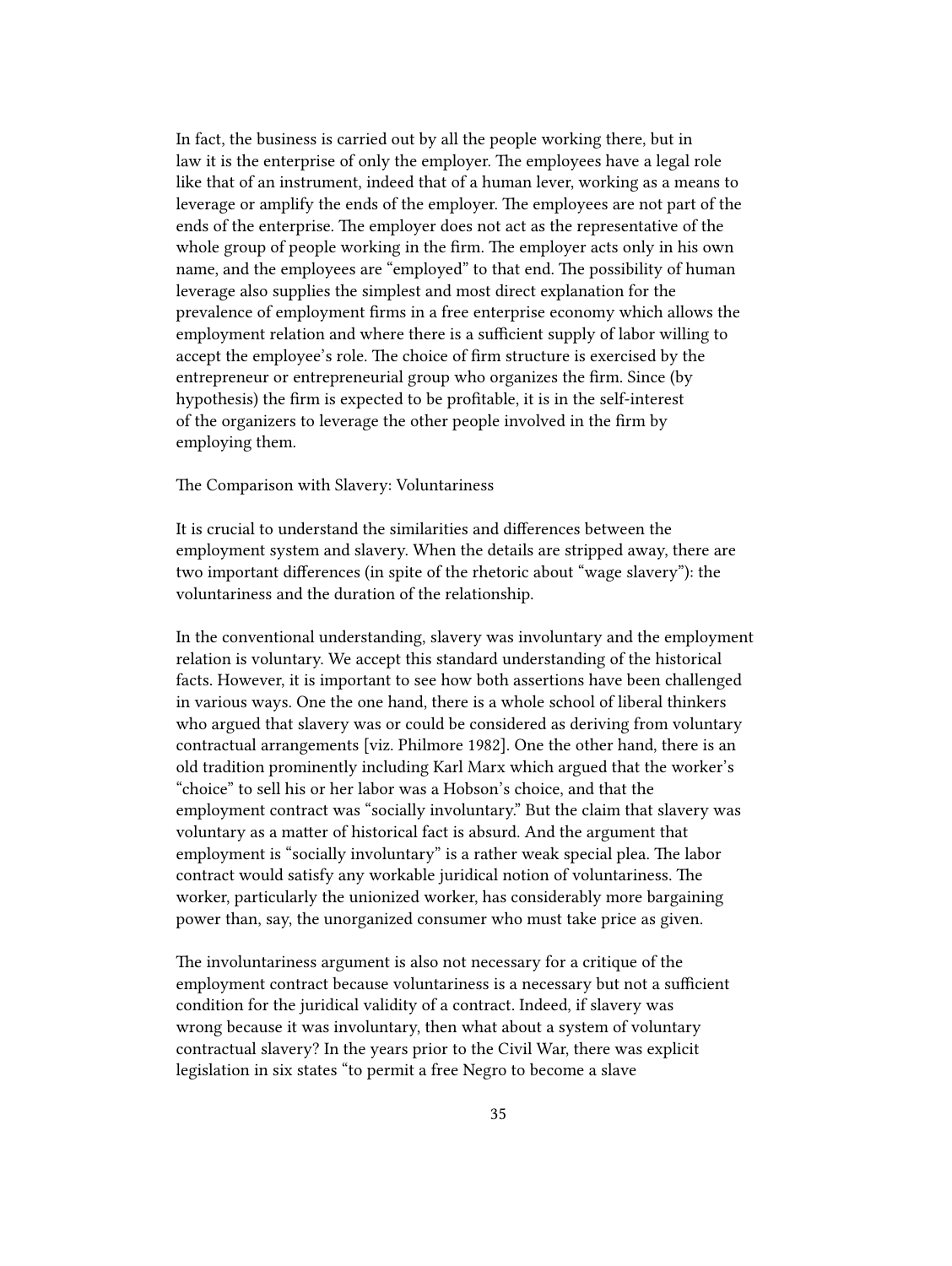voluntarily" [Gray 1958, 527; quoted in Philmore 1982, 47]. But when slavery was abolished, both involuntary and voluntary slavery was prohibited. The contract to voluntarily sell oneself is no longer considered a juridically valid contract.

We shall argue that the contract to voluntarily rent oneself out, i.e., the employment contract, should also be considered a juridically invalid contract. The immediate retort is that the abolition of renting people would violate the "freedom of contract." When one thus hears the rhetoric of liberal capitalism, it is important to remember the invalidity of the self-sale contract. For example, there is Sir Henry Maine's high-minded dictum that the movement of progressive societies has hitherto been a movement from Status to Contract[1861, reprinted 1972, 100]. Yet the abolition of the self-sale contract means precisely that one's social position as a free person unowned by another person is a matter of status and is not a question of contract. Do free marketeers consider the invalidation of the self-enslavement contract as being retrogressive rather than progressive because it moved personal freedom from the realm of Contract to the realm of Status?

Or consider the oft-heard rhetoric about "free enterprise." Several centuries ago, enterprise was based on the freedom to own other human beings. And workers even enjoyed the freedom to sell themselves. Those freedoms have now been abolished. Enterprise isn't as free as it used to be.

Since slavery was abolished, human earning power is forbidden by law to be capitalized. A man is not even free to sell himself: he must rent himself at a wage. [Samuelson 1976, 52 (his italics)]

This quotation from the predominant liberal capitalist economist of our time is important for several reasons. Samuelson acknowledges a major limitation on the "free enterprise" rhetoric, and he forthrightly recognizes that a person rents himself out in the employment relation. Testimony against one's own interest is particularly valuable. Samuelson is not attacking the employment relation in favor of democratic worker ownership. He is simply giving a no-nonsense description of the employer-employee relation without the usual linguistic sugar-coating involved in saying employees are "hired," "employed," "given a job," or "invited to join the firm. Given the conventional enthusiasm for the freedom of enterprise to rent human beings, one might expect capitalist philosophers and economists to promote extending these freedoms by revalidating the self-sale contract. Robert Nozick of Harvard University, a leading moral philosopher, has argued on libertarian grounds to allow all "capitalist acts between consenting adults." This includes the contract of political subjugation, the Hobbesian pactum subjectionis, wherein people renounce their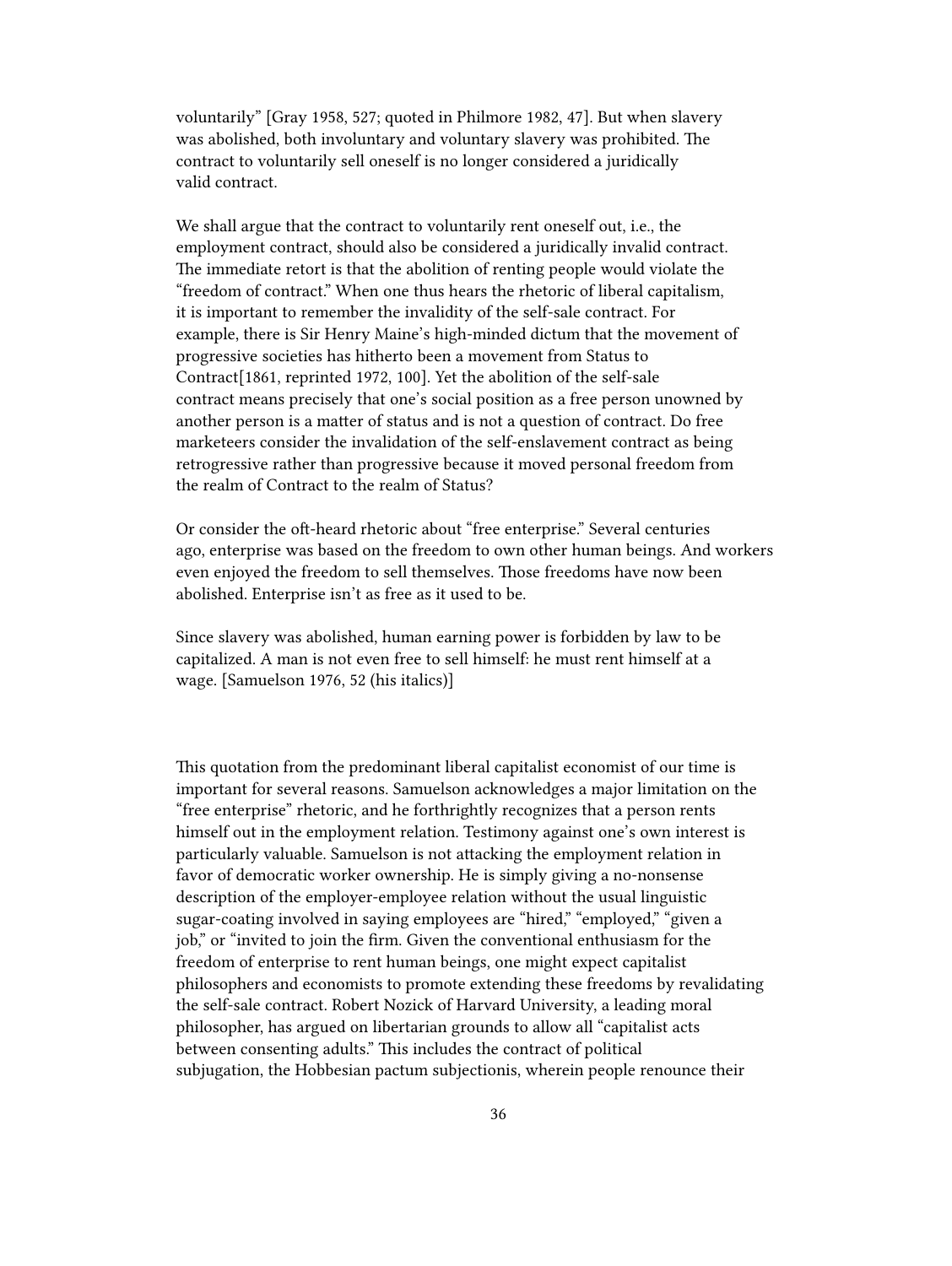democratic rights and voluntarily become the subjects of a ruler or ruling association. A group of people might sell the right to self-government to a "dominant protective association" and an individual might do likewise.

The comparable question about an individual is whether a free system will allow him to sell himself into slavery. I believe that it would. [Nozick 1974, 331]

Conventional economists constantly make social recommendations based on a utilitarian social philosophy that views all rights actually or potentially as marketable property rights (ignoring inalienable personal or human rights) and that views the efficiency gained from market exchange as the primary criterion of institutional choice. As Nobel laureate James Tobin has noted:

Any good second year graduate student in economics could write a short examination paper proving that voluntary transactions in votes would increase the welfare of the sellers as well as the buyers. [Tobin 1970, 269]

Indeed, conventional economic philosophy implies: (1) that people should be allowed to sell their political votes, (2) that people should further be allowed to individually or collectively sell all their democratic rights in a pactum subjectionis, and (3) that people should be allowed to sell all their labor in a voluntary self-enslavement contract. All of these contracts could find willing buyers and sellers among fully informed adults so they should be permitted according to capitalist social philosophy. Yet there is enough social acceptance of the natural rights philosophy descending from the political democratic revolutions of the past that capitalist economists and philosophers usually refrain from actually making such recommendations. Robert Nozick is the exception either because he is more intellectually forthright or perhaps just more fashionably naughty.

The Comparison with Slavery: Duration and Extent

In addition to voluntariness, the employment relation is distinguished from the historical master-slave relation by the duration and extent of the relationship. The difference is essentially the difference between renting and buying. Buying a house gives one the right to the entire future stream of services provided by the house, while renting only procures the housing services for a discrete time period. The slave owner owned all of the slave's labor, while the employer only purchases certain labor services over a given time period. This relation between owning and renting people has been understood at least since antiquity. In the third century, the Stoic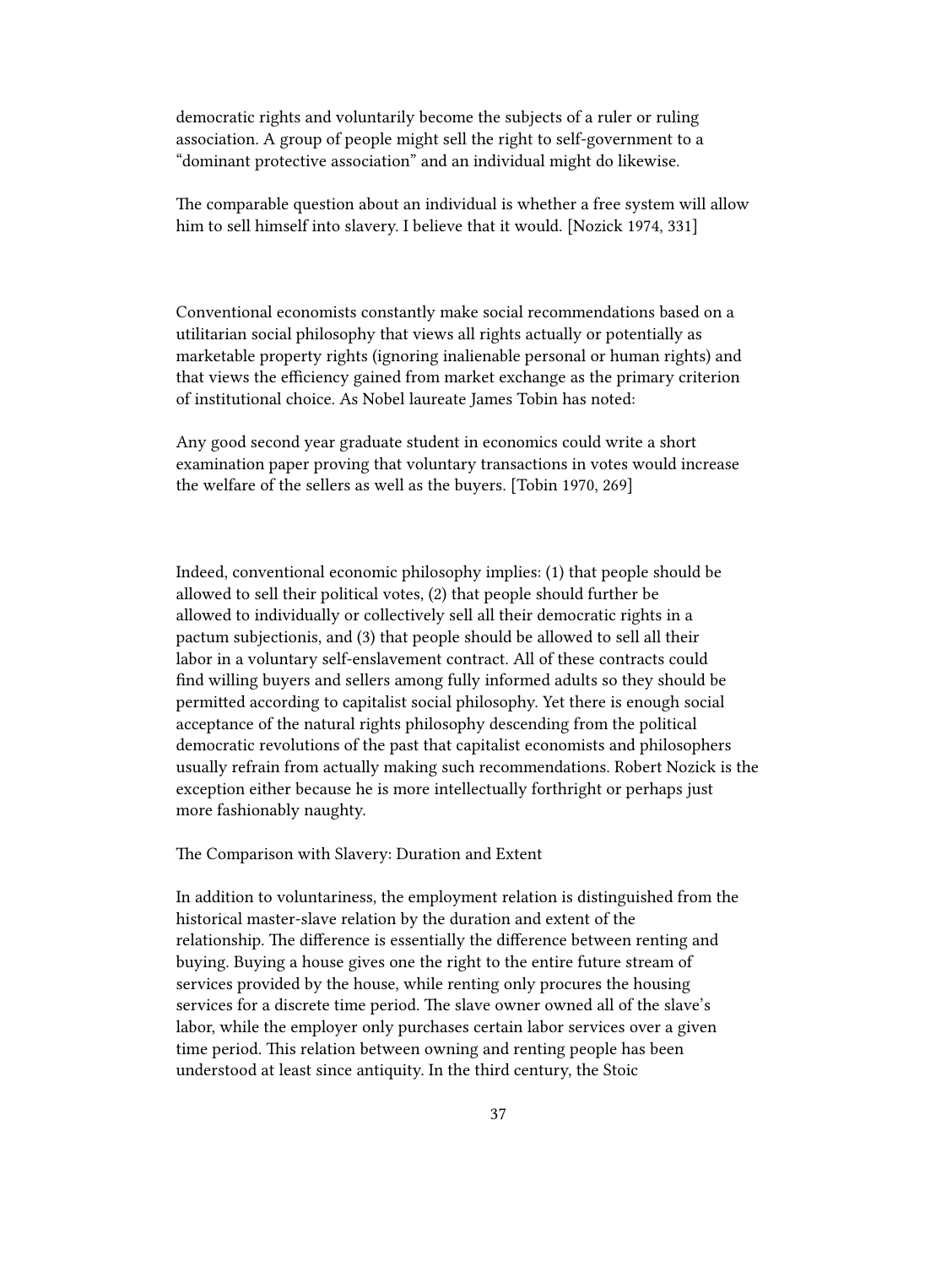philosopher, Chrysippus, held that

no man is a slave "by nature" and that a slave should be treated as a "laborer hired for life," … . [Sabine 1958, 150]

The comparison between slaves and "hirelings" was commonplace in the South during the antebellum debate over slavery.

Our property in man is a right and title to human labor. And where is it that this right and title does not exist on the part of those who have money to buy it? The only difference in any two cases is the tenure. [Bryan 1858, 10; quoted in Philmore 1982, Ê 43]

James Mill expounded on the distinction between buying and renting people from the employer's viewpoint.

The only difference is, in the mode of purchasing. The owner of the slave purchases, at once, the whole of the labour, which the man can ever perform: he, who pays wages, purchases only so much of a man's labour as he can perform in a day, or any other stipulated time. [James Mill 1826, Chapter I, section II]

If the employment contract is compared not to the historical master-slave relation but to a hypothetical self-sale contract, then the only basic difference is the duration and extent of the two voluntary contracts. Accordingly, a number of classical liberal writers condoned civilized versions of the self-sale contract prior to the actual abolition of all slavery. In John Locke's influential Two Treatises of Government(1690), he would not condone a contract which gave the master the power of life of death over the slave.

For a Man, not having the Power of his own Life, cannot, by Compact or his own Consent, enslave himself to any one, nor put himself under the Absolute, Arbitrary Power of another, to take away his Life, when he pleases. [Second Treatise, section 23]

But once the contract was put on a civilized footing, it would be a rather severe form of the master-servant relationship.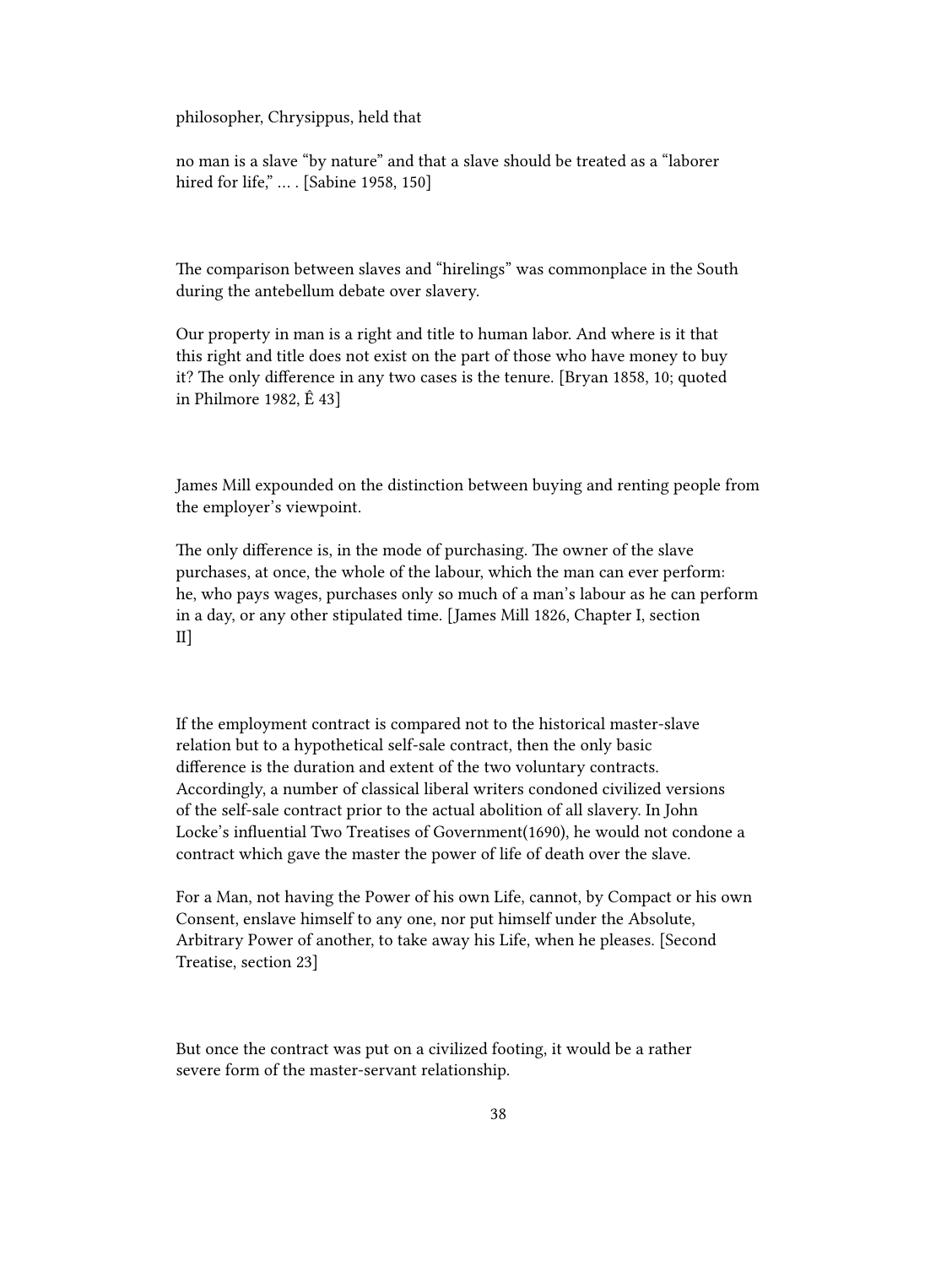For, if once Compact enter between them, and make an agreement for a limited Power on the one side, and Obedience on the other, the State of War and Slavery ceases, as long as the Compact endures…. I confess, we find among the Jews, as well as other Nations, that Men did sell themselves; but, 'tis plain, this was only to Drudgery, not to Slavery. For, it is evident, the Person sold was not under an Absolute, Arbitrary, Despotical Power. [Second Treatise, section 24]

With the exception of Nozick's libertarian atavism, the self-sale contract has not been a topic of active discussion since the abolition of slavery. Yet the self-sale contract as a sell-labor-by-the-lifetime employment contract has had a curious secret life in economic theory. A capitalist market economy cannot be fully efficient if there are restrictions on trade for any commodities with willing buyers and sellers. By removing the restrictions, trade will make the buyers and sellers better off and efficiency will be improved. There is one basic theorem which is so important in capitalist economics that it is called the "Fundamental Theorem of Welfare Economics," namely the theorem that a competitive equilibrium in a capitalist economy is allocatively efficient. If the sale of future-dated labor services was forbidden, the Fundamental Theorem would not hold. A buyer and seller might each be made better off if labor were sold over arbitrary time periods, e.g., by the lifetime. In theoretical models of competitive capitalism, complete future markets are assumed to exist for all commodities including labor. A consumer/worker

is to choose (and carry out) a consumption plan made now for the whole future, i.e., a specification of the quantities of all his inputs and all his outputs. [Debreu 1959, 50]

In such Arrow-Debreu models [Arrow and Debreu 1954], a consumer/worker is viewed as making a lifetime of labor contracts all at that initial time (not necessarily all with the same employer). Restrictions on the sale of future-dated labor services would be market imperfections precluding the allocative efficiency of competitive equilibrium. The fundamental efficiency theorem of capitalist economic theory must assume that the self-sale or lifetime labor contract is legally valid, even though the contract is now legally invalid. It is not surprising that capitalist economists absolutely loathe to admit this. One exception is the economist and econometrician Carl Christ who made the point in no less a forum than Congressional testimony.

Now it is time to state the conditions under which private property and free contract will lead to an optimal allocation of resources…. The institution of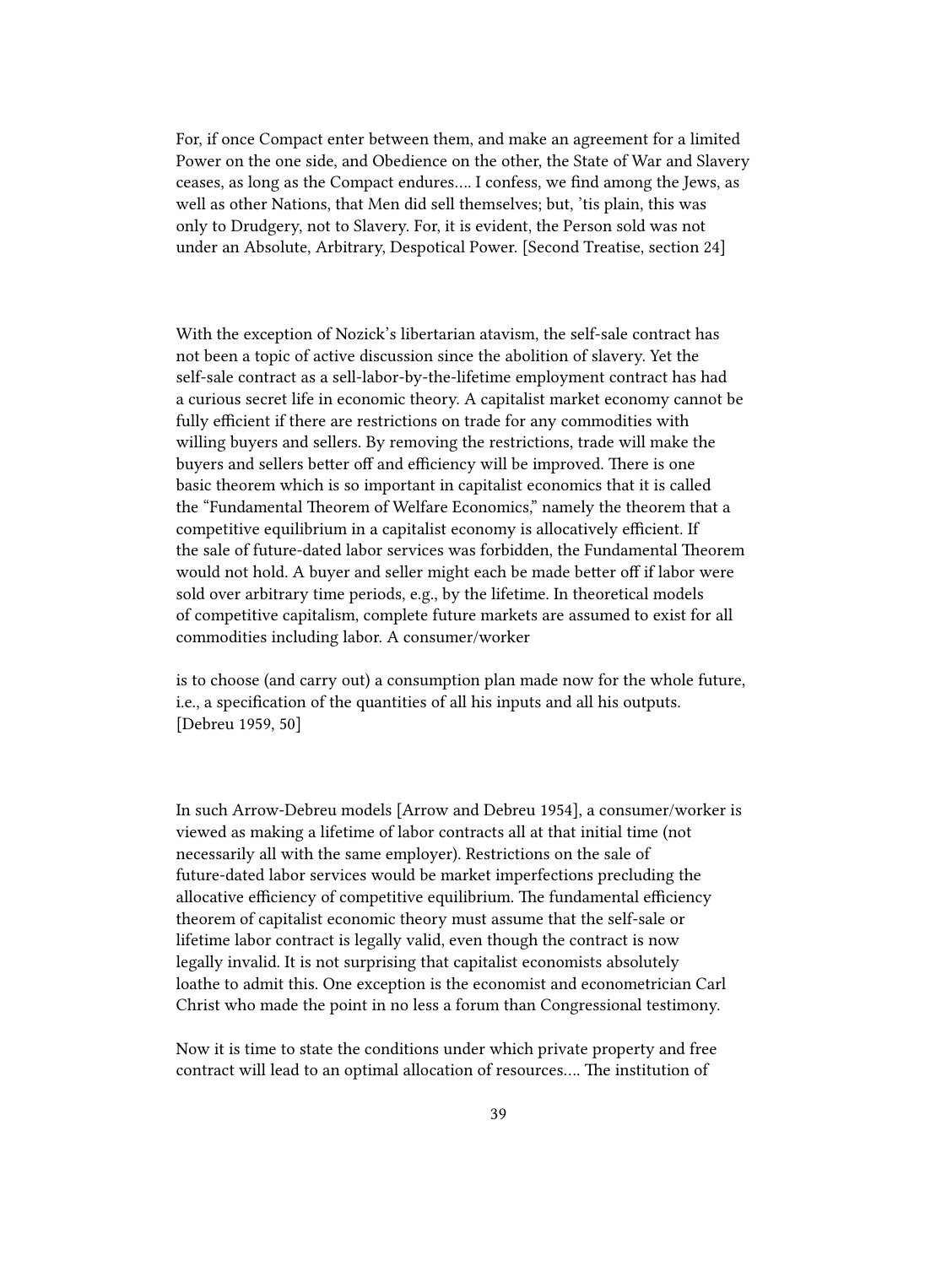private property and free contract as we know it is modified to permit individuals to sell or mortgage their persons in return for present and/or future benefits. [Christ 1975, 334; quoted in Philmore 1982, 52].

The efficiency of perfect competition is surely the most thoroughly analyzed and discussed topic in mainstream economics. Yet in the textbooks or literature of the "science" of economics, the author has not been able to find a single other admission that capitalist efficiency requires that contract law be "modified to permit individuals to sell or mortgage their persons in return for present and/or future benefits." In a society allegedly free of thought control, one would expect to find at least one textbook that would mention such a point.

The Language of the Employer-Employee Relation

This preliminary analysis of the employment relation must include consideration of the language of employment because "words tell a story." We previously noted that a good many people are not even aware that they live in a society based on the renting of human beings. But before we suggest that "The Big Lie" or ideological false consciousness may also exist on this side of the erstwhile Iron Curtain, we should check if people at least know the traditional legal name of the employment relation. Slaves knew they were slaves, but do employees know their legal name? "Employer-employee" is not the traditional name; it is newspeak which has only come into English usage within the last century. Society seems to have "covered up" in the popular consciousness the fact that the traditional name is "master and servant." Without special legal or historical education, one would think "servant" refers only to domestics. But domestic servants are only domestic servants, while all employees are servants in the technical legal sense of the word. The master-servant language was used by the 18th century Blackstone, but in the 19th century it had acquired such negative connotations that it had passed out of common usage. For instance, John Stuart Mill has no standard name for employee/servants in his classic Principles of Political Economy (1848) since the oldspeak of "servants" was unacceptable but the newspeak of "employees" had not yet been imported from the French. Mill referred to employees as hired "operatives," "workpeople," "labourers," or even "the employed." Even around the turn of this century, the English version "employee" of the French "employ" was not fully accepted. In 1890, Webster's Unabridged Dictionarynotes:

The English form of this word, viz., employee, though perfectly conformable to analogy, and therefore perfectly legitimate, is not sanctioned by the usage of good writers.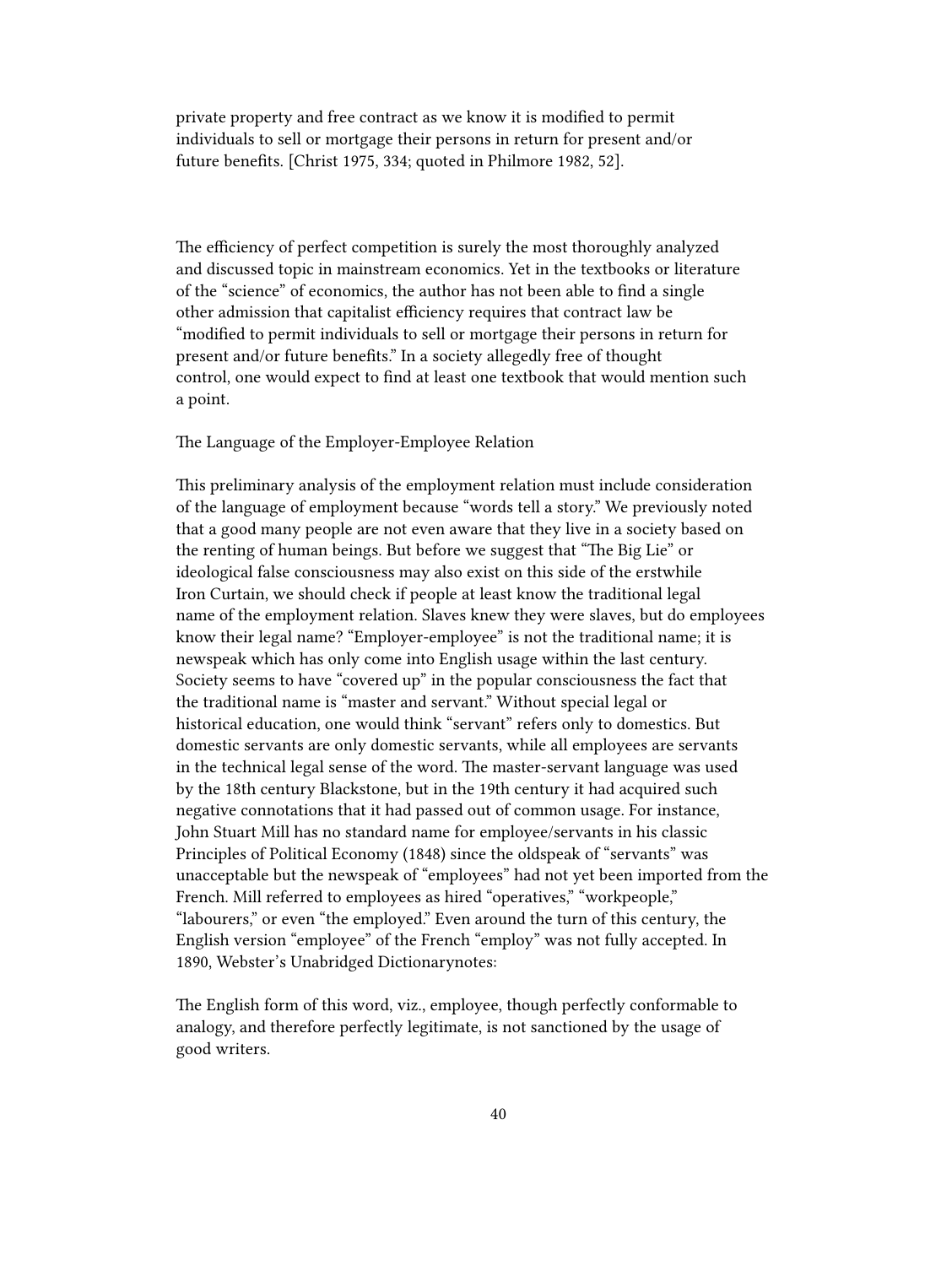The traditional language of master and servant is still used today in the area of agency law, the law governing the relationships between principal and agent, and any involved third parties. The relevant distinction is between a servant (i.e., an employee) and an independent contractor. A lawyer or plumber in independent practice is an independent contractor while a lawyer or plumber on the staff of a corporation would be a servant or employee. The Chicago economist, Ronald Coase, quoted from a lawbook to describe the "legal relationship normally called that of 'master and servant' or 'employer and employee'" [Coase 1937, 403].

The master must have the right to control the servant's work, either personally or by another servant or agent. It is this right of control or interference, of being entitled to tell the servant when to work (within the hours of service) or when not to work, and what work to do and how to do it (within the terms of such service), which is the dominant characteristic in this relation and marks off the servant from an independent contractor, or from one employed merely to give to his employer the fruits or results of his labor. [Batt 1967, 8; quoted in Coase 1937, 403]

In addition to not being independent (e.g., not paying for one's inputs), the servant is marked off from the independent contractor by the employer's control over the execution of the work. An agent could be either a servant or an independent contractor. In agency law, the distinction is quite important for the imputation of legal liability when a third part is injured within the scope of the agent's work. If the agent worked as a servant rather than as an independent contractor, the injured party can also sue the master or employer who would have a "deeper pocket" than the employee. The legal responsibility of the employer is called "strict liability" or "vicarious liability" since the injury to the third party was not actually the fruits of the employer's labor. Modern labor legislation uses the newspeak of "employer-employee." The continuing use of the traditional "masterservant" language in agency law is not without controversy. Some writers consider the "master-servant" language to be so archaic that it can be used as technical terminology without any undue negative connotations. Other writers disagree.

Another interesting variation in the literature of vicarious liability relates to the language in which the subject is discussed. Justice Holt spoke of "masters" and "servants," which were current coin in 17th century speech. These terms are perpetuated today in many judicial decisions, and in the Restatement of Agency. Students should be familiar with them but should not, we think, acquire the habit of using them. Defenders of the Restatement contend that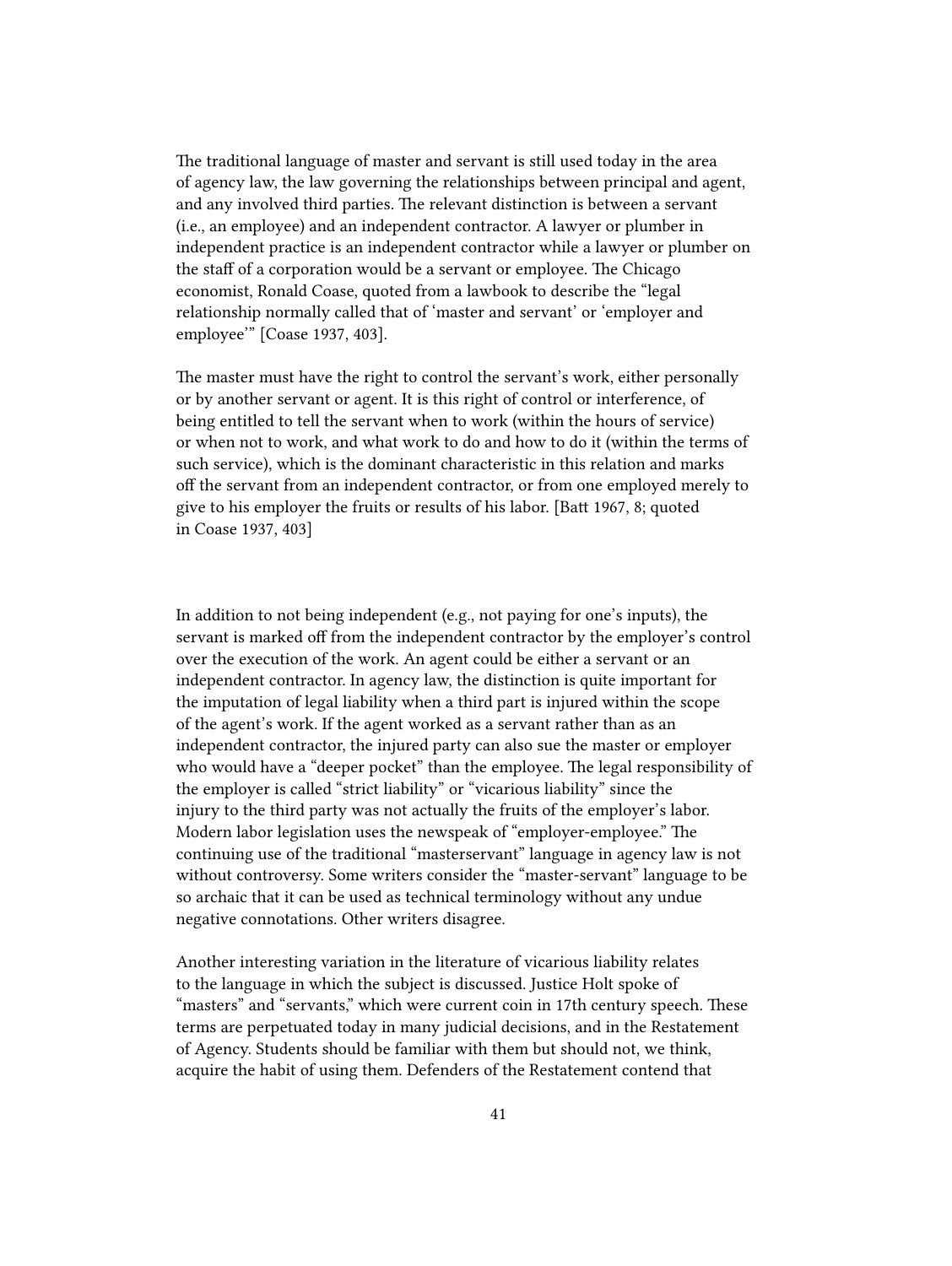these words, precisely because they are archaic, are neutral tokens of communication. It is clear, however, that the terms are still alive enough to be offensive to laborers and labor representatives. [Conrad, et.al. 1972, 104]

For our purposes it suffices to highlight the social adjustment mechanism involved in the evolution from "masterservant" to "employer-employee." When the social role of being rented acquired excessive negative connotations, society changed the name rather than change the relationship itself. There are other examples of proposed or actual language changes to alleviate social stress. For instance, in the slavery debates before the Civil War, some planters were quite willing to admit that the "master-slave" language could be objectionable so they suggested some newspeak.

Slavery is the duty and obligation of the slave to labor for the mutual benefit of both master and slave, under a warrant to the slave of protection, and a comfortable subsistence, under all circumstances. The person of the slave is not property, no matter what the fictions of the law may say; but the right to his labor is property, and may be transferred like any other property, or as the right to the services of a minor or apprentice may be transferred…. Such is American slavery, or as Mr. Henry Hughes happily terms it, "Warranteeism." [Elliott 1860, vii]

The "warrantor-warrantee" newspeak for "master-slave" did not take hold since the relationship itself was soon abolished. The same social pressures are at work today. It "sounds bad" to say that people are rented so one is supposed to say s omething else.

Labor History: Servus, Serf, Servant

The etymology of the word "servant" is of interest. Western history has seen three general types of economic systems: slavery in ancient times, feudalism in the Middle Ages, and capitalism (private and public) in modern times. The worker's role in this evolution can be traced in the evolution of his name. The Latin word for slave "servus" evolved into the French "serf" (and Italian "servo") under feudalism, which in turn became "servant" under capitalism. If the three word version of Economics is "Supply and Demand," the three word version of Labor History is "Servus, Serf, Servant." During the Middle Ages in France and Italy, there were a few slaves, often of Eastern European origin, in addition to the multitude of serfs. The presence of the lowly slaves caused some linguistic dissonance since "serf," "servo" and sometimes even the original "servus" were used to refer to the serf who had a higher station. In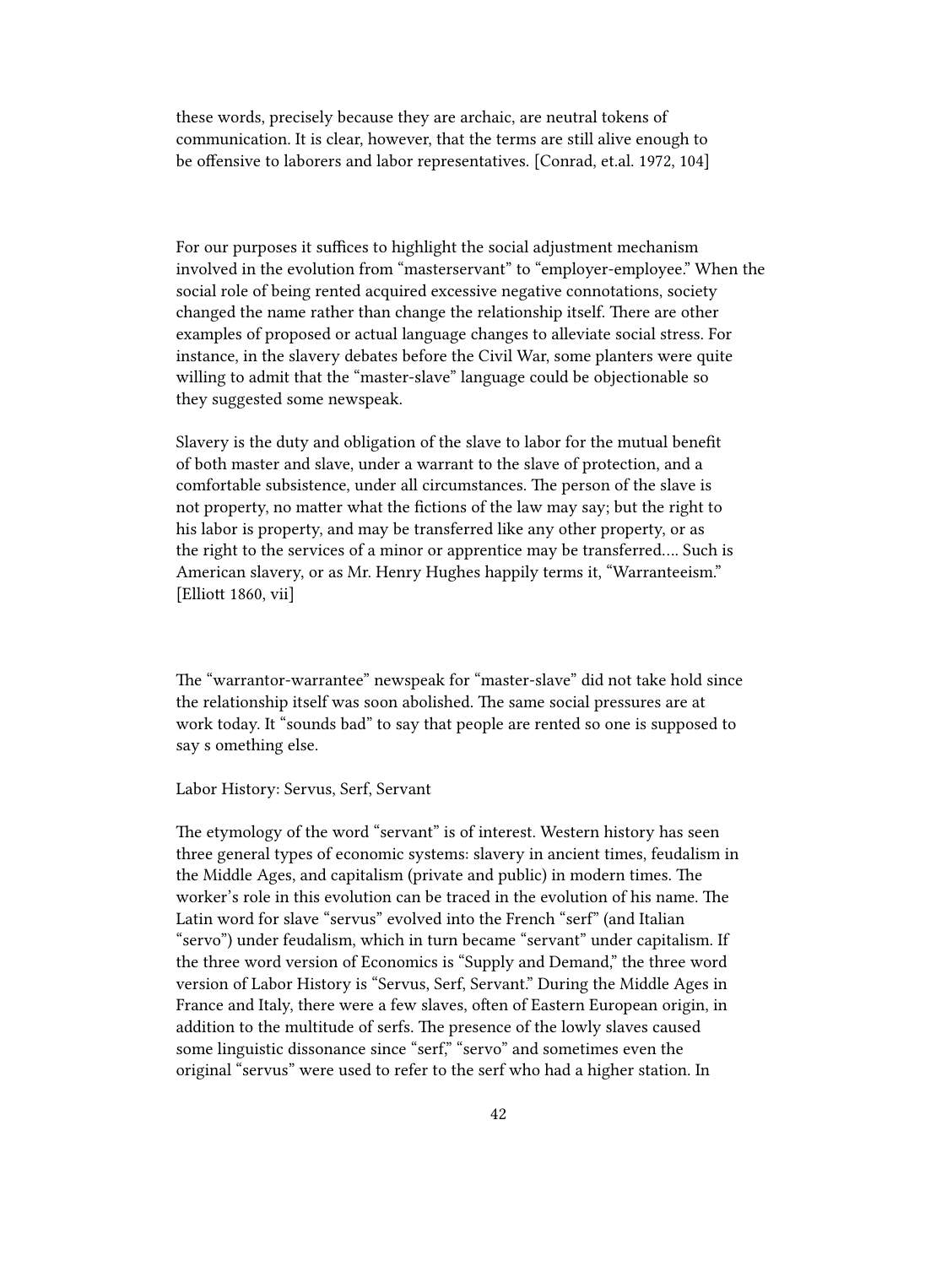this case, language readjusted by renaming the actual servi as "slaves."

By the end of the thirteenth century and perhaps in imitation of the Italians, they were called by a name that recalled the origin of many of them and that gradually slipped from its ethnic meaning to a purely juridical one: slaves, i.e., Slavs. [Bloch 1975, 64]

The disturbing linguistic association of "serf" and "servus" also led to newspeak for "serf."

In order to prevent any misunderstanding and although everyday language, unafraid of confusion with Roman law, continued to use daily the word serf, many notaries henceforth carefully avoided servus, judged inconveniently equivocal, and replaced it in deeds by various synonyms, notably homme de corps. [Bloch 1975, Ê63-64]

In the course of its career, the word "servant" has denoted workers from the slave to the modern employee as if its own ontogeny had to recapitulate the servus-serf-servant phylogeny. Although servants are never called "slaves" (except as hyperbole), slaves were often called "servants" in premodern times. Even within recent decades, some dictionaries such as the 1959 Webster's New Collegiate lists "A slave" as a second definition of "servant." At the same time, lawbooks use "servant" as the technical legal term for the modern employee. Thus the three word version of Labor History could be shortened to one word, "Servant."

#### Summary

Most people who work, work as employees. Yet they do not know employment is the rental relation applied to persons and they do not know the traditional name of the relationship. The system of social indoctrination has been so successful that the employer-employee relation is not even perceived as something that could be different. "To be employed" has become synonymous with "having a job," to be "unemployed" is to be without work so "employment" has become the same as work. The employment relationship is accepted as part of the furniture of the social universe. We have even described the opposite system without the employment relationship as "universal self-employment" [which is akin to describing the opposite of the slavery system as universal self-ownership].

How could this happen? Part of the answer must be Marxism. Capitalism has been able to define its distinguishing features by the contrast with Marxism. The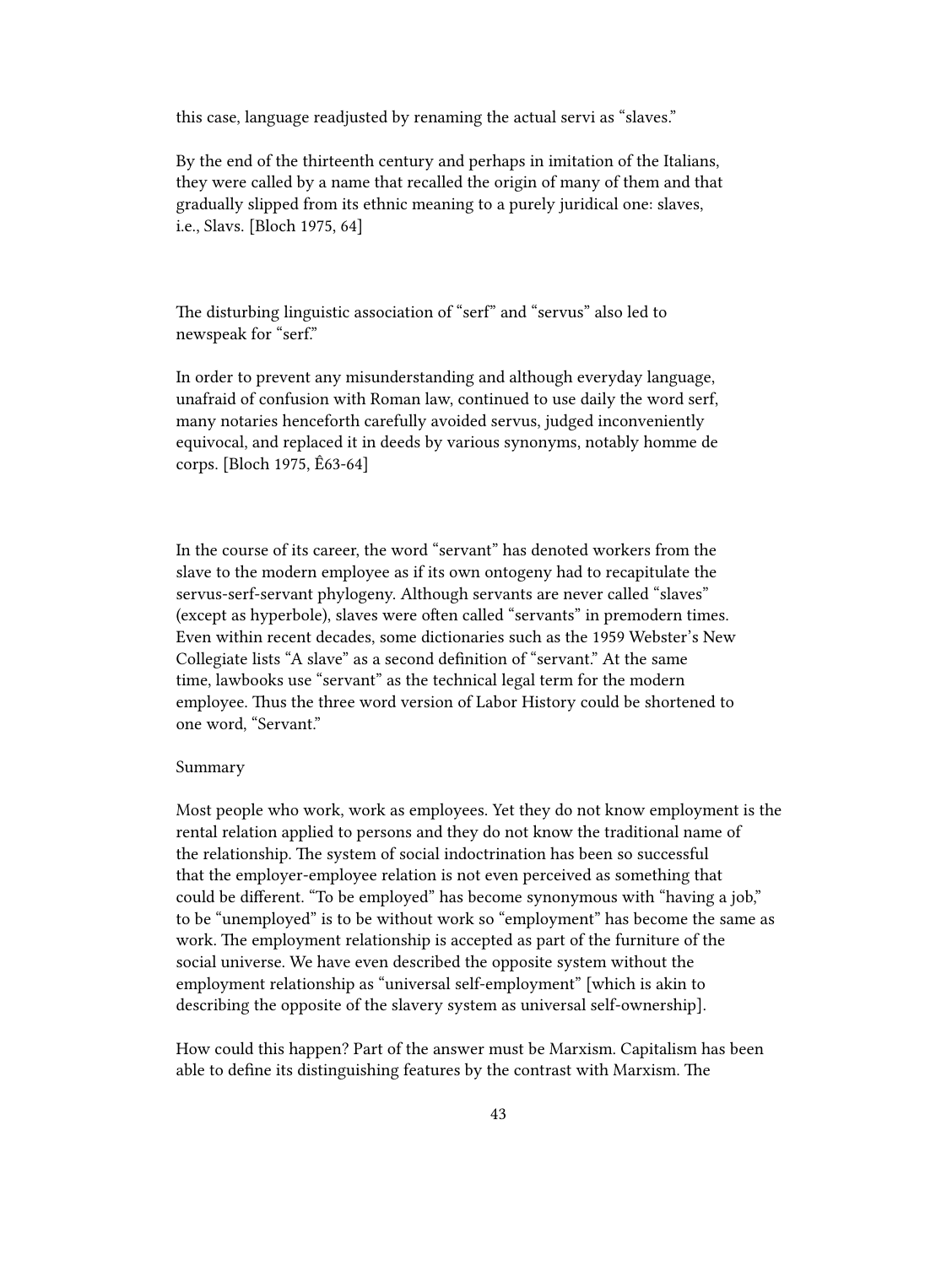debate with Marxism has been focused on so many sideline issues that it gives new meaning to the phrase "red herring." Since Marxist socialism models the economy as one big capitalist firm, the worker has the choice of being a cog on a private wheel or a cog on one big public wheel. It is as if slavery apologists had been able to successfully redefine the issue as the choice between public or private slave plantations. By diverting the debate, Marxism has been an absolute godsend to capitalist apologetics. If Marxism did not exist, capitalist ideology would have to invent it. The capitalism/socialism debate has not only diverted attention away from the renting of human beings, it has allowed capitalism to be positively identified with democracy, equality, justice in property, and treating people as persons rather than things. Yet the employment relation inherently denies all these ideals in the workplace. Slavery has been abolished both as an involuntary or as a voluntary relationship. But instead of creating a form of enterprise where people are treated as persons rather than things, we only have a system where workers are rented rather than owned. The transition from workers being an owned input to their being a hired input was certainly a moral improvement. But the capitalism/socialism debate has paid little attention to the alternative form of work where the human element is not "employed" at all by public or private employers where people rent only things rather than the owners of things renting people.

Consider equality. There is a basic equality of rights in the political sphere. But prior to the democratic revolutions, there was a fundamental political inequality between ruler and the ruled where the ruler governed in his own name, and was not selected by and did not represent the ruled. Today in the economic sphere, that same type of authority relationship exists between the master and servant where the employer governs in his own name, and is not selected by and does not represent the employees. Or consider democracy. The capitalist democracies stands for democracy, but not in the workplace [viz. Dahl 1985].

In the next chapter, we will review the non-democratic tradition of liberal thought which founded autocracy on a voluntary contract, the pactum subjectionis. With the triumph of the democratic revolutions inspired by the natural rights philosophy of the Enlightenment, that non-democratic liberalism retreated to the capitalist workplace where it has flourished ever since as part of capitalist ideology. The employment contract is the pactum subjectionis of the employment firm. Or consider justice in the private property system. Under capitalism, doesn't everyone get what they produce, the fruits of their labor? We will see quite the opposite, that when labor is hired, the fruits of labor go elsewhere. Labor is the natural basis for the appropriation of newly produced property; the natural "wages" of labor are the fruits. Instead of somehow being the economic system realizing justice in private property, capitalism systematically violates the basic labor principle of private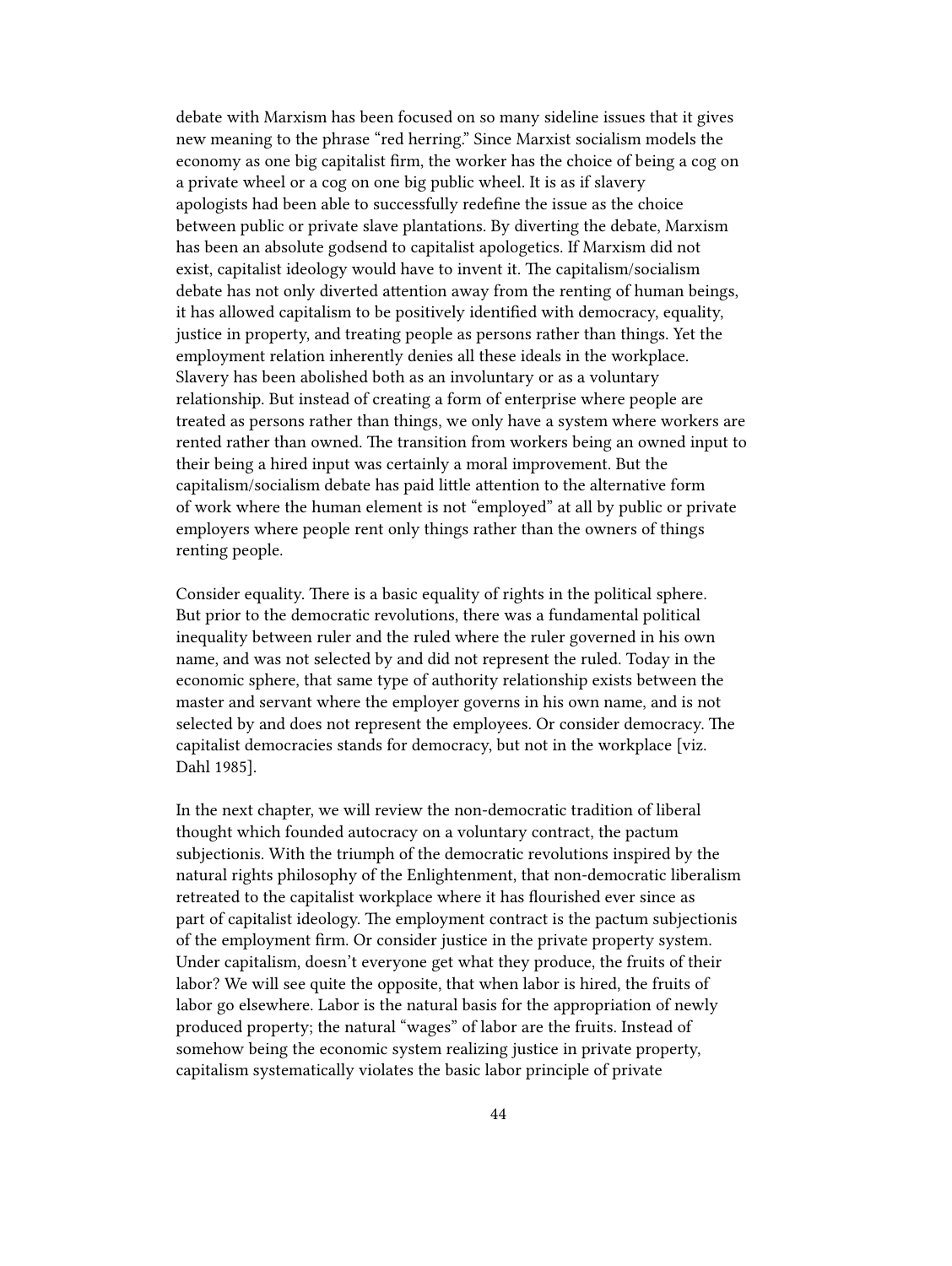property appropriation. It is again the employment relation which sets up the misappropriation of private property. In each case, we trace the root cause of the problem to be the renting of human beings, the employer-employee relationship.

The alternative to the employment relation is not having everyone employed by the state. It is having everyone working for themselves (individually or jointly). This means restructuring companies so the membership rights are personal rights attached to the functional role of working in the firm. Then there is no human "employment" since working in the firm makes one a member so people are always jointly working for themselves.

Capitalization of Labor

The Marvel of Modern Finance

Since the abolition of slavery, humans ownership has been banned. People are no longer allowed to sell their labor by the lifetime. Instead they must rent themselves temporarily for a salary or wage. As Paul Samuelson says in Economics

Interestingly enough most of society's economic income cannot be capitalized into private property. Since slavery was abolished, human earning power is forbidden by law to be capitalized. A man is not even free to sell himself: he must rent himself at a wage. [p. 52, his emphasis]

We focus here on the capitalization of labor which Samuelson says is legally forbidden. However, the statement that labor cannot be capitalized is not strictly true. Human labor is forbidden to be capitalized through direct human ownership. But through the marvel of modern finance human labor continues to be capitalized. Labor capitalization today is carried out through the ownership of businesses. The most familiar example today is the stock market where pieces of businesses are regularly bought and sold.

Labor capitalization is also present in private (non worker-owned) business that are not actively traded on a public exchange. Labor which was once sold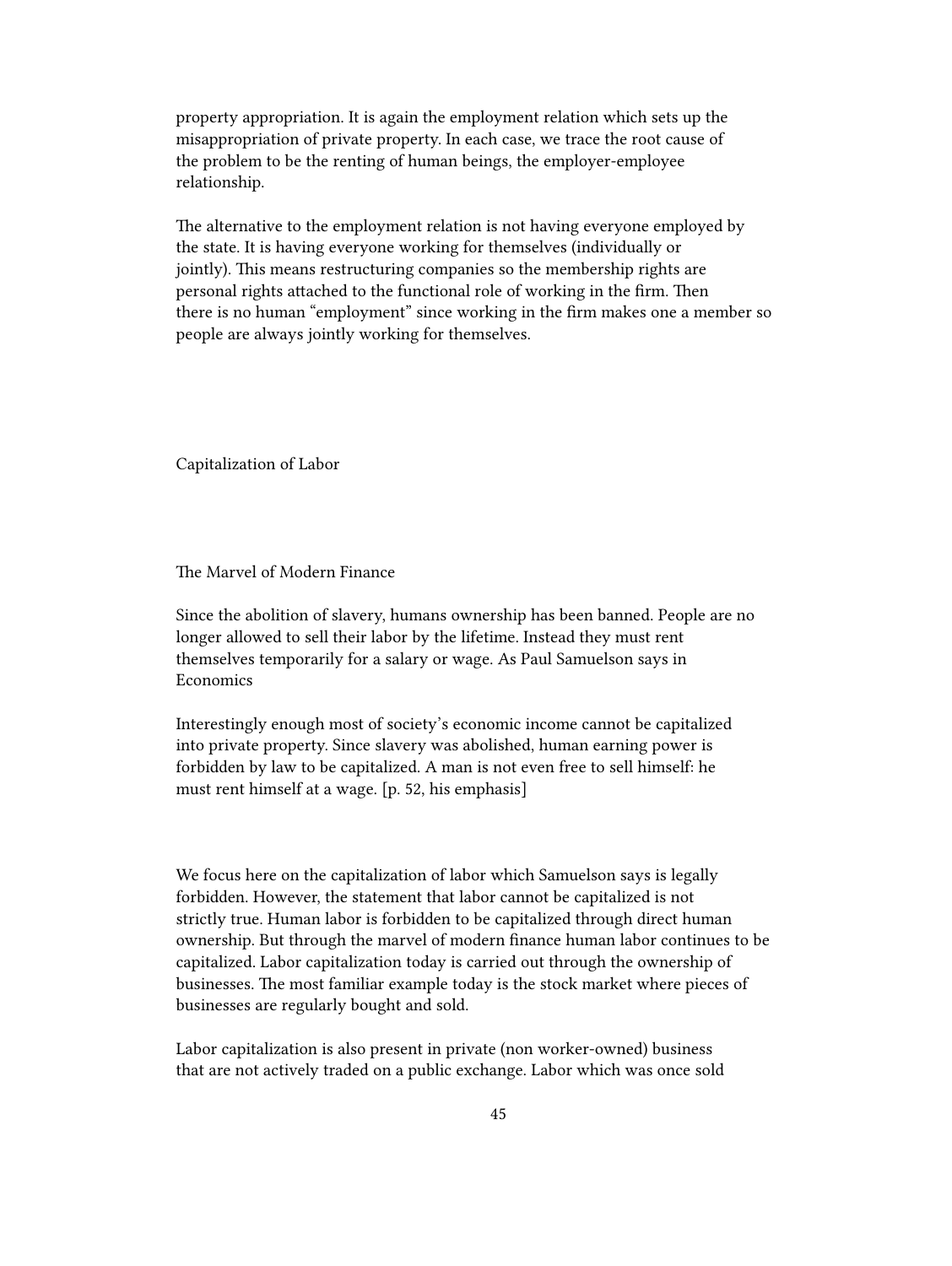through slave markets, is today packaged with other assets and sold as a business. By owning a business, human labor can now be owned, sold, and traded. The clever packaging of labor and assets into business ownership is the marvel of modern finance through which labor is currently capitalized. It also serves another function useful to maintaining the perception of legitimacy of the employment system, obscuring the ownership of labor. It is fairly straightforward to see that owning a slave is owning the labor of person. But intermixing the labor of many people on an interchangeable basis and combining it with other assets in a firm diverts attention from the underlying labor ownership. Owners (stockholders) of a typical business today own the labor of the employees. The value of the employees' future labor is incorporated in the price of the business. Labor ownership is represented by the difference between the market value of a business (the number of shares outstanding times the current price) and its net asset value (assets minus liabilities). That difference, called "goodwill" is the capitalized value of labor. A few examples will clarify the issue.

First consider a business with some assets and liabilities, but no employees. What is the value of the business? In this case the answer is obvious, the business is worth its net assets value (assets minus liabilities). A business with no employees cannot produce any goods or services, and therefore had no expected future profit. This is true both under the current system of human rentals or if they were abolished.

Now consider a business with no assets or liabilities but with employees. What is the value of the business? Under the current system of human rentals the value of the business is equal to the future stream of profits discounted to its present value. This can be calculated if one assumes the future profits are known along with a risk free interest rate. With the abolition of human rentals the value of the business would be identically zero since only the members (employees) of the business could appropriate the profit.

More generally, the value of any business in the absence of human rentals is equal to its net asset value. This has significant implications for the stock market as share prices would collapse to net asset value with the abolition of human rentals. By analogy, one can imagine the impact of the abolition of slavery on the share price of a slave owning firm. The assets of the firm would be reduce by the value of the slaves, thus lowering the net asset value. Other (non-human) assets of the firm would still be owned. In a market economy the value of the slaves would already account for the expected future value of labor over their lifetime.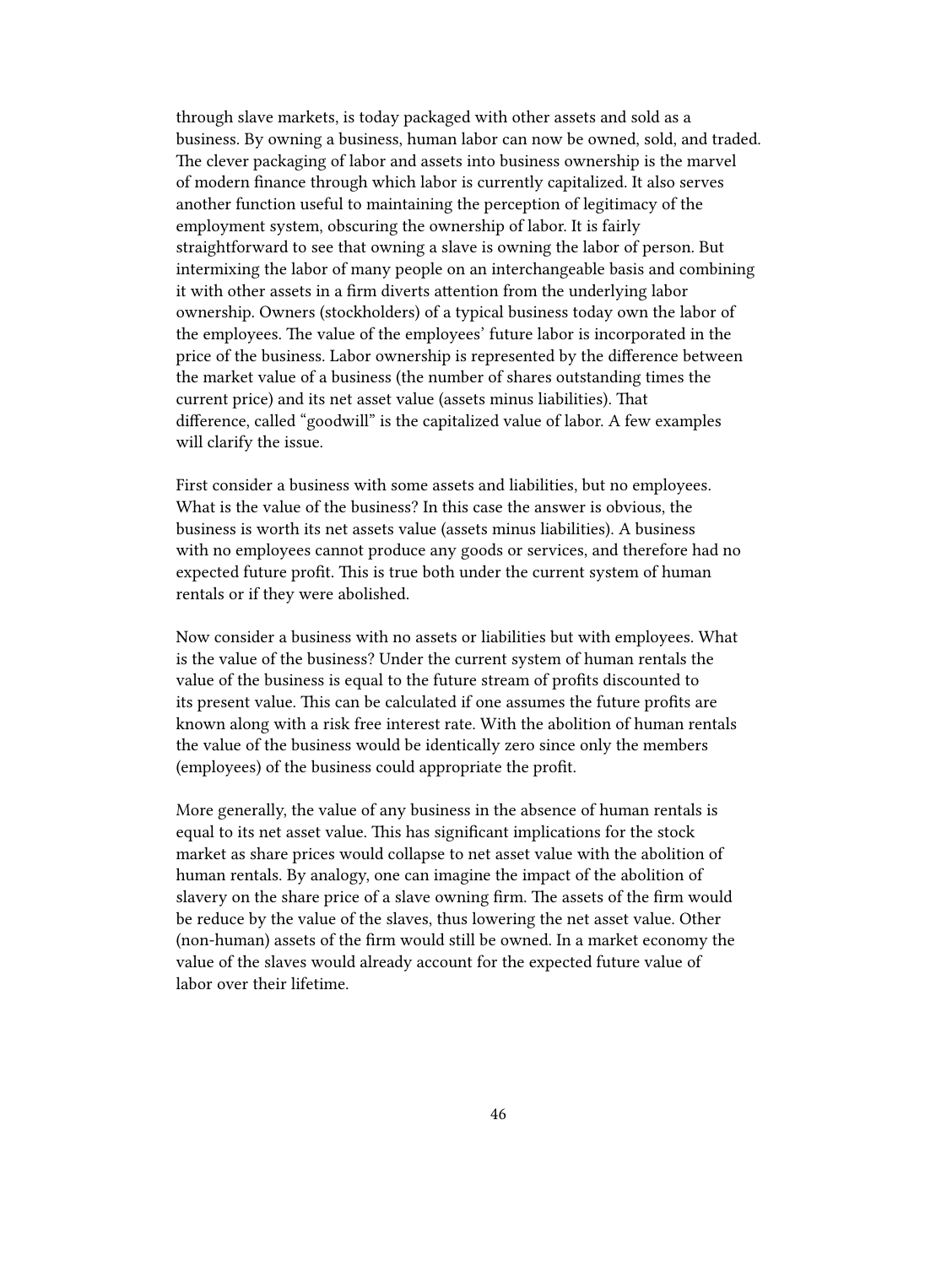#### Goodwill Accounting I

The implications from applying simple inalienable rights arguments are far reaching. Take for example the requirement of worker profit appropriation. In a firm, only the current workers (members) are allowed to appropriate the profit. This has dramatic implications regarding the valuation of businesses. Standard finance theory teaches that the present value of a business equals the discounted future stream of profits. But this assumes the current "owners" are going to appropriate the future profits, not the current members at that time. Clearly the profits from the future labor of workers cannot be owned in the present, so the standard valuation method is not correct. If the future profits cannot be owned in the present, then what is the value of a business? The only possible answer is that a firm is worth its net asset value, or the value of its assets minus its liabilities. This is sometime approximated at the book value of a firm for accounting purposes. The supposed value of a firm above its net asset value is called goodwill. Goodwill is an intangible asset, and as we have seen it can't actually exist if member are to appropriate profit. Generally goodwill is linked to the reputation of the firm, its brand name, or customer loyalty which is assumed to enhance future profits. Whether these profits materialize is uncertain and in any case cannot be appropriated in the present before they are earned. In our "market" economy the sale of goodwill through equity trading is actually the prearranged theft of the labor of future workers, in violation of their inalienable rights. Accounting practices are inconsistent on the issue of goodwill. Earned goodwill is not permitted as an asset on a firm's the balance sheet. This makes sense because a firm can't record its future expected profits as a current asset. Yet purchased goodwill (when another firm is acquired for more than its net asset value) is counted as an asset. Something than cannot be earned in the first place obviously can't be sold, but this is exactly what the accounting permits. For illustrative purposes, take the example of a sole proprietorship, a single person firm. Let's say the sole proprietor built up a good reputation and decided to sell their firm under the current valuation methods based on the expected future stream of profits. After the sale the sole proprietor (also the sole employee) decides to quit. The firm's value immediately collapses to the net asset value since there are no longer any expected future earning. Adding employees and wrapping the firm in a formal legal entity has allowed the underlying transactions to be obscured. The inalienable rights arguments dictate that future earnings must be appropriated by the current workers, so the value of all legitimate (worker owned democratically managed) businesses should be their net asset value. Were inalienable rights of workers to be protected, the value of common stock would be converted to debt equal to the net asset value of the businesses and stripped of voting rights. Of course enormous reparations to past workers should also be paid.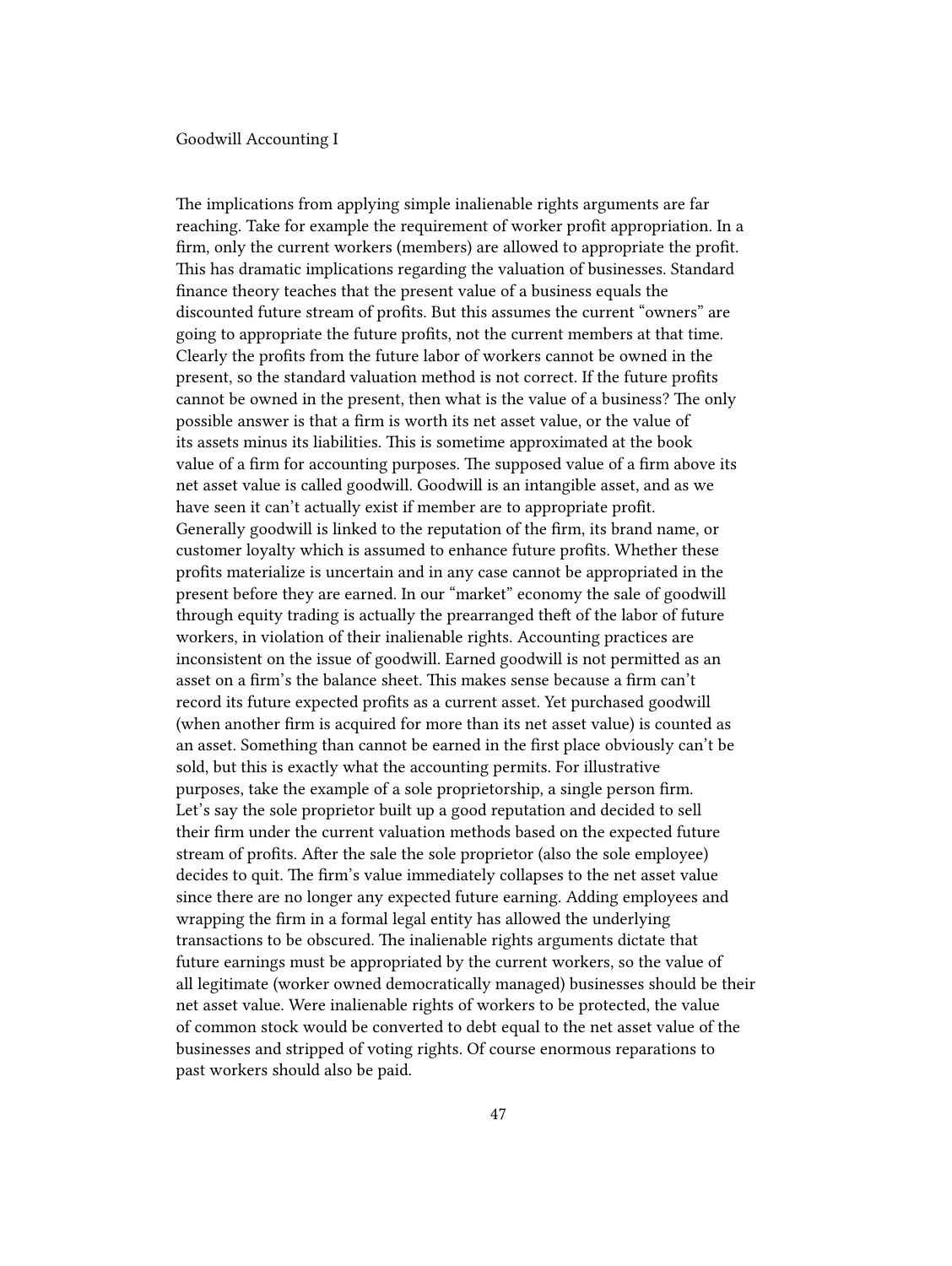Goodwill Accounting II

Property rights versus going-concern contractual roles

David Ellerman A basic characteristic of a property right is that it may not rightfully be taken away from a person without the person's consent. A going-concern business is typically at the center of a nexus of market contracts which have a rather limited duration. When a current contract expires, then a customer or supplier may decide for whatever reason to terminate the contract and take their business elsewhere. This does not require the consent of the business operator. The business operator has no property right to force customers and suppliers to continually renew past contracts. Future profits may have been anticipated from the continuation of the old contracts, but no rights were violated if the customers or suppliers decided not to renew the contracts. The anticipated future property rights that would result from the continued contracts, e.g., future profits, might not materialize but that is quite different from some present property right of the business operator being violated. The root of the controversy about "goodwill" is this basic distinction between:

presently owned property rights, and

possible future rights (presently not owned) resulting from a contractual position.

Unfortunately the confusion has been "canonized" into the basic capitalization formulas of finance theory. The standard formulas for the capitalized value of a capital asset routinely capitalize into the value of the asset the possible future profits that depend on a "non-owned" contractual position of the residual claimant in some productive opportunity. Hence our task to tease apart the two parts of the so-called "capitalized value" into:

the part that does represent present property rights, and

the part representing anticipated but not presently owned future profits.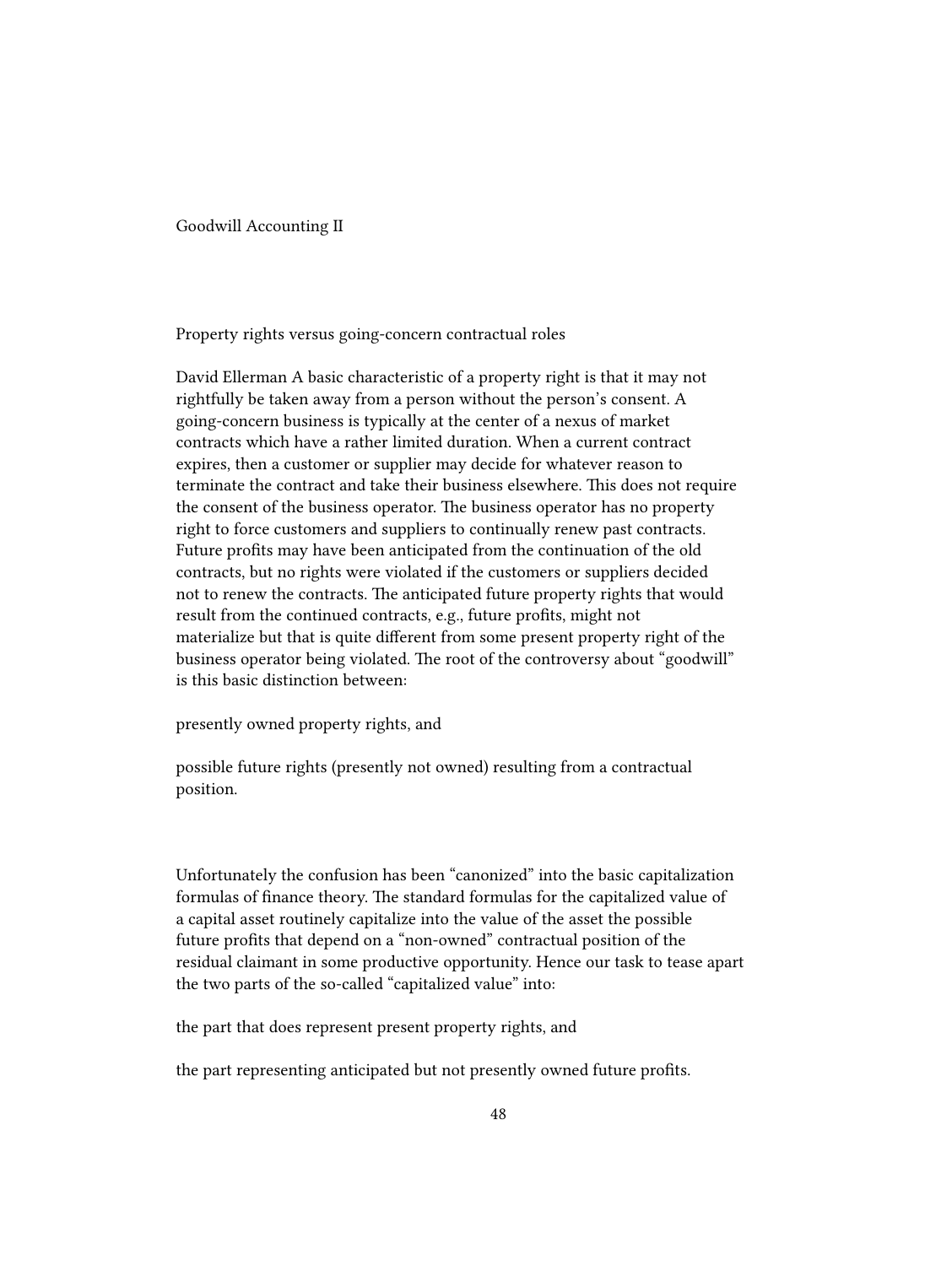It is this latter part, the capitalized value of anticipated future profits, that is called goodwill.

The capitalized value of an asset

Consider a simple example of a capital asset, e.g., a widget-maker machine, providing capital services K per period with which the labor services L will produce Q units of the product per period. Assume the asset provides these services for n periods with no maintenance required and then is finished with no salvage value. Let r be the competitive rental rate per unit of capital service so rK would be the competitive rental for the asset's services per period. Anyone desiring to use the asset's stream of capital services, K, K,…, K, for n periods would have the market choice to rent or buy. Competitive arbitrage would equate the present value of the rentals and the market cost C of the asset. If is the interest or discount rate per period, then the equation of the market cost and the discount present value of the rentals is:

Market cost of the asset = Present value of rentals (no salvage value)

What is the "value" of such a machine to the its owner? If no other contracts were available, then the owner might have to rent out the machine at its rental rate and then the value C would accrue to the owner. But suppose the machine owner, for whatever reason, is able to make another set of market contracts, namely to hire in the labor L per period at the wage rate w, and to sell the outputs of Q per period at the unit price p. Then the net revenue accruing to the business operator per period is  $pQ - wL$ . Assuming the continuation of these supplier and customer contracts for n periods, the net present value accruing to the business operator is:

Present value of anticipated business operation to asset owner

So far the analysis is straightforward and unproblematic. But now a subtle error creeps into the standard treatment in capital theory and finance theory. The present value V is characterized as the "capitalized value of the asset" as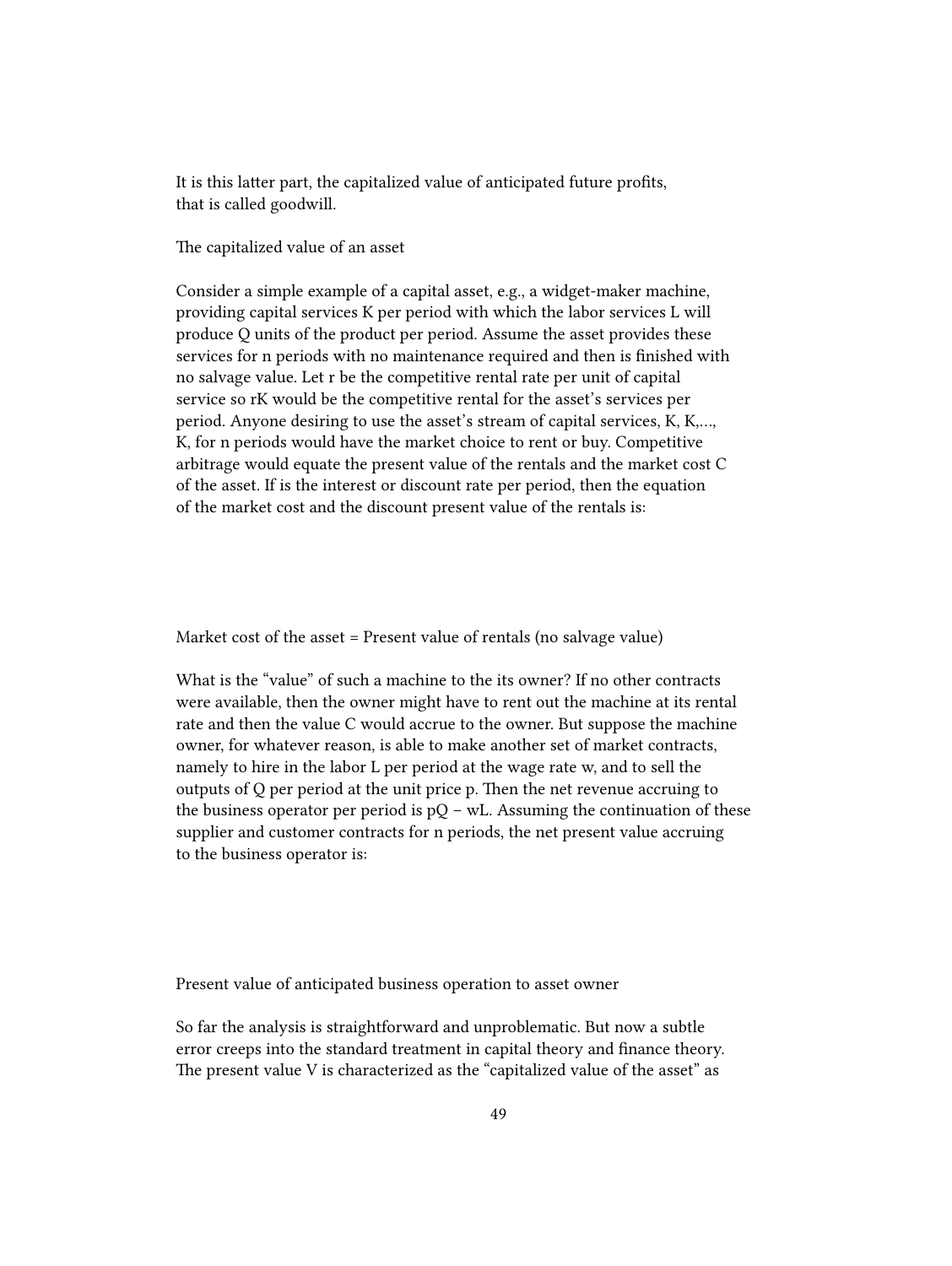if the combined results of using the asset's services K per period and the assumed supplier and customer contracts were all part of the property rights of the asset owner. The standard formulas for capitalized asset values and business valuation are all more complex versions of this simple formula. To make the point explicit, one has to parse the formula into the two parts: the present value representing (the future recovery of the value of) present property rights plus the present value of future profits resulting from the assumed "going concern" continuation of beneficial supplier and customer contracts, i.e., the goodwill. In our simple example, the profit each period is:

Anticipated profit per period

so the discounted present value of the profit, namely the goodwill, is:

Goodwill = Present value of future anticipated profits

Then since  $pQ - wL = rK +$ , the capitalized value V is easily parsed into the sum of the asset's market value C plus the goodwill GW:

"Capitalized value of asset" = market value of asset + goodwill. Thus the standard capitalized value formulas for business assets or businesses are not just the value of present property rights but include the value of certain anticipated but presently not owned future profits.

Examples in the literature

The confusions about capitalized value are also expressed in the rather muddled idea that these anticipated future profits are somehow "attached" to the physical assets or the "business."

When a man buys an investment or capital-asset, he purchases the right to the series of prospective returns, which he expects to obtain from selling its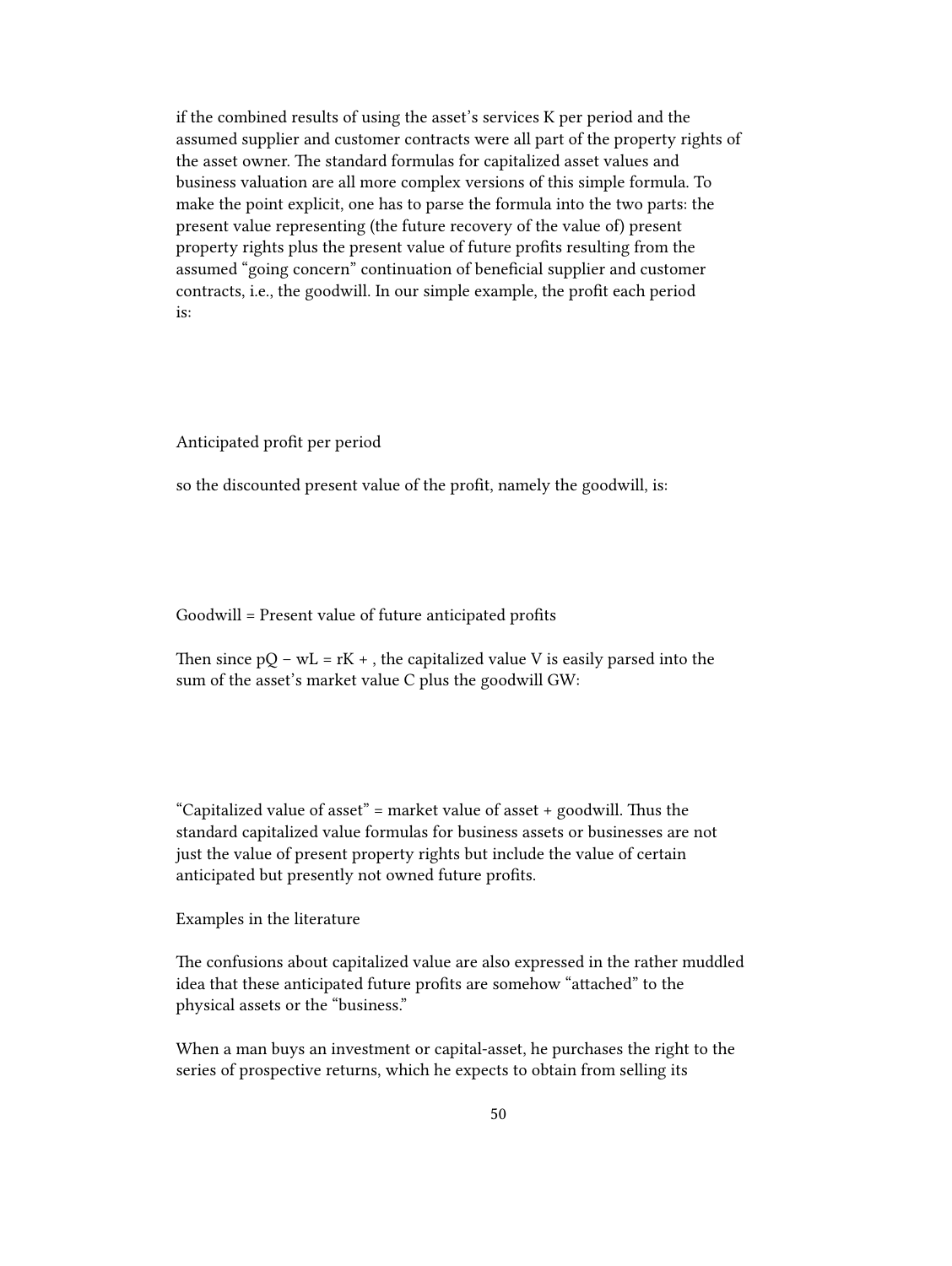output, after deducting the running expenses of obtaining that output, during the life of the asset. [Keynes 1936, 135]

But the buyer of the asset buys no such right against the customers and suppliers who may freely decide not to continue the past contracts and thus to change the "series of prospective returns" which the asset owner "expects to obtain". Unfortunately these confusions about the property rights involved in owning a capital asset are carried over in modern corporate finance theory to the valuation of an entire going-concern business as an "asset".

There, in valuing any specific machine we discount at the market rate of interest the stream of cash receipts generated by the machine; plus any scrap or terminal value of the machine; and minus the stream of cash outlays for direct labor, materials, repairs, and capital additions. The same approach, of course, can also be applied to the firm as a whole which may be thought of in this context as simply a large, composite machine. [Miller and Modigliani 1961, 415]

Miller and Modigliani [1961] give four equivalent formulas for corporate valuation. The formulas can be shown equivalent [Ellerman 1982, 154-5] to a fifth formula that gives the parsing of the capitalized value into the value of the property rights in the underlying assets plus the goodwill (present value of assumed future profits). The essentials of the proof are captured in the simple example used here.

Accounting for goodwill

Accounting rules typically do not allow "unpurchased" goodwill to be listed on the balance sheet as an asset, and our analysis indicates this is correct if the balance sheet is to give the value of present property rights. But some accounting rules rather mysteriously allow "purchased goodwill" to be recorded as an asset. This is reminiscent of the old joke about a country bumpkin who comes to New York where a con man sells him the Brooklyn Bridge. Can the buyer then put the Brooklyn Bridge on his balance sheet since he "purchased those rights"? Surely the point is that the buyer cannot purchase a right which the seller does not own in the first place. Hence "purchased goodwill" is no more a present property right than unpurchased goodwill since the seller had no such property right to sell. Capital expended to "purchase" such a non-right should not be recorded as an owned asset but as a debit to equity. Some accountants have courageously argued for this correct procedure, e.g., George Catlett and Norman Olson in Accounting for Goodwill.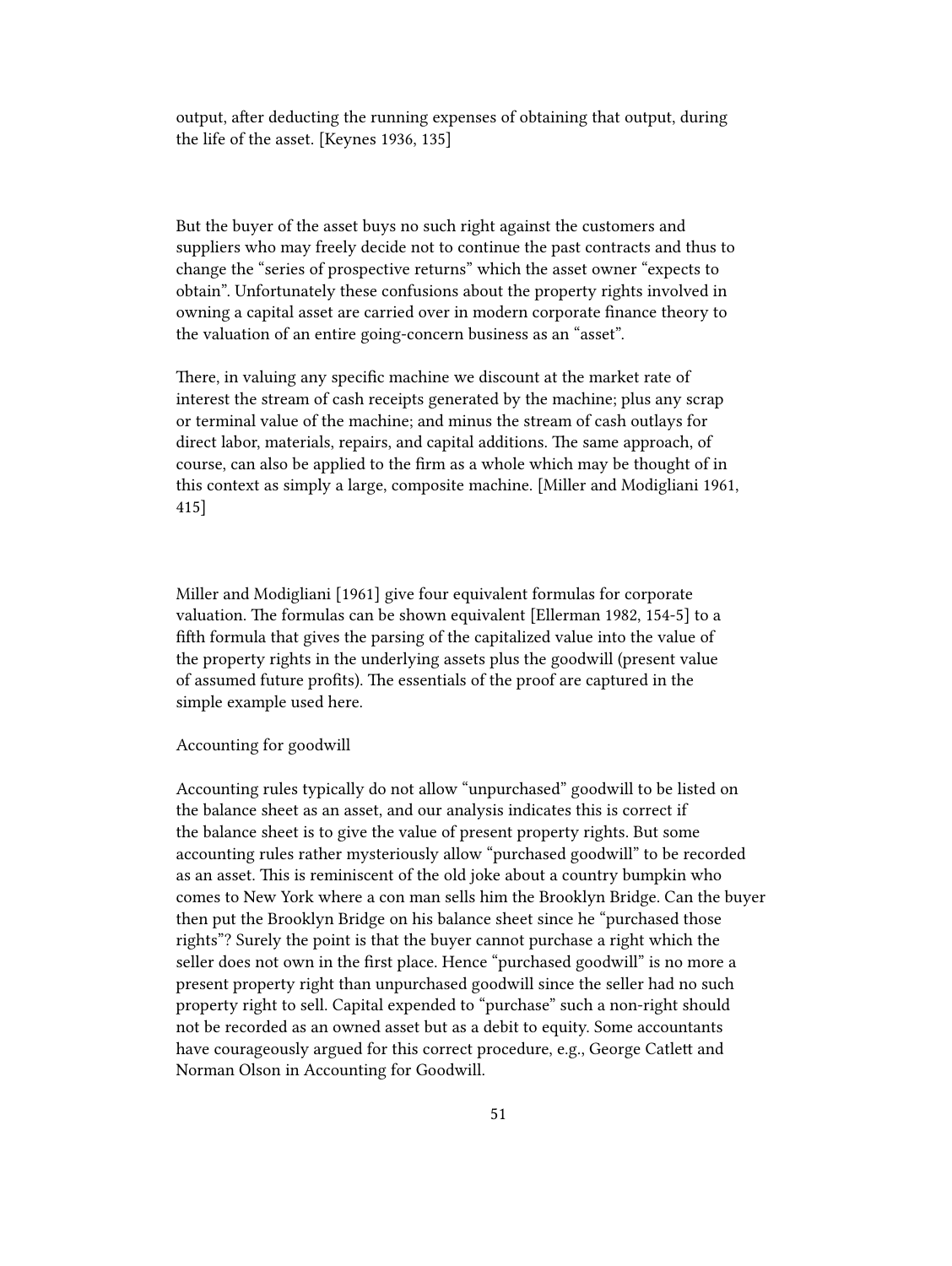The amount assigned to purchased goodwill represents a disbursement of existing resources, or of proceeds of stock issued to effect the business combination, in anticipation of future earnings. The expenditure should be accounted for as a reduction of stockholders' equity. [Catlett and Olson 1968, 106]

The debit to equity would then be replenished if and when the anticipated future profits were earned, i.e., were realized as present property rights. However, one should not expect conceptual clarity in the standard literature on this issue anytime soon. It is not just an issue about accounting for goodwill. As we have noted, the issue involves very basic ideas about just what is owned in the ownership of an asset or a corporation, and the confusion is embedded in the standard asset capitalization formulas of finance theory.

References

Personal Responsibility

The inalienability of personal responsibility is the foundation of the abolitionist argument from which all else follows. If one believes in the principle of personal responsibility the rest can be deduced in a straightforward manner. The basic idea is that responsibility for a person' actions cannot be transferred to another party. This distinguishes humans who have personal responsibility for their actions from things which don't. The responsibility for the action of things are imputed to their human user. To transfer responsibility from a person would be to make them less than human. The legal system clearly recognized this principle in the prosecution of crimes. All participants in a crime are held responsible. The law does not excuse a hired criminal because they were following orders. Hiring contracts cannot negate responsibility for participating in a crime because a human cannot alienate control of their actions, at best they can choose to cooperate. The inalienability of responsibility for ones actions does not disappear when a crime is not being committed. It holds in all cases where human action is involved. In particular it applies to productive labor. However, the legal system pretends otherwise when production is involved. It allows financial responsibility for profits or losses resulting from labor to be contractually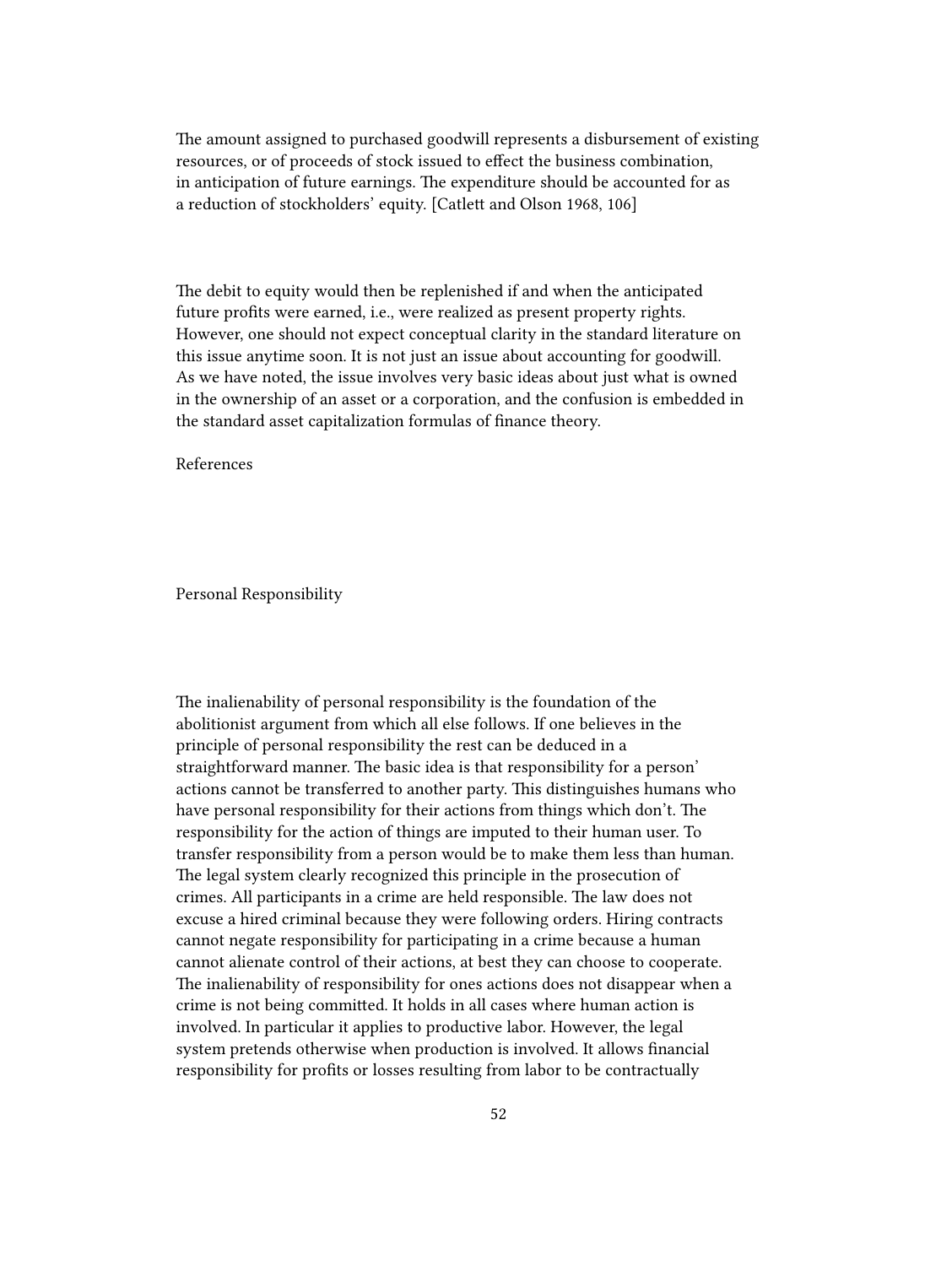transferred violating a principle it readily acknowledges in the commission of a crime. It is a massive institutional fraud on par with the judicial support of slavery. With regard to human rentals the fraud is much more extensive, being truly global in scope.

Consent

"Inalienable" Means Inalienable Even With Consent

David Ellerman

Many political theorists have taken natural rights to be alienable. The last chapter sketched an intellectual history of the non-democratic alienist liberal tradition which emphasized the transferability of natural rights. That pervasive tradition has tried to reinterpret and appropriate the phrase "inalienable rights" to mean rights which cannot be taken without the consent of the owner.

If rights were viewed as property, then inalienability might mean only that a man must consent to what is done with them. [Lynd 1968, p. 45]

Thus theorists professing "inalienable natural rights" could actually be laying the groundwork for slavery and autocracy.

And as Rousseau shrewdly observed, Pufendorf had argued that a man might alienate his liberty just as he transferred his property by contract; and Grotius had said that since individuals could alienate their liberty by becoming slaves, a whole people could do the same, and become the subjects of a king. Here, then, was the fatal flaw in the traditional theories of natural rights. [Davis 1966, 413]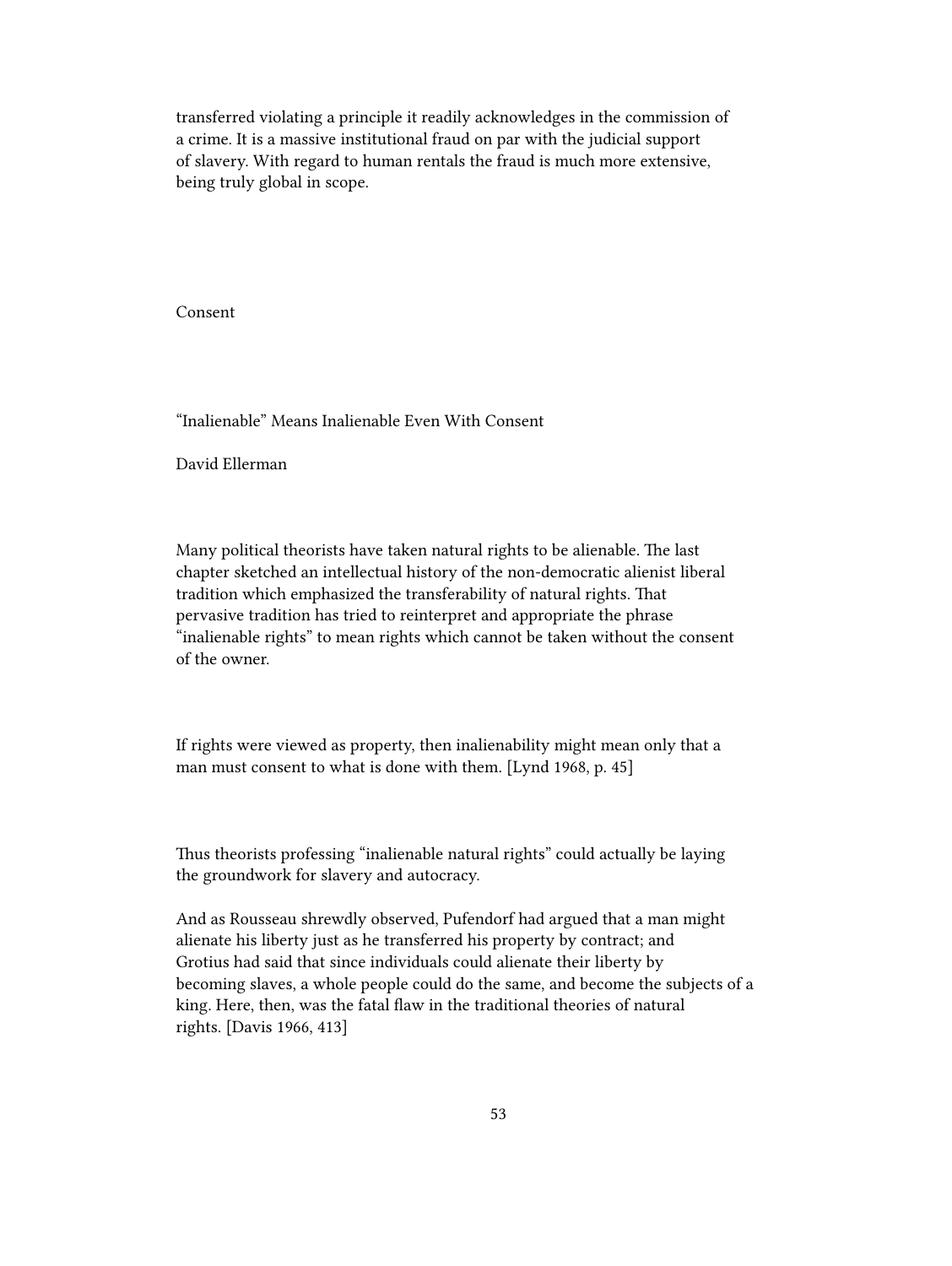In our own time, Robert Nozick's opening proclamation, Individuals have rights, and there are things no person or group may do to them (without violating their rights) [Nozick 1974, ix] is often taken as a declaration of inalienable natural rights. But the significance is just the opposite as Nozick goes on to condone both voluntary slavery [331] and voluntarily alienating the right of self-determination to a nondemocratic "dominant protective association" [e.g., 15]. Nozick has no notion of rights that are inalienable in spite of consent. A right which requires consent to be alienated is not an "inalienable right"; it is a right as opposed to a privilege. Any legal capacity which could be taken away without the consent of the bearer would hardly qualify as a "right" at all; it would only be a privilege granted and removable by others. In what follows, "inalienable rights" will, unless otherwise indicated, always mean rights which may not be alienated even with the consent of the holder of the rights.

The Case of the Criminous Slave: An Example of Inalienability

The theory of inalienability presented here will be illustrated with several intuitive examples of inalienability. Examples that illustrate a point in an intuitive and paradigmatic fashion are called "intuition pumps." When analyzing the employment system, analogies with slavery can provide powerful intuition pumps. We have not been socialized into accepting slavery as part of the furniture of the social universe so we should be able to see it dispassionately and objectively. A legal system of chattel slavery is but one example of a legal system of a system that legally treated persons as nonpersons or things. The ethical condemnation of the system should be based not on utilitarian considerations about how well or poorly the slaves were treated but on that fundamental contradiction or mismatch between the slave's legal role as a thing and the underlying fact of the slave's personhood. Did the legal system really believe that slaves were in fact not persons, or was it an official pretense or fiction? The fraudulent nature of the legal system was openly realized when the slaves committed criminal wrongs. For instance, an antebellum Alabama court asserted that slaves

are rational beings, they are capable of committing crimes; and in reference to acts which are crimes, are regarded as persons. Because they are slaves, they are … incapable of performing civil acts, and, in reference to all such, they are things, not persons. [Catterall 1926, 247]

The pretense of the slave's thinghood was the basis for the economic system of slavery. But that pretense served no purpose when slaves stepped outside the appointed role and committed crimes.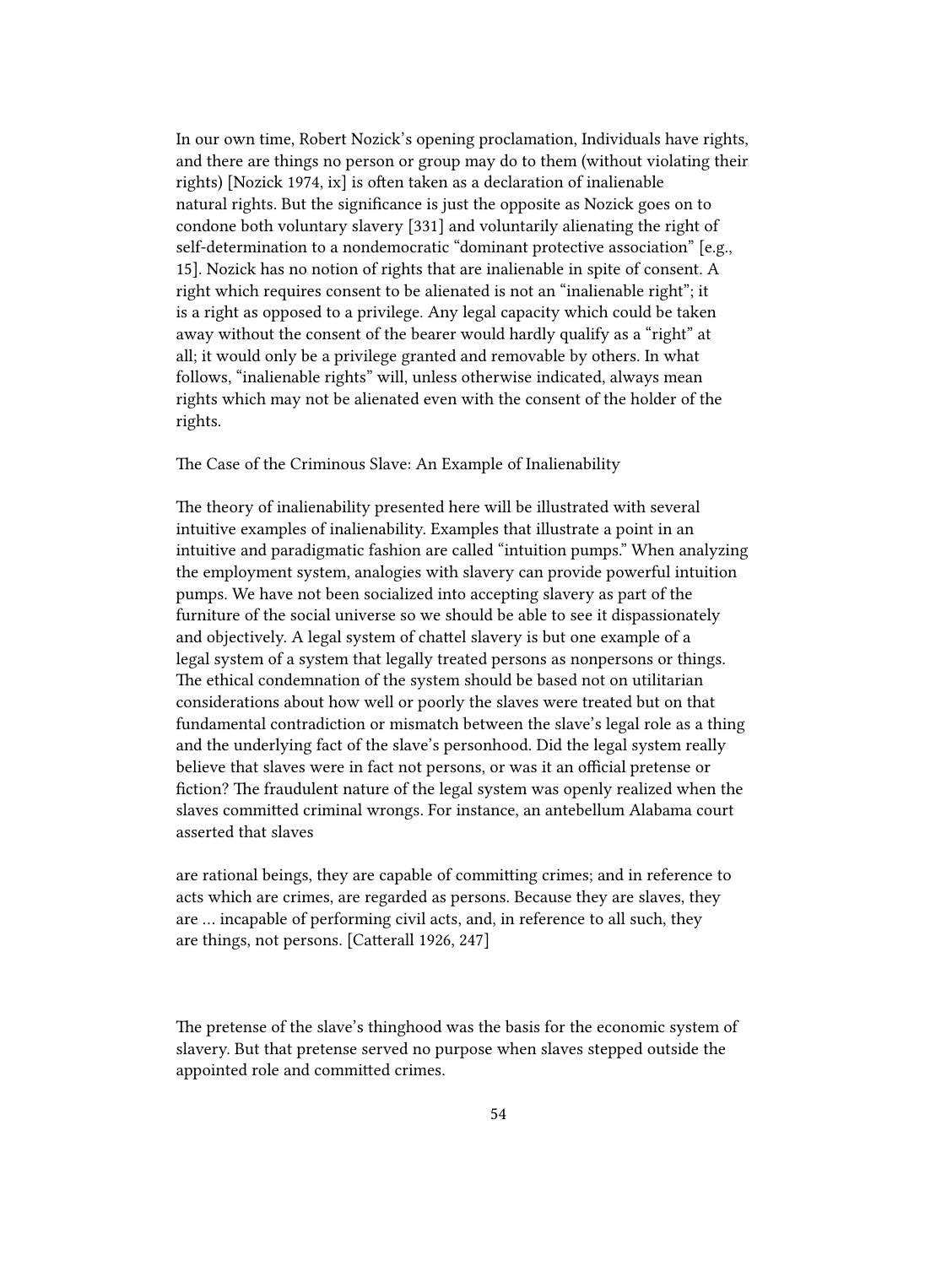The slave, who is but 'a chattel' on all other occasions, with not one solitary attribute of personality accorded to him, becomes 'a person' whenever he is to be punished! [Goodell 1853, 309]

The "talking instrument" in work becomes the person in crime. There are two contradictions here which should not be confused: (1) the formal "inconsistency" in a legal system that treats the same individual legally as a thing in normal work and legally as a person when committing a crime (in the diagram, the formal inconsistency is trying to fit the same peg in both a round hole and a square hole), and (2) the substantive contradiction in a legal system that accepts a de facto person as fulfilling the de jure role of a thing (in the diagram, the substantive contradiction of trying to fit the square peg in the round hole). The merely formal inconsistency could be resolved by always legally treating a slave as a thing, e.g., by treating a criminous slave like an errant beast of burden that caused an injury. The problem of the two contrasting legal roles for the self-same slave is different from the substantive inconsistency between the legal role of the non-criminous slave and the factual status of the slave as a person. The legal-role/legal-role contrast is highlighted not to register any moral complaint but to point out the system's selfincriminating testimony about the factual-status/legal-role mismatch for the non-criminous slave. In a court of law, testimony against one's own interests will tend to have the most credibility. In the case of the criminous slave, the legal system of slavery revealed the bankruptcy of its own juridical foundations; it acknowledged that the slave was in fact a responsible person in spite of the slave's usual legal role as a thing. Sir Henry Maine asserts that "the movement of the progressive societies has hitherto been a movement from Status to Contract." [1861, reprinted 1972, p. 100], so let us progress to the case where the slave's legal role resulted from a self-enslavement or self-sale contract. That would not change the essentials of the case. The voluntary contractual slave, like the involuntary slave, would still be legally treated as a person when charged with a crime, and would still embody the fundamental contradiction between the legal role of the non-criminous (contractual) slave and the slave's factual status as a person.

#### Outline of the Theory of Inalienability

Here is the core of the theory of inalienability. A person cannot in fact by consent transform himself or herself into a thing, so any contract to that legal effect is juridically invalid—even though it might be "validated" by a system of positive law (e.g., the antebellum South). A right is inalienable (even with consent) if the contract to alienate the right is inherently invalid. The self-enslavement or self-sale contract is an old example of such a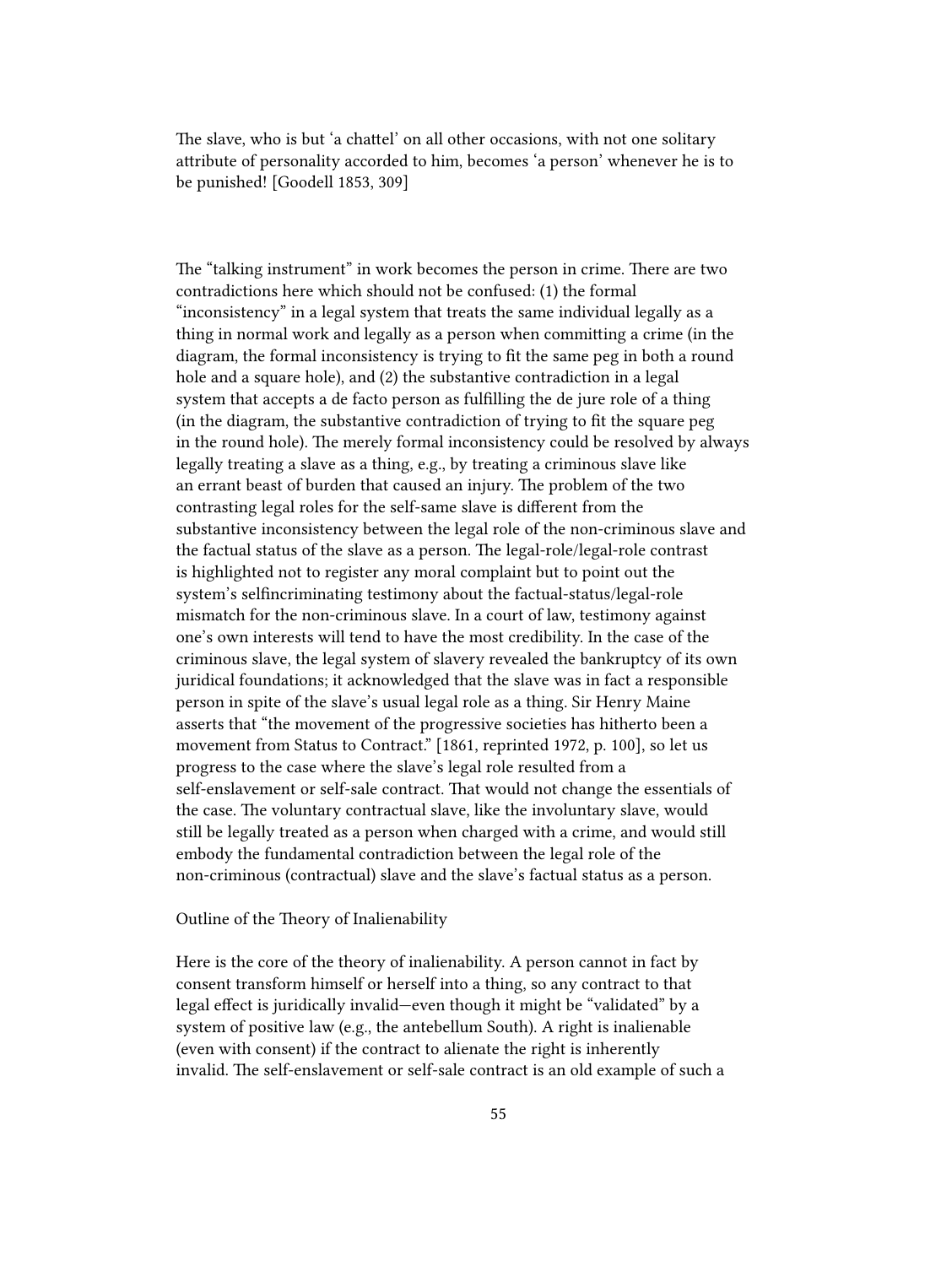contract, while the self-rental or employment contract is a current example. In general, any contract to take on the legal role of a thing or non-person is inherently invalid because a person cannot in fact voluntarily give up and alienate his or her factual status as a person. I can in fact give up and transfer my use of this pen (or computer) to another person, but I cannot do the same with my own human actions—not for a lifetime and not for eight hours a day. The "square peg" can consent to fit into the "round hole" but it nevertheless does not fit. Yet a legal system can "validate" a contract treating human activity as an alienable commodity, and the system can also pretend that obedient co-operating workers "fulfill" the contract—until the revealing moment of unlawful activity. That is, the legal system can pretend that the "square peg" fits into the "round hole." This argument is called the de facto inalienability argument since it is based on the factual inalienability of essential human characteristic such as responsibility and decision-making.

## The Case of the Tortious Servant

When an employee or servant commits a tort out of negligence, the employer or master can be held liable. The controversy in the field of agency law surrounding this "vicarious liability" of the employer affords us another illuminating example of the peculiarities of the employer-employee relationship. Justice Oliver Wendell Holmes Jr. outlined the usual norm of imputing or assigning legal responsibility to the de facto responsible party—a norm which emerges as the labor theory of property when applied to property appropriation.

I assume that common-sense is opposed to making one man pay for another man's wrong, unless he actually has brought the wrong to pass according to the ordinary canons of legal responsibility,—unless, that is to say, he has induced the immediate wrong-doer to do acts of which the wrong, or, at least, wrong, was the natural consequence under the circumstances known to the defendant. [1952, 101]

But in the doctrine of respondeat superior, the master may be held liable for the negligence of a servant even if the wrongful act was not commanded by the master and the master exercised due caution in hiring and instructing the servant. The servant's act is manifestly not the master's act, so the master is not de facto responsible for the act. The assignment of legal responsibility to the master does not follow the usual canon of legal responsibility so it is called "vicarious liability" or "strict liability." The controversy over vicarious liability is not as live today as in the past due to workers' compensation insurance. But there are several points of interest both in what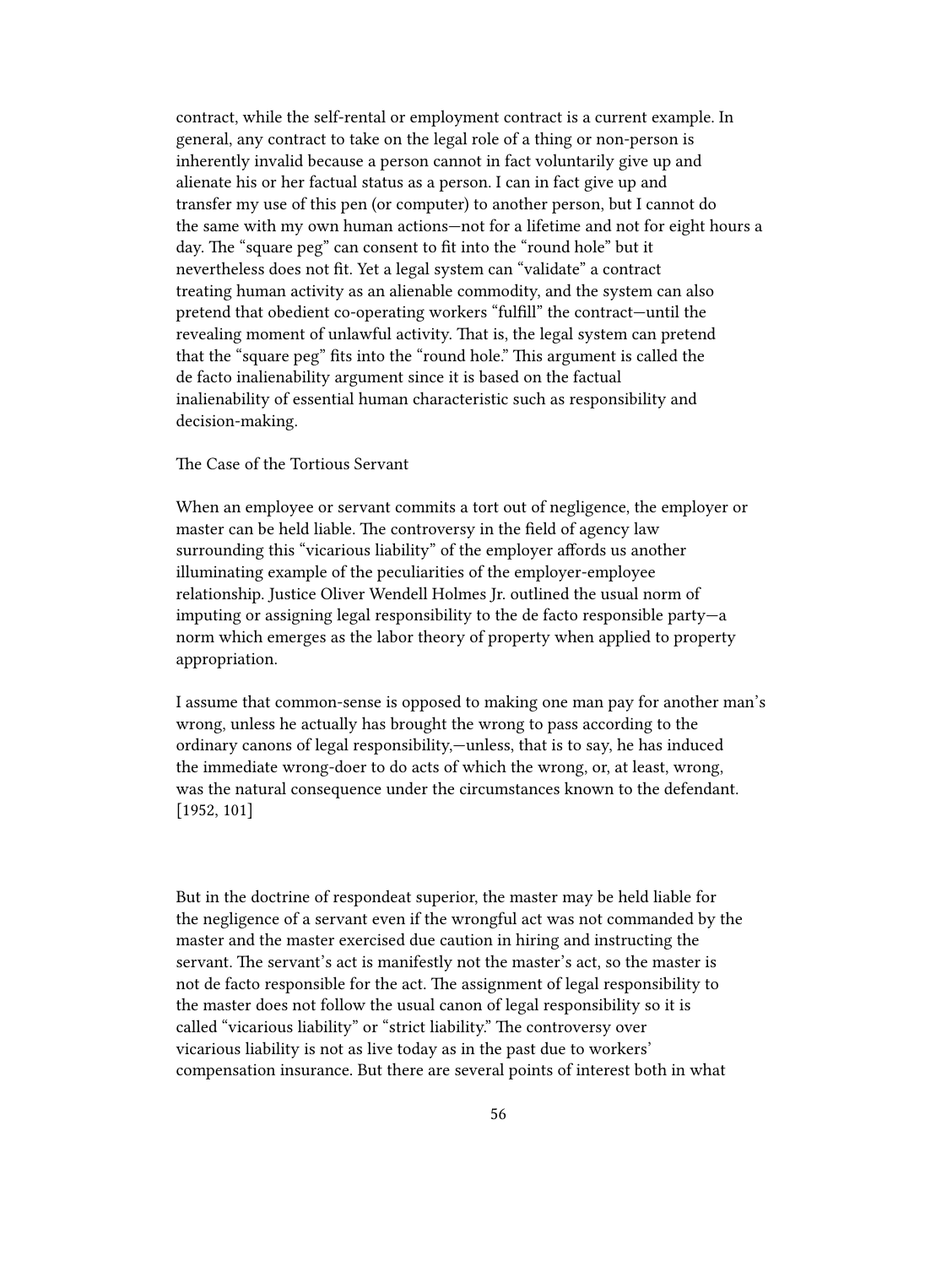is said and in what is not said by the jurists commenting on vicarious liability. We begin by reviewing the legal responsibility of the employer and the employee in normal lawful work. Employees bear no legal responsibility for the positive and negative results of their actions within the scope of their employment. The employer bears all the responsibility. Employees are "employed" as if they were instruments which serve as "perfect conductors" transmitting the responsibility back to the employer. When the employer is a corporation, the natural persons who legally fill the employer's role are the members or owners of the company, the shareholders. Absentee shareholders, particularly in a corporation with publicly traded shares, have only a notional connection with the productive process in the corporation. Yet the shareholders are the final residual claimants in the corporation; they have the ultimate legal responsibility for the positive and negative results of the lawful actions of the hired hands and heads of the people (managers and workers) working in the firm. What happens when an employee commits a negligent tort? As one would expect from the case of the criminous slave, the tortious servant emerges from the cocoon of non-responsibility metamorphosed into a responsible human agent.

That is to say, although it is contrary to theory to allow a servant to be sued for conduct in his capacity as such, he cannot rid himself of his responsibility as a freeman, and may be sued as a free wrong-doer. This, of course, is the law to-day. [Holmes 1952, 79]

An employee may be sued for a tort or civil wrong and "being an employee" is not a defense or shield against legal responsibility for wrongful actions. The law also allows the victim to sue the employer or master, although the plaintiff cannot collect damages twice. If the employer is found legally liable, then it is only liability in a "strict" legal sense since the master was presumed not to be de facto responsible. Justice Holmes attacked strict liability—"I therefore assume that common sense is opposed to the fundamental theory of agency" [1952, 102]—because it violated the usual juridical principle of assigning legal liability in accordance with de facto liability, a liability established strongly by intentional action or weakly by negligent behavior. Others supported vicarious liability because the employer has a "deeper pocket" and because liability for employee negligence should be part of the costs of modern business enterprise [e.g., "The Basis of Vicarious Liability" in Laski 1921]. There has been such a focus on the employer's liability that one is apt to forget the employee's liability.

We have noticed that students sometimes slip into the fallacious assumption that because the employer is liable, the employee is not. This idea is wholly false. The law of agency, which makes employers liable, does not repeal the law of torts, which makes negligent individuals liable. [Conrad, et. al. 1972, 168]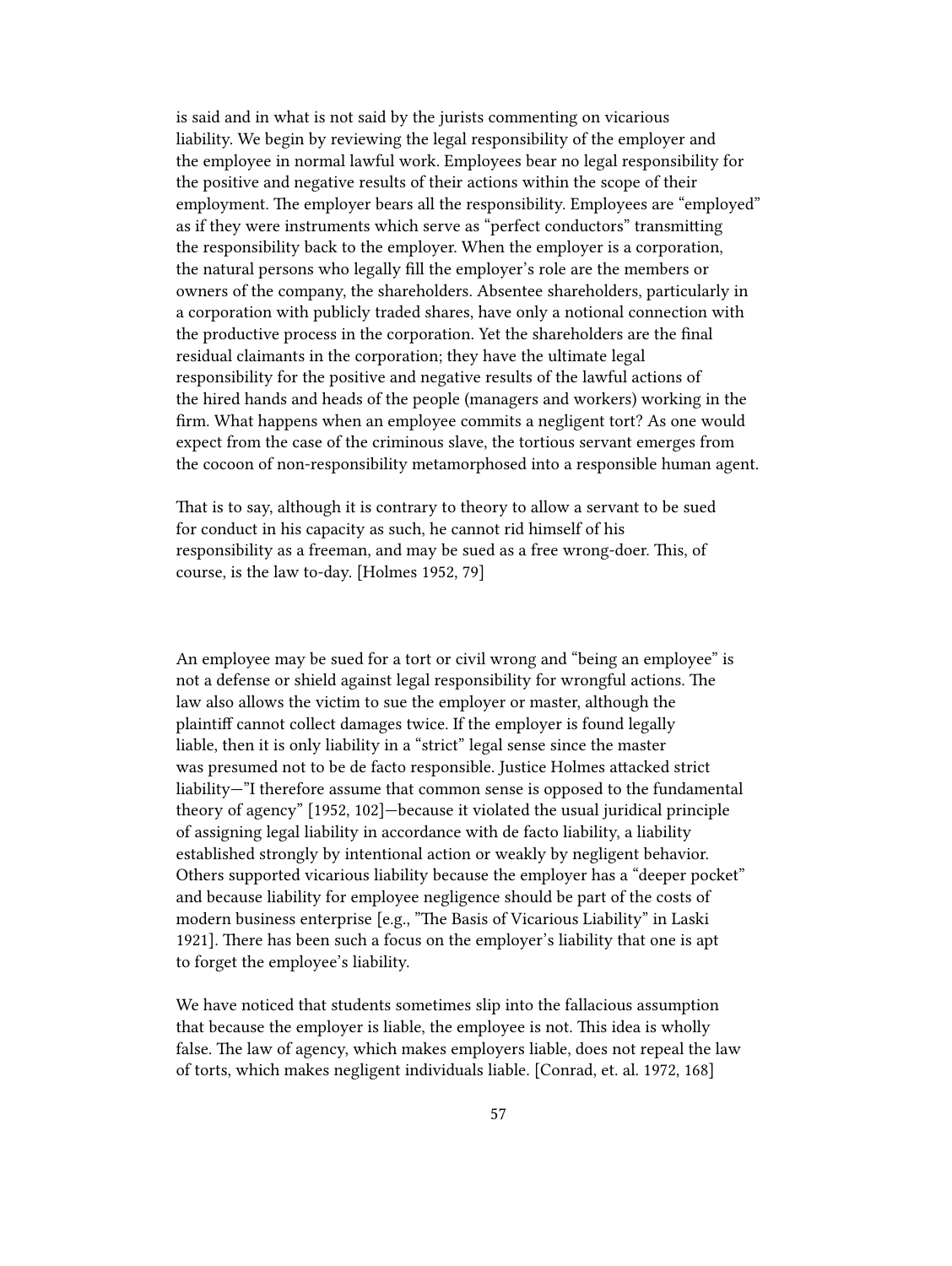The employee, after all, is the de facto responsible person. Perhaps the most astonishing aspect of the vicarious liability debate is the complete failure to apply the "ordinary canons of legal responsibility" to the normal employment relation. Jurists are perturbed when legal liability is assigned to the employers who have no de facto responsibility. But there is not a word about the fact that the employees are jointly de facto responsible, together with a working employer, for the results of normal lawful work, and yet the employees have zero legal responsibility for the results of those actions. The employer has all the legal responsibility for the positive and negative results of the employees' actions within the scope of lawful employment. No one in the debate notices that the employment relation seems to "repeal" the ordinary canons of legal responsibility. No deep analysis of the sociology of knowledge is required to fathom this blind spot in legal analysis. The basic social institutions structure the horizons of thought. The application of the ordinary canon of legal responsibility would reveal an inherent flaw in the employment relation—a result clearly beyond the pale of responsible jurisprudential analysis in an economic civilization based on that relationship.

# Employees Versus Independent Contractors

Normative principles such as the ordinary canon of legal responsibility (a.k.a. the labor theory of property) and the principle of democratic self-determination all converge to attack the institution of renting human beings, viz. the employer-employee relationship. The alternative to employment is (individual or joint) self-employment. That is, the alternative to the private or public enterprise employment firm is the democratic business enterprise where working in the firm qualifies one for membership in the firm. The smallest examples of democratic businesses are independent business-people operating without the benefit of hired labor. If those independent operators produce and/or sell a tangible appropriable product, there is no possibility of considering them as employees of their customers. When one buys a pumpkin from a farmer, there is no possibility of taking the farmer as one's employee. When the product, however, is not a separate, tangible, and appropriable commodity, then the possibility does arise of confusing the independent contractor with the employee. The two legal roles are fundamentally different in theory even though some grey-area cases can arise in practice. It will be useful to review the distinction which is particularly important in agency law since the customer is not vicariously liable for the negligent torts of an independent contractor. The legal role of the independent contractor does not violate democratic principles or the labor theory of property. The independent contractor self-governs his or her work. Indeed, the "control test" (testing non-self-government) is one of the most important legal tests used to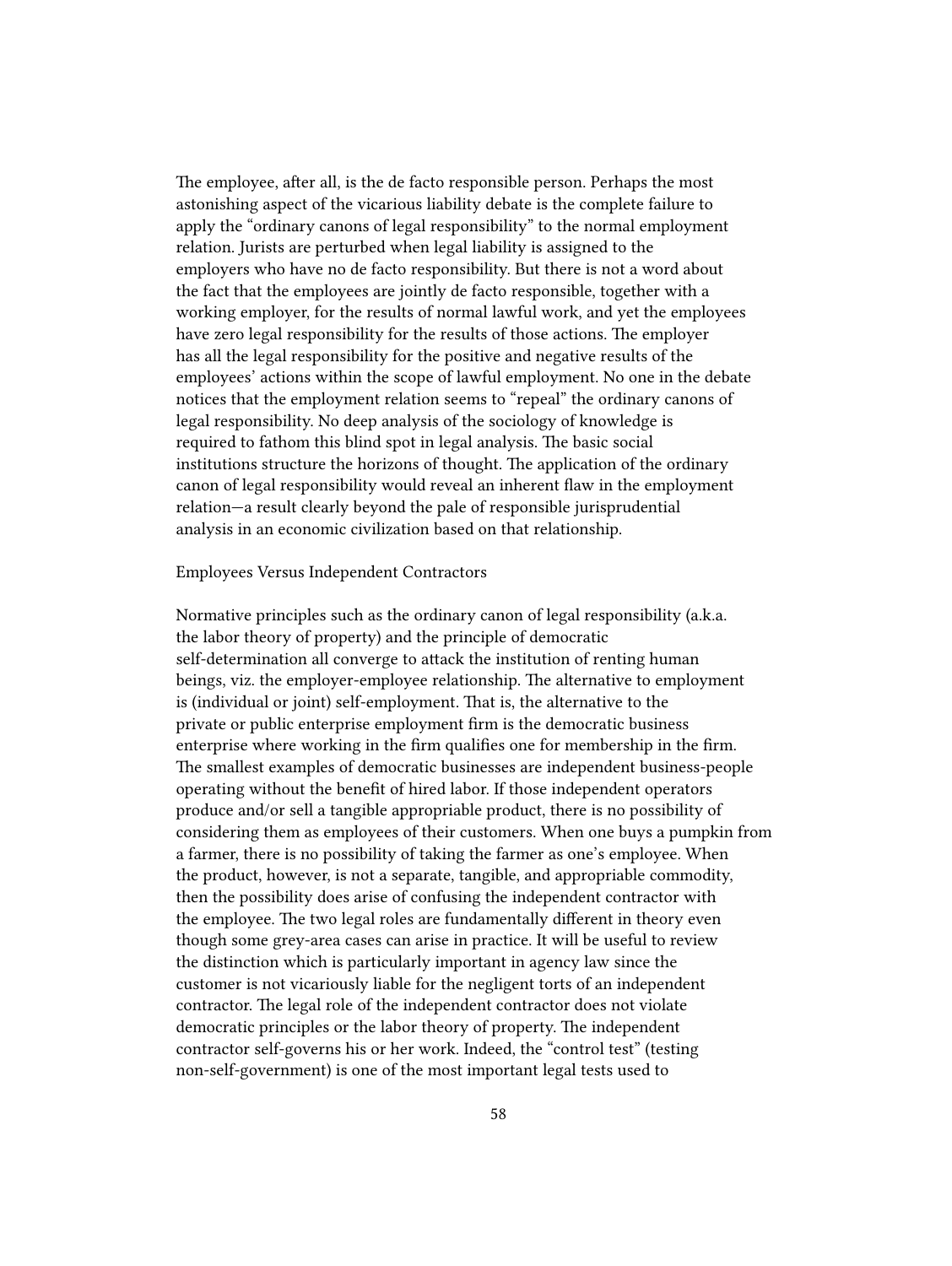distinguish employees from independent contractors. Ronald Coase quotes from a legal reference book in his classic article on the nature of the (employment) firm.

The master must have the right to control the servant's work, either personally or by another servant or agent. It is this right of control or interference, of being entitled to tell the servant when to work (within the hours of service) and when not to work, and what work to do and how to do it (within the terms of such service) which is the dominant characteristic in this relation and marks off the servant from an independent contractor, or from one employed merely to give to his employer the fruits of his labour. In the latter case, the contractor or performer is not under the employer's control in doing the work or effecting the service; he has to shape and manage his work so as to give the result he has contracted to effect. [Batt 1929, 6]

The individual independent contractor is self-managing so that legal role does not violate the principle of democratic self-determination. The independent contractor does not alienate or transfer control over his or her actions. The employee sells his capacity to work during a certain time period, or, in Marxian terms, his labor power; the employer controls the execution of the services. An independent contractor is not rented by the customer; only a certain service or effect is sold. This is particularly confusing because the word "hired" is sometimes applied to independent contractors as well as to employees. When someone "hires" a lawyer in independent practice, that lawyer is an independent contractor. If a corporation hires a lawyer onto its legal staff, that lawyer is an employee of the corporation. The independence of the role of independent contractors means that they legally appropriate the positive and negative fruits of their labor. They appropriate and sell the positive fruits, typically an intangible service or effect (e.g., repairing a faucet or painting a house). They also directly bear their costs (appropriate the negative fruits of their labor) even though the costs are passed on to the customers as part of the price of the product. For instance, an independent house painter might present the home owner with a bill itemizing so many hours of labor and so many gallons of paint. But the homeowner has not purchased the painter's labor as an employer; the painter has simply itemized the labor and paint to "justify" the price of the entire paint job.

#### The Identity Fiction

The case of the tortious servant also gives us the occasion to examine some of the legal fictions surrounding the employer-employee relationship. We saw in the case of slavery how jurists could be quite explicit in describing the slave as having the legal role of a thing (for lawful activities). Such candor is the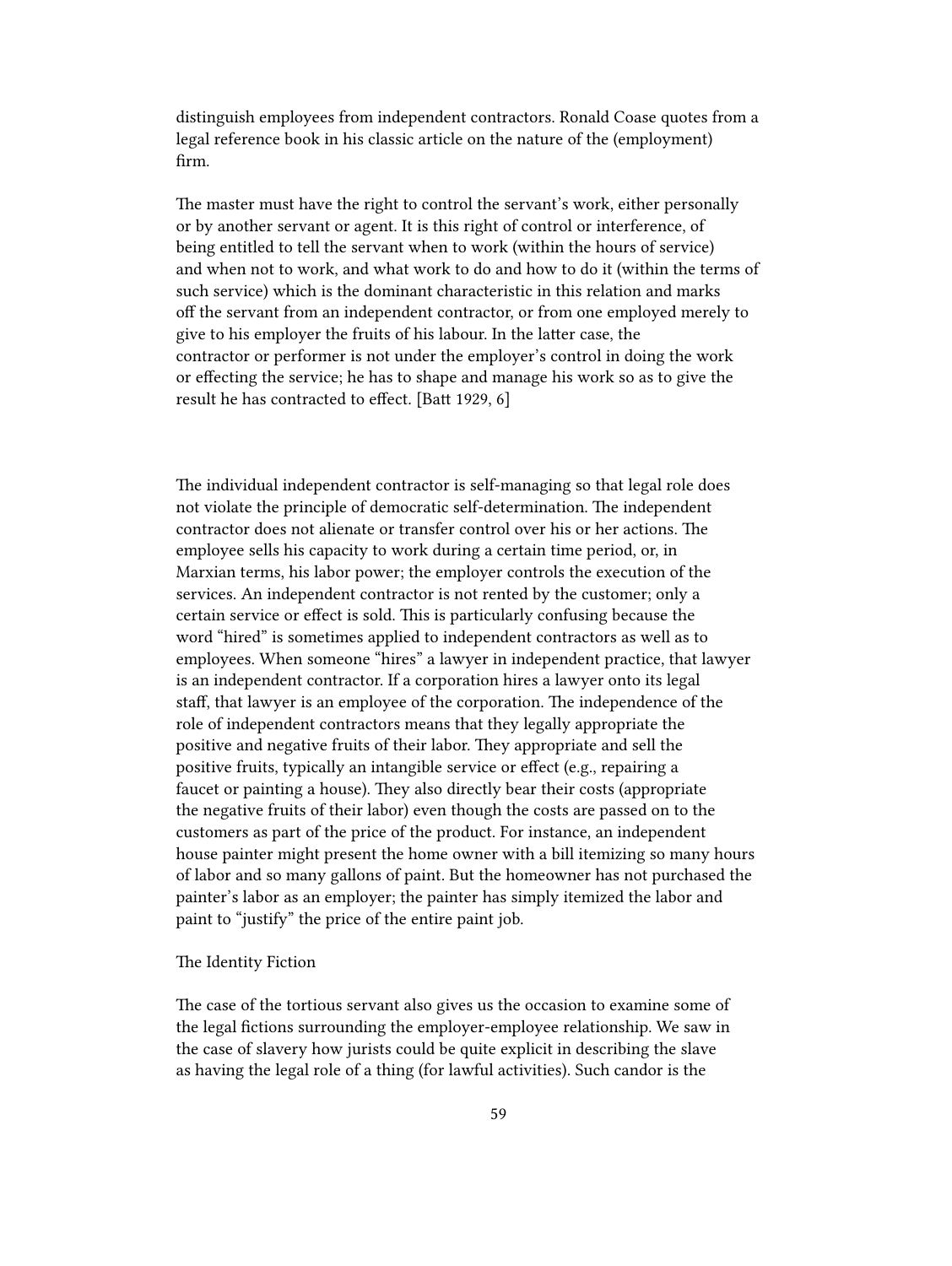exception. There are more subtle ways to legally treat a person as a non-person. One legal strategy to deny an individual's legal personality is to "identify" the individual with another person. The baron-feme relationship established by the coverture marriage contract exemplified the identity fiction in past domestic law. A female was to pass from the cover of her father to the cover of her husband; always a "feme covert" instead of the anomalous "feme sole." The identity fiction for the baron-feme relation was that "the husband and wife are one person in law" with the implicit or explicit rider, "and that one person is the husband." A wife could own property and make contracts, but only in the name of her husband. For the employment relation, the identity fiction states that "the master and servant are considered as one person" or "the act of the servant is the act of the master."

The identity fiction expresses an older mode of legal thought about the employment relation; it is not needed to understand or explain the employment relation in modern terms. But it does catch the sense of the employee's instrumentality. Within the scope of lawful employment, an employee does not have the legal role of a responsible person. The employer has all the legal responsibility for the results of the acts of the employees so "the acts of the servants are the acts of the master." A variation on the identity fiction is given by the phrase: Qui facit per alium facit per se (that which is done through another is done oneself). This also captures the instrumental role of the employee. The employer "acts through" the employees. For the sake of legal clarity, it is unfortunate that the identity fiction is also applied to situations where no fiction is appropriate and it is quite unnecessary. The master-servant relation is usually defined to be a subset of the principal agent relation (hence the name "agency law") so that a blue-collar production worker is technically an "agent." But an independent contractor, such as a lawyer in private practice, can also be an agent. When a lawyer acts as a properly authorized agent to negotiate a contract, the principal is also said to "act through" the agent. A principal, however, "acts through" an independent lawyer in quite a different sense than an employer acts through, say, a production worker. The lawyer conveys information and can perform symbolic legal acts (e.g., signing a contract) for the principal. The direct physical act of an independent contractor would, however, never count as the direct physical act of the principal. As Justice Holmes observed, "the precise point of the fiction is that the direct act of one is treated as if it were the direct act of another" [1952, 111-112]. Therefore the identification fiction is not required to account for the relationship between a principal and an independent contractor as agent—even though sloppy habits of legal thought might apply identification language to that case. The identity fiction only has a role when the legal personality of an individual (e.g., an employee or a feme covert) is "subsumed" under the legal personality of an alien legal party ("alien" in the sense that the individual is not included in the legal party).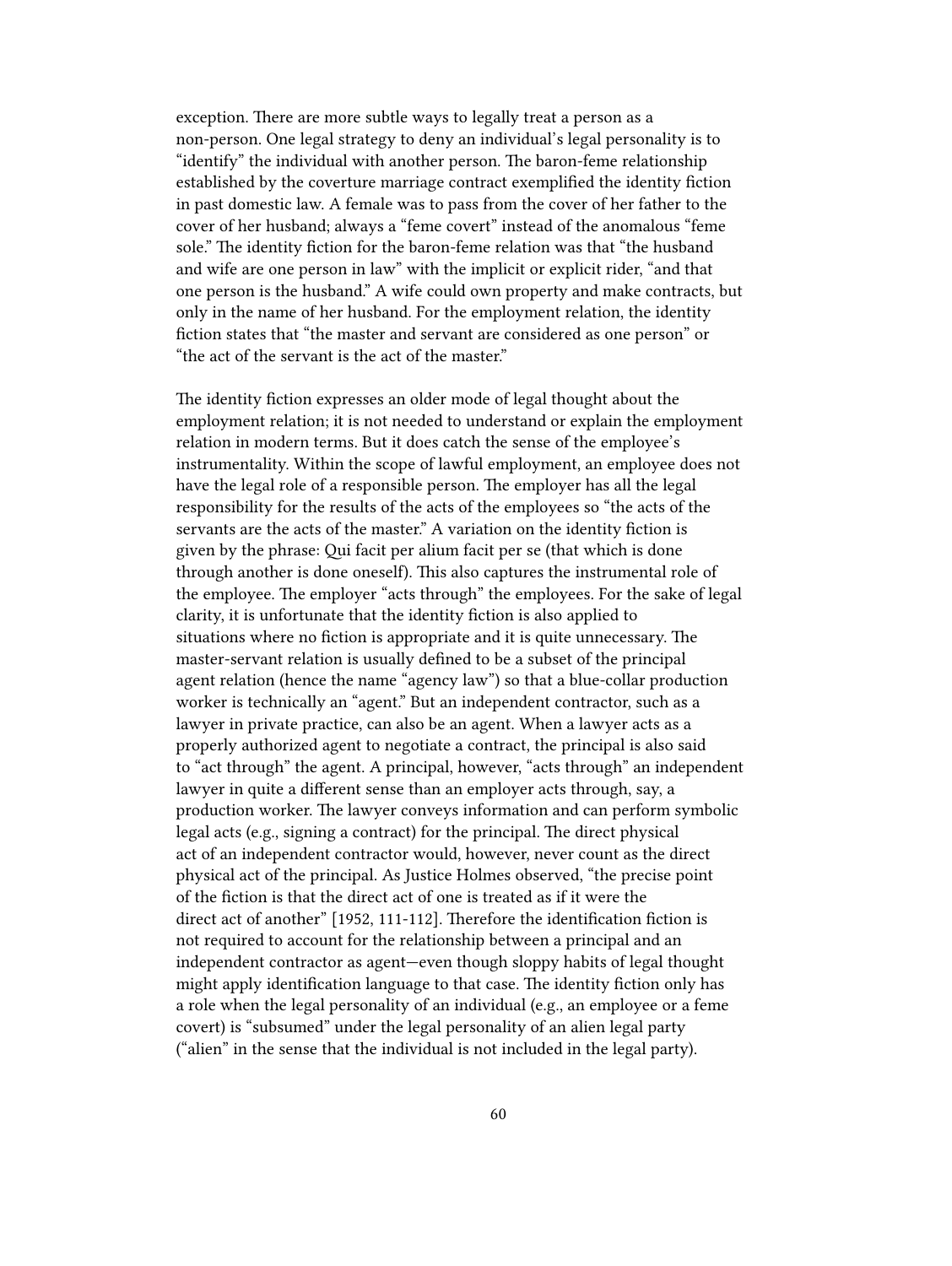What is the alternative to the employment contract or to any other contract to alienate and transfer control over certain of one's activities such as the now-abolished self-enslavement contract or the coverture marriage contract? The alternative is membership—so the individual is not alien to the redefined broader legal party. For instance, the alternative to coverture is marriage as a type of domestic partnership. Each spouse is an equal partner and can make contracts for the partnership. The alternative to the employment contract is the democratic firm (also a type of generic "partnership") where work gives membership. In a democratic firm, there is identification without fiction; the worker/member is a part of the firm.

The case of the tortious servant has given us the opportunity to make a number of points. It allowed us to introduce the distinction between employees and independent contractors. It also showed how the identity fiction was used in the legal conceptualization of relationships which depersonalized certain individuals by identifying them with another individual or an alien legal party (of which they are not a part). Historical examples include the master-slave, baron-feme, and employer-employee relationships. The overall theme of this chapter is inalienability. The employee contracts into a legal role where some other alien party has all the legal responsibility for the results of the employee's lawful actions. The ordinary canon of assigning legal responsibility in accordance with de facto responsibility is violated. But when the employee commits an unlawful act such as a tort or civil wrong, the law sees no point to insulating the employee from that responsibility. The employee is said to have stepped outside the employee's role. Then the usual legal canon applies and the employee may be sued for the tort. In de facto terms, the employee is, if anything, more responsible for the fruits of the perfectly deliberate and intentional actions of lawful work than for an unintentional but negligent tort. That capacity for de facto responsibility is in fact inalienable. The law pretends it has been alienated. The law pretends the act of the servant is the act of the master so long as the pretense is not abused by unlawful actions.

# The Case of the Criminous Employee

The unique property of labor, namely responsible agency, is not factually transferable. The case of the criminous employee is another parable or "intuition pump" which illustrates that key idea in the theory of inalienability. Suppose that an entrepreneur hired an employee for general services (no intimations of criminal intent). The entrepreneur similarly hired a van, and the owner of the van was not otherwise involved in the entrepreneur's activities. Eventually the entrepreneur decided to use the factor services he had purchased (man-hours and vanhours) to rob a bank. After being caught, the entrepreneur and the employee were charged with the crime. In court, the worker argued that he was just as innocent as the van owner. Both had sold the services of factors they owned to the entrepreneur. "Labor Service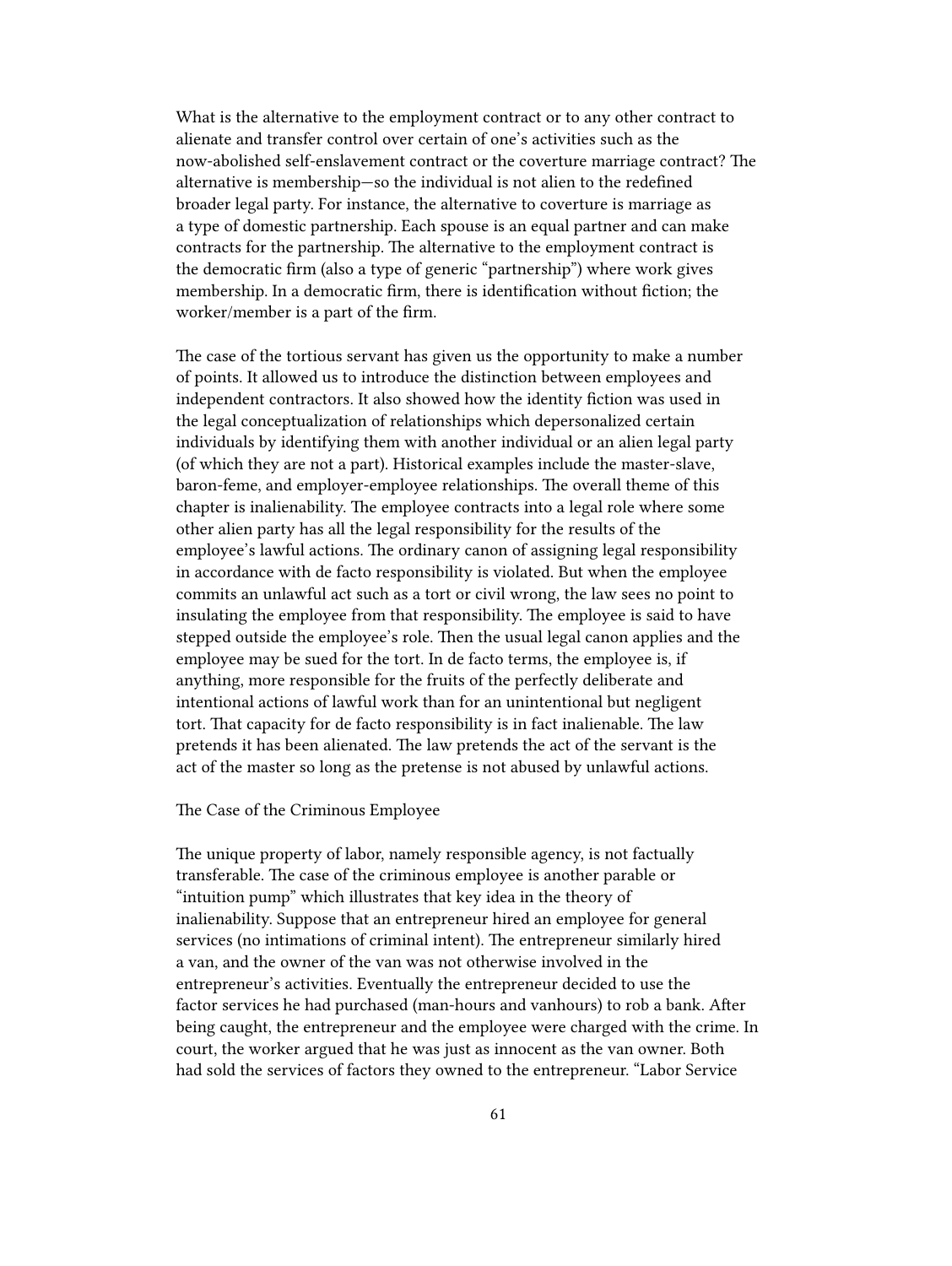is a Commodity" [Alchian and Allen 1969, 469], as one can learn from economics texts. The use the entrepreneur makes of these commodities is "his own business." The judge would, no doubt, be unmoved by these arguments. The judge would point out it was plausible that the van owner was not responsible. He had given up and transferred the use of his van to the entrepreneur, so unless the van owner was otherwise personally involved, his absentee ownership of the factor would not give him any responsibility for the results of the enterprise. Absentee ownership of a factor is not a source of responsibility (a point which should not be forgotten in our later discussion of marginal productivity theory in economics). The judge would point out, however, that the worker could not help but be personally involved in the robbery (unless he, per imp ossible, was totally unaware of what he was doing, or rather as an economist might say, of what was being done with his man-hours). Man-hours are a peculiar commodity in comparison with van-hours. The worker cannot "give up and transfer" the use of his own person, as the van owner can the van. Employment contract or not, the worker remained a fully responsible agent knowingly co-operating with the entrepreneur. The employee and the employer share the de facto responsibility for the results of their joint activity, and the law will impute legal responsibility accordingly.

All who participate in a crime with a guilty intent are liable to punishment. A master and servant who so participate in a crime are liable criminally, not because they are master and servant, but because they jointly carried out a criminal venture and are both criminous. [Batt 1967, 612]

It should be particularly noted that the worker is not de facto responsible for the crime because an employment contract which involves a crime is null and void. Quite the opposite. The employee is de facto responsible because the employee, together with the employer, committed the crime (not because of the legal status of the contract). It was his de facto responsibility for the crime which invalidated the contract, not the contractual invalidity which made him de facto responsible. The commission of a crime using a rented van does not automatically invalidate the van rental contract. The legality or illegality of a contract cannot somehow create de facto responsibility that would not otherwise exist.

Defenders of the Received Truth about the employment system will have much difficulty understanding this argument. They might take the legal superstructure as the reality, and thus they would lose sight of the underlying factual situation. It is as if one identifies guilt and innocence with what is decided in a court of law (i.e., with legal guilt or innocence). Such a "legalistic" viewpoint ignores the factual question of whether the defendant was de facto responsible for the accused act. It is a miscarriage of justice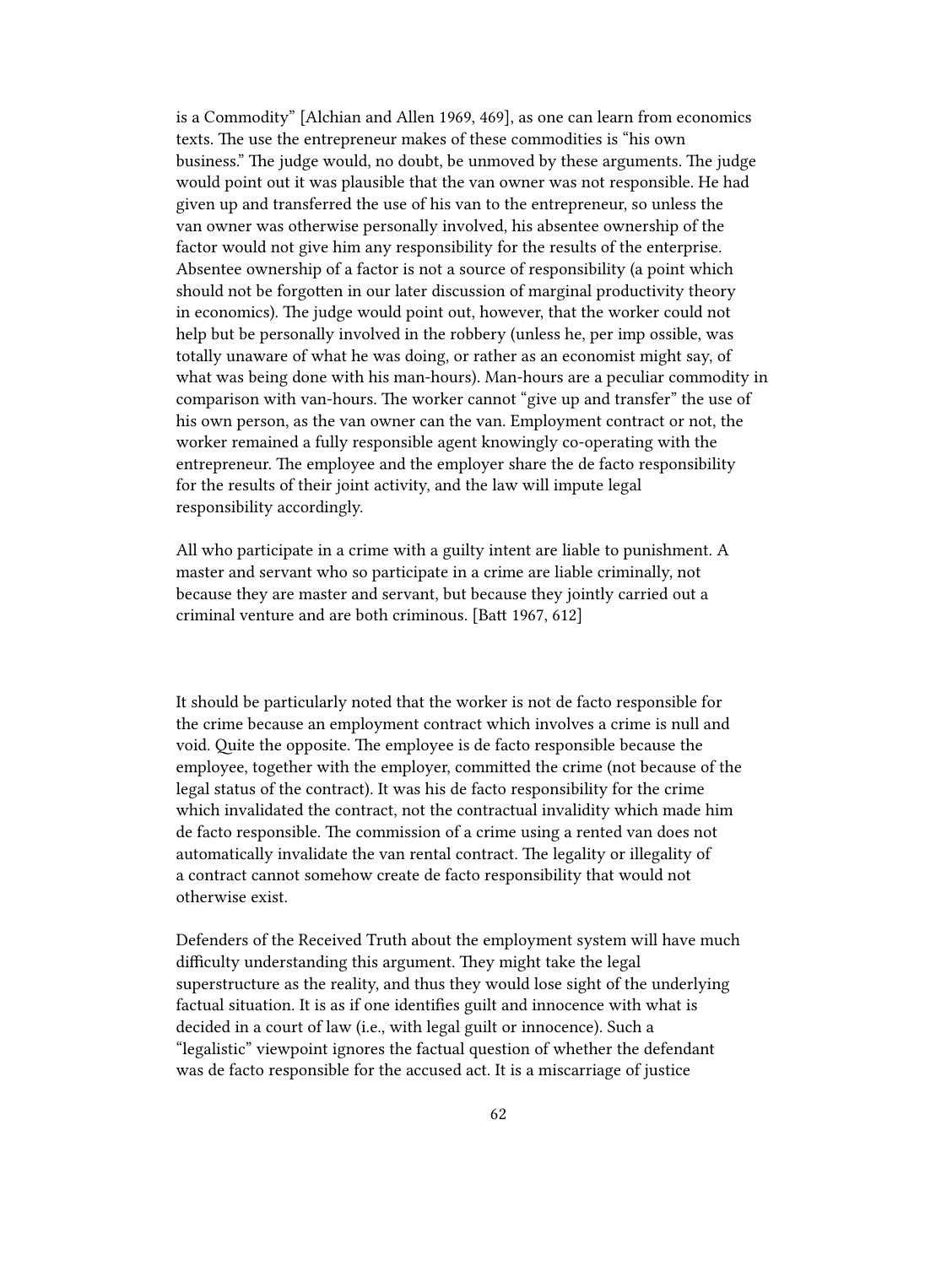when there is a mismatch between legal and factual responsibility, i.e., when an innocent person is found legally guilty or when a guilty person is found legally innocent. A similar neglect of the underlying factual reality is involved in the standard argument that "responsibility" is determined by the employment contract (when only legal responsibility is so determined).

Employees voluntarily give up their responsibility for the products of their labor in the employment contract. There is no inconsistency involved in holding the "criminous employee" responsible because he is not really an employee. A contract involving the commission of a crime is null and void, so he stepped outside of the employment contract when he committed the crime. In the democratic firm, the workers don't give up their responsibility to an employer; they are jointly selfemployed. Thus it is quite proper in that case for them to have the ownership of the product, but not in the case of a normal capitalist firm.

That argument stays at the legal level of responsibility and does not touch the question of the underlying factual responsibility. The point is that de facto responsibility is not transferable; the non-criminous employee in a normal firm is just as de facto responsible as the criminal. It might be helpful to (roughly) translate the above argument into pegs-and-holes language.

Square pegs consent to fit into round holes in the employment contract. There is no inconsistency involved in holding the criminous peg responsible (i.e., being in the square hole) since he was not really in the round hole. By committing the crime, he stepped outside the round hole and thus fit in the square hole. In the democratic arrangement, the square pegs do not agree to fit in the round holes, so it is quite proper in that case for them to be in the square holes—but not in the normal capitalist arrangement (where they have agreed to be in round holes and have not stepped outside by committing crimes).

"Consent" does not improve the fit of the square peg in the round hole. The point is that the square peg does not fit into the round hole regardless of whether it is legally agreed to or not. It is again helpful not to confuse (1) the formal "inconsistency" in a legal system that treated the same individual legally as a thing (e.g., in normal work) and legally as a person when committing a crime, and (2) the substantive contradiction in a legal system that accepts a de facto person as fulfilling the de jure role of a thing (e.g., the employee in normal work). By rendering the criminous employment contract null and void, the law escapes the formal "inconsistency" of having an individual simultaneously in the legal role of a responsible person and in the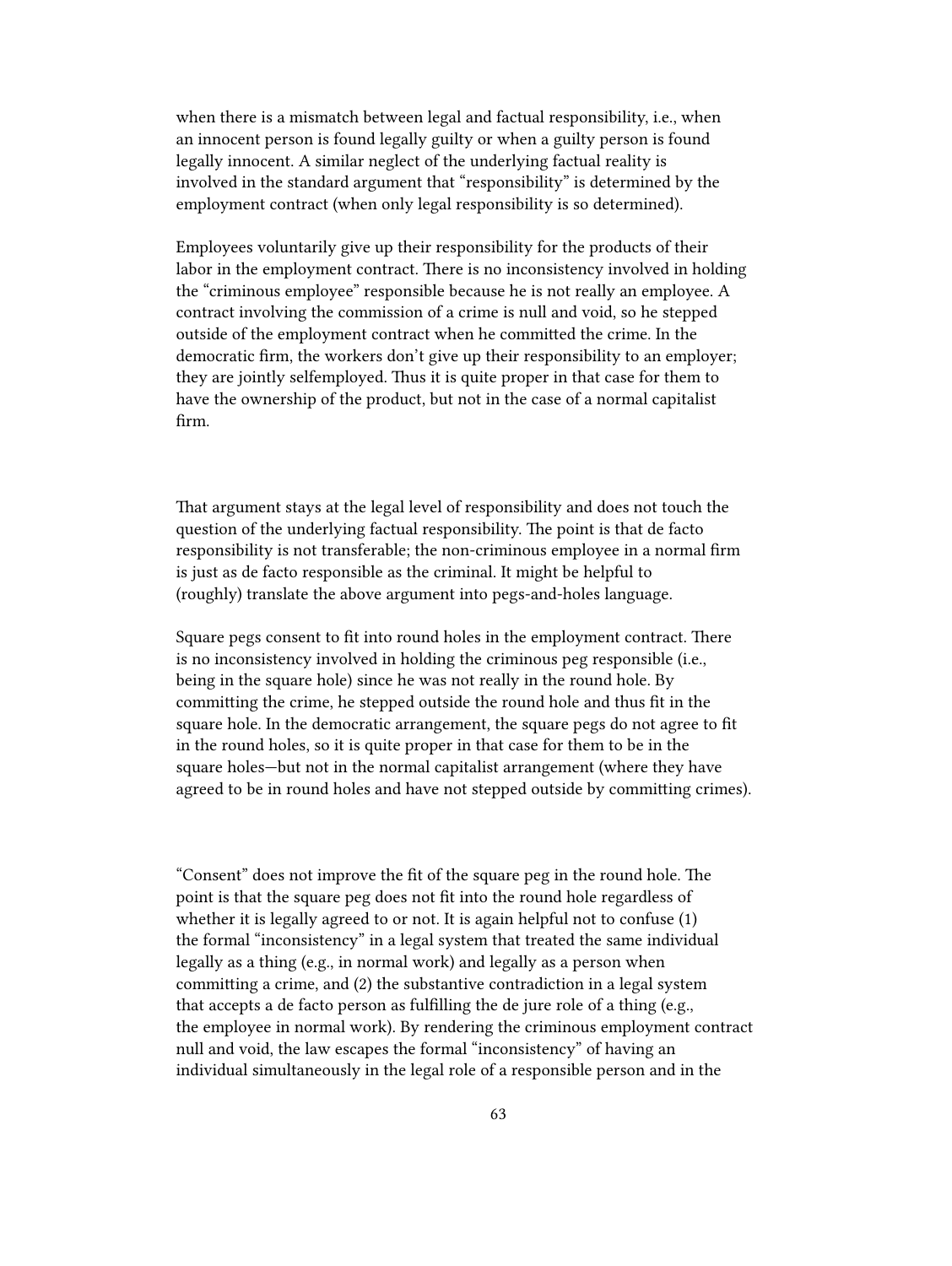legal role of an employed instrument. That keeps the bookkeeping straight at the legalistic level. The problem is not with the imputation of legal responsibility to the criminous employee. That is a correct assignment since the worker was de facto responsible together with the entrepreneur for the results of their joint activity. The problem is with normal work when the employment contract is treated as being "valid." When the "venture" being "jointly carried out" is non-criminal, the employee does not suddenly become an instrument like the van. The worker is still jointly de facto responsible, but then the employer gets all the legal responsibility. The problem is that substantive contradiction in the normal employment relation wherein a de facto responsible person has the legal role of a "non-responsible" instrumentality being "employed" by the employer.

Those who place great stock in the voluntariness of the labor contract should heed these examples of inalienability. The criminous employee would most certainly voluntarily alienate his responsibility for the fruits of his labor, i.e., for robbing the bank. He would love, for once, to be legally treated as just an instrument employed by the employer. But the law says no. The law would not validate such a contract, and yet, with no hint of personal involvement, there is no reason to invalidate the van owner's contract. Why the difference? Does the law arbitrarily decide to validate some contracts and to invalidate others? No, the difference is quite clear. The van owner can in fact give up and alienate the use of his van; the worker cannot do the same with his person. It is that factual inalienability and nontransferability of the responsible agency of human action (a.k.a. labor services) that is the foundation of the de facto theory of inalienable rights.

## The Case of the Part-time Robot

The example of a person who functioned as a part-time robot is another intuition pump to illustrate the de facto inalienability argument. Since the argument is based on the facts about human nature, we might assume that science fiction technology can modify human nature enough to defeat the argument. Suppose that it were possible to electronically implant a small computer in a person's brain so that by flipping a switch the individual was "taken over" and "driven" by the computer under the control of an external user or employer. When in the robot mode, the individual would have no ability to deliberately terminate or even influence his or her "actions" (or rather behaviors). When the computer was externally switched off, the individual would regain conscious control and be able to act in the usual deliberate and responsible manner. One could vary the example by imagining some drugs that would temporarily turn a person into a part-time zombie, but we will stick to the high-tech imagery of a computer-driven part-time robot. The part-time robotization would change human nature to make it safe for the employment system. The person as a part-time robot would not be de facto responsible for the positive or negative fruits of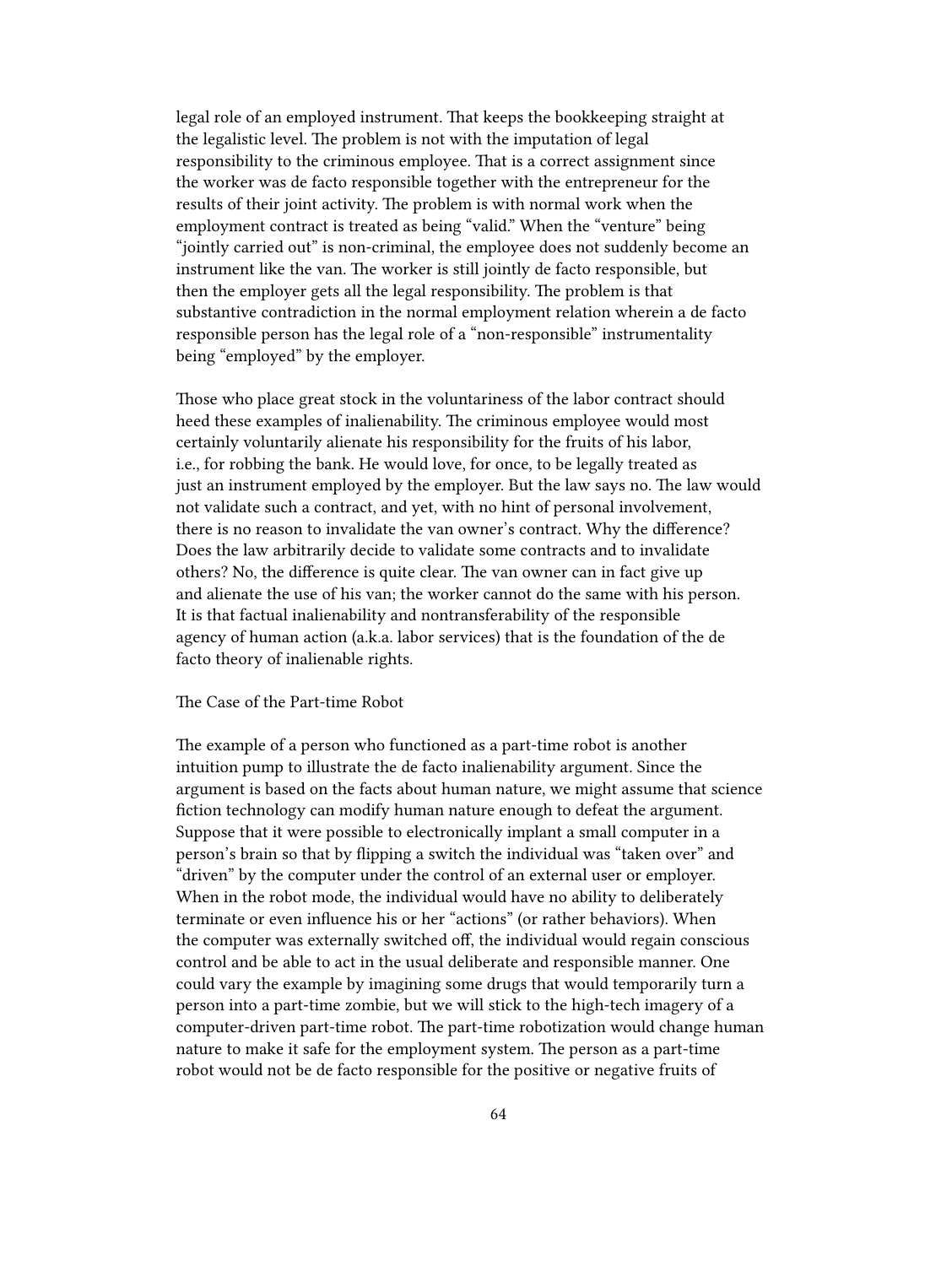"its" services. The person as a part-time robot would not have decision-making direct control over "its" services. Those labor-services would be de facto transferable like the services of a van—so the legal validation of the employment contract for the transfer of those robot services would not be an institutionalized fraud. The examp le of the part-time robot is illuminating from another viewpoint. Since the employment contract fits the part-time robot without involving any fraud, that means the employment contract applied to ordinary persons treats them as if they were such part-time robots within the scope of their employment. That is, the employment contract imputes zero legal responsibility to the employees for the positive or negative fruits of their labor as if they were part time robots employed by an employer. In short, renting people treats them as if they were things.

## The Inalienability of Decision-Making

The inalienability of de facto responsibility is central to the labor theory of property and to the analysis of the employment contract as it affects the property relations of the firm. But the labor theory of property is only one leg of the analysis of the employer-employee system and of the alternative of democratic worker ownership or universal self-employment. The other leg is democratic theory. It analyzes the employment firm and the democratic or self-employment firm as governance systems, and it views the employment contract in the employment firm as an instrument of governance. The general point of the de facto inalienability analysis is that a person's factual status as a person is unchanged by consent or contract. Hence any legal contract to take on the legal role of a non-person or thing cannot be fulfilled and is inherently null and void. The law can only pretend that certain appropriate behavior "fulfills" the contract— and that pretense is dropped when the person commits a crime. The intuition pumps of the criminous slave, the tortious servant, the criminous employee, and the part-time robot have illustrated the argument by focusing on responsibility, the central theme in the labor theory of property. The inalienability argument can also be illustrated by focusing on decision-making, the central theme in democratic theory. The employment contract does not "short-circuit" or bypass an individual's decision-making capacity just as it does not bypass the person's responsible agency. The employee is inexorably a co-decision-maker just as he or she is inexorably co-responsible for the results of voluntary joint activity with the employer. For instance in the bank robbery example, the entrepreneur may well have taken the initiative to rob the bank. But the employee participates in the robbery as a (by assumption) conscious voluntary human activity. Thus the employee must have also made the decision to participate in that activity. "Taking orders" to do X is only another way of deciding to do X. The van owner, by way of contrast, can in fact alienate the decisions about the specific uses of the van. In the example of the part-time robot, the person qua person has the role of the van-owner, and the part-time robot has the role of the van. The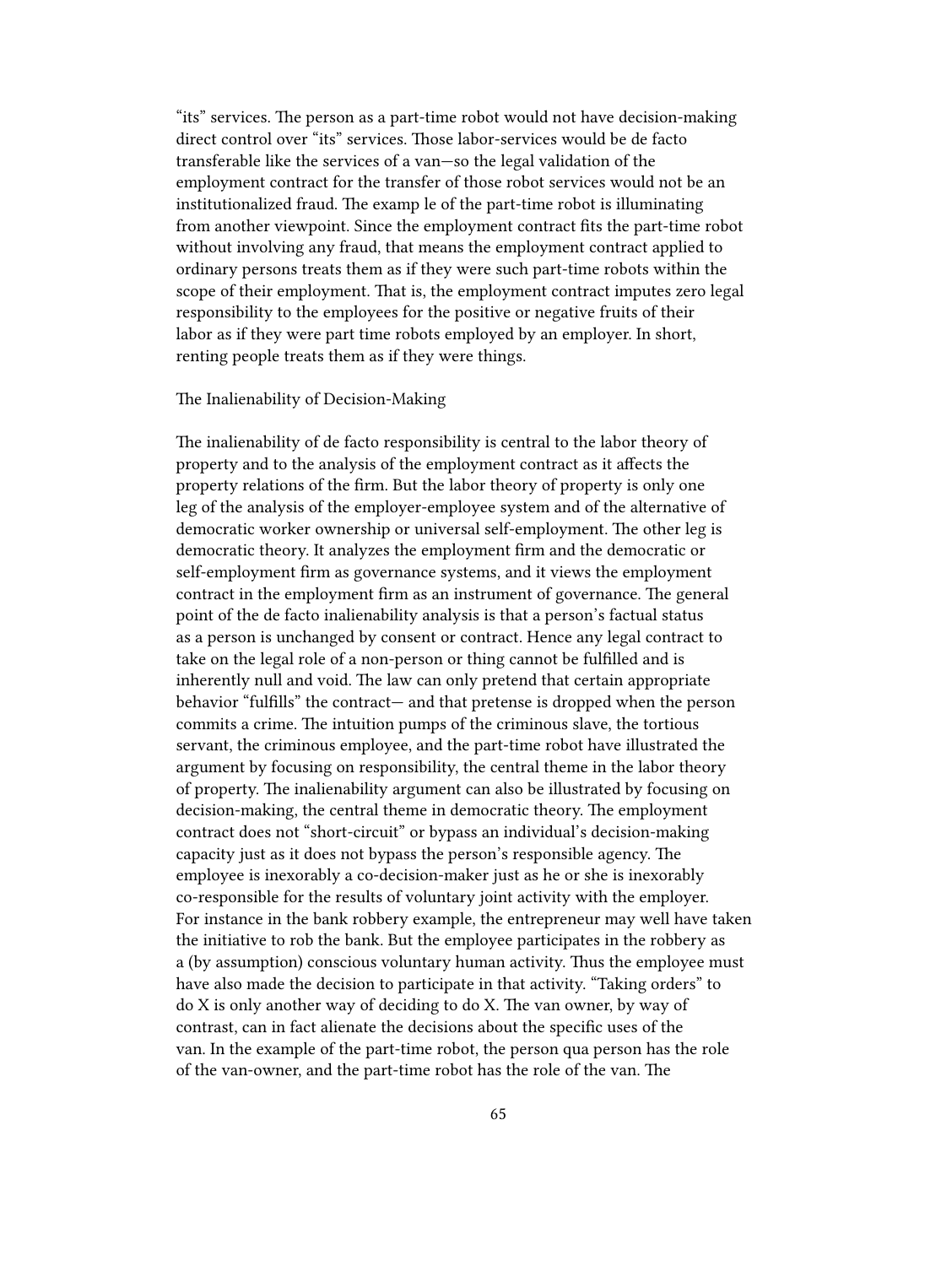entrepreneur makes the decision to use the van to rob a bank rather than, say, to move furniture, and the van owner is not involved in that decision. Both the employee and the van owner alienate the legal control rights over the specific uses of their man-hours and van-hours (within certain limits) in their respective rental contracts. The difference is at the factual level, not the legal level. The van owner can in fact give up any involvement in those specific use decisions; the employee cannot.

The legal relationship of hiring an entity (i.e., buying the entity's services) may be applied without any inherent fraud to the hiring of a van (or part-time robot); it cannot be similarly applied to hiring a responsible human being. In a joint or social human activity such as most production processes, individual responsibility may be difficult or impossible to determine, and individual decision-making may be equally infeasible. Responsibility is joint, and decision-making needs to be coordinated, often around a unified center. How then should a joint human activity be organized recognizing that all human participants are de facto coresponsible and de facto co-decision-makers? There needs to be a unified legal party to be legally responsible for the results of the joint activity and to be the locus of unified decision-making authority. The employment firm provides a unified legal entity for the joint human activity of production, but it legally denies the employees' co-responsibility and their co-decision-making (for lawful activities). It is not "their business." The alternative to employment is membership in a jointly self-employed group or team. The alternative to the nonresponsible instrumental role of the employee is not individual legal responsibility (since it is a joint activity) but membership in the unified legal party that is legally responsible for the results of the joint activity. Thus the analysis focusing on responsibility leads to the notion of the democratic worker-owned firm, a firm where the members are the people working in the firm. The analysis of decision-making leads to the same conclusion. The employment contract legally alienates decision making just as it legally alienates responsibility—even though both are factually inalienable. The alternative to alienating ("translatio") decision-making is the delegation ("concessio") of decision-making authority to a unified center such as the management in a democratic firm. Then the decisions are made for and in the name of those who are managed. Thus the alternative to non-democratic management in the employment firm is not the chaos of individual decision-making but democratic management which unifies and coordinates decision-making using authority delegated from those who are managed. By delegating that authority and ultimately accepting and ratifying the decisions in action, the workers are jointly (not individually) self-governing their activities in a democratic firm.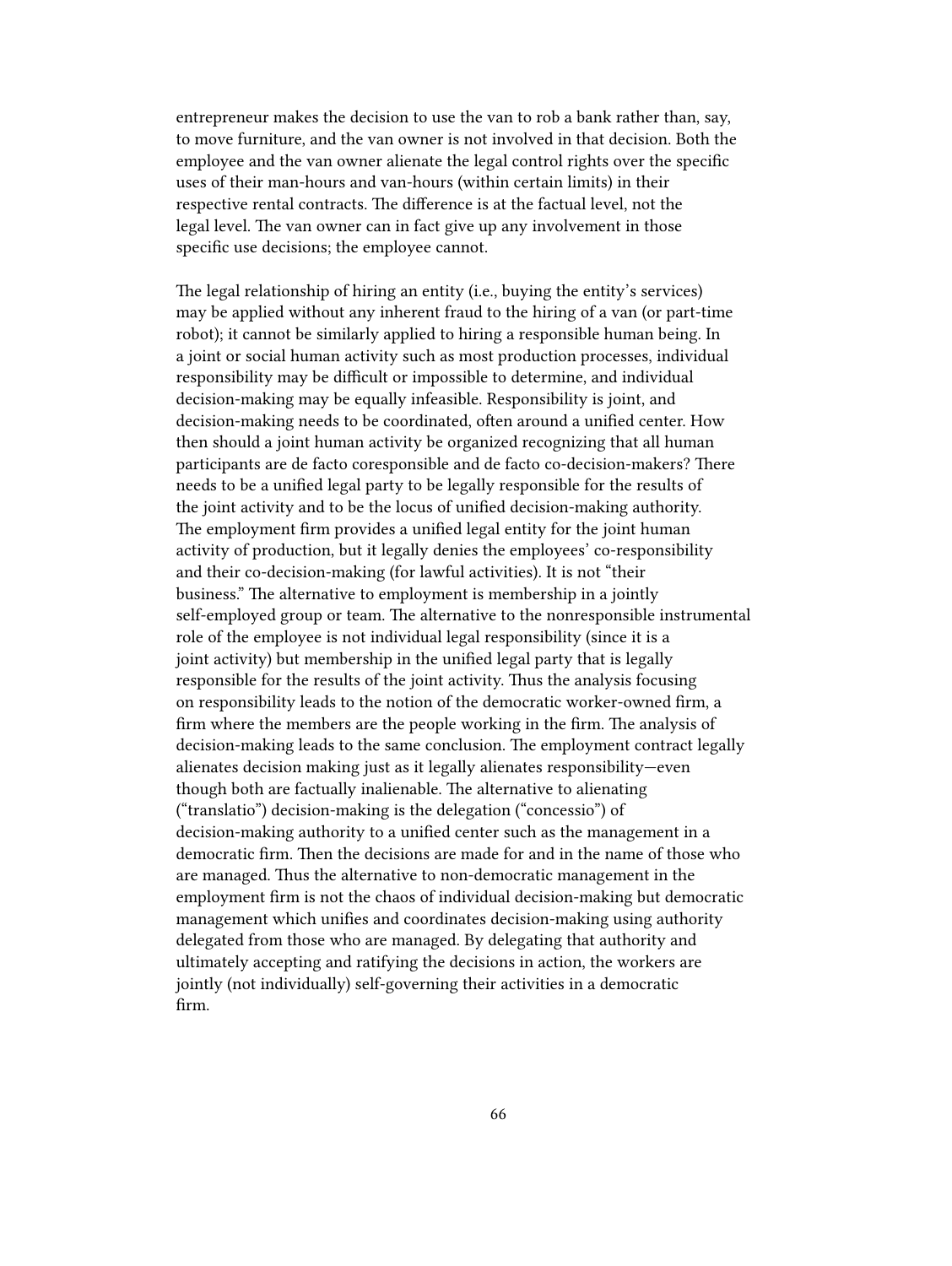Misinterpretations of the De Facto Inalienability Argument

# David Ellerman

There are a number of common misunderstandings of the de facto inalienability argument. For example, it is possible to misunderstand the point of the case of the criminous slave particularly when stated in contractual terms. A contract which involves the commission of a crime is not enforceable and is null and void. Hence when a contractual slave committed a crime, he or she voided the contract and thus stepped outside of the contractual role of a thing. Thus the legal system could without any actual inconsistency or embarrassment hold the person legally responsible for the crime. There is a right and proper legal reason to move the square peg from the round hole to the square hole. This point is quite correct but irrelevant to the substantive mismatch, the contradiction between the legal role of the non-criminous contractual slave and factual status of the person [the square peg not fitting in the round hole in the first place]. Obviously the non-criminous slave was not in fact a thing that (who?) suddenly blossomed into personhood when he, she, or it detoured into crime. The non-criminous contractual slave had the factual status of a person just as the criminous slave. The real issue is the factual-status/legal-role mismatch for the contractual slave (square peg/round hole mismatch). When a legal system recognizes such a contract as valid, then the legal system is adopting a pretense or fiction. There always seem to be other misunderstandings of the inalienability argument.

Surely you are arguing that the self-sale contract is invalid because the worker is paid too little. What adequate compensation can there be for a lifetime of labor? Freedom is priceless so there can be no real quid pro quo in a self-sale contract.

That is a complete misunderstanding of the de facto inalienability argument, an argument which never considers the terms of the contract. The argument is similarly independent of assertions that slaves or servants were or are mistreated, overworked, and exploited. The mistreatment arguments are only qualitative variations on the more quantitative underpayment argument. The underpayment analysis of the self-sale contract is as superficial as the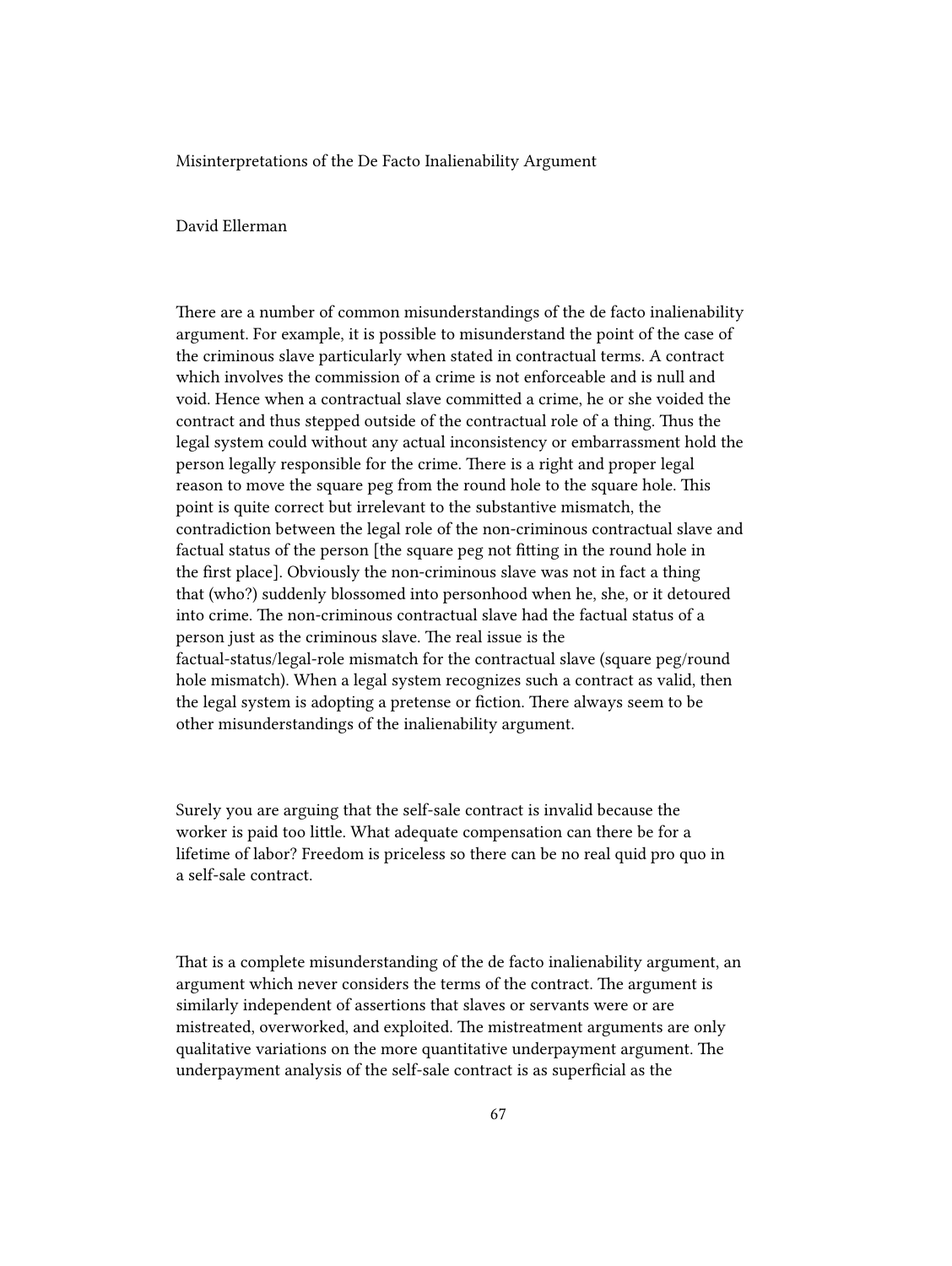official Marxist argument that the problem with renting human beings is that they are not paid the full value of the labor they actually perform. Another misunderstanding concerns the role of voluntariness in the inalienability analysis.

Surely you are arguing that a self-sale contract is invalid because it is really involuntary in spite of the surface characteristic of formal consent. Look at the historical examples. Fearing the example set by free blacks, there was agitation in several slave states in the years immediately preceding the Civil War to require that free blacks select a master and voluntarily resubmit to slavery or else leave the state [see Franklin 1969; Gray 1958]. Any such re–enslavements would hardly pass muster as "voluntary contracts."

The analysis is totally independent of the historical question of the degree of involuntariness in the self-sale contracts of the past. The de facto inalienability critique assumes a perfectly voluntary contract. An involuntary "contract" would be a fortiori null and void. If "the problem" with historical self-sale contracts was their involuntariness, then the presupposition is that the contract would be acceptable if it were genuinely voluntary. Because if the contract embodied some deeper flaw that would render it invalid even if perfectly voluntary, then there is no need to consider degrees of historical voluntariness. Yet the alienist liberal tradition that reached its apogee in Nozick's acceptance of voluntary self-sale contracts [1974, 331] sees no deeper flaw, and thus it focuses on voluntariness. The mirror-image of this liberal superficiality is the official Marxist fallback argument that the wage labor contract is socially involuntary. If the labor-theory-of-value argument that wage workers are exploited because they are paid too little is found unconvincing, then perhaps one will accept the backup argument that the contract is socially involuntary because workers born with only their labor power to sell have no other real choice. Yet another misunderstanding of the argument concerns the rationality of the contract.

Surely you are arguing that a self-sale contract is invalid because no rational person would enter into such a contract. Only a person not in possession of their faculties would agree to the contract, and a contract by a legally incompetent person is invalid.

Again, the de facto inalienability argument makes no presumption about which contracts are considered "rational" or "irrational" by the standards of the day.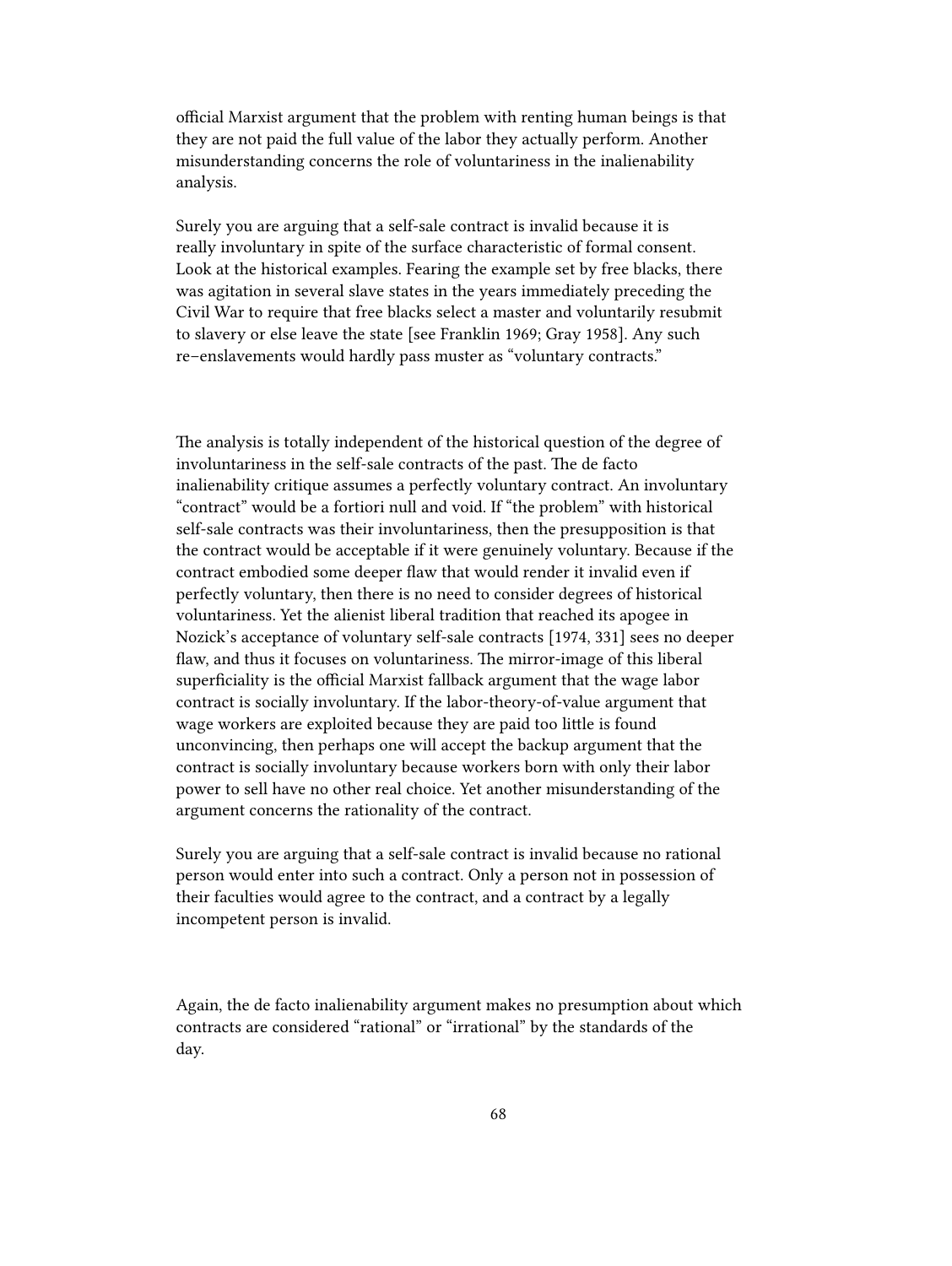Surely you are expressing a value judgment that a self-sale contract should be invalid, and thus that the right to self-determination should be inalienable.

The de facto inalienability argument is rooted in facts–not in value judgments. It is a fact that I can voluntarily alienate the use of this writing instrument (my pen or my computer), and it is a fact that I cannot do the same for my own personal actions. To use the language of the employment contract, I am inexorably the "employer" of my intentional actions (a.k.a. "labor services"). I can at most agree to co-operate with other people, and then we are jointly responsible for the results. Yet the contractual framework for the sale and transfer of a commodity is applied to human labor as it is applied to pens and computers. The law pretends that the responsible co-operation of the employee with the employer "fulfills" the contract for the transfer of labor. The employer enjoys the sole de jure responsibility for the (positive and negative) results of the human actions. But the legal fiction of the transferred labor must not be abused for the commission of a crime. Then the fiction is set aside in favor of the facts. The worker whose labor was sold by the lifetime or by the hour is now recognized as co-responsible with the master for the results of their joint activity. The instrument in work is promoted to a partner in crime.

#### A Misunderstanding of the Criminous Employee Example

One of the principal intuition pumps of de facto inalienability theory is the criminous employee example. There is not one but two "inconsistencies," and they should not be confused; (1) the formal or legalistic inconsistency of treating the same person legally as a thing (e.g., in the normal employee's role) and legally as a person (e.g., when committing a crime), and (2) the substantive inconsistency in a legal system that accepts a de facto person as fulfilling the de jure role of a thing (e.g., the employee in normal work). These inconsistencies could be restated using the analogy of the square peg (de facto person), the round hole (legal role of a thing), and the square hole (legal role of a person). In terms of the hole/peg analogy, one should not confuse: (1) the formal or legalistic inconsistency of treating the same peg as fitting in both a round hole and a square hole, and (2) the substantive inconsistency in a legal system that accepts a square peg as fitting in the round hole. It is argued that once the employer and employee commit a crime (or conspire to do so), they step outside of and invalidate the employment contract. They become partners carrying out a joint venture, and the law treats them both as being legally responsible for the results of their actions. Thus there is no legal inconsistency in treating the criminous ex-employee as being legally responsible. That is correct, and that was not the point of the example of the criminous employee. The fact that the criminous activity invalidates the employment contract does indeed keep the legal bookkeeping straight. The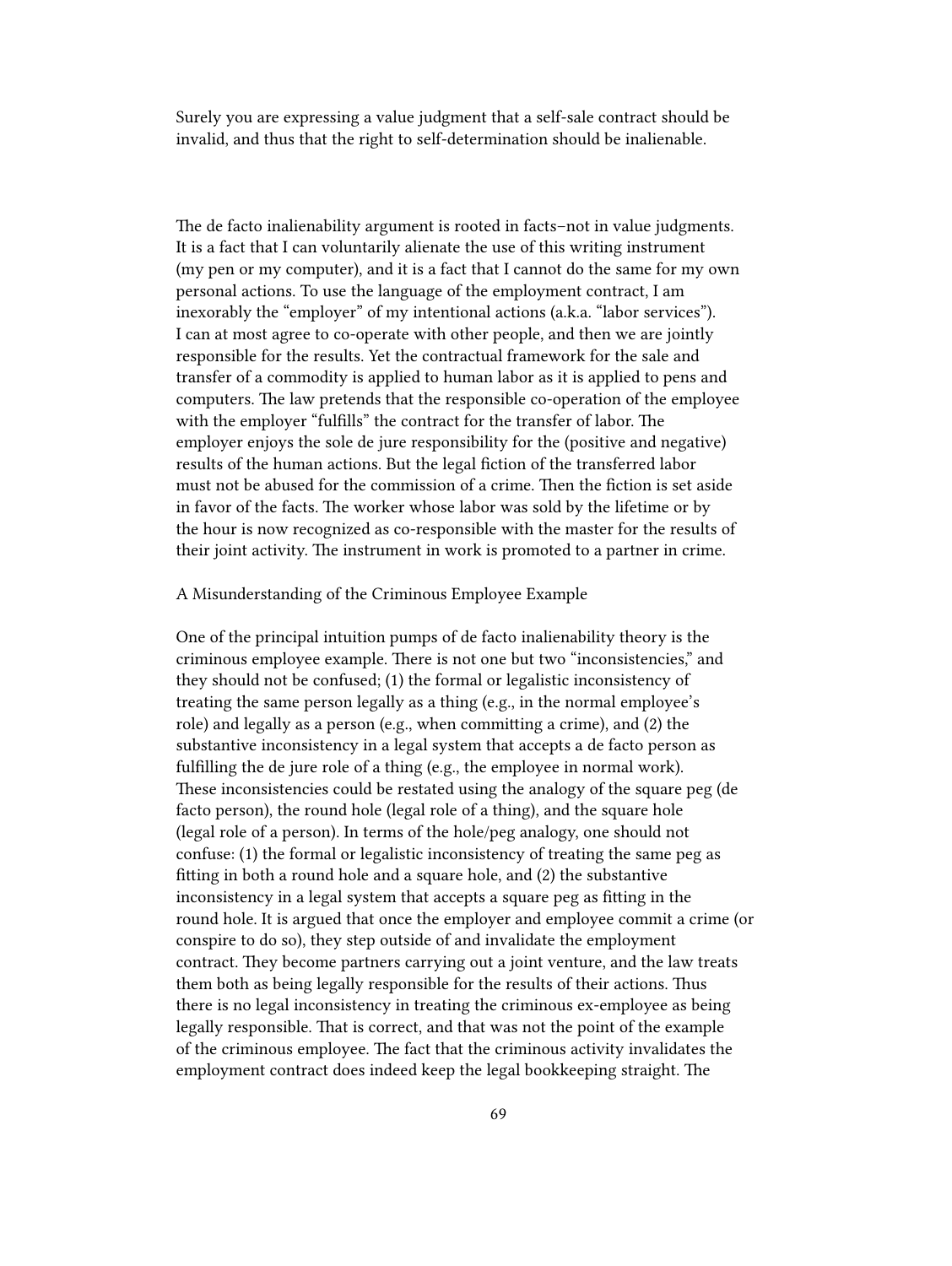substantive inconsistency is the point of the criminous employee example. The employee does not suddenly burst into personhood when committing a crime and then lapse into automatism in normal work (e.g., as in the hypothetical part-time robot example). The person is just as much de facto responsible for non-criminous work as for committing a crime in co-operation with the employer. It is a factual point, not a legal point. The example of the criminous employee forcefully brings this fact to light. The foundation of the legal framework for the employment system is the legal validation of the employer-employee contract, the acceptance of the employees' de facto responsible cooperation with their employer as fulfilling the labor contract. It is an institutionalized fraud. There is no testimony about this fraud as telling as the testimony of the legal system itself in the case of the criminous employee. In order to hold the employee legally responsible for his or her de facto responsible actions, the legal system has to render that employment contract null, void, and invalid. That is the correct juridical response, and we have only argued that it should be extended to all employment contracts. People should always be held legally responsible for the positive and negative results of their de facto responsible actions, and thus the employment contract should always be considered null, void, and invalid.

De Facto Inalienability Theory as a "Value Judgment"

Economists are much more comfortable about a normative argument if they can label it as a "value judgment"–as in "I hate pink plastic flamingos." Then the interpretation of the de facto inalienability argument is as follows.

Everyone has a right to their value judgments. You think that pink plastic flamingos should be banned, that anchovy pizzas should be banned, and that employment contracts should also be banned. There are already laws against selling various items (e.g., certain controlled drugs, rare animals, and dangerous firearms), and you are expressing the value judgment that labor should also be made non-transferable.

That is a misunderstanding of the de facto inalienability argument. Controlled drugs, rare animals, and dangerous firearms are all de facto alienable and transferable. The de facto inalienability argument was never used as an argument against the legal sales of those items [see Rose-Ackerman 1985 for some of the arguments]. Labor is different. It is not a value judgment that labor is de facto inalienable and nontransferable; that is an empirical factual judgment. If true, then the legal contract to transfer that which is inherently non-transferable would be fraudulent. There is a value judgment involved here, namely that inherently fraudulent contracts should not be legally validated. But the Defenders of the Received Truth would rather not defend the employment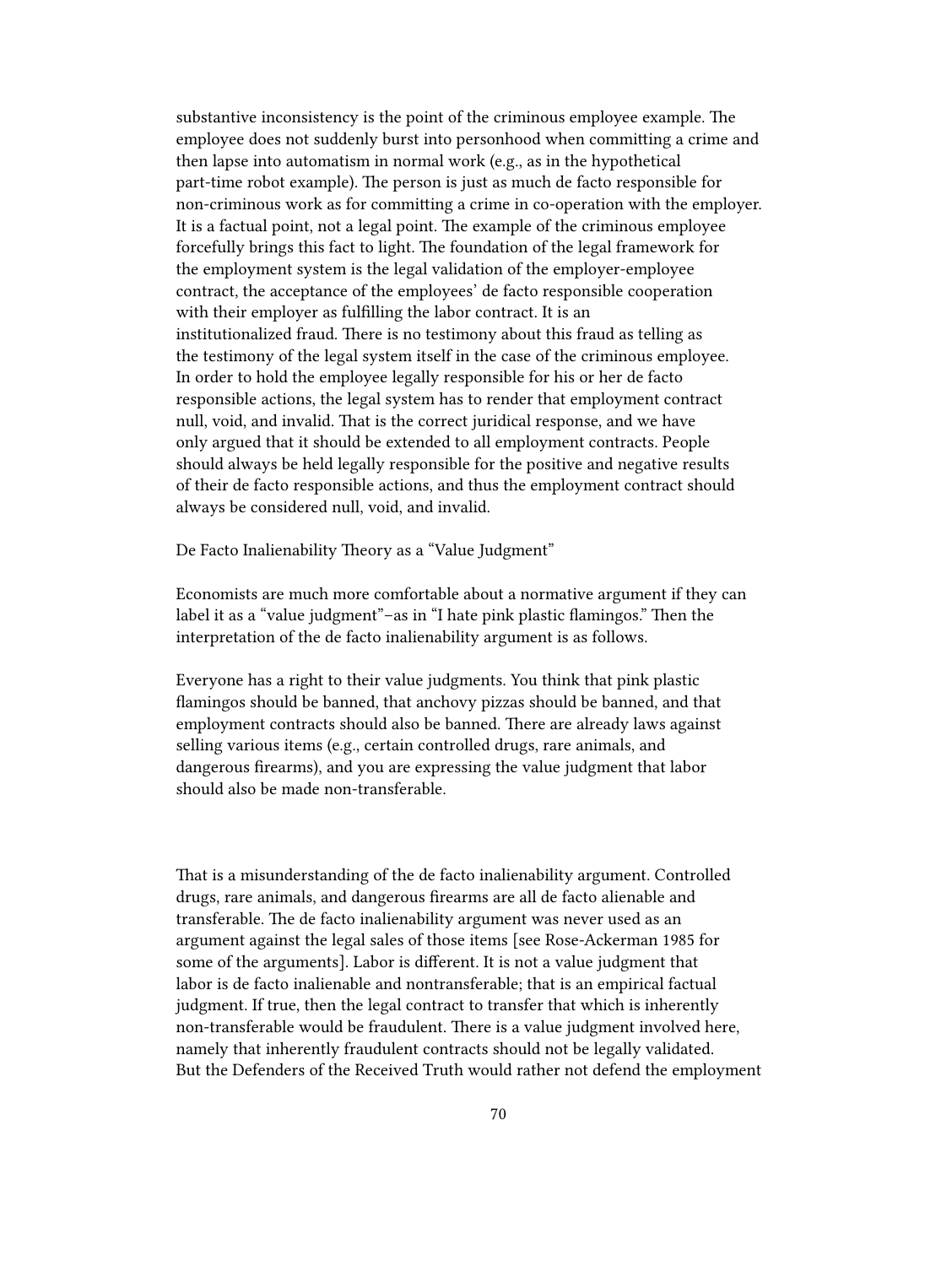contract by taking issue with that value judgment.

"Interpreting" Employees as Independent Producers

One strategy for the Defense is simply to "reinterpret" the employment contract in some more palatable form–as if the contract was putty that could be remolded at will. For example, let's "say" the workers are selling their outputs instead of their labor. However, that is not the way the employment firm is legally structured. In order to sell their outputs, the workers must first own them, and that requires paying for the inputs. One could also "say" the workers bought the inputs–but that is only more "flapping one's wings in the void"–so let's try another tack. Another flight of fancy is to "interpret" all employees as independent producers of labor. The labor services themselves are "interpreted" as the only fruits of their labor, so in that sense the workers can be "said" to produce, own, and sell the fruits of their labor. In terms of the stylized model, the labor services L are taken as the only fruits of the workers' labor; the tangible product Q is taken as being produced by the employer who set up all the contracts. The basic idea is to sever–at the level of legal interpretation–the connection between the performance of the labor L and the production of the product Q. The employees produce only L, while the employer produces Q. Independent producers pay for their own inputs. Thus to continue the "reinterpretation," one must also sever the connection between performing L and using up the non-labor inputs K. Let's "say" the employer uses up K. The only activity the employees are performing is the production of the labor services L, and they do pay for the food, clothing, and shelter involved in producing that labor. Independent producers also have direct control of their services. Therefore, let's "reinterpret" the employment relationship as not involving authority.

To speak of managing, directing, or assigning workers to various tasks is a deceptive way of noting that the employer continually is involved in renegotiation of contracts on terms that must be acceptable to both parties. Telling an employee to type this letter rather than to file that document is like my telling a grocer to sell me this brand of tuna rather than that brand of bread. I have no contract to continue to purchase from the grocer and neither the employer nor the employee is bound by any contractual obligations to continue their relationship. [Alchian and Demsetz 1972, reprinted in Putterman 1986, 112]

Thus each employee is interpreted as an independent self-employed job shopper producing either typing-labor or filing-labor according to what the customer wants. This continuous-renegotiation view of the labor contract goes back to John R. Commons.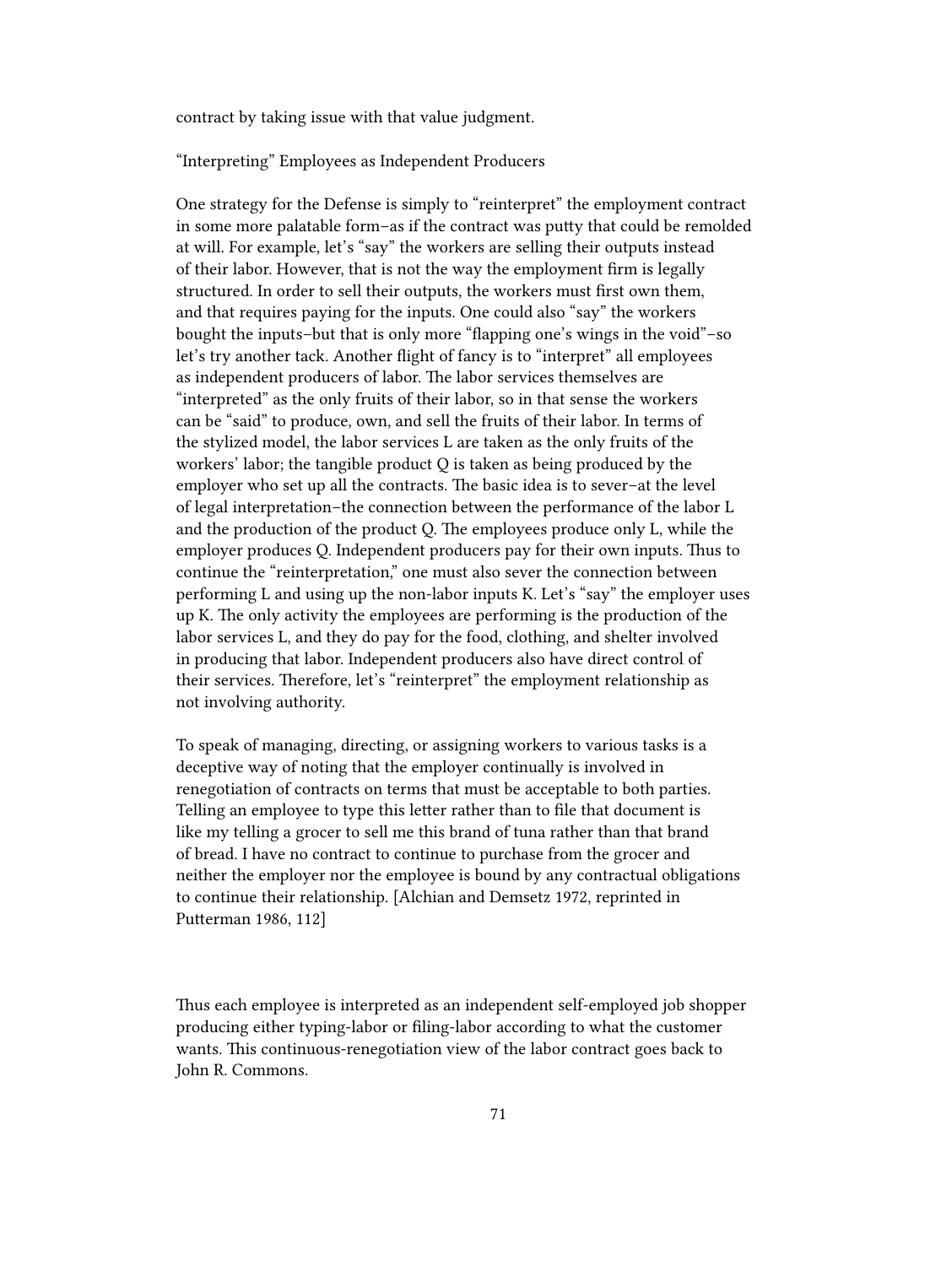The labor contract is not a contract, it is a continuing renewal of a contract at every successive moment, implied simply from the fact that the laborer keeps at work and the employer accepts his product. . . [The employee] does not own the job–his employer is under no duty to keep him–he owns the liberty to be continuously bargaining with his employer to be kept on the job by virtue of continuously delivering a service which the employer continuously accepts, thereby impliedly renewing continuously the contract. [Commons 1968, 285-286]

This is true of any at-will rental contract, such as an at-will lease of an apartment, so it does not address the specific critique of the labor contract. The important part of the Alchian-Demsetz argument is not the point about continuous renegotiation but the reinterpretation of the employment relation as a non-authority relation like a contract with an independent producer. The customer is not in an authority relationship with the grocer. The typing-labor or filing-labor is the only product of the worker that the employer decides to buy (like the can of tuna or the loaf of bread). The worker produces and sells that labor in a made-to-order fashion in his or her labor-job-shop. This interpretation of the labor contract can be stated using our description of Labor's Product.

Labor's Product =  $(Q, -K, 0) = (Q, -K, -L) + (0, 0, L) =$  Whole Product + Labor.

The interpretation of the employees as independent producers of labor, in effect, makes an incision and cuts the causal connection between the labor (0, 0, L) and the whole product  $(Q, -K, -L)$ . The workers are pictured as only producing and selling the labor L; the whole product is produced by the employer. Like the watchmaker who assembles the watch so that it will run correctly, the employer makes all the right contracts for L and K so that the whole product  $(Q, -K, -L)$  will be produced as the result. This independent-producer interpretation of the employee's role looks, at first, like a novel theory, but it turns out to be only an ingenious and elaborate restatement of the conventional theory. The usual theory is that the employees sell the labor L as a commodity, and that the employer employs the labor L and the other inputs K to produce the product Q. The problem with the theory never was its legal coherence; it hangs together beautifully. The problem was at the factual level. Labor did not fit the mold of a transferable commodity; labor services are not transferable like a can of tuna, a loaf of bread, or the services of an apartment or a van.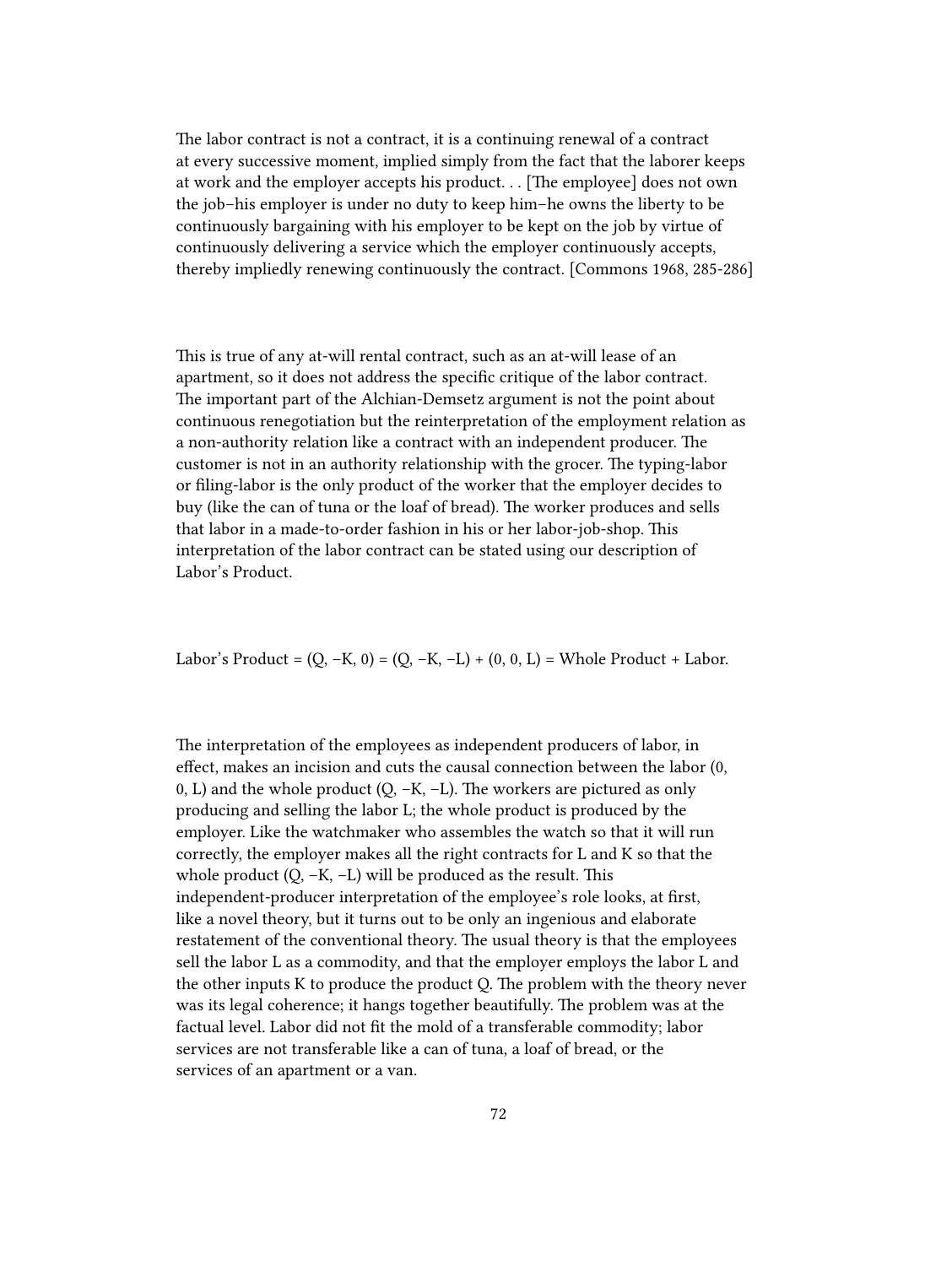Take, for example, the idea of severing the connection between performing the labor L and producing the product Q. There are times when an individual wants to be severed from the results of his actions. For instance, the hired killer does not want responsibility for the fruits of his labor. That even shows in the language; he is a "trigger-man." The hired killer bears no personal animus against the victim; he is only hired to "pull the trigger." He would like to sever the labor–"pulling the trigger"–from the resulting murder. But the facts cannot be so easily "reinterpreted." He together with the "entrepreneur" is de facto responsible for the murder. In contrast, consider the de facto transferable services of a truck or van. A van and its owner can be parted. The services of the van can be severed from the owner and de facto transferred into the employment of another person. The van user's employment of the van is not an authority relation over the will of the van owner. If the van owner chooses to continue the at-will rental contract when the van user chooses to use the van to go shopping for a can of tuna instead of going to mail a letter, then the van owner is, in effect, supplying the van user with tuna-shopping-van-services rather than letter-mailing-van-services. If labor services could in fact be similarly severed and de facto transferred into the employment of another person, then there would be no de facto inalienability critique of the contract. But that is not the case. The imaginative restatement of the employee as an independent producer of labor does nothing to change those facts.

## "Voluntary Acts Between Knowledgeable Consenting Adults"

Liberalism, and particularly libertarianism, argues that at least a prima facie case can be made for allowing any voluntary acts between knowledgeable consenting adults. Does the de facto inalienability argument rule out any such voluntary acts between consenting adults? The (surprising) answer is "No" [at least not at the underlying noninstitutional level]. Understanding this answer requires a keen appreciation of the difference between the institutional (de jure) overlay and the underlying non-institutional (de facto) realities. The de facto inalienability argument does not rule out the de facto transfer of labor since it takes that to be impossible in the first place. What it rules out is the institutional overlay of the employment contract superimposed on the reality where labor has in fact not been transferred. What the argument excludes is at the institutional level, not at the underlying non-institutional level. It forbids the legal validation of an inherently unfulfillable contract. It does not forbid any non-institutionally described voluntary acts between knowledge consenting adults. Nozick pointedly uses the expression "capitalist acts between consenting adults" [1974, 163]. The adjective "capitalist" is institutional so Nozick is not simply arguing for allowing voluntary acts between knowledgeable consenting adults. He is arguing for certain institutional superstructures to be laid over those voluntary acts. Nozick,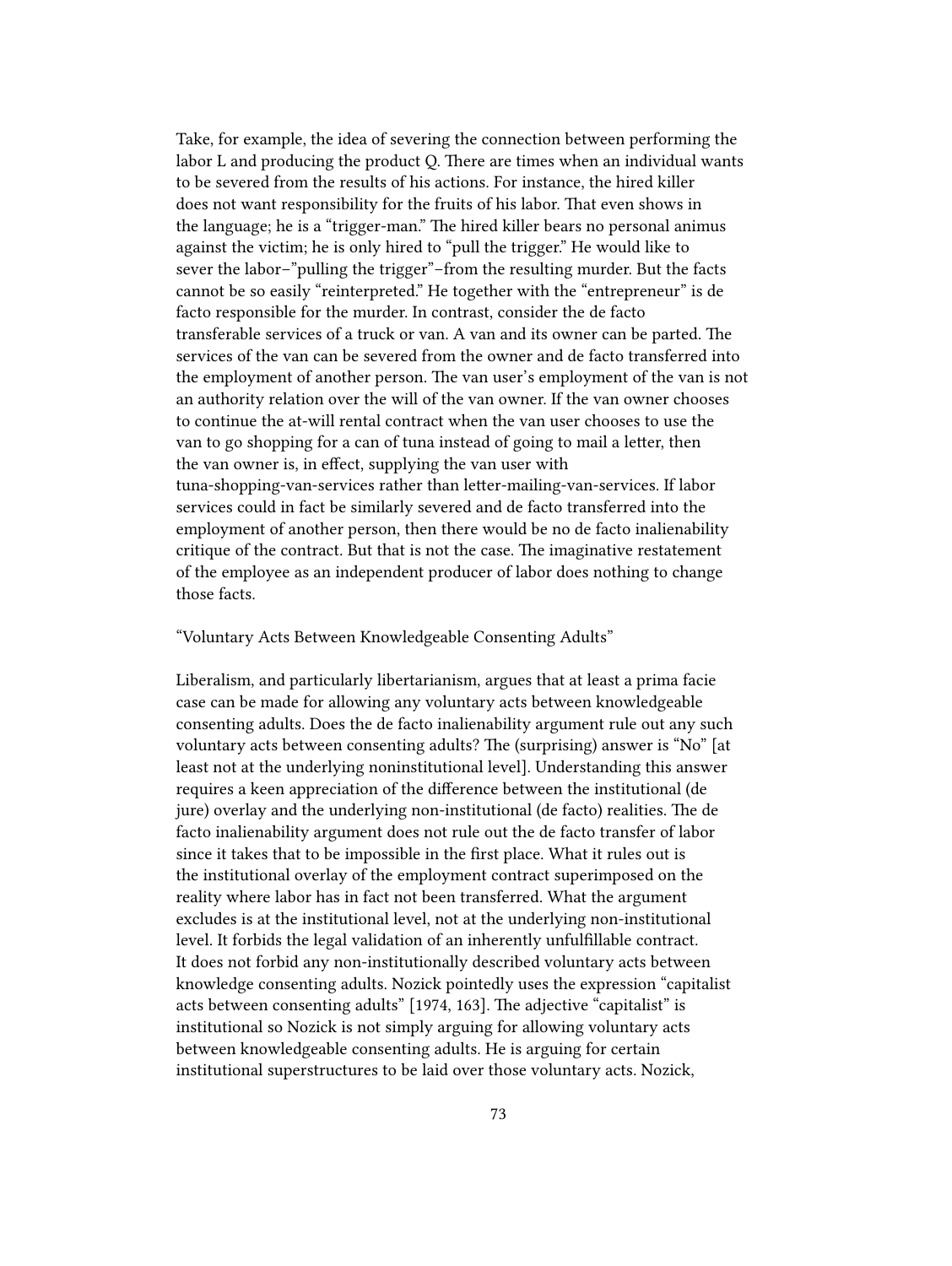with admirable consistency, argues not only for "capitalist acts" but also for the slavish acts involved in the voluntary self-enslavement contract [331]–as if there were no problem for a person to de facto fit the legal role of a non-person. The abolition of the employment contract, like the abolition of the self-sale contract, does not infringe on the freedom to make (non-fraudulent) contracts; it only restricts the "freedom" to make inherently unfulfillable and naturally invalid contracts. The employment contract is, like the self-sale contract was, a subtle fraud vouchsafed by the legal system itself. Yet the point about "voluntary acts" can be illustrated by considering a simple fraud. There are widgets and cheap pseudo-widgets, and it is difficult to tell them apart. A buyer B legally buys a widget from the seller S and pays its price, but S transfers a pseudo-widget to B to "fulfill" the contract. There is a mismatch between the legal transfers and the factual transfers. In this case, there are two ways to restore a transfer matching:

change the factual transfers–S furnishes a genuine widget to replace the pseudo-widget–or,

change the legal transfers–rewrite the legal contract as a contract to buy a pseudo-widget–which may or may not be agreeable to B.

The point is that there is no fraud involved if B knowingly agrees to the rewritten contract to buy the pseudo-widget for the same money (the price of a real widget). If the same de facto transfers could be carried out with no fraud involved, then what is the point of a fraud? The point is that–without the fraud–the defrauded party would very likely not agree to the same de facto transfers. For example in a democratic firm, Labor might not want to make a gift of the profits to Capital. What in fact is ruled out by the prohibition against frauds? No voluntary acts between knowledgeable consenting adults are prohibited. It is the mismatch between the legal transfers and the factual transfers to fulfill the contract that is prohibited. In the example, the voluntary act of knowingly exchanging the price of a genuine widget for a pseudo-widget was not prohibited. While the de facto inalienability argument does not rule out any voluntary acts between knowledgeable adults, it does rule out "capitalist acts between consenting adults." The employment contract involves a transfer mismatch. But, since labor is de facto non-transferable, there is only one way to remedy the mismatch, namely rewrite the legal transfers in some fulfillable form. Consider the simple model of the employment firm involving the parties Labor and Capital. In the non-institutional factual description of the transfers, the non-labor inputs K and a sum of money M (e.g., the wages wL) are factually transferred from Capital to Labor, and Labor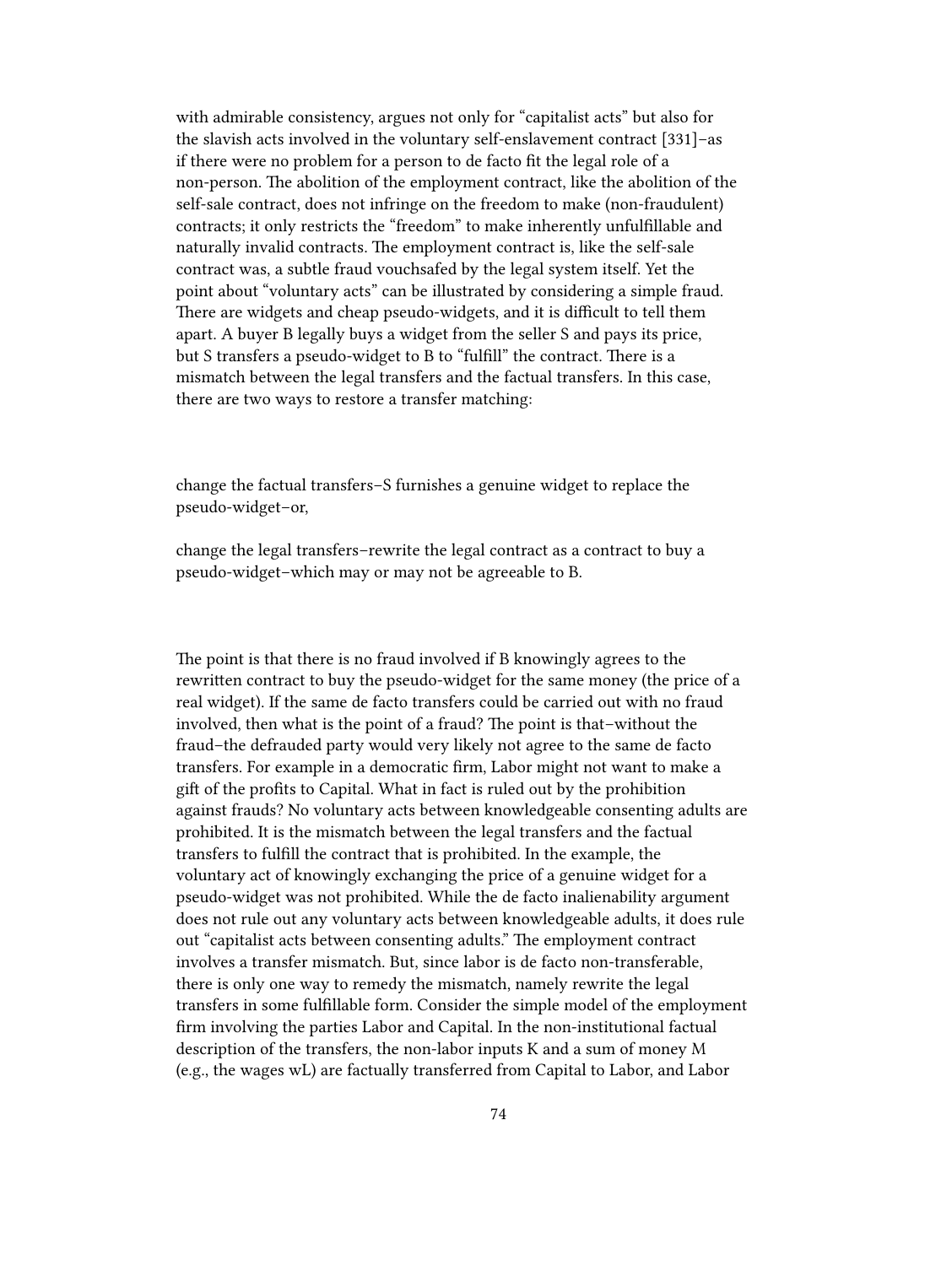produces the outputs Q and factually transfers them away (say) to Capital. Let us now rewrite the contracts to fit these realities of "capitalist production," and let us further suppose that both parties knowingly agree to these new contracts. Then there would be no fraud. What do we have? Not an employment firm, but an example of worker-managed production possibly with transactions at non-market prices. The non-labor inputs K have been legally purchased by Labor from Capital, and the outputs Q have been legally appropriated by Labor and sold to Capital. The net payment \$M goes from Capital to Labor. If the transfers were at market prices then  $M = \pmb{r}Q - rK$ , but parties may knowingly agree to exchanges at non-market prices. Or such non-market transactions can be interpreted as a market transaction followed by a voluntary gift. For instance, Labor could knowingly agree to buy K and sell Q all for the net payment of the money  $M = \text{WL}$ . That, in effect, is the market transaction with the net payment  $M = $pQ - rK$  followed by the voluntary gift of the profits  $pQ - rK - wL = p$  from Labor to Capital. And that, in effect, is what the fraudulent employment contract induces Labor to do in conventional production. In a democratic firm, if the workers want to knowingly donate their profits to Capital or any worthy cause, they are free to do so. These points serve to mark the non-consequentialist nature of the de facto inalienability critique of the employment contract. With a different legal overlay, the same de facto transfers could knowingly and voluntarily take place without involving any fraud. This also serves to emphasize that there is no inherent conflict between the de facto inalienability argument and allocative efficiency or Pareto optimality (applied to non-institutionally specified states of affairs). In a simple garden-variety fraud, it is presumably always possible to ascertain that the de facto transfer does not correspond to the agreed-to legal transfer, e.g., to tell the difference between a pseudo-widget and the genuine article. The "beauty" of an institutionalized fraud like the employment contract is that there is no de facto transfer that fulfills the contract; in effect, there is no genuine widget to contrast with the pseudo-widget. The pseudotransfer of labor (i.e., voluntary co-operation with the employer) has been accepted for centuries by the legal authorities themselves as fulfilling the contract. The "discovery" of the fraud thus requires extensive analysis together with heavy use of intuition pumps like the case of the criminious employee to see that labor is not de facto transferable after all. And any responsible scholar and respected businessperson–being embedded in the institutions of the employment system–has every incentive not to make that discovery.

## Voluntarily Following Orders

The analysis has emphasized the property structure of production, but the same remarks can be applied, mutatis mutandis, to the parallel governance structure of production. In the employment relation, the worker W decides to do X because the employer or boss B says to do X. Here again, the problem does not lie in the factual reality of W choosing to do what B says; the problem lies in the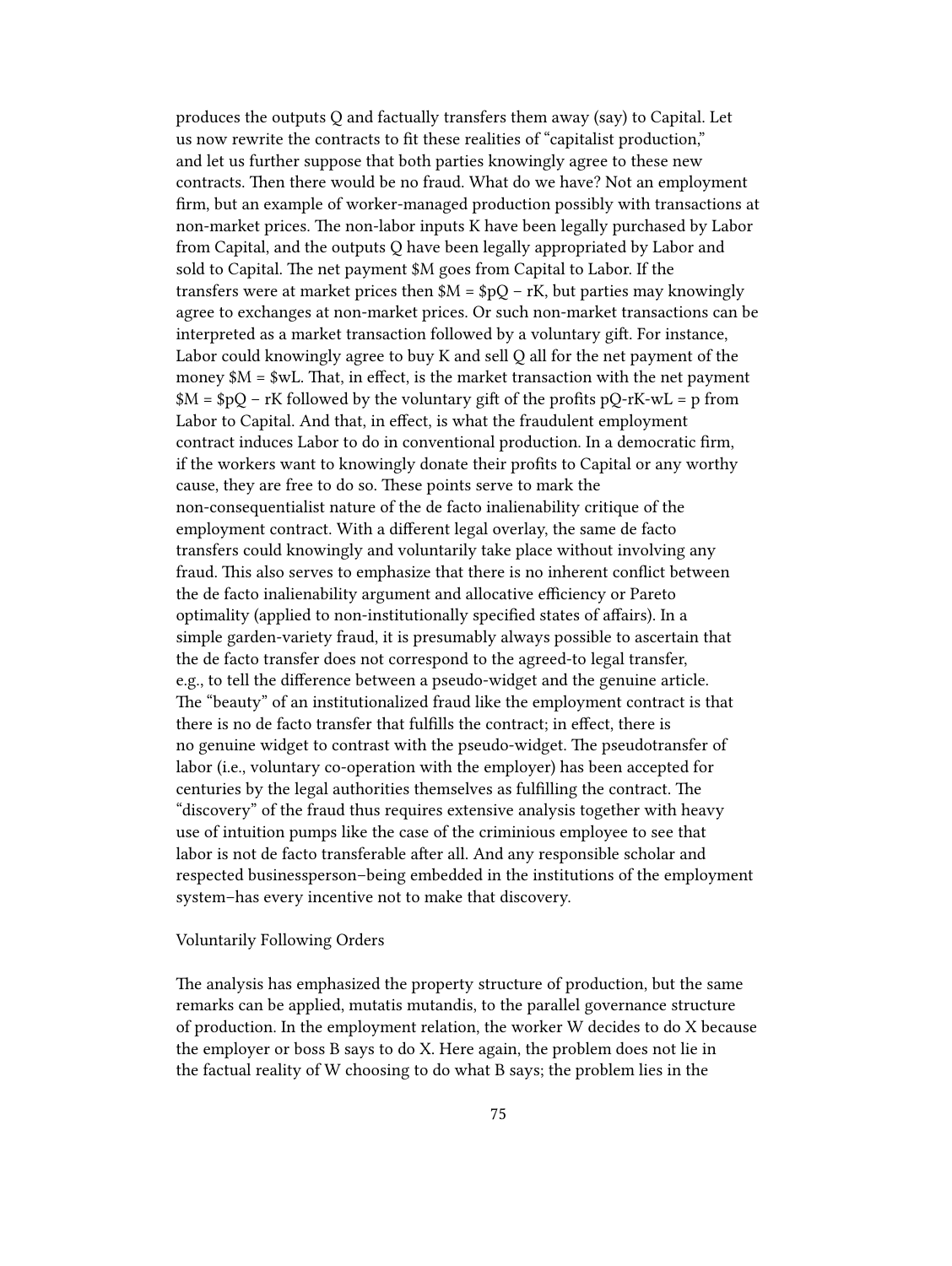legal overlay. In the employment relation, the reality, namely a rather one-sided form of voluntary co-operation between autonomous decision-making individuals, is legally interpreted as B "employing" W with B as the sole decision maker. B is the "head," W is the "hand." The head makes the decision and then employs the hand to carry out the decision. The hired hand is the conductor of B's intentions, the instrument of B's will; it has no "head" of its own. In terms of the legal transfers between W and B, the employment contract transfers the use-rights over W's time, the direct control rights over W's services, to the employer B. It is a transfer, not a delegation, of decision-making authority. But the factual transfers cannot match that legal transfer. Short of some part-time robot concoction, W remains the de facto decision-maker over W's actions. All W can do is to voluntarily co-operate with B by deciding to do as B says. The facts cannot be changed to eliminate the mismatch (science fiction aside); human decision-making capacity is not de facto transferable. The legal contract should be rewritten in a non-fraudulent form to fit the facts. The legal relationship between W and B is then one of delegation, not an alienation or transfer of decision-making capacity. W and all of W's colleagues in the work process (including B) are the decision-makers; B acts as their delegate or representative. B's decision initiatives are taken in the name of the whole group, in the name of the governed. When the workers decide to do X because the boss B says to do X, that would legally as well as factually be their decision–even when X is not a crime. Similar remarks apply to vote selling. The inalienability critique argued against W being permitted to sell his or her vote to B so that it became B's vote. There was no inalienability critique of W casting W's vote as B says. That may indicate what Hutcheson called a "weak mind" but it would not pretend to alienate the de facto inalienable capacity for decision-making. Would the abolition of the employment contract impair workers' freedom? Workers would not be prevented from performing the same (non-institutionally described) voluntary acts as before, namely deciding to do what B says. But criminals are today denied the "contractual freedom" to voluntarily contract into the legal role of an instrument, the de jure role of a non-decision-making non-responsible tool employed by the employer. With the abolition of the employment contract, that "contractual freedom" would also be denied to all de facto responsible decision-making persons.

Slavery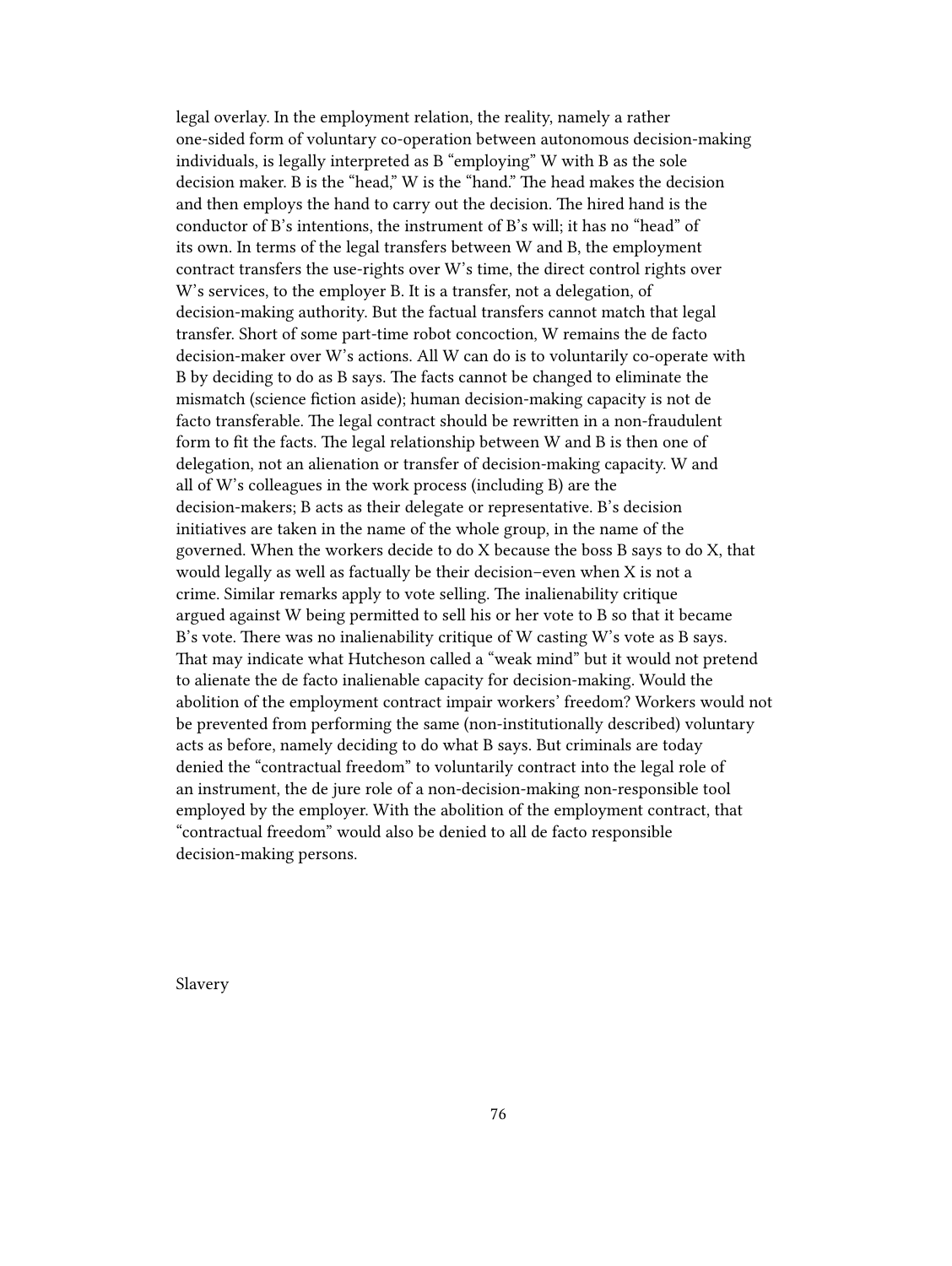Why was Slavery Wrong? Involuntariness or Treating Persons as Things? "Involuntariness" is the usual answer.

## David Ellerman

Indeed, classical liberalism takes the most basic framing of a social question as: "consent or coercion?" In this view, democracy is characterized as government "with the consent of the governed" so slavery and non-democratic government were both condemned for the lack of consent.

This common condemnation of slavery on the basis of involuntariness has caused a large amount of intellectual history to just go "down the memory hole." Those who routinely condemn involuntary slavery have either forgotten or never knew that from Antiquity down almost to the present there have always been those pro-slavery writers who: (1) presented a defense of slavery based on consent or contract, and (2) interpreted much of historical slavery as being based on implicit or explicit contracts.

My focus here is not on (2), the empirical question of whether or not any historical slavery could be interpreted as being voluntary, but (1), the fact of intellectual history that so many classical authorities defended slavery if based on consent.

Intellectual history of the voluntary slavery contract

The Old Testament of the Bible is a convenient starting point. The Old Testament law was that, after six years of service, any Hebrew slave was to be set free in the seventh year, the year of the Jubilee.

But if he says to you, "I will not go out from you," because he loves you and your household, since he fares well with you, then you shall take an awl, and thrust it through his ear into the door, and he shall be your bondman for ever. [See Deut. 15:16-17; also Exodus 21:5-6.]

Much of Western jurisprudence was developed out of Roman law. In the Institutes of Justinian, Roman law provided three legal ways to become a slave.

Slaves either are born or become so. They are born so when their mother is a slave; they become so either by the law of nations, that is, by captivity, or by the civil law, as when a free person, above the age of twenty, suffers himself to be sold, that he may share the price given for him. [Institutes Lib.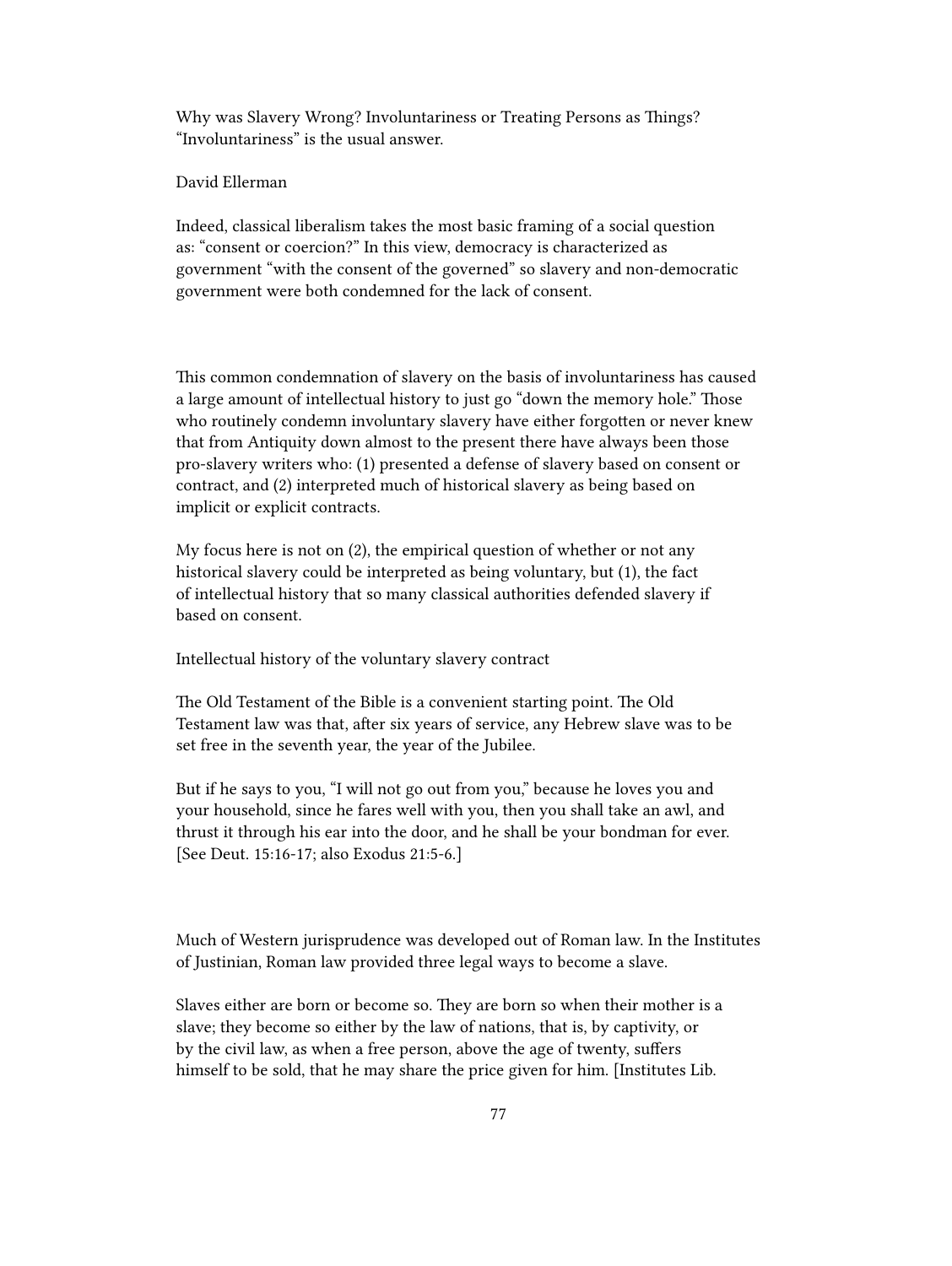I, Tit. III, 4]

In addition to the third means of outright contractual slavery, the other two means were also seen as having aspects of contract. A person born of a slave mother and raised using the master's food, clothing, and shelter was considered as being in a perpetual servitude contract to trade a lifetime of labor for those past and future provisions. In the natural rights tradition, Samuel Pufendorf (1632-94) explicitly gave that contractual interpretation.

Whereas, therefore, the Master afforded such Infant Nourishment, long before his Service could be of any Use to him; and whereas all the following Services of his Life could not much exceed the Value of his Maintenance, he is not to leave his Master's Service without his Consent. But 'tis manifest, That since these Bondmen came into a State of Servitude not by any Fault of their own, there can be no Pretence that they should be otherwise dealt withal, than as if they were in the Condition of perpetual hired Servants. [Pufendorf 2003 (1673), 186-7]

Manumission was an early repayment or cancellation of that debt. And Thomas Hobbes, for example, clearly saw a "covenant" in this ancient practice of enslaving prisoners of war.

And this dominion is then acquired to the victor when the vanquished, to avoid the present stroke of death, covenants either in express words or by other sufficient signs of the will that, so long as his life and the liberty of his body is allowed him, the victor shall have the use thereof at his pleasure. … It is not, therefore, the victory that gives the right of dominion over the vanquished but his own covenant. [Hobbes 1958 (1651), Bk. II, chapter 20]

Thus all of the three legal means of becoming a slave in Roman law had explicit or implicit contractual interpretations.

In addition to giving a contractual interpretation to the slavery of a child born of a slave mother, Pufendorf noted that an explicit slavery contract was a lifetime version of the master-servant contract (employment contract in modern terms) where a servant could be hired or rented for a certain time and would receive wages.

But to such a Servant as voluntarily offers himself to perpetual Servitude, the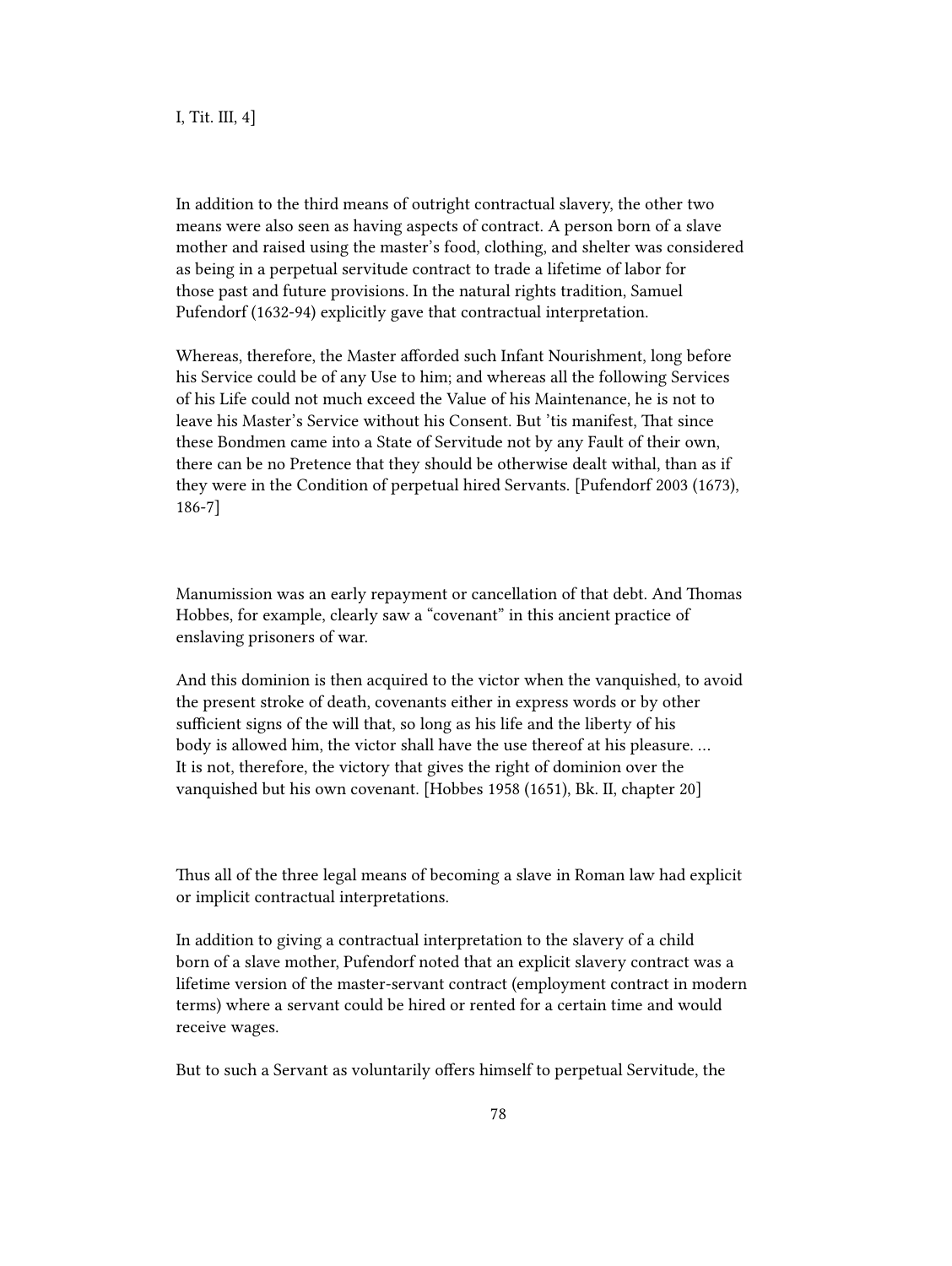Master is obliged to allow perpetual Maintenance, and all Necessaries for this Life; it being his Duty on the other hand to give his constant Labour in all Services whereto his Master shall command him, and whatsoever he shall gain thereby, he is to deliver to him. [Pufendorf 2003 (1673), 185]

John Locke's Two Treatises of Government (1690) is a classic of liberal thought. Locke gave a ringing condemnation of a contract which gave the master the power of life or death over the slave.

For a Man, not having the Power of his own Life, cannot, by Compact or his own Consent, enslave himself to any one, nor put himself under the Absolute, Arbitrary Power of another, to take away his Life, when he pleases. [Second Treatise, §23]

Locke is ruling out a voluntary version of the old Roman slavery where the master could take the life of the slave with impunity. But once the contract was put on a more civilized footing, Locke saw no problem and nicely renamed it "drudgery."

For, if once Compact enter between them, and make an agreement for a limited Power on the one side, and Obedience on the other, the State of War and Slavery ceases, as long as the Compact endures…. I confess, we find among the Jews, as well as other Nations, that Men did sell themselves; but, 'tis plain, this was only to Drudgery, not to Slavery. For, it is evident, the Person sold was not under an Absolute, Arbitrary, Despotical Power. [Second Treatise, §24]

Moreover, Locke agreed with Hobbes on the practice of enslaving the captives in a "Just War" as a quid pro quo exchange based on the on-going consent of the captive.

Indeed having, by his fault, forfeited his own Life, by some Act that deserves Death; he, to whom he has forfeited it, may (when he has him in his Power) delay to take it, and make use of him to his own Service, and he does him no injury by it. For, whenever he finds the hardship of his Slavery out-weigh the value of his Life, 'tis in his Power, by resisting the Will of his Master, to draw on himself the Death he desires. [Second Treatise, §23]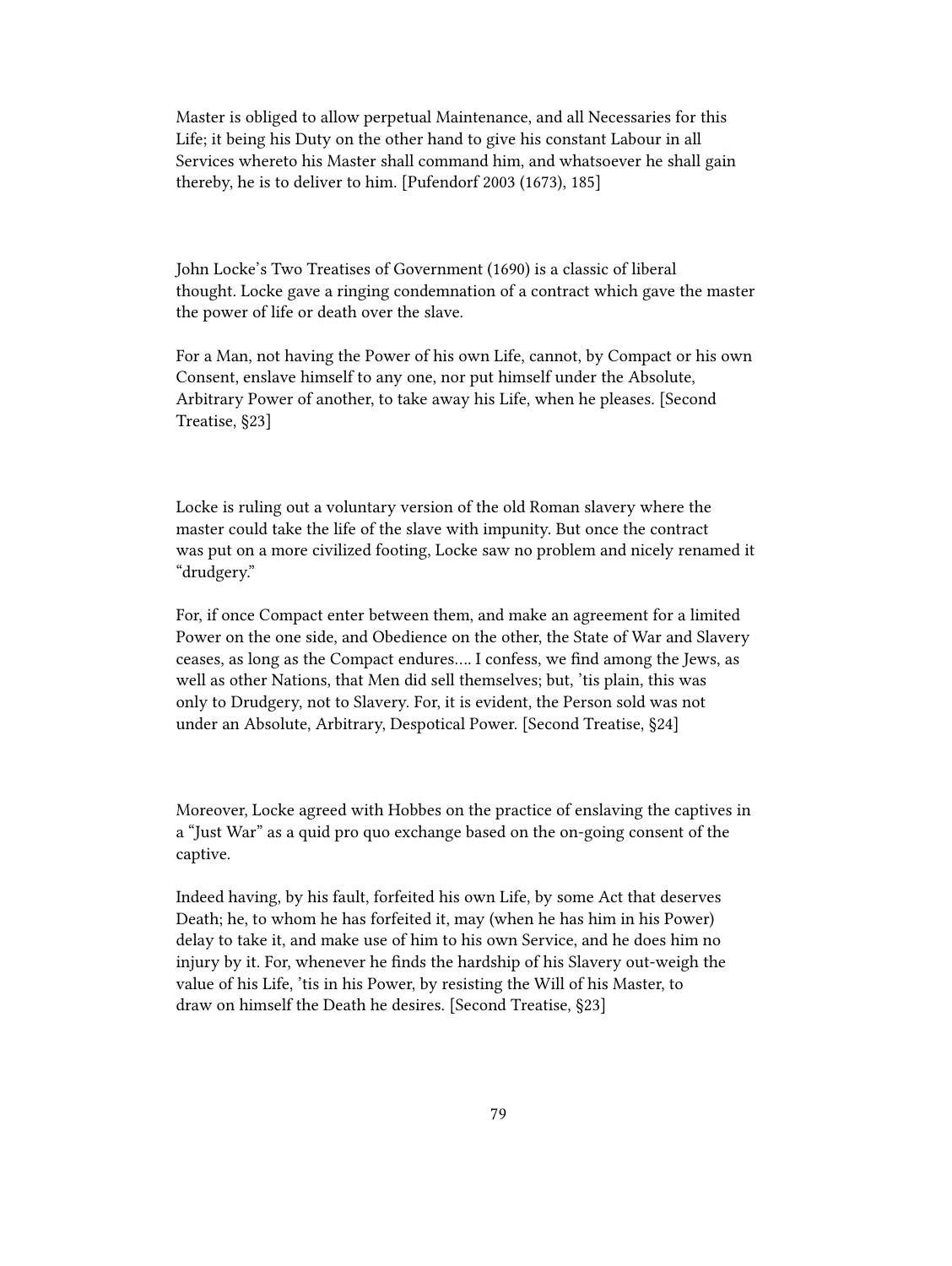Locke seemed to have justified slavery in the Carolinas by interpreting the raids into Africa as just wars and the slaves as the captives [See Laslett 1960, notes on §24, 325-26].

William Blackstone's (1723-1780) codification of common law was quite important in the development of English and American jurisprudence. Like Locke, Blackstone takes a seemingly modern moral stand to rule out a slavery where "an absolute and unlimited power is given to the master over the life and fortune of the slave." Such a slave would be free "the instant he lands in England."

Yet, with regard to any right which the master may have lawfully acquired to the perpetual service of John or Thomas, this will remain exactly in the same state as before: for this is no more than the same state of subjection for life, which every apprentice submits to for the space of seven years, or sometimes for a longer term. [Blackstone 1959 (1765), 72, section on "Master and Servant"]

The Debates about American Slavery

An interesting case study in the selectiveness of liberal intellectual history is the treatment of the proslavery writers in the American debates. The proslavery position is usually presented as being based on illiberal racist or paternalistic arguments. Considerable attention is lavished on illiberal paternalistic writers such as George Fitzhugh [See, for example, Genovese 1971; Wish 1960; or Fitzhugh 1960] while consent-based contractual defenders of slavery are passed over in (embarrassed?) silence.

For example, Rev. Samuel Seabury [1969 (1861)] gave a sophisticated liberal-contractarian defense of ante-bellum slavery in the Hobbes-Pufendorf tradition of alienable natural rights theory.